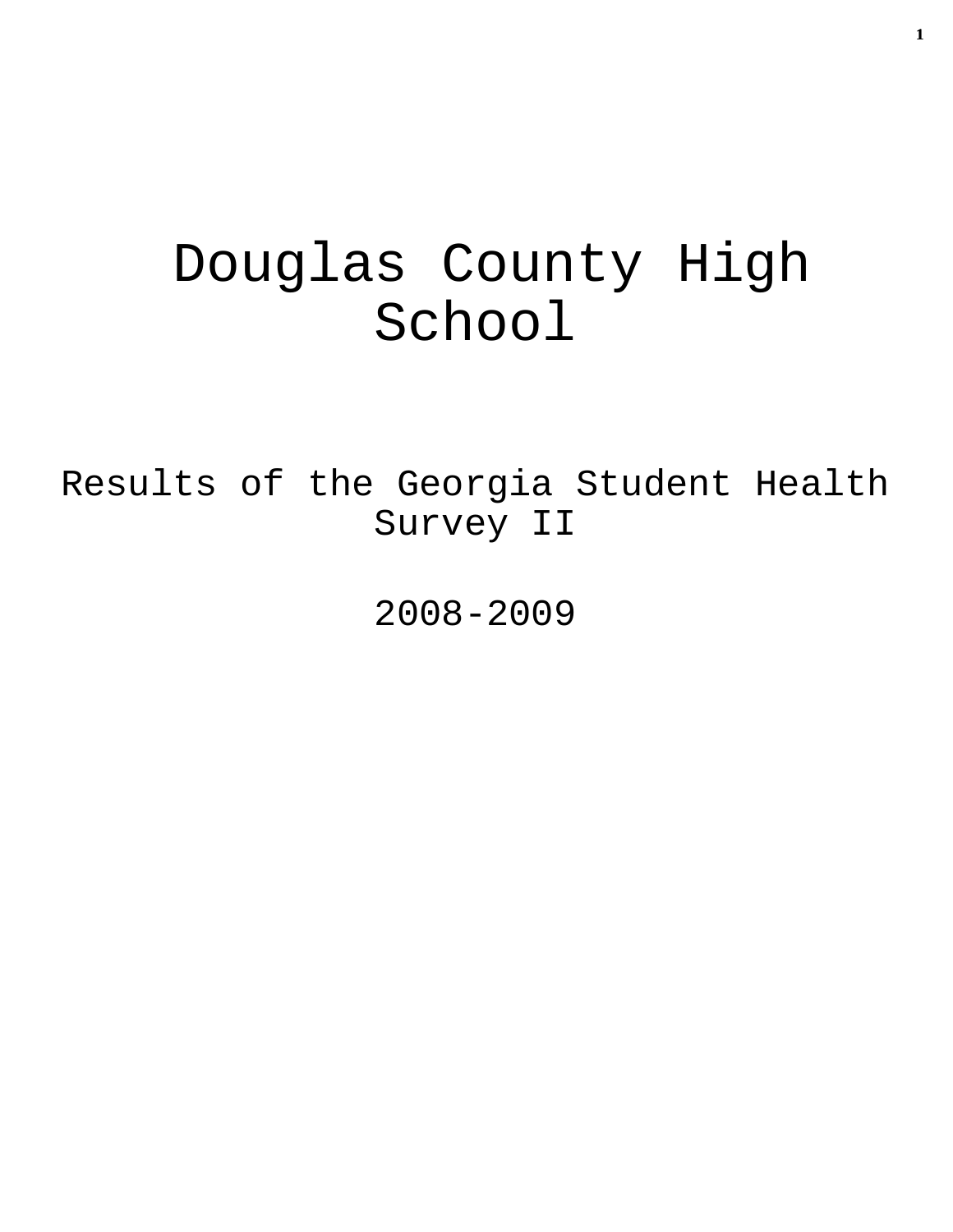# *Demographics* **2**

| Grade                    |     |  |  |  |
|--------------------------|-----|--|--|--|
| <b>Grade   Frequency</b> |     |  |  |  |
| 10                       | 190 |  |  |  |
| 12                       | 289 |  |  |  |

| Frequency      | <b>Table of Gender by Grade</b> |              |              |              |  |  |
|----------------|---------------------------------|--------------|--------------|--------------|--|--|
| <b>Col Pct</b> |                                 | Grade(Grade) |              |              |  |  |
|                | Gender(Gender)                  | 10           | 12           | <b>Total</b> |  |  |
|                | <b>Female</b>                   | 105<br>55.26 | 168<br>58.13 | 273          |  |  |
|                | <b>Male</b>                     | 85<br>44.74  | 121<br>41.87 | 206          |  |  |
|                | <b>Total</b>                    | 190          | 289          | 479          |  |  |

| <b>Frequency</b><br>Col Pct |
|-----------------------------|
|                             |

| <b>Table of Ethnicity by Grade</b> |              |              |              |  |  |  |
|------------------------------------|--------------|--------------|--------------|--|--|--|
|                                    | Grade(Grade) |              |              |  |  |  |
| <b>Ethnicity</b> (Ethnicity)       | 10           | 12           | <b>Total</b> |  |  |  |
| <b>Black</b>                       | 104<br>54.74 | 176<br>60.90 | 280          |  |  |  |
| <b>Hispanic</b>                    | 12<br>6.32   | 21<br>7.27   | 33           |  |  |  |
| <b>White</b>                       | 49<br>25.79  | 72<br>24.91  | 121          |  |  |  |
| <b>Asian</b>                       | 4<br>2.11    | 5<br>1.73    | 9            |  |  |  |
| <b>Other</b>                       | 21<br>11.05  | 15<br>5.19   | 36           |  |  |  |
| <b>Total</b>                       | 190          | 289          | 479          |  |  |  |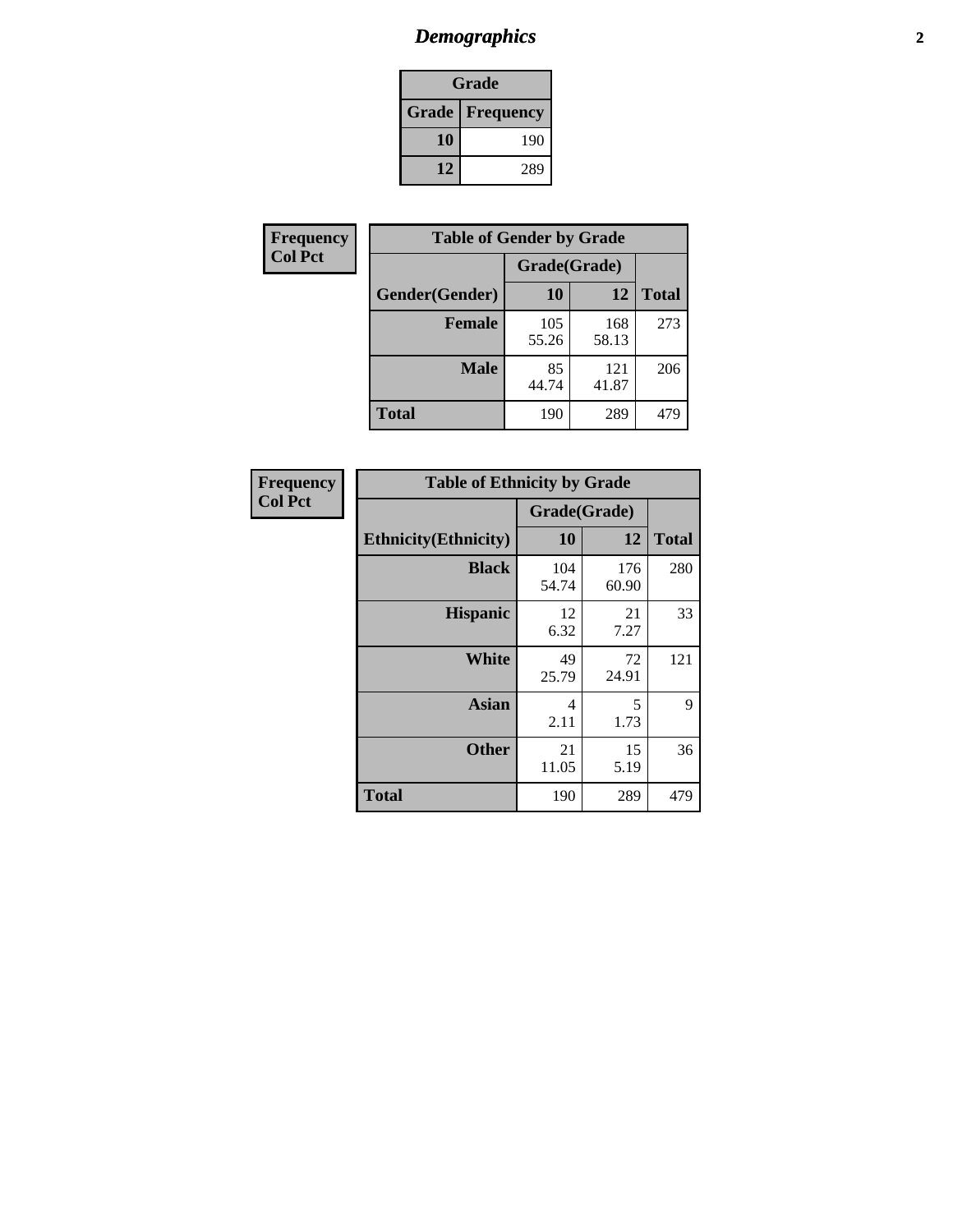### *Title IV, Part A, Schedule A* **3** *Goal 1: Ensure that all schools are drug-free Baseline Data: Year 2008-2009 Prevalence of Drug Use*

| Frequency<br><b>Col Pct</b> | <b>Table of AlcoholAlt by Grade</b> |              |              |              |  |
|-----------------------------|-------------------------------------|--------------|--------------|--------------|--|
|                             | AlcoholAlt(Alcohol                  | Grade(Grade) |              |              |  |
|                             | use, past 30 days)                  | 10           | 12           | <b>Total</b> |  |
|                             | <b>Yes</b>                          | 20<br>10.53  | 48<br>16.61  | 68           |  |
|                             | N <sub>0</sub>                      | 170<br>89.47 | 241<br>83.39 | 411          |  |
|                             | Total                               | 190          | 289          | 479          |  |

| Frequency<br><b>Col Pct</b> | <b>Table of TobaccoAny by Grade</b> |              |              |              |  |
|-----------------------------|-------------------------------------|--------------|--------------|--------------|--|
|                             | TobaccoAny(Tobacco                  | Grade(Grade) |              |              |  |
|                             | use, past 30 days)                  | 10           | 12           | <b>Total</b> |  |
|                             | Yes                                 | 13<br>6.84   | 31<br>10.73  | 44           |  |
|                             | N <sub>0</sub>                      | 177<br>93.16 | 258<br>89.27 | 435          |  |
|                             | <b>Total</b>                        | 190          | 289          | 479          |  |

| Frequency<br><b>Col Pct</b> | <b>Table of MarijuanaAlt by Grade</b> |              |              |              |  |  |
|-----------------------------|---------------------------------------|--------------|--------------|--------------|--|--|
|                             | MarijuanaAlt(Marijuana                | Grade(Grade) |              |              |  |  |
|                             | use, past 30 days)                    | <b>10</b>    | 12           | <b>Total</b> |  |  |
|                             | <b>Yes</b>                            | 10<br>5.26   | 22<br>7.61   | 32           |  |  |
|                             | N <sub>0</sub>                        | 180<br>94.74 | 267<br>92.39 | 447          |  |  |
|                             | <b>Total</b>                          | 190          | 289          | 479          |  |  |

| Frequency      | <b>Table of OtherDrugAny by Grade</b>  |              |              |              |  |  |
|----------------|----------------------------------------|--------------|--------------|--------------|--|--|
| <b>Col Pct</b> | <b>OtherDrugAny(Other</b><br>drug use, | Grade(Grade) |              |              |  |  |
|                | past 30 days)                          | 10           | 12           | <b>Total</b> |  |  |
|                | Yes                                    | 8<br>4.21    | 18<br>6.23   | 26           |  |  |
|                | N <sub>0</sub>                         | 182<br>95.79 | 271<br>93.77 | 453          |  |  |
|                | <b>Total</b>                           | 190          | 289          | 479          |  |  |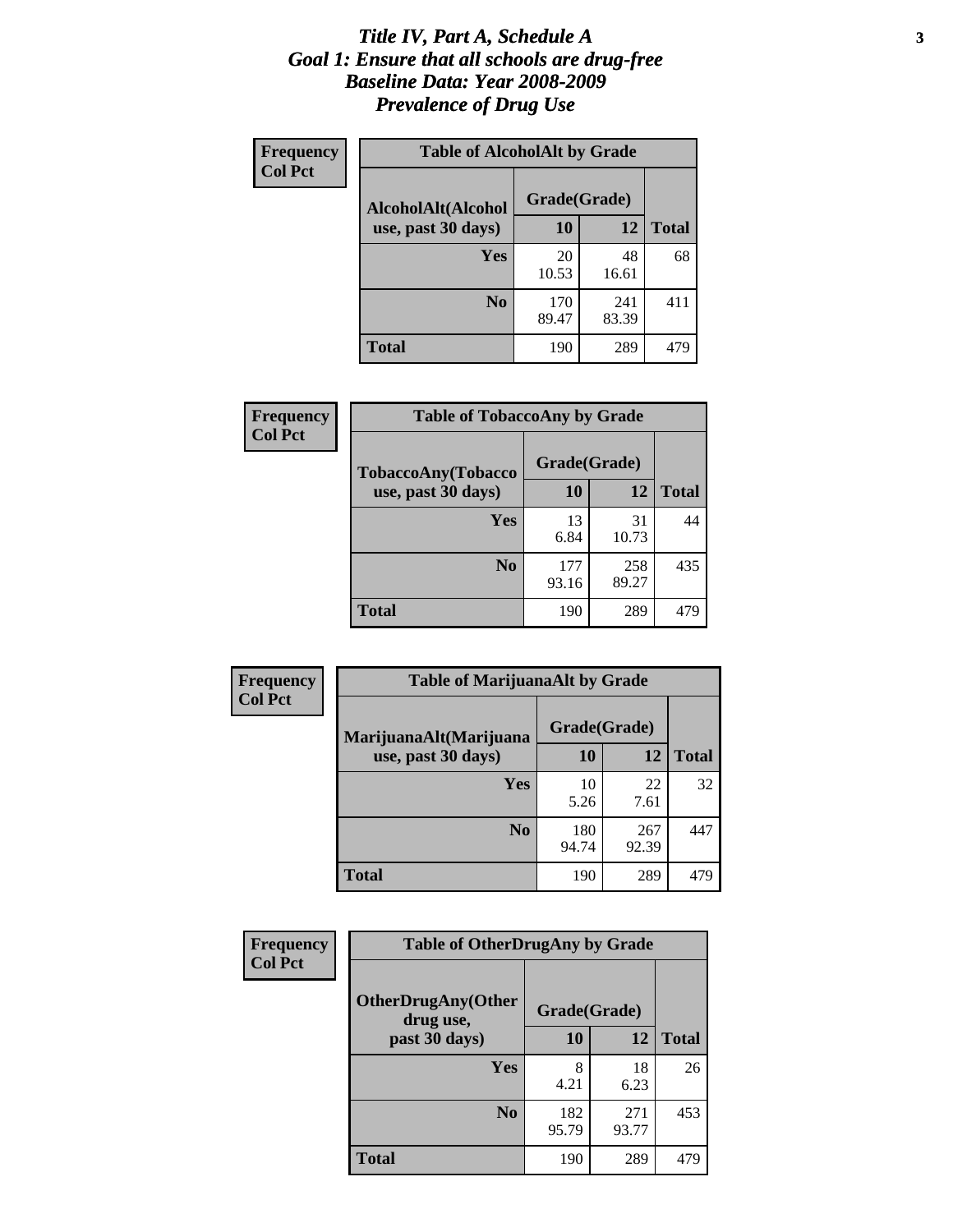### *Average Age of Onset of Use* **4** *Results for "Average Age of Onset of Use" questions exclude students who said they did not use that substance*

| <b>Variable</b>    | Label                                                              | <b>Mean</b> |
|--------------------|--------------------------------------------------------------------|-------------|
| Alcoholinit2       | I started using alcohol when I was                                 | 13.94       |
| Cigarettesinit2    | I started smoking tobacco when I was                               | 13.65       |
| Smokelessinit2     | I started chewing tobacco when I was                               | 13.64       |
| Marijuanainit2     | I started using marijuana when I was                               | 13.45       |
| Cocaineinit2       | I started using cocaine when I was                                 | 11.30       |
| Inhalantsinit2     | I started using inhalants when I was                               | 11.00       |
| Steroidsinit2      | I started using steroids when I was                                | 11.73       |
| Ecstasyinit2       | I started using ecstasy when I was                                 | 13.15       |
| Methinit2          | I started using methamphetamines when I was                        | 11.44       |
| Hallucinogensinit2 | I started using hallucinogens when I was                           | 11.78       |
| Prescriptioninit2  | I started using prescription drugs not prescribed to me when I was | 13.50       |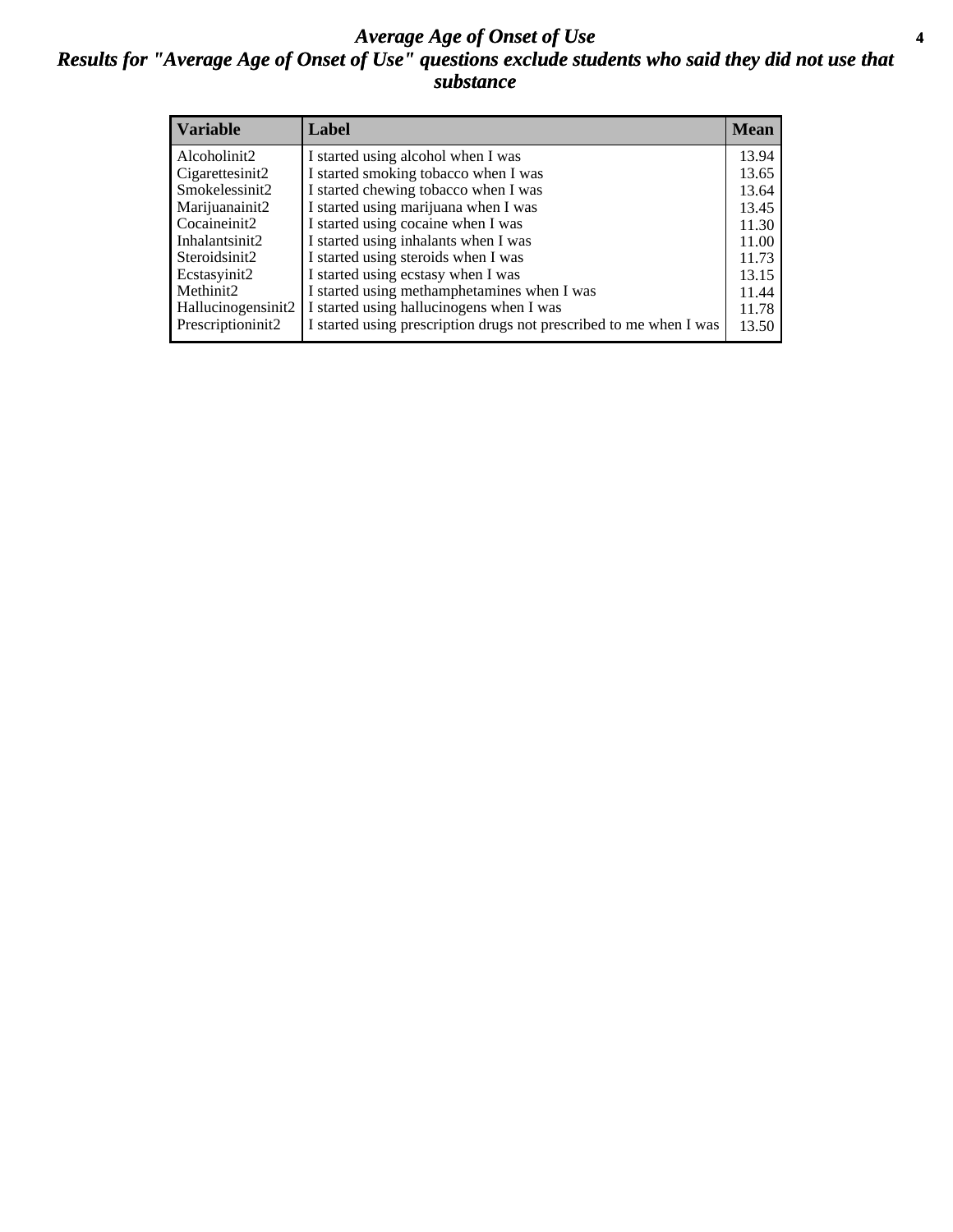# *Perception of Health Risk* **5**

| Frequency      | <b>Table of Alcoholharmdich by Grade</b> |              |              |              |  |
|----------------|------------------------------------------|--------------|--------------|--------------|--|
| <b>Col Pct</b> | Alcoholharmdich(I<br>think alcohol is    | Grade(Grade) |              |              |  |
|                | harmful)                                 | 10           | 12           | <b>Total</b> |  |
|                | <b>Yes</b>                               | 145<br>76.32 | 227<br>78.55 | 372          |  |
|                | N <sub>0</sub>                           | 45<br>23.68  | 62<br>21.45  | 107          |  |
|                | <b>Total</b>                             | 190          | 289          | 479          |  |

| <b>Frequency</b> | <b>Table of Tobaccoharmdich by Grade</b> |              |              |              |
|------------------|------------------------------------------|--------------|--------------|--------------|
| <b>Col Pct</b>   | Tobaccoharmdich(I<br>think tobacco is    | Grade(Grade) |              |              |
|                  | harmful)                                 | 10           | 12           | <b>Total</b> |
|                  | Yes                                      | 175<br>92.11 | 270<br>93.43 | 445          |
|                  | N <sub>0</sub>                           | 15<br>7.89   | 19<br>6.57   | 34           |
|                  | <b>Total</b>                             | 190          | 289          | 479          |

| Frequency<br><b>Col Pct</b> | <b>Table of Marijuanaharmdich by Grade</b> |              |              |              |  |  |
|-----------------------------|--------------------------------------------|--------------|--------------|--------------|--|--|
|                             | Marijuanaharmdich(I<br>think marijuana is  |              | Grade(Grade) |              |  |  |
|                             | harmful)                                   | 10           | 12           | <b>Total</b> |  |  |
|                             | <b>Yes</b>                                 | 161<br>84.74 | 210<br>72.66 | 371          |  |  |
|                             | N <sub>0</sub>                             | 29<br>15.26  | 79<br>27.34  | 108          |  |  |
|                             | <b>Total</b>                               | 190          | 289          | 479          |  |  |

| <b>Frequency</b> | <b>Table of Otherdrugharmdich by Grade</b>                   |              |              |              |  |  |  |  |
|------------------|--------------------------------------------------------------|--------------|--------------|--------------|--|--|--|--|
| <b>Col Pct</b>   | Otherdrugharmdich(I<br>Grade(Grade)<br>think other drugs are |              |              |              |  |  |  |  |
|                  | harmful)                                                     | 10           | 12           | <b>Total</b> |  |  |  |  |
|                  | <b>Yes</b>                                                   | 175<br>92.11 | 273<br>94.46 | 448          |  |  |  |  |
|                  | N <sub>0</sub>                                               | 15<br>7.89   | 16<br>5.54   | 31           |  |  |  |  |
|                  | <b>Total</b>                                                 | 190          | 289          | 479          |  |  |  |  |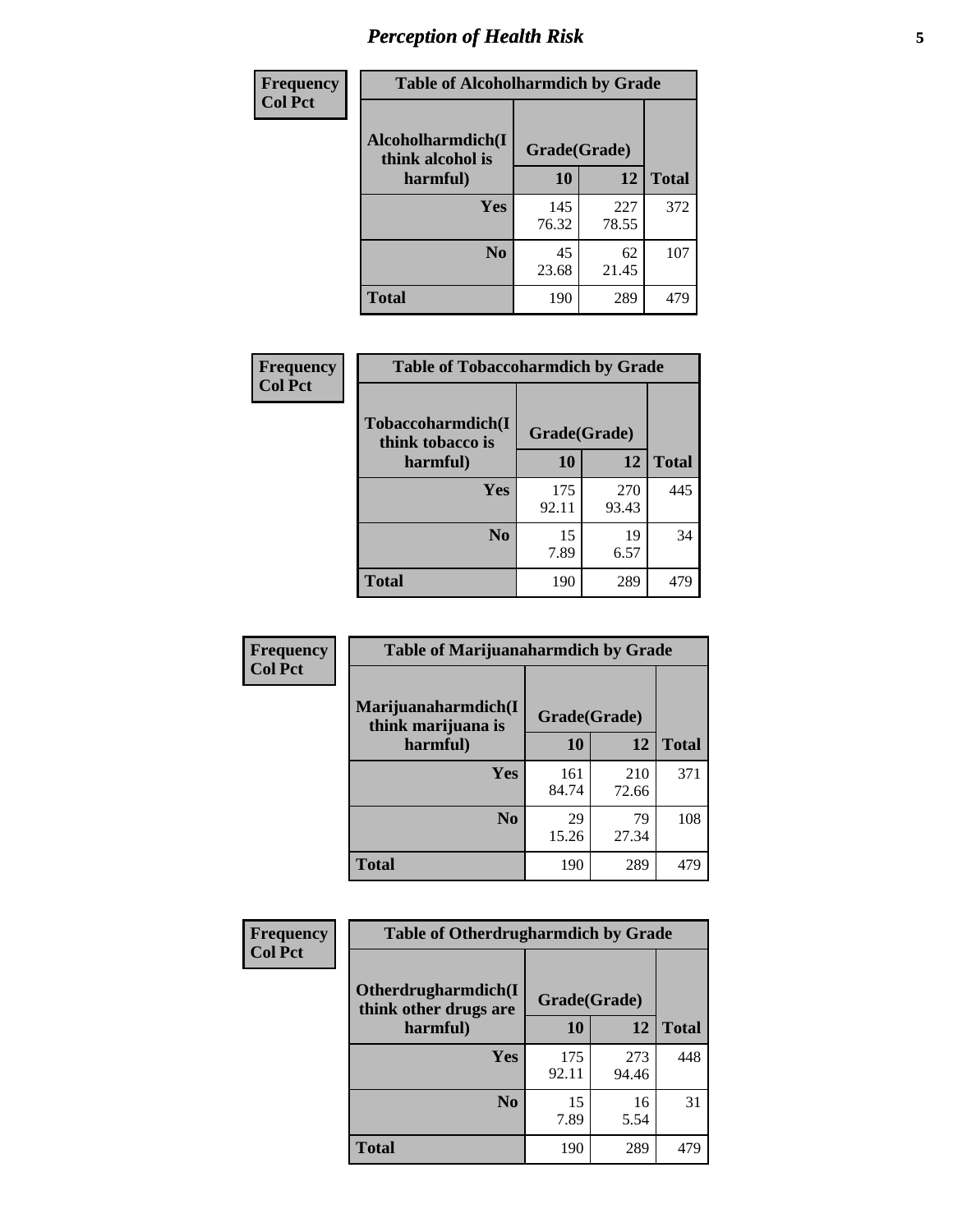# *Social Disapproval* **6**

| Frequency      | <b>Table of Alcoholpeerdich by Grade</b>                    |              |              |              |
|----------------|-------------------------------------------------------------|--------------|--------------|--------------|
| <b>Col Pct</b> | Alcoholpeerdich(My<br>friends would<br>disapprove if I used | Grade(Grade) |              |              |
|                | alcohol)                                                    | 10           | 12           | <b>Total</b> |
|                | <b>Yes</b>                                                  | 110<br>57.89 | 147<br>50.87 | 257          |
|                | N <sub>0</sub>                                              | 80<br>42.11  | 142<br>49.13 | 222          |
|                | Total                                                       | 190          | 289          | 479          |

| <b>Frequency</b> |
|------------------|
| <b>Col Pct</b>   |

| <b>Table of Tobaccopeerdich by Grade</b>                    |              |              |              |  |  |  |  |
|-------------------------------------------------------------|--------------|--------------|--------------|--|--|--|--|
| Tobaccopeerdich(My<br>friends would<br>disapprove if I used | Grade(Grade) |              |              |  |  |  |  |
| tobacco)                                                    | 10           | 12           | <b>Total</b> |  |  |  |  |
| Yes                                                         | 136<br>71.58 | 191<br>66.09 | 327          |  |  |  |  |
| N <sub>0</sub>                                              | 54<br>28.42  | 98<br>33.91  | 152          |  |  |  |  |
| <b>Total</b>                                                | 190          | 289          | 479          |  |  |  |  |

| <b>Frequency</b> | <b>Table of Marijuanapeerdich by Grade</b>                    |              |              |              |  |  |  |  |  |
|------------------|---------------------------------------------------------------|--------------|--------------|--------------|--|--|--|--|--|
| <b>Col Pct</b>   | Marijuanapeerdich(My<br>friends would<br>disapprove if I used | Grade(Grade) |              |              |  |  |  |  |  |
|                  | marijuana)                                                    | 10           | 12           | <b>Total</b> |  |  |  |  |  |
|                  | <b>Yes</b>                                                    | 129<br>67.89 | 188<br>65.05 | 317          |  |  |  |  |  |
|                  | N <sub>0</sub>                                                | 61<br>32.11  | 101<br>34.95 | 162          |  |  |  |  |  |
|                  | <b>Total</b>                                                  | 190          | 289          | 479          |  |  |  |  |  |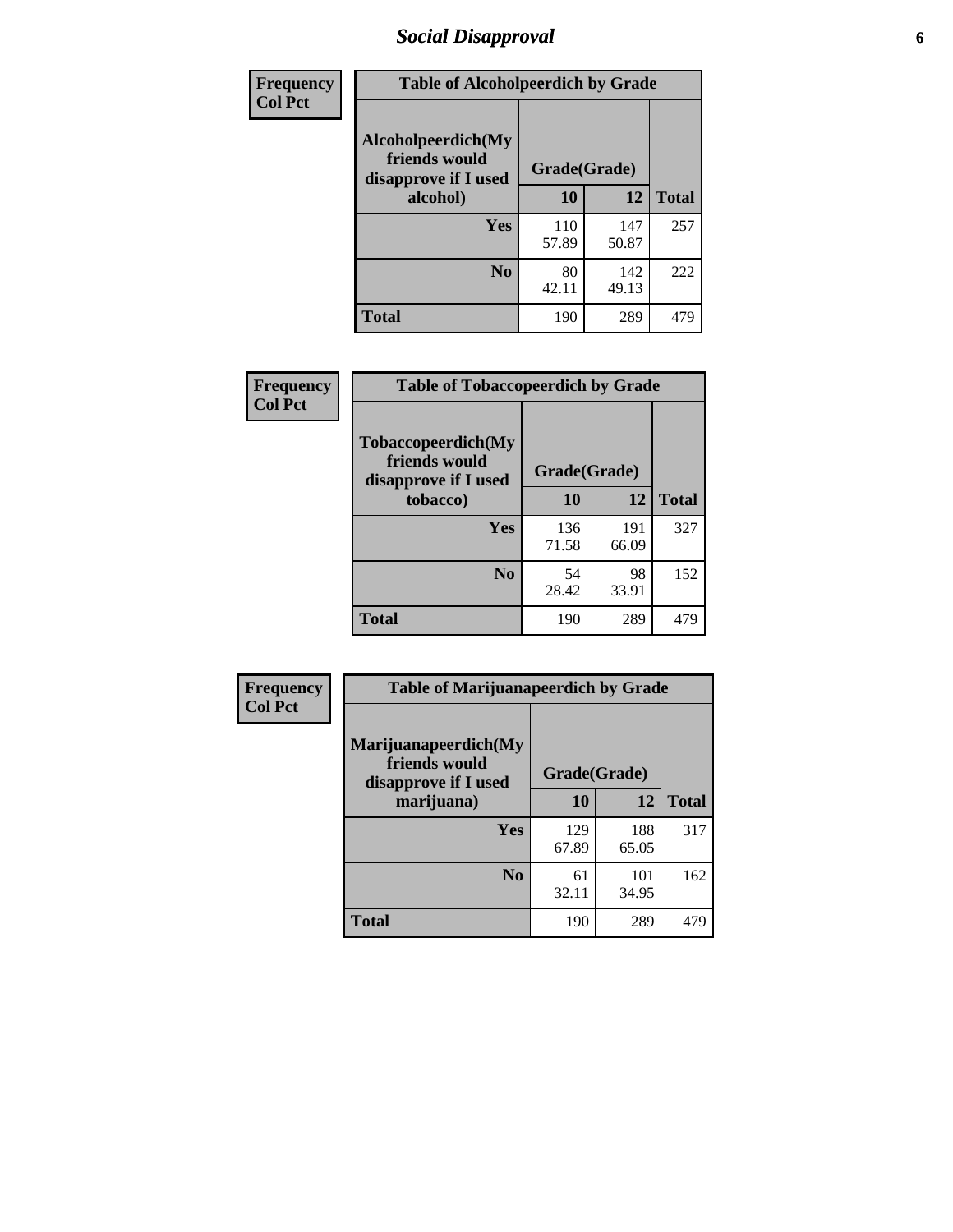# *Social Disapproval* **7**

| Frequency      | <b>Table of Otherdrugpeerdich by Grade</b>                    |              |              |              |  |  |  |  |
|----------------|---------------------------------------------------------------|--------------|--------------|--------------|--|--|--|--|
| <b>Col Pct</b> | Otherdrugpeerdich(My<br>friends would<br>disapprove if I used | Grade(Grade) |              |              |  |  |  |  |
|                | other drugs)                                                  | 10           | 12           | <b>Total</b> |  |  |  |  |
|                | Yes                                                           | 146<br>76.84 | 228<br>78.89 | 374          |  |  |  |  |
|                | N <sub>0</sub>                                                | 44<br>23.16  | 61<br>21.11  | 105          |  |  |  |  |
|                | <b>Total</b>                                                  | 190          | 289          | 479          |  |  |  |  |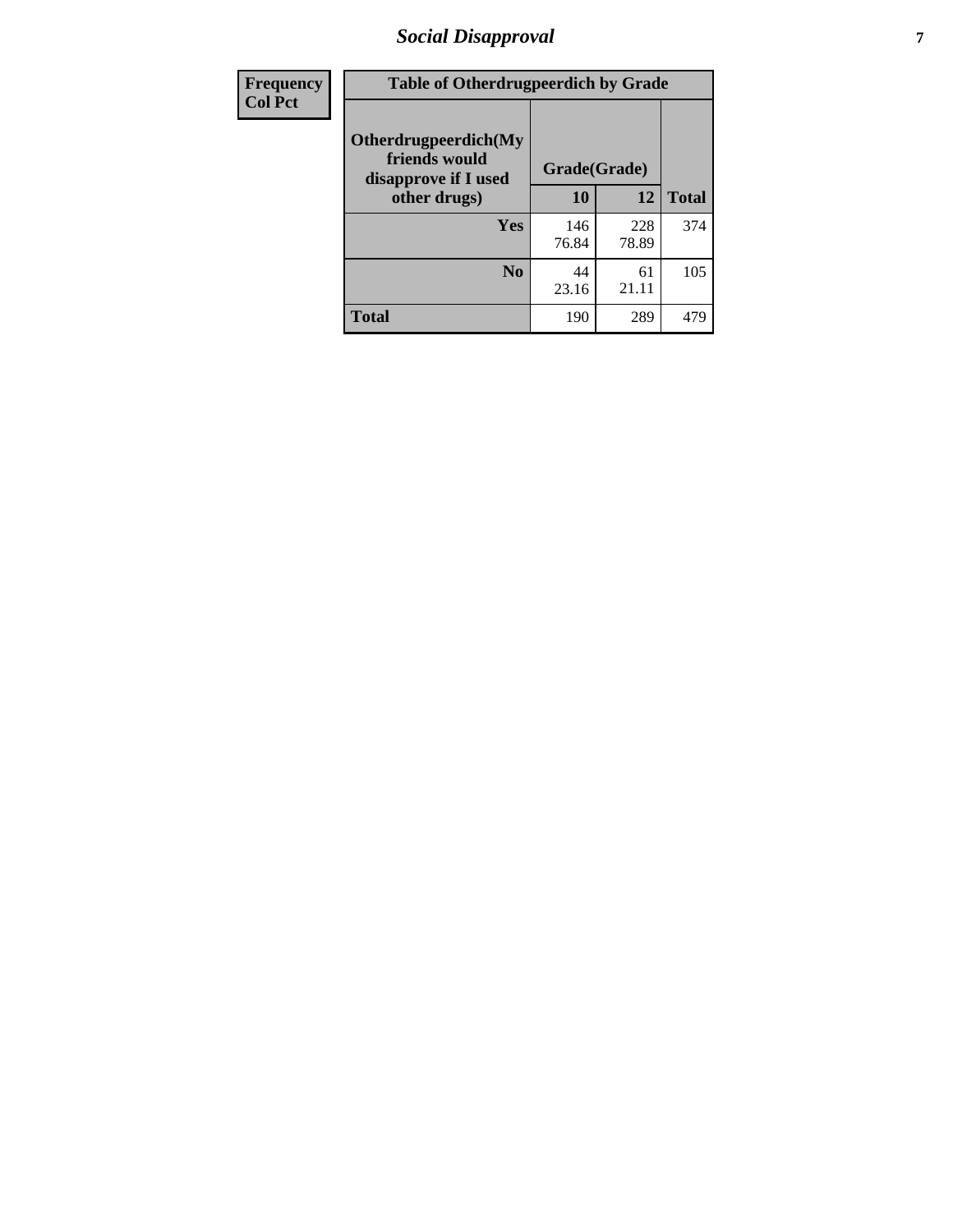### Title IV, Part A, Schedule A **8** *Goal 2: To help ensure that all schools are safe and disciplined Baseline Data: Year 2008-2009 Student Involvement in Gang Activity*

| Frequency      | <b>Table of Gangself by Grade</b>                                                                 |                    |              |              |
|----------------|---------------------------------------------------------------------------------------------------|--------------------|--------------|--------------|
| <b>Col Pct</b> | Gangself(I<br>have<br>participated<br>in illegal<br>gang<br>activities in<br>the past 30<br>days) | Grade(Grade)<br>10 | 12           | <b>Total</b> |
|                | Yes                                                                                               | 8<br>4.21          | 16<br>5.54   | 24           |
|                | N <sub>0</sub>                                                                                    | 182<br>95.79       | 273<br>94.46 | 455          |
|                | <b>Total</b>                                                                                      | 190                | 289          | 479          |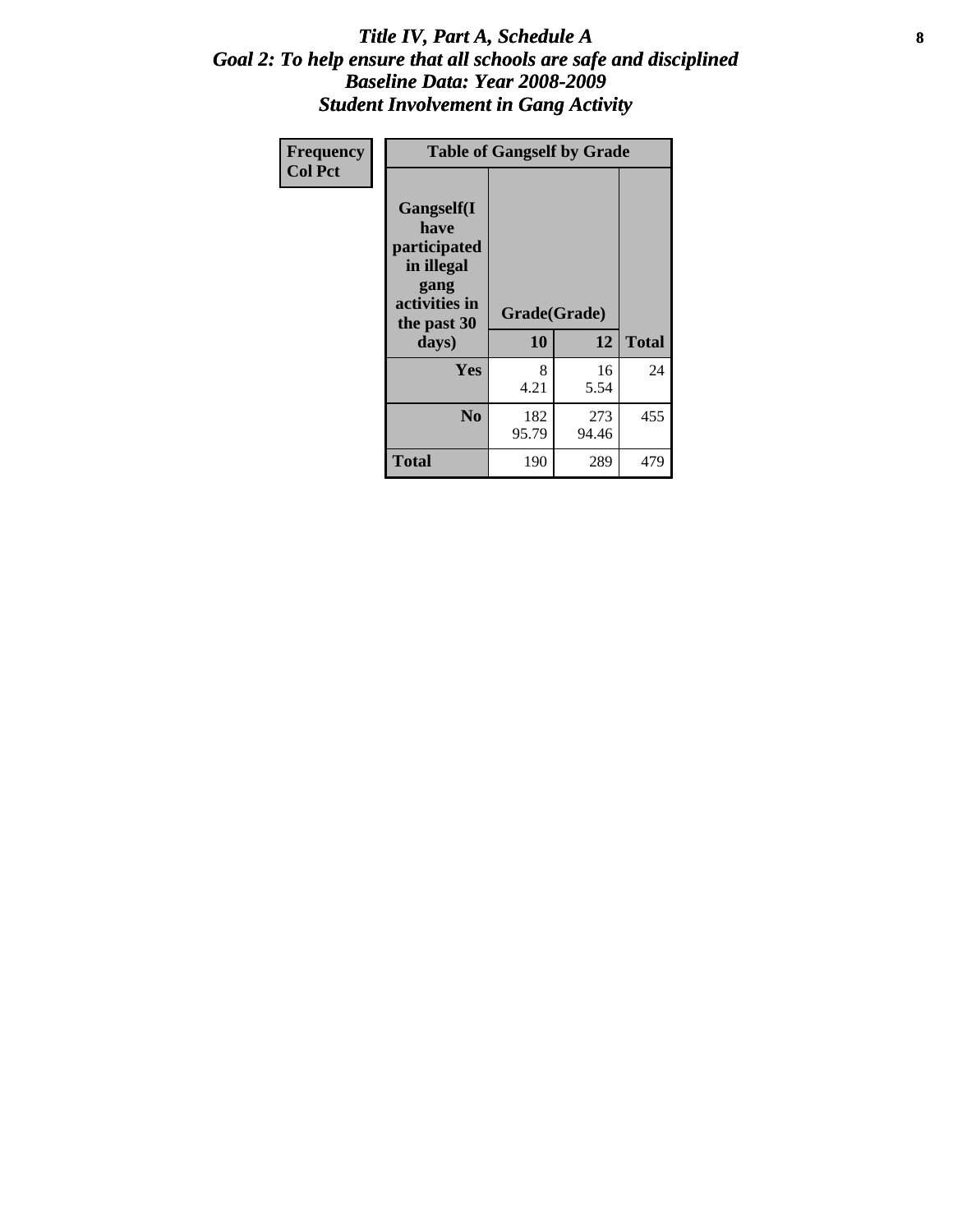# *Student Perception of School Safety* **9**

| <b>Frequency</b><br>Row Pct |
|-----------------------------|
|                             |

| <b>Table of Grade by Safeschool</b> |                                                                                                                                           |                                                        |             |             |     |  |  |  |
|-------------------------------------|-------------------------------------------------------------------------------------------------------------------------------------------|--------------------------------------------------------|-------------|-------------|-----|--|--|--|
|                                     |                                                                                                                                           | Safeschool (School is a place at which I feel<br>safe) |             |             |     |  |  |  |
| Grade(Grade)                        | <b>Somewhat</b><br><b>Somewhat</b><br><b>Strongly</b><br><b>Strongly</b><br><b>Disagree</b><br>Agree<br>Disagree<br><b>Total</b><br>Agree |                                                        |             |             |     |  |  |  |
| 10                                  | 13<br>6.84                                                                                                                                | 93<br>48.95                                            | 54<br>28.42 | 30<br>15.79 | 190 |  |  |  |
| 12                                  | 31<br>10.73                                                                                                                               | 140<br>48.44                                           | 66<br>22.84 | 52<br>17.99 | 289 |  |  |  |
| <b>Total</b>                        | 44                                                                                                                                        | 233                                                    | 120         | 82          | 479 |  |  |  |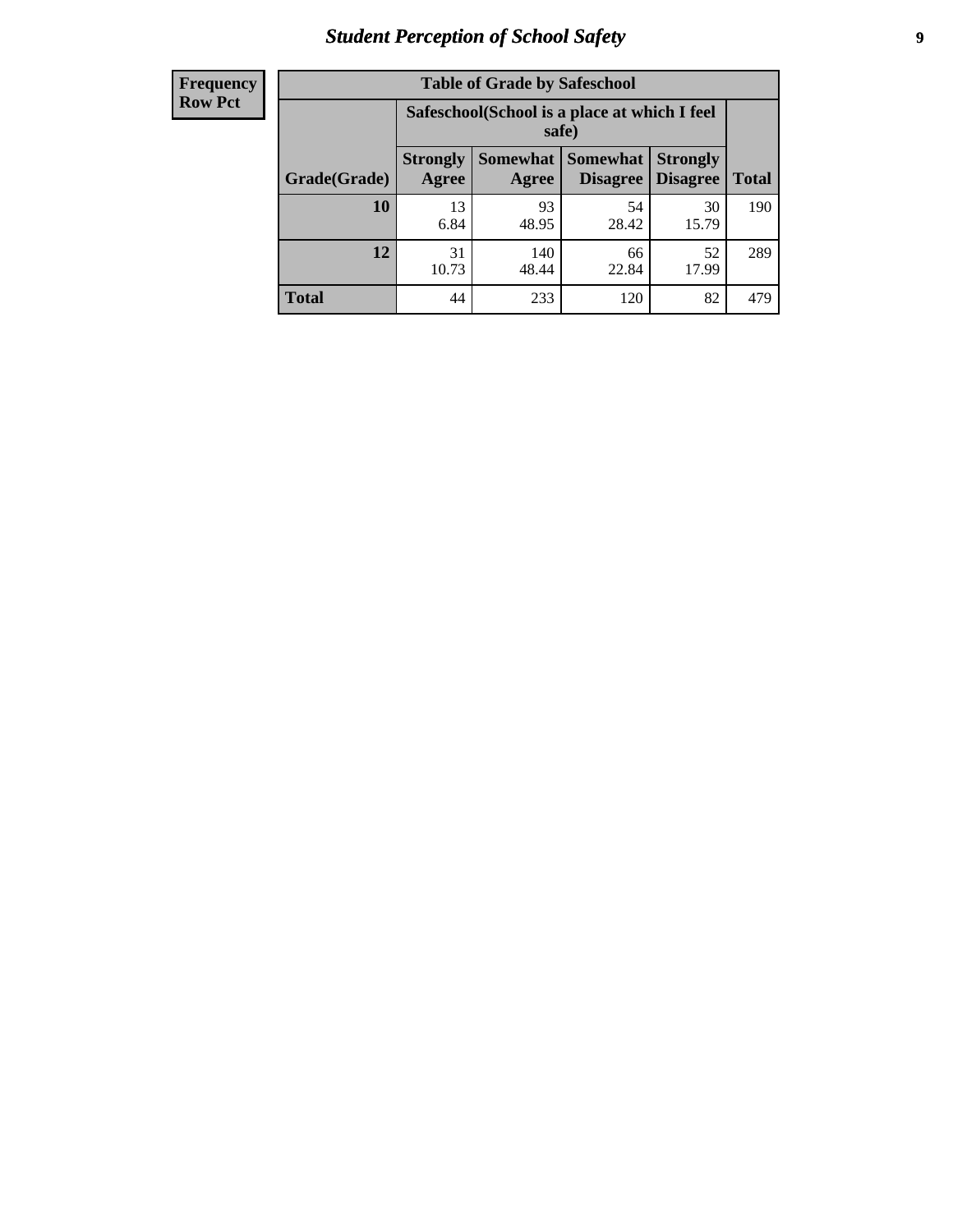### *Students Who Have Been Bullied* **10**

| <b>Frequency</b> |
|------------------|
| Row Pct          |

| <b>Table of Grade by Bullied</b> |                             |                                                                               |                              |                   |                        |                        |                                 |              |
|----------------------------------|-----------------------------|-------------------------------------------------------------------------------|------------------------------|-------------------|------------------------|------------------------|---------------------------------|--------------|
|                                  |                             | <b>Bullied</b> (I have been bullied by other<br>students in the past 30 days) |                              |                   |                        |                        |                                 |              |
| Grade(Grade)                     | $\mathbf{0}$<br><b>Days</b> | 1 or<br>2<br>days                                                             | 3 <sub>to</sub><br>5<br>days | 6 to<br>9<br>days | 10<br>to<br>19<br>days | 20<br>to<br>29<br>days | <b>All</b><br><b>30</b><br>days | <b>Total</b> |
| 10                               | 164<br>86.32                | 10<br>5.26                                                                    | 4<br>2.11                    | $\Omega$<br>0.00  | 6<br>3.16              | 4<br>2.11              | $\overline{2}$<br>1.05          | 190          |
| 12                               | 270<br>93.43                | 5<br>1.73                                                                     | 0.35                         | 0.35              | 3<br>1.04              | 4<br>1.38              | 5<br>1.73                       | 289          |
| <b>Total</b>                     | 434                         | 15                                                                            | 5                            |                   | 9                      | 8                      | 7                               | 479          |

 $\blacksquare$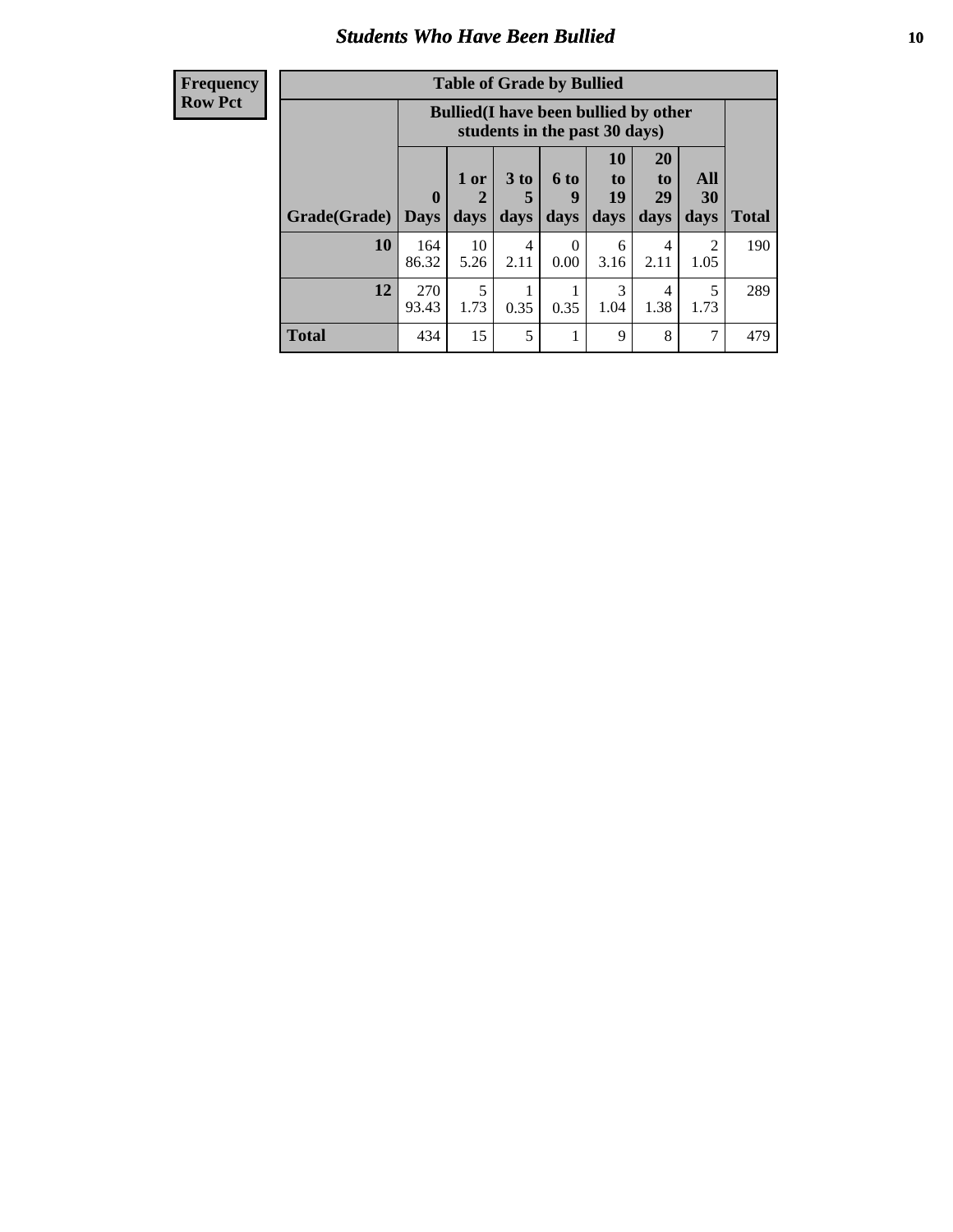### *School Climate* **11**

| Frequency      | <b>Table of SchoolClimate1 by Grade</b> |                    |              |              |  |  |
|----------------|-----------------------------------------|--------------------|--------------|--------------|--|--|
| <b>Col Pct</b> | SchoolClimate1(I<br>like school)        | Grade(Grade)<br>10 | 12           | <b>Total</b> |  |  |
|                | <b>Strongly Agree</b>                   | 36<br>18.95        | 43<br>14.88  | 79           |  |  |
|                | <b>Somewhat Agree</b>                   | 123<br>64.74       | 174<br>60.21 | 297          |  |  |
|                | <b>Somewhat Disagree</b>                | 22<br>11.58        | 32<br>11.07  | 54           |  |  |
|                | <b>Strongly Disagree</b>                | 9<br>4.74          | 40<br>13.84  | 49           |  |  |
|                | Total                                   | 190                | 289          | 479          |  |  |

| <b>Frequency</b> |  |
|------------------|--|
| <b>Col Pct</b>   |  |

| <b>Table of SchoolClimate2 by Grade</b>           |                    |              |              |  |
|---------------------------------------------------|--------------------|--------------|--------------|--|
| SchoolClimate2(I<br>feel successful at<br>school) | Grade(Grade)<br>10 | 12           | <b>Total</b> |  |
| <b>Strongly Agree</b>                             | 76<br>40.00        | 95<br>32.87  | 171          |  |
| <b>Somewhat Agree</b>                             | 96<br>50.53        | 160<br>55.36 | 256          |  |
| <b>Somewhat Disagree</b>                          | 13<br>6.84         | 25<br>8.65   | 38           |  |
| <b>Strongly Disagree</b>                          | 5<br>2.63          | 9<br>3.11    | 14           |  |
| <b>Total</b>                                      | 190                | 289          | 479          |  |

| Frequency      | <b>Table of SchoolClimate3 by Grade</b>               |             |              |              |  |  |
|----------------|-------------------------------------------------------|-------------|--------------|--------------|--|--|
| <b>Col Pct</b> | SchoolClimate3(My<br>school has high<br>standards for |             | Grade(Grade) |              |  |  |
|                | achievement)                                          | <b>10</b>   | 12           | <b>Total</b> |  |  |
|                | <b>Strongly Agree</b>                                 | 45<br>23.68 | 39<br>13.49  | 84           |  |  |
|                | <b>Somewhat Agree</b>                                 | 93<br>48.95 | 141<br>48.79 | 234          |  |  |
|                | <b>Somewhat Disagree</b>                              | 39<br>20.53 | 65<br>22.49  | 104          |  |  |
|                | <b>Strongly Disagree</b>                              | 13<br>6.84  | 44<br>15.22  | 57           |  |  |
|                | Total                                                 | 190         | 289          | 479          |  |  |
|                |                                                       |             |              |              |  |  |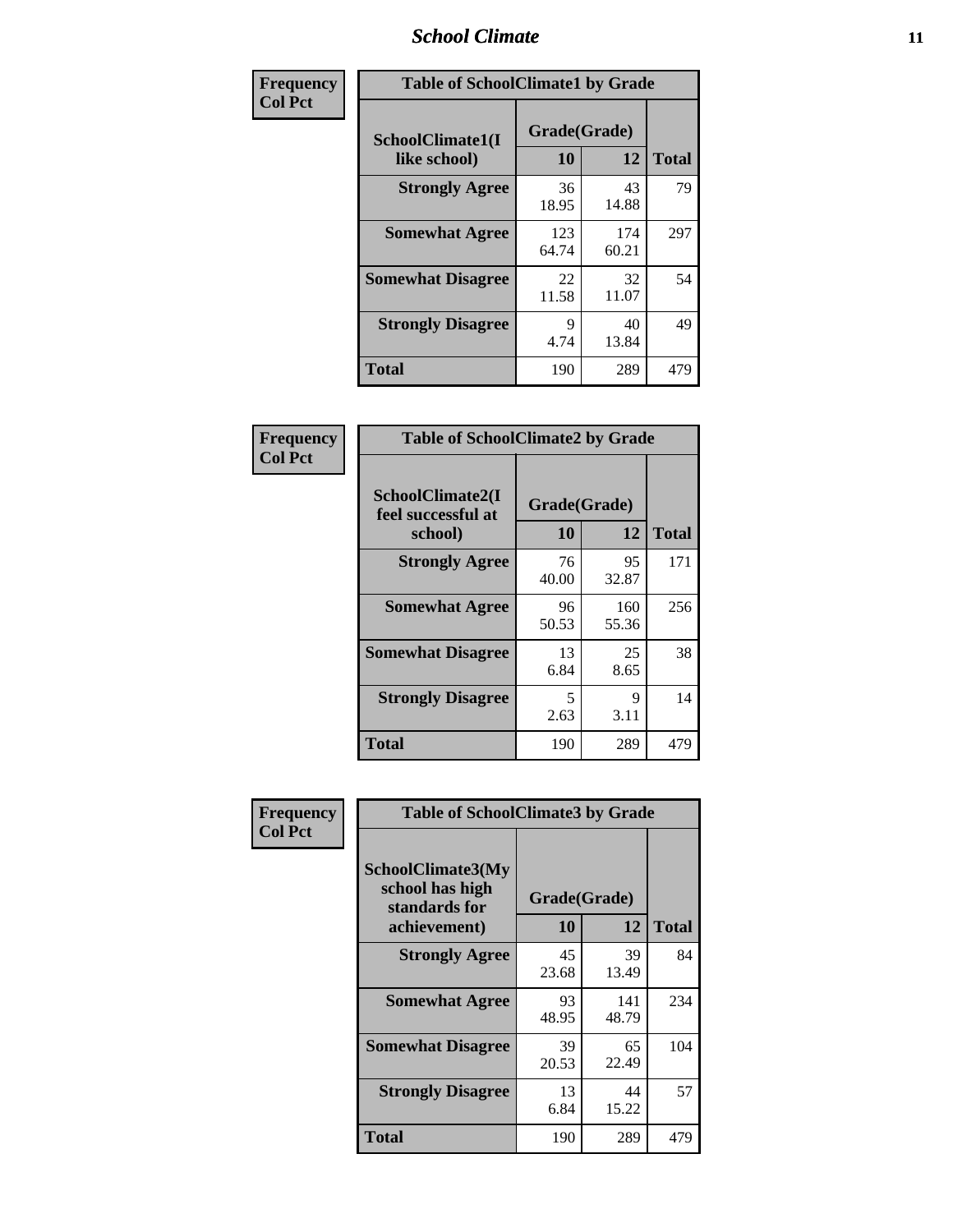### *School Climate* **12**

| Frequency      | <b>Table of SchoolClimate4 by Grade</b>                              |                           |              |              |
|----------------|----------------------------------------------------------------------|---------------------------|--------------|--------------|
| <b>Col Pct</b> | <b>SchoolClimate4(My</b><br>school sets clear<br>rules for behavior) | Grade(Grade)<br><b>10</b> | 12           | <b>Total</b> |
|                | <b>Strongly Agree</b>                                                | 54<br>28.42               | 67<br>23.18  | 121          |
|                | <b>Somewhat Agree</b>                                                | 90<br>47.37               | 142<br>49.13 | 232          |
|                | <b>Somewhat Disagree</b>                                             | 32<br>16.84               | 62<br>21.45  | 94           |
|                | <b>Strongly Disagree</b>                                             | 14<br>7.37                | 18<br>6.23   | 32           |
|                | Total                                                                | 190                       | 289          | 479          |

| <b>Table of SchoolClimate5 by Grade</b>                   |              |              |              |  |
|-----------------------------------------------------------|--------------|--------------|--------------|--|
| SchoolClimate5(I<br>know what to do in<br>an emergency at | Grade(Grade) |              |              |  |
| school)                                                   | 10           | 12           | <b>Total</b> |  |
| <b>Strongly Agree</b>                                     | 94<br>49.47  | 135<br>46.71 | 229          |  |
| <b>Somewhat Agree</b>                                     | 62<br>32.63  | 112<br>38.75 | 174          |  |
| <b>Somewhat Disagree</b>                                  | 23<br>12.11  | 24<br>8.30   | 47           |  |
| <b>Strongly Disagree</b>                                  | 11<br>5.79   | 18<br>6.23   | 29           |  |
| <b>Total</b>                                              | 190          | 289          | 479          |  |

| Frequency      | <b>Table of SchoolClimate6 by Grade</b>                  |                    |              |              |  |
|----------------|----------------------------------------------------------|--------------------|--------------|--------------|--|
| <b>Col Pct</b> | <b>SchoolClimate6(Teachers</b><br>treat me with respect) | Grade(Grade)<br>10 | 12           | <b>Total</b> |  |
|                | <b>Strongly Agree</b>                                    | 71<br>37.37        | 76<br>26.30  | 147          |  |
|                | <b>Somewhat Agree</b>                                    | 77<br>40.53        | 129<br>44.64 | 206          |  |
|                | <b>Somewhat Disagree</b>                                 | 30<br>15.79        | 44<br>15.22  | 74           |  |
|                | <b>Strongly Disagree</b>                                 | 12<br>6.32         | 40<br>13.84  | 52           |  |
|                | <b>Total</b>                                             | 190                | 289          | 479          |  |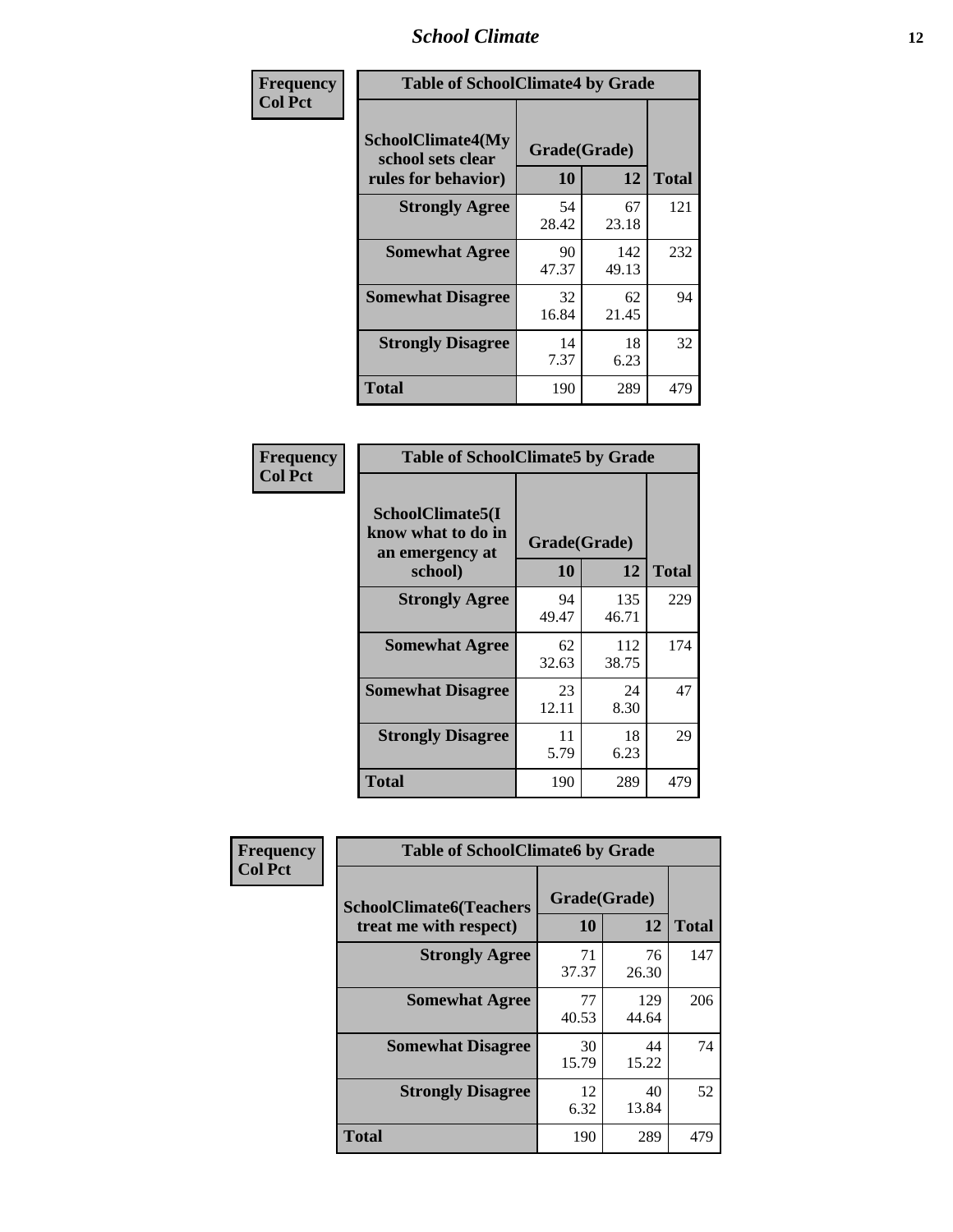### *School Climate* **13**

| Frequency      | <b>Table of SchoolClimate7 by Grade</b>                                       |                           |              |              |  |
|----------------|-------------------------------------------------------------------------------|---------------------------|--------------|--------------|--|
| <b>Col Pct</b> | <b>SchoolClimate7(Behaviors</b><br>in my class allow the<br>teacher to teach) | Grade(Grade)<br><b>10</b> | 12           | <b>Total</b> |  |
|                | <b>Strongly Agree</b>                                                         | 26<br>13.68               | 44<br>15.22  | 70           |  |
|                | <b>Somewhat Agree</b>                                                         | 89<br>46.84               | 134<br>46.37 | 223          |  |
|                | <b>Somewhat Disagree</b>                                                      | 42<br>22.11               | 75<br>25.95  | 117          |  |
|                | <b>Strongly Disagree</b>                                                      | 33<br>17.37               | 36<br>12.46  | 69           |  |
|                | <b>Total</b>                                                                  | 190                       | 289          | 479          |  |

| Frequency      | <b>Table of SchoolClimate8 by Grade</b>                                              |                    |              |              |  |
|----------------|--------------------------------------------------------------------------------------|--------------------|--------------|--------------|--|
| <b>Col Pct</b> | <b>SchoolClimate8(Students</b><br>are frequently<br>recognized for good<br>behavior) | Grade(Grade)<br>10 | 12           | <b>Total</b> |  |
|                | <b>Strongly Agree</b>                                                                | 24<br>12.63        | 31<br>10.73  | 55           |  |
|                | <b>Somewhat Agree</b>                                                                | 81<br>42.63        | 109<br>37.72 | 190          |  |
|                | <b>Somewhat Disagree</b>                                                             | 43<br>22.63        | 89<br>30.80  | 132          |  |
|                | <b>Strongly Disagree</b>                                                             | 42<br>22.11        | 60<br>20.76  | 102          |  |
|                | <b>Total</b>                                                                         | 190                | 289          | 479          |  |

| Frequency      | <b>Table of SchoolClimate9 by Grade</b>                                           |                    |              |              |  |
|----------------|-----------------------------------------------------------------------------------|--------------------|--------------|--------------|--|
| <b>Col Pct</b> | SchoolClimate9(School<br>counselor would be<br>helpful if I needed<br>assistance) | Grade(Grade)<br>10 | 12           | <b>Total</b> |  |
|                | <b>Strongly Agree</b>                                                             | 60<br>31.58        | 97<br>33.56  | 157          |  |
|                | <b>Somewhat Agree</b>                                                             | 73<br>38.42        | 110<br>38.06 | 183          |  |
|                | <b>Somewhat Disagree</b>                                                          | 24<br>12.63        | 46<br>15.92  | 70           |  |
|                | <b>Strongly Disagree</b>                                                          | 33<br>17.37        | 36<br>12.46  | 69           |  |
|                | <b>Total</b>                                                                      | 190                | 289          | 479          |  |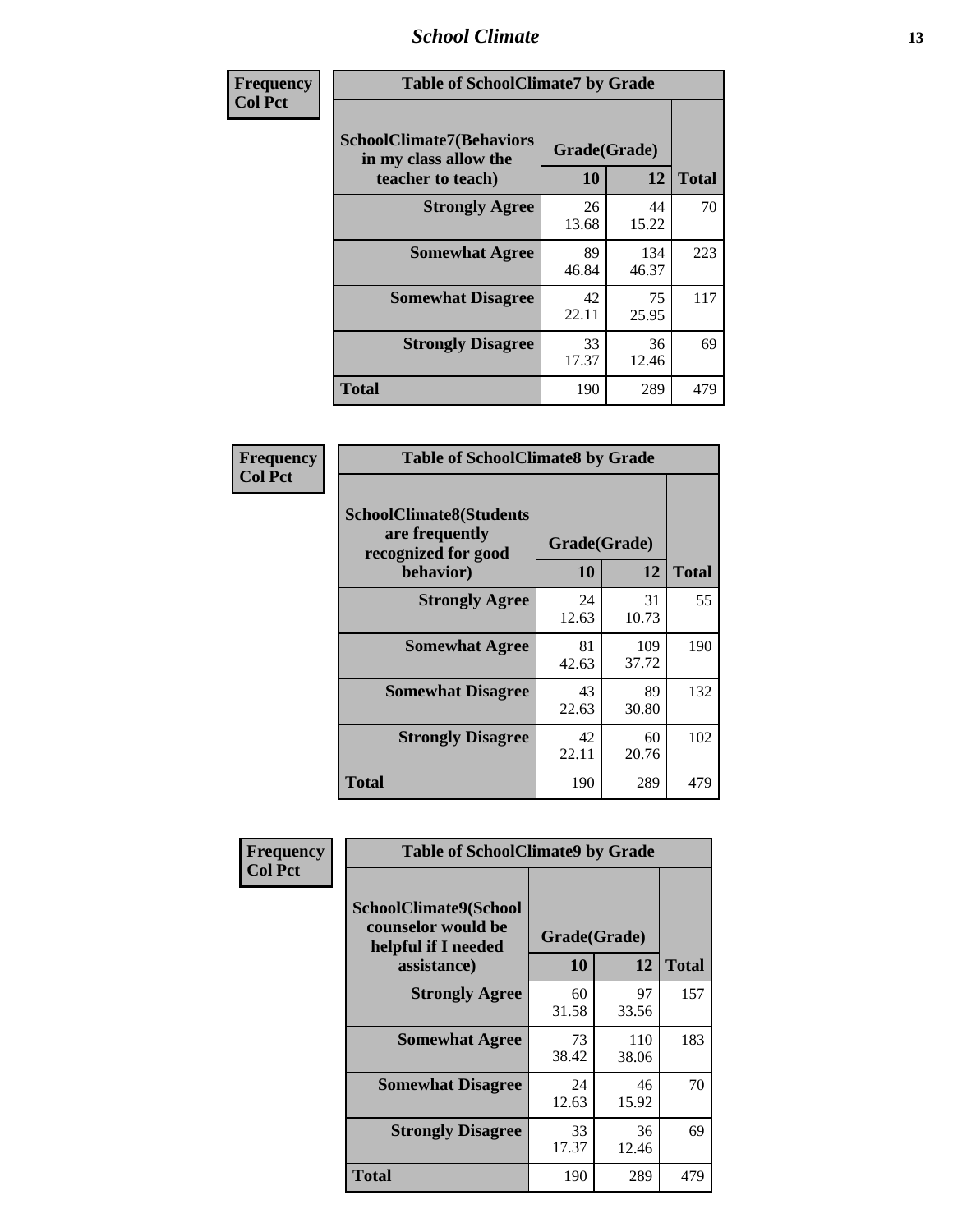### *Reasons for Dropping Out* **14**

| <b>Frequency</b> | <b>Table of Dropoutreason by Grade</b>                                   |              |                    |              |
|------------------|--------------------------------------------------------------------------|--------------|--------------------|--------------|
| <b>Col Pct</b>   | Dropoutreason(If<br>I dropped out the<br>reason would<br>most likely be) | 10           | Grade(Grade)<br>12 | <b>Total</b> |
|                  | <b>Won't Drop out</b>                                                    | 116<br>61.05 | 183<br>63.32       | 299          |
|                  | <b>Bored</b>                                                             | 27<br>14.21  | 35<br>12.11        | 62           |
|                  | <b>Family Reasons</b>                                                    | 12<br>6.32   | 26<br>9.00         | 38           |
|                  | <b>Being Bullied</b>                                                     | 2<br>1.05    | 3<br>1.04          | 5            |
|                  | <b>Other</b>                                                             | 33<br>17.37  | 42<br>14.53        | 75           |
|                  | <b>Total</b>                                                             | 190          | 289                | 479          |

| Frequency      | <b>Table of Dropout by Grade</b>                                       |                    |              |              |  |
|----------------|------------------------------------------------------------------------|--------------------|--------------|--------------|--|
| <b>Col Pct</b> | Dropout(I<br>have<br>thought<br>about<br>dropping<br>out of<br>school) | Grade(Grade)<br>10 | 12           | <b>Total</b> |  |
|                | Yes                                                                    | 39                 | 83           | 122          |  |
|                |                                                                        | 20.53              | 28.72        |              |  |
|                | N <sub>0</sub>                                                         | 151<br>79.47       | 206<br>71.28 | 357          |  |
|                | <b>Total</b>                                                           | 190                | 289          | 479          |  |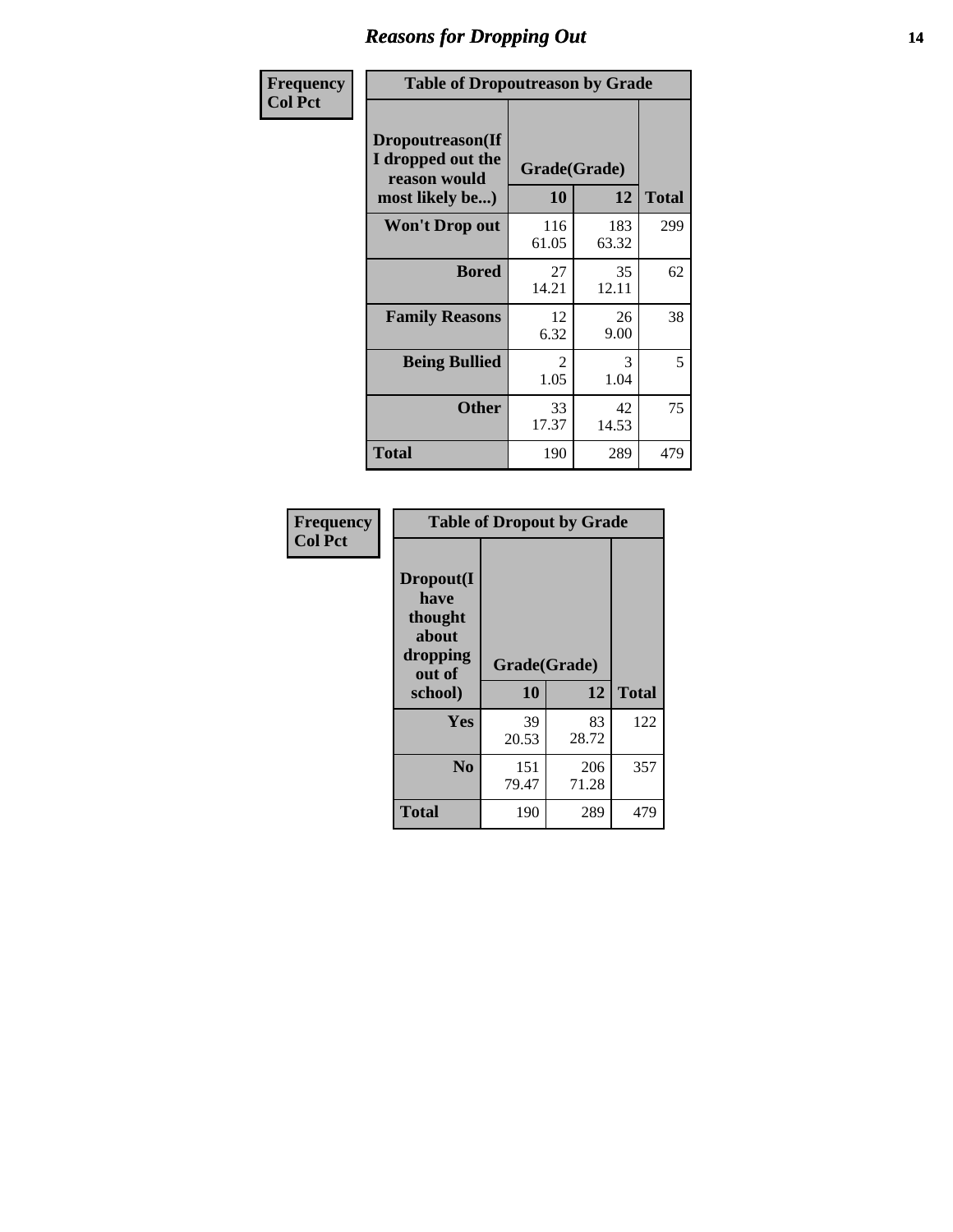*School Safety* **15**

| Frequency      | <b>Table of Gangself by Grade</b>                                                                 |                    |              |              |
|----------------|---------------------------------------------------------------------------------------------------|--------------------|--------------|--------------|
| <b>Col Pct</b> | Gangself(I<br>have<br>participated<br>in illegal<br>gang<br>activities in<br>the past 30<br>days) | Grade(Grade)<br>10 | 12           | <b>Total</b> |
|                |                                                                                                   |                    |              |              |
|                | Yes                                                                                               | 8<br>4.21          | 16<br>5.54   | 24           |
|                | N <sub>o</sub>                                                                                    | 182<br>95.79       | 273<br>94.46 | 455          |
|                | <b>Total</b>                                                                                      | 190                | 289          | 479          |

| Frequency<br><b>Col Pct</b> | <b>Table of Gangpeers by Grade</b>                                                                                     |                    |              |              |  |  |  |  |  |  |
|-----------------------------|------------------------------------------------------------------------------------------------------------------------|--------------------|--------------|--------------|--|--|--|--|--|--|
|                             | Gangpeers(I<br>have friends<br>who have<br>participated<br>in illegal<br>gang<br>activities in<br>the past 30<br>days) | Grade(Grade)<br>10 | 12           | <b>Total</b> |  |  |  |  |  |  |
|                             | <b>Yes</b>                                                                                                             | 67<br>35.26        | 79<br>27.34  | 146          |  |  |  |  |  |  |
|                             | N <sub>0</sub>                                                                                                         | 123<br>64.74       | 210<br>72.66 | 333          |  |  |  |  |  |  |
|                             | <b>Total</b>                                                                                                           | 190                | 289          | 479          |  |  |  |  |  |  |

| Frequency      |                                                                    | <b>Table of Pickedon by Grade</b> |             |              |  |  |  |  |  |  |
|----------------|--------------------------------------------------------------------|-----------------------------------|-------------|--------------|--|--|--|--|--|--|
| <b>Col Pct</b> | <b>Pickedon(I have</b><br>been picked on or<br>teased at school in | Grade(Grade)                      |             |              |  |  |  |  |  |  |
|                | the past 30 days)                                                  | 10                                | 12          | <b>Total</b> |  |  |  |  |  |  |
|                | <b>Strongly Agree</b>                                              | 24<br>12.63                       | 15<br>5.19  | 39           |  |  |  |  |  |  |
|                | <b>Somewhat Agree</b>                                              | 35<br>18.42                       | 29<br>10.03 | 64           |  |  |  |  |  |  |
|                | <b>Somewhat Disagree</b>                                           | 13<br>6.84                        | 31<br>10.73 | 44           |  |  |  |  |  |  |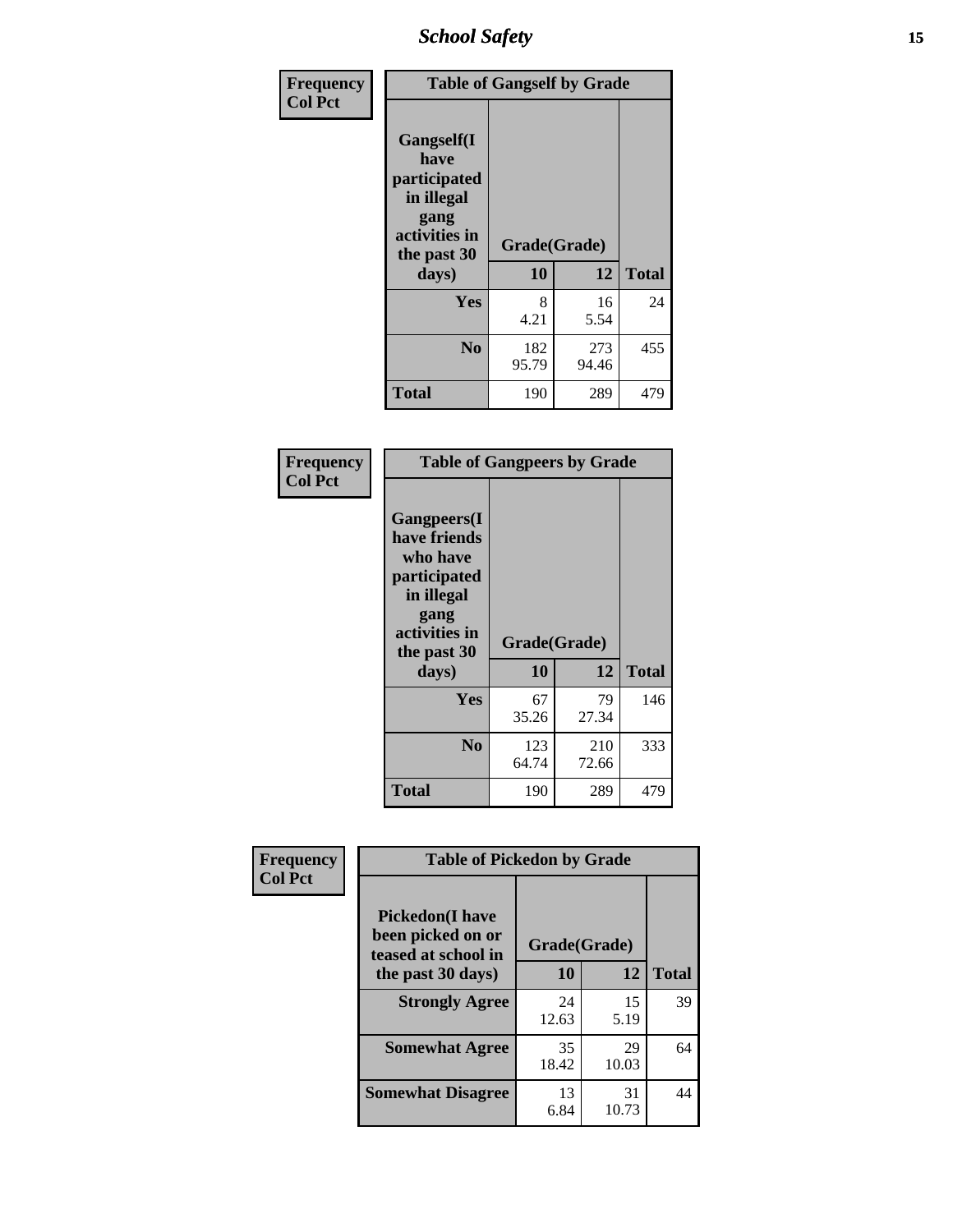# *School Safety* **16**

| <b>Frequency</b> | <b>Table of Pickedon by Grade</b>                                                        |                    |              |              |
|------------------|------------------------------------------------------------------------------------------|--------------------|--------------|--------------|
| <b>Col Pct</b>   | <b>Pickedon</b> (I have<br>been picked on or<br>teased at school in<br>the past 30 days) | Grade(Grade)<br>10 | 12           | <b>Total</b> |
|                  | <b>Strongly Disagree</b>                                                                 | 118<br>62.11       | 214<br>74.05 | 332          |
|                  | Total                                                                                    | 190                | 289          | 479          |

| Frequency      | <b>Table of Safeschool by Grade</b>                      |                    |              |     |  |  |  |  |  |
|----------------|----------------------------------------------------------|--------------------|--------------|-----|--|--|--|--|--|
| <b>Col Pct</b> | Safeschool(School<br>is a place at which I<br>feel safe) | Grade(Grade)<br>10 | <b>Total</b> |     |  |  |  |  |  |
|                | <b>Strongly Agree</b>                                    | 13<br>6.84         | 31<br>10.73  | 44  |  |  |  |  |  |
|                | <b>Somewhat Agree</b>                                    | 93<br>48.95        | 140<br>48.44 | 233 |  |  |  |  |  |
|                | <b>Somewhat Disagree</b>                                 | 54<br>28.42        | 66<br>22.84  | 120 |  |  |  |  |  |
|                | <b>Strongly Disagree</b>                                 | 30<br>15.79        | 52<br>17.99  | 82  |  |  |  |  |  |
|                | Total                                                    | 190                | 289          | 479 |  |  |  |  |  |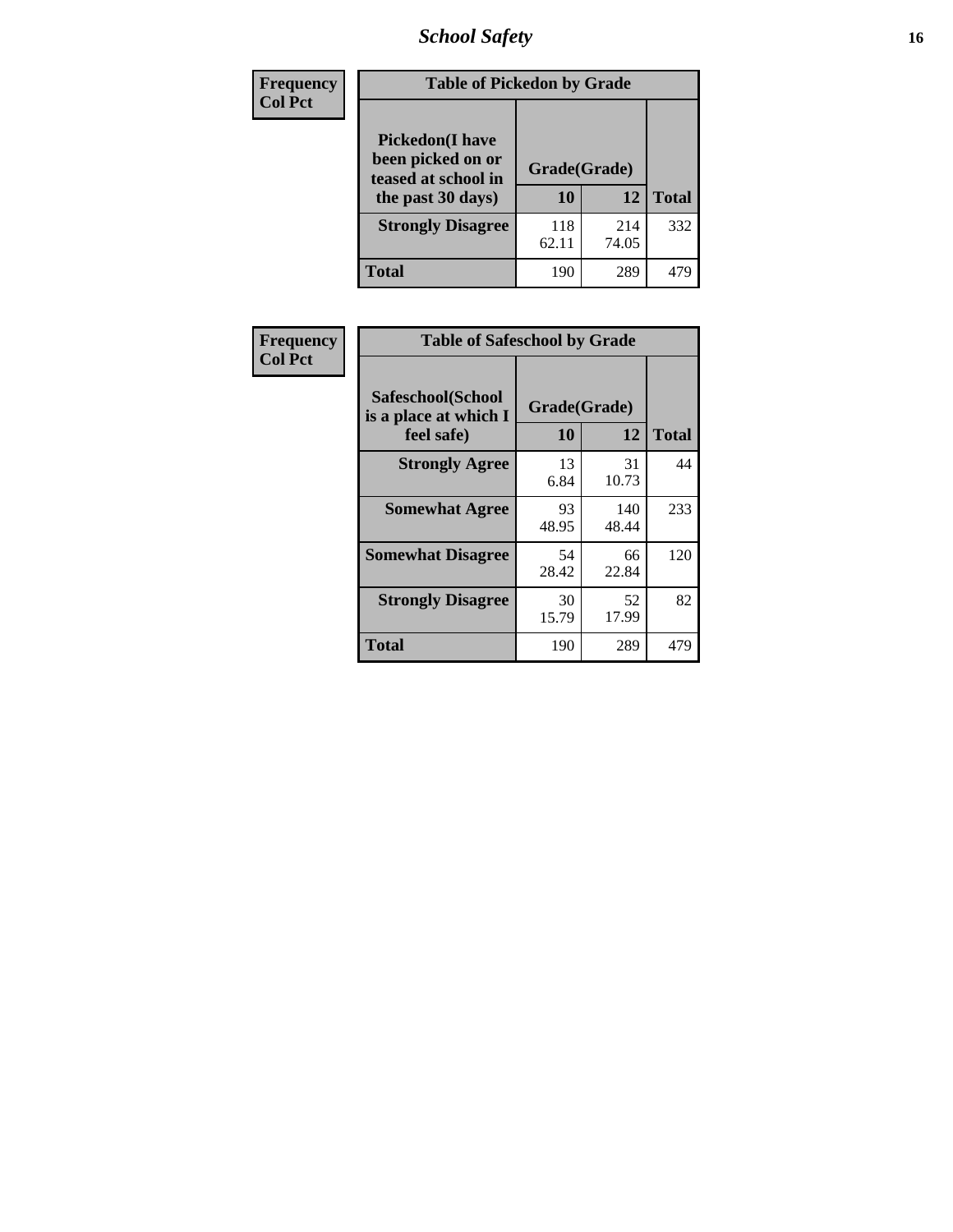*School Safety* **17**

**Frequency Row Pct**

| <b>Table of Grade by Bullied</b> |              |                                                                               |                              |                   |                        |                               |                                     |              |  |  |  |
|----------------------------------|--------------|-------------------------------------------------------------------------------|------------------------------|-------------------|------------------------|-------------------------------|-------------------------------------|--------------|--|--|--|
|                                  |              | <b>Bullied</b> (I have been bullied by other<br>students in the past 30 days) |                              |                   |                        |                               |                                     |              |  |  |  |
| Grade(Grade)   Days              | $\mathbf{0}$ | 1 or<br>2<br>days                                                             | 3 <sub>to</sub><br>5<br>days | 6 to<br>q<br>days | 10<br>to<br>19<br>days | <b>20</b><br>to<br>29<br>days | All<br><b>30</b><br>days            | <b>Total</b> |  |  |  |
| 10                               | 164<br>86.32 | 10<br>5.26                                                                    | 4<br>2.11                    | $\theta$<br>0.00  | 6<br>3.16              | 4<br>2.11                     | $\mathcal{D}_{\mathcal{A}}$<br>1.05 | 190          |  |  |  |
| 12                               | 270<br>93.43 | 5<br>1.73                                                                     | 0.35                         | 0.35              | 3<br>1.04              | 4<br>1.38                     | 5<br>1.73                           | 289          |  |  |  |
| <b>Total</b>                     | 434          | 15                                                                            | 5                            |                   | 9                      | 8                             | 7                                   | 479          |  |  |  |

| <b>Frequency</b> |
|------------------|
| <b>Row Pct</b>   |

| <b>Table of Grade by Bulliedothers</b> |                                                                         |                   |                   |                   |                        |                               |                   |              |  |  |
|----------------------------------------|-------------------------------------------------------------------------|-------------------|-------------------|-------------------|------------------------|-------------------------------|-------------------|--------------|--|--|
|                                        | <b>Bulliedothers</b> (I bullied others in the past<br>$30 \text{ days}$ |                   |                   |                   |                        |                               |                   |              |  |  |
| Grade(Grade)                           | $\mathbf{0}$<br>  Days                                                  | 1 or<br>2<br>days | 3 to<br>5<br>days | 6 to<br>9<br>days | 10<br>to<br>19<br>days | <b>20</b><br>to<br>29<br>days | All<br>30<br>days | <b>Total</b> |  |  |
| 10                                     | 168<br>88.42                                                            | 11<br>5.79        | 3<br>1.58         | 0.53              | 5<br>2.63              | 0.53                          | 0.53              | 190          |  |  |
| 12                                     | 269<br>93.08                                                            | 5<br>1.73         | 4<br>1.38         | 0.35              | 4<br>1.38              | 3<br>1.04                     | 3<br>1.04         | 289          |  |  |
| Total                                  | 437                                                                     | 16                | $\overline{7}$    | $\overline{c}$    | 9                      | 4                             | $\overline{4}$    | 479          |  |  |

| Frequency      | <b>Table of Grade by Weaponschool</b> |                                                                  |                        |                              |                               |                   |              |  |  |
|----------------|---------------------------------------|------------------------------------------------------------------|------------------------|------------------------------|-------------------------------|-------------------|--------------|--|--|
| <b>Row Pct</b> |                                       | <b>Weaponschool</b> (I brought a<br>weapon to school in the past |                        |                              |                               |                   |              |  |  |
|                | Grade(Grade)                          | $\bf{0}$<br><b>Days</b>                                          | 1 or<br>days           | 3 <sub>to</sub><br>5<br>days | <b>20</b><br>to<br>29<br>days | All<br>30<br>days | <b>Total</b> |  |  |
|                | 10                                    | 187<br>98.42                                                     | $\overline{2}$<br>1.05 | 0<br>0.00                    | 0.53                          | 0<br>0.00         | 190          |  |  |
|                | 12                                    | 281<br>97.23                                                     | 0.35                   | 0.35                         | 0<br>0.00                     | 6<br>2.08         | 289          |  |  |
|                | <b>Total</b>                          | 468                                                              | 3                      |                              |                               | 6                 | 479          |  |  |

ł,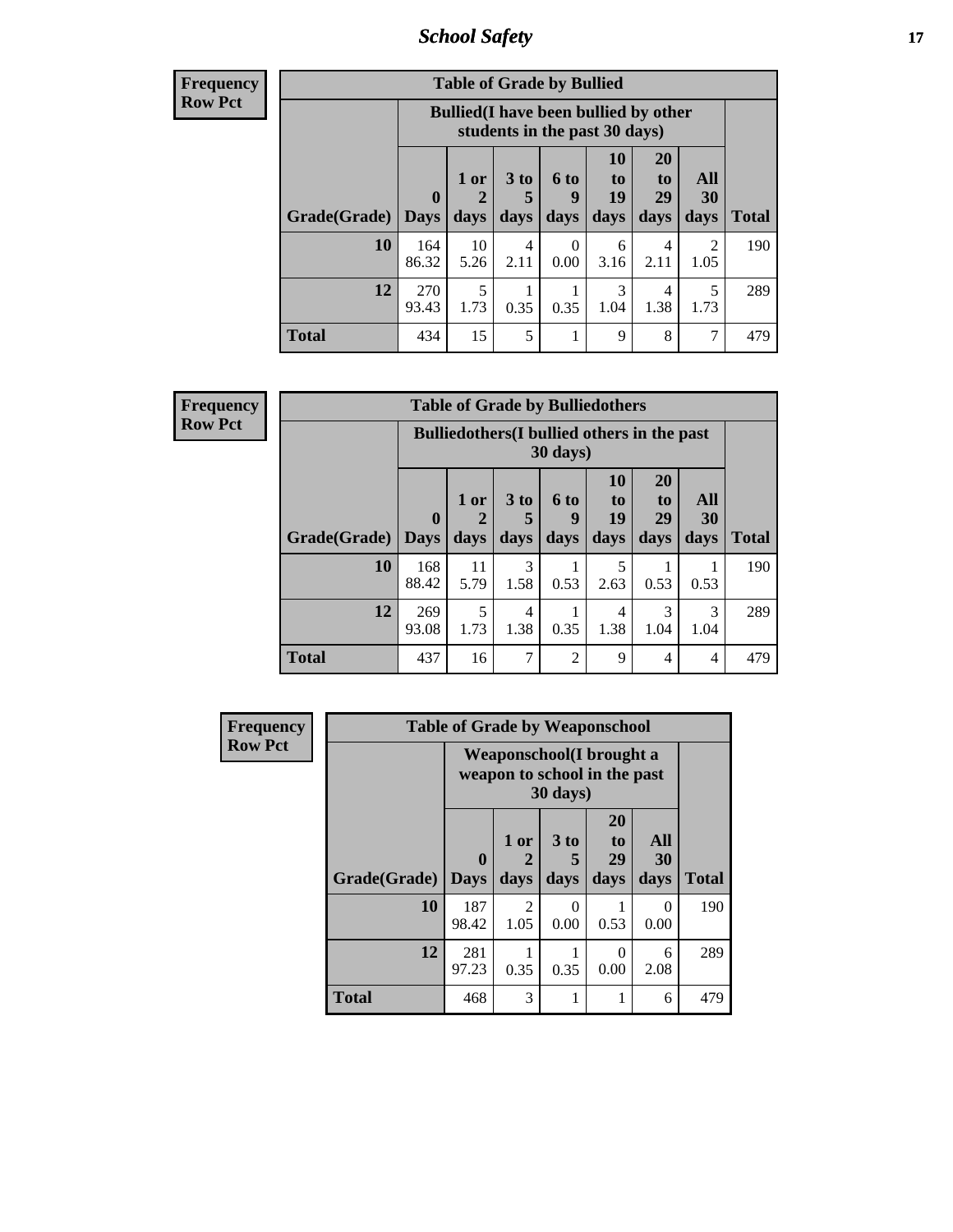*School Safety* **18**

| <b>Frequency</b> | <b>Table of Grade by Absentunsafe</b> |                                                                                   |                   |                        |                   |              |  |  |  |  |
|------------------|---------------------------------------|-----------------------------------------------------------------------------------|-------------------|------------------------|-------------------|--------------|--|--|--|--|
| <b>Row Pct</b>   |                                       | <b>Absentunsafe</b> (I have<br>missed school because I<br>felt unsafe in the past |                   |                        |                   |              |  |  |  |  |
|                  | <b>Grade</b> (Grade)   Days           | $\bf{0}$                                                                          | 1 or<br>2<br>days | 3 to<br>5<br>days      | All<br>30<br>days | <b>Total</b> |  |  |  |  |
|                  | 10                                    | 184<br>96.84                                                                      | 4<br>2.11         | $\overline{2}$<br>1.05 | 0<br>0.00         | 190          |  |  |  |  |
|                  | 12                                    | 280<br>96.89                                                                      | 6<br>2.08         | $\Omega$<br>0.00       | 3<br>1.04         | 289          |  |  |  |  |
|                  | Total                                 | 464                                                                               | 10                | $\overline{2}$         | 3                 | 479          |  |  |  |  |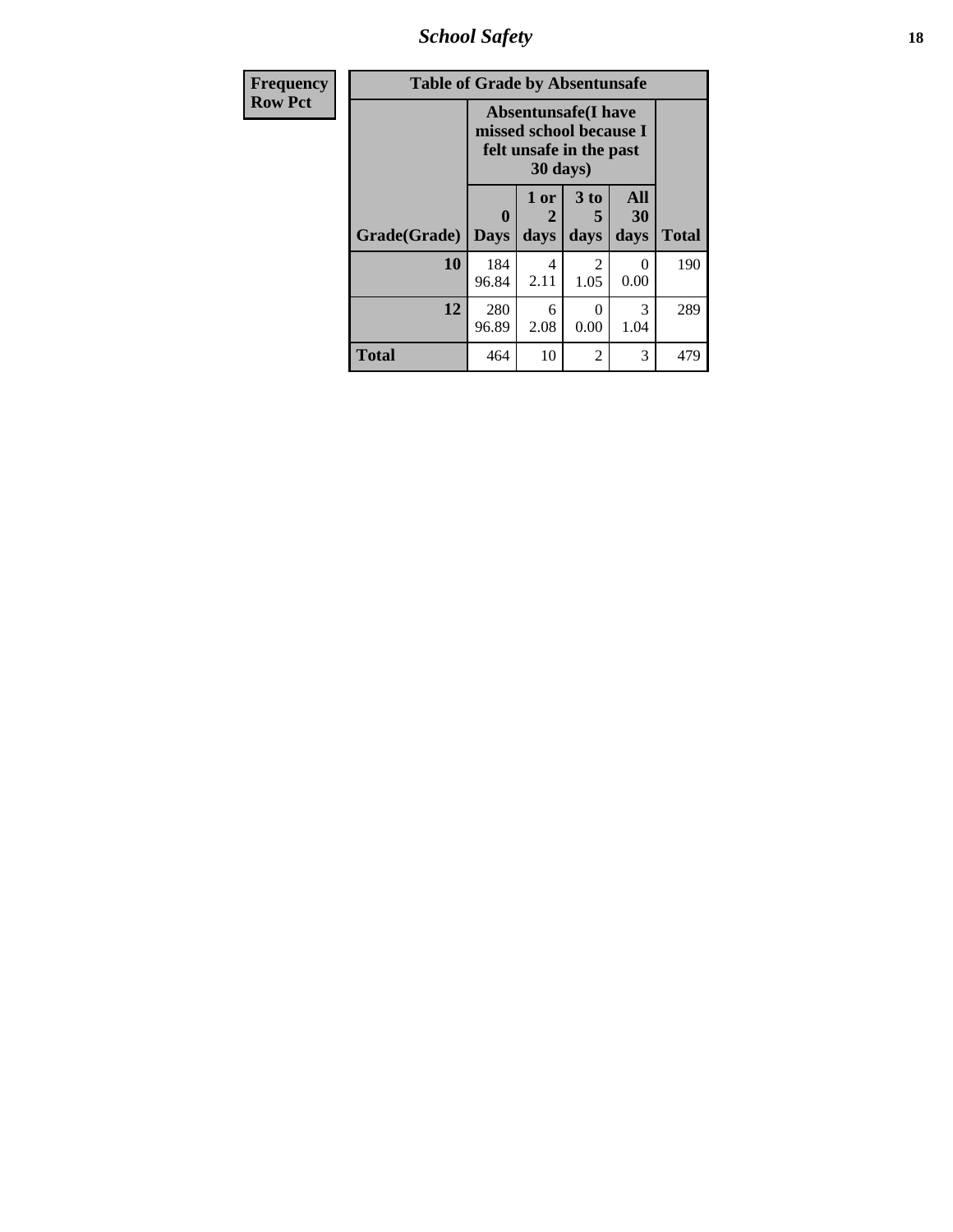# *Drug Use During Last 30 Days* **19**

#### **Frequency Row Pct**

| <b>Table of Grade by Alcohol</b> |                                 |                                     |                 |                 |                 |                   |                     |              |  |  |  |
|----------------------------------|---------------------------------|-------------------------------------|-----------------|-----------------|-----------------|-------------------|---------------------|--------------|--|--|--|
|                                  |                                 | Alcohol (Alcohol use, past 30 days) |                 |                 |                 |                   |                     |              |  |  |  |
| Grade(Grade)                     | <b>Did</b><br>not<br><b>use</b> | $1 - 2$<br>days                     | $3 - 5$<br>days | $6 - 9$<br>days | $10-19$<br>days | $20 - 29$<br>days | <b>Every</b><br>day | <b>Total</b> |  |  |  |
| 10                               | 170<br>89.47                    | 3<br>1.58                           | 2<br>1.05       | 6<br>3.16       | 2<br>1.05       | 5<br>2.63         | 2<br>1.05           | 190          |  |  |  |
| 12                               | 241<br>83.39                    | 11<br>3.81                          | 11<br>3.81      | 7<br>2.42       | 7<br>2.42       | ┑<br>2.42         | 5<br>1.73           | 289          |  |  |  |
| <b>Total</b>                     | 411                             | 14                                  | 13              | 13              | 9               | 12                | 7                   | 479          |  |  |  |

#### **Frequency Row Pct**

| <b>Table of Grade by Cigarettes</b> |                                                                                                                                                     |                                                          |           |                |                        |                        |           |     |  |  |
|-------------------------------------|-----------------------------------------------------------------------------------------------------------------------------------------------------|----------------------------------------------------------|-----------|----------------|------------------------|------------------------|-----------|-----|--|--|
|                                     |                                                                                                                                                     | <b>Cigarettes</b> (Smoking tobacco use,<br>past 30 days) |           |                |                        |                        |           |     |  |  |
| Grade(Grade)                        | <b>Did</b><br>$10-19$<br>$6 - 9$<br>20-29<br>$3 - 5$<br>$1 - 2$<br><b>Every</b><br>not<br>days<br>days<br>day<br>days<br>days<br>days<br><b>use</b> |                                                          |           |                |                        | <b>Total</b>           |           |     |  |  |
| 10                                  | 178<br>93.68                                                                                                                                        | 0.53                                                     | 3<br>1.58 | 0.53           | 0.53                   | $\mathfrak{D}$<br>1.05 | 4<br>2.11 | 190 |  |  |
| 12                                  | 262<br>90.66                                                                                                                                        | 11<br>3.81                                               | 4<br>1.38 | 0.35           | $\overline{2}$<br>0.69 | $\overline{c}$<br>0.69 | 7<br>2.42 | 289 |  |  |
| <b>Total</b>                        | 440                                                                                                                                                 | 12                                                       | 7         | $\overline{c}$ | 3                      | 4                      | 11        | 479 |  |  |

**Frequency Row Pct**

| <b>Table of Grade by Smokeless</b> |                                 |                                                         |                 |                  |                 |                   |                        |              |  |
|------------------------------------|---------------------------------|---------------------------------------------------------|-----------------|------------------|-----------------|-------------------|------------------------|--------------|--|
|                                    |                                 | <b>Smokeless</b> (Chewing tobacco use,<br>past 30 days) |                 |                  |                 |                   |                        |              |  |
| Grade(Grade)                       | <b>Did</b><br>not<br><b>use</b> | $1 - 2$<br>days                                         | $3 - 5$<br>days | $6 - 9$<br>days  | $10-19$<br>days | $20 - 29$<br>days | <b>Every</b><br>day    | <b>Total</b> |  |
| 10                                 | 184<br>96.84                    | $\overline{2}$<br>1.05                                  | 0.53            | 0.53             | 0<br>0.00       | 0<br>0.00         | $\overline{2}$<br>1.05 | 190          |  |
| 12                                 | 272<br>94.12                    | 4<br>1.38                                               | 0.35            | $\Omega$<br>0.00 | 0.35            | 4<br>1.38         | 2.42                   | 289          |  |
| <b>Total</b>                       | 456                             | 6                                                       | $\overline{2}$  |                  | 1               | 4                 | 9                      | 479          |  |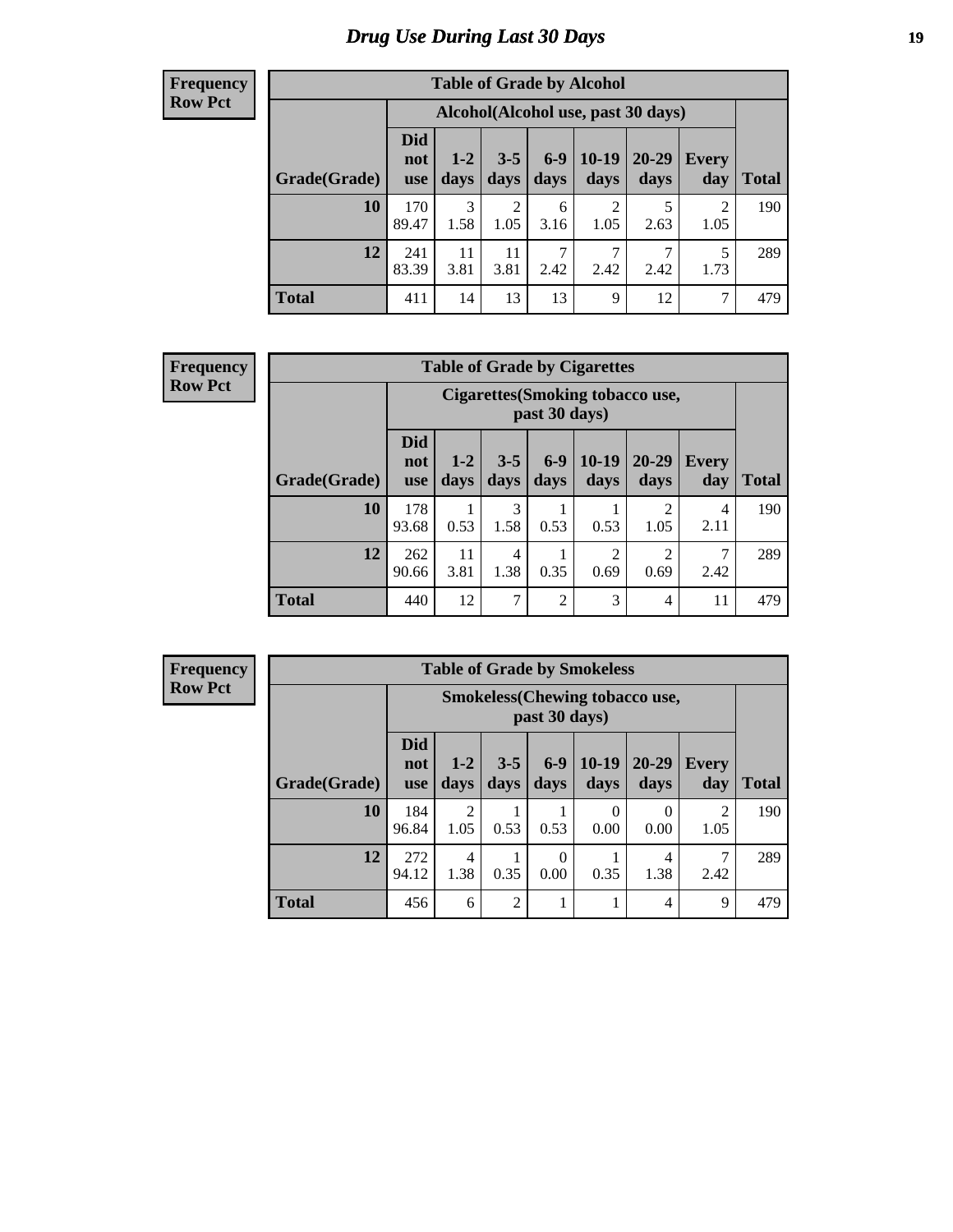#### **Frequency Row Pct**

| <b>Table of Grade by Marijuana</b> |              |                                                                                                                                                                                           |                |           |           |           |           |     |  |
|------------------------------------|--------------|-------------------------------------------------------------------------------------------------------------------------------------------------------------------------------------------|----------------|-----------|-----------|-----------|-----------|-----|--|
|                                    |              | Marijuana (Marijuana use, past 30 days)<br>Did<br>$10-19$<br>$6 - 9$<br>20-29<br>$3 - 5$<br>$1 - 2$<br>Every<br>not<br>days<br>days<br>days<br>days<br>day<br>Total<br>days<br><b>use</b> |                |           |           |           |           |     |  |
| Grade(Grade)                       |              |                                                                                                                                                                                           |                |           |           |           |           |     |  |
| 10                                 | 180<br>94.74 | 0.53                                                                                                                                                                                      | 0<br>0.00      | 0<br>0.00 | 3<br>1.58 | 0.53      | 5<br>2.63 | 190 |  |
| 12                                 | 267<br>92.39 | 5<br>1.73                                                                                                                                                                                 | 4<br>1.38      | 0.35      | 4<br>1.38 | 4<br>1.38 | 4<br>1.38 | 289 |  |
| <b>Total</b>                       | 447          | 6                                                                                                                                                                                         | $\overline{4}$ |           | 7         | 5         | 9         | 479 |  |

| <b>Frequency</b> | <b>Table of Grade by Cocaine</b> |                                 |                                        |                 |                  |                     |              |  |
|------------------|----------------------------------|---------------------------------|----------------------------------------|-----------------|------------------|---------------------|--------------|--|
| <b>Row Pct</b>   |                                  |                                 | Cocaine (Cocaine use,<br>past 30 days) |                 |                  |                     |              |  |
|                  | Grade(Grade)                     | <b>Did</b><br>not<br><b>use</b> | $1 - 2$<br>days                        | $6 - 9$<br>days | 10-19<br>days    | <b>Every</b><br>day | <b>Total</b> |  |
|                  | 10                               | 186<br>97.89                    | $\Omega$<br>0.00                       | 0.53            | $\theta$<br>0.00 | 3<br>1.58           | 190          |  |
|                  | 12                               | 282<br>97.58                    | $\mathfrak{D}$<br>0.69                 | 0<br>0.00       | 0.35             | 4<br>1.38           | 289          |  |
|                  | Total                            | 468                             | $\overline{2}$                         |                 |                  | 7                   | 479          |  |

| Frequency      | <b>Table of Grade by Inhalants</b> |                                 |                                                  |                 |                   |                        |              |
|----------------|------------------------------------|---------------------------------|--------------------------------------------------|-----------------|-------------------|------------------------|--------------|
| <b>Row Pct</b> |                                    |                                 | <b>Inhalants</b> (Inhalant use,<br>past 30 days) |                 |                   |                        |              |
|                | Grade(Grade)                       | <b>Did</b><br>not<br><b>use</b> | $1-2$<br>days                                    | $6 - 9$<br>days | $20 - 29$<br>days | Every<br>day           | <b>Total</b> |
|                | 10                                 | 187<br>98.42                    | $\Omega$<br>0.00                                 | 0<br>0.00       | 0.53              | $\overline{2}$<br>1.05 | 190          |
|                | 12                                 | 282<br>97.58                    | 2<br>0.69                                        | 0.35            | 0.00              | 4<br>1.38              | 289          |
|                | <b>Total</b>                       | 469                             | $\overline{2}$                                   |                 |                   | 6                      | 479          |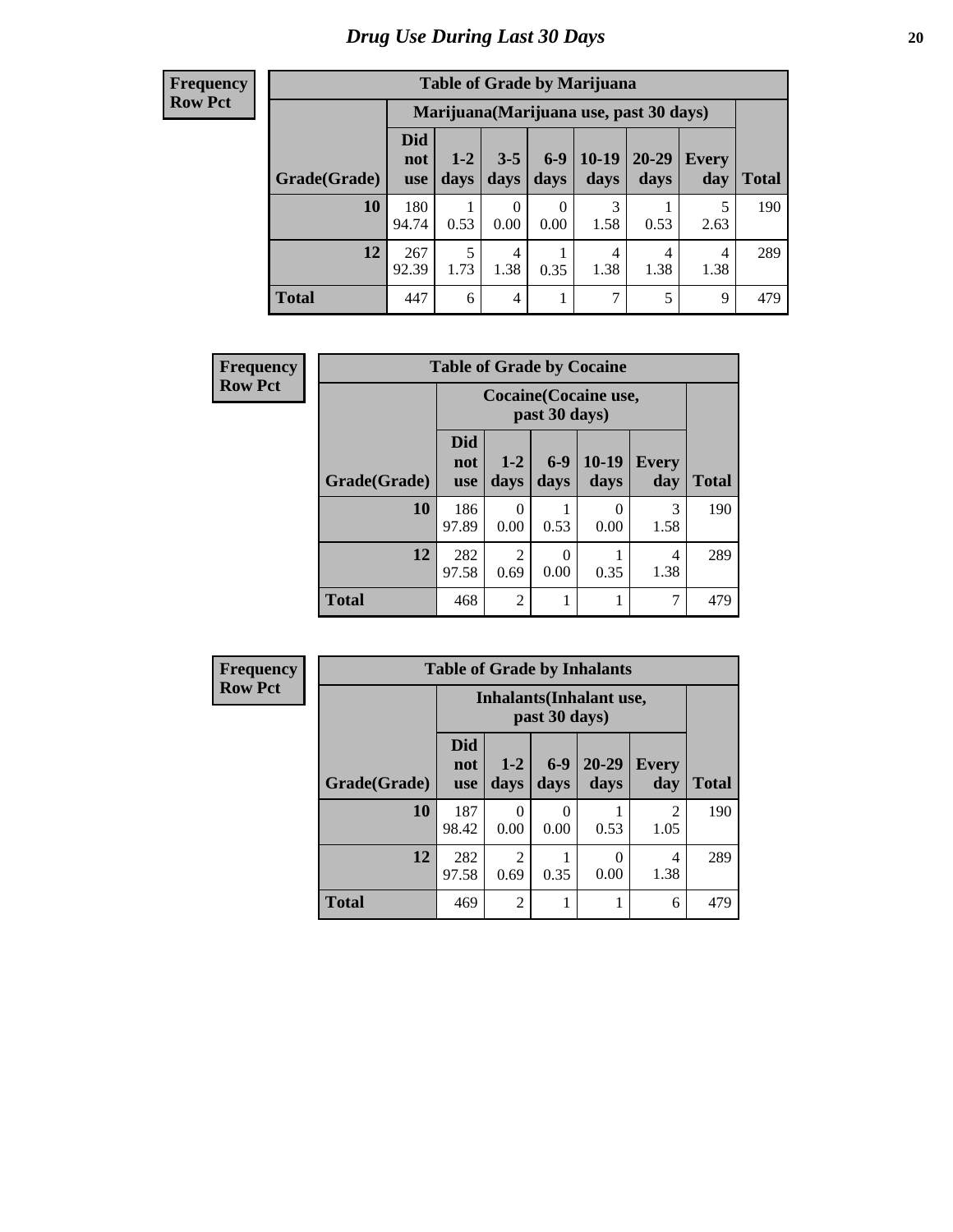**Frequency Row Pct**

| <b>Table of Grade by Steroids</b>                                                                                                                              |              |                                      |      |                        |           |           |     |  |  |
|----------------------------------------------------------------------------------------------------------------------------------------------------------------|--------------|--------------------------------------|------|------------------------|-----------|-----------|-----|--|--|
|                                                                                                                                                                |              | Steroids (Steroid use, past 30 days) |      |                        |           |           |     |  |  |
| <b>Did</b><br>$10-19$<br>$6-9$<br>20-29<br>$1 - 2$<br><b>Every</b><br>not<br>Grade(Grade)<br><b>Total</b><br>days<br>day<br>days<br>days<br>days<br><b>use</b> |              |                                      |      |                        |           |           |     |  |  |
| 10                                                                                                                                                             | 187<br>98.42 | 0<br>0.00                            | 0.00 | 0.00                   | 0.53      | 2<br>1.05 | 190 |  |  |
| 12                                                                                                                                                             | 281<br>97.23 | $\overline{c}$<br>0.69               | 0.35 | $\overline{2}$<br>0.69 | 0<br>0.00 | 3<br>1.04 | 289 |  |  |
| <b>Total</b>                                                                                                                                                   | 468          | $\overline{2}$                       |      | 2                      |           | 5         | 479 |  |  |

| <b>Frequency</b> | <b>Table of Grade by Ecstasy</b> |                                 |                                        |                |                       |              |              |  |
|------------------|----------------------------------|---------------------------------|----------------------------------------|----------------|-----------------------|--------------|--------------|--|
| <b>Row Pct</b>   |                                  |                                 | Ecstasy (Ecstasy use,<br>past 30 days) |                |                       |              |              |  |
|                  | Grade(Grade)                     | <b>Did</b><br>not<br><b>use</b> | $1 - 2$<br>days                        | days           | $3-5$   10-19<br>days | Every<br>day | <b>Total</b> |  |
|                  | 10                               | 185<br>97.37                    | 0<br>0.00                              | 2<br>1.05      | 0.00                  | 3<br>1.58    | 190          |  |
|                  | 12                               | 281<br>97.23                    | 3<br>1.04                              | 0<br>0.00      | 0.35                  | 4<br>1.38    | 289          |  |
|                  | Total                            | 466                             | 3                                      | $\overline{2}$ |                       | 7            | 479          |  |

| Frequency      | <b>Table of Grade by Meth</b> |                                             |                        |                 |                   |                        |              |  |
|----------------|-------------------------------|---------------------------------------------|------------------------|-----------------|-------------------|------------------------|--------------|--|
| <b>Row Pct</b> |                               | Meth (Methamphetamine use,<br>past 30 days) |                        |                 |                   |                        |              |  |
|                | Grade(Grade)                  | <b>Did</b><br>not<br><b>use</b>             | $1 - 2$<br>days        | $10-19$<br>days | $20 - 29$<br>days | <b>Every</b><br>day    | <b>Total</b> |  |
|                | 10                            | 187<br>98.42                                | $\Omega$<br>0.00       | 0<br>0.00       | 0.53              | $\mathfrak{D}$<br>1.05 | 190          |  |
|                | 12                            | 281<br>97.23                                | $\overline{c}$<br>0.69 | 0.35            | 0.35              | 4<br>1.38              | 289          |  |
|                | <b>Total</b>                  | 468                                         | $\overline{2}$         | 1               | $\overline{2}$    | 6                      | 479          |  |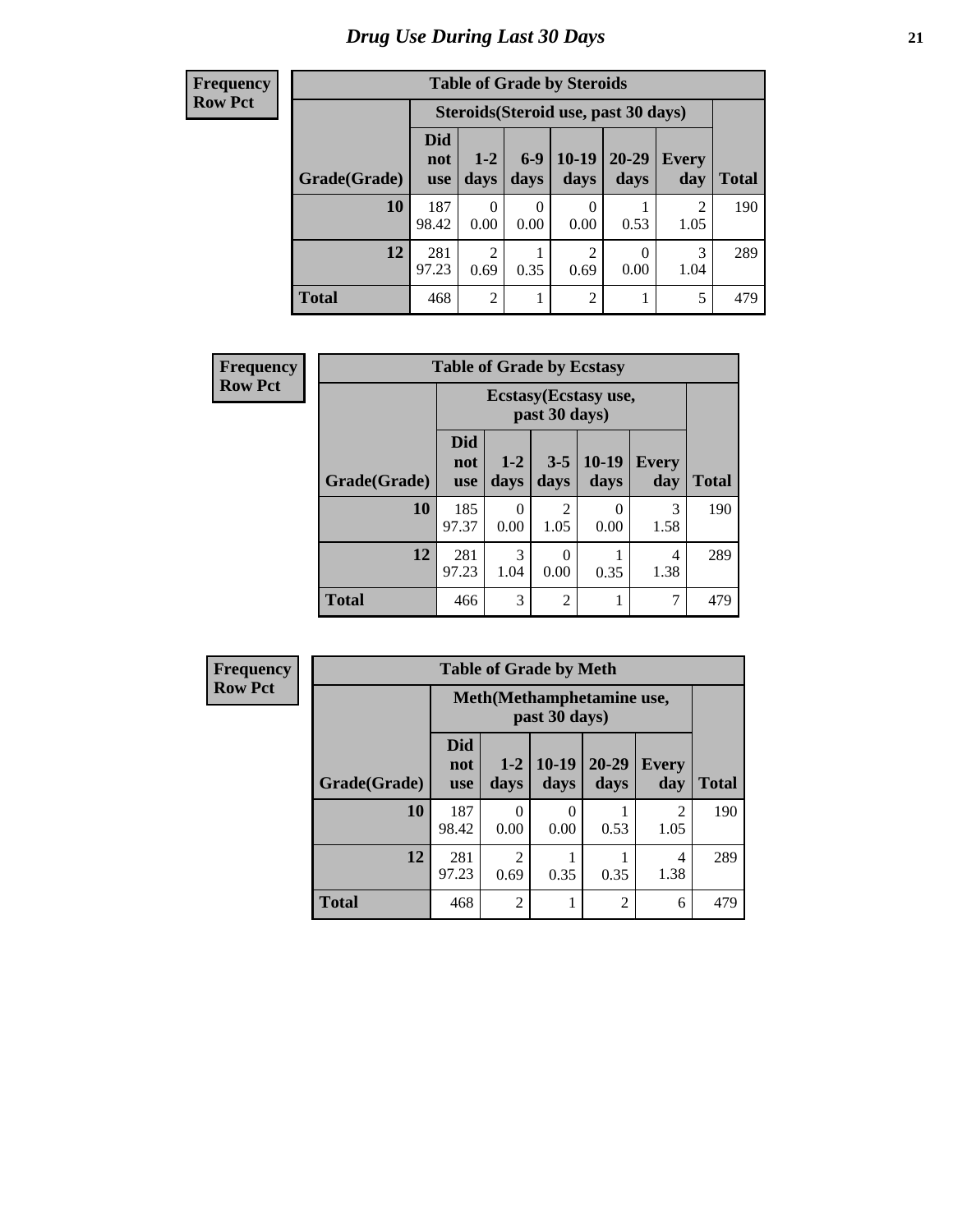# *Drug Use During Last 30 Days* **22**

| <b>Frequency</b> | <b>Table of Grade by Hallucinogens</b> |                                                   |                        |                   |                     |              |  |  |  |
|------------------|----------------------------------------|---------------------------------------------------|------------------------|-------------------|---------------------|--------------|--|--|--|
| <b>Row Pct</b>   |                                        | Hallucinogens (Hallucinogen use,<br>past 30 days) |                        |                   |                     |              |  |  |  |
|                  | Grade(Grade)                           | <b>Did</b><br>not use                             | $1 - 2$<br>days        | $20 - 29$<br>days | <b>Every</b><br>day | <b>Total</b> |  |  |  |
|                  | 10                                     | 187<br>98.42                                      | 0.00                   | 0.53              | 2<br>1.05           | 190          |  |  |  |
|                  | 12                                     | 281<br>97.23                                      | $\mathfrak{D}$<br>0.69 | 3<br>1.04         | 3<br>1.04           | 289          |  |  |  |
|                  | <b>Total</b>                           | 468                                               | $\overline{c}$         | 4                 | 5                   | 479          |  |  |  |

| <b>Frequency</b> |
|------------------|
|                  |
| <b>Row Pct</b>   |
|                  |
|                  |

| <b>Table of Grade by Prescription</b> |                                 |                                                                                                                                  |                  |                |           |                       |           |     |  |
|---------------------------------------|---------------------------------|----------------------------------------------------------------------------------------------------------------------------------|------------------|----------------|-----------|-----------------------|-----------|-----|--|
|                                       |                                 | <b>Prescription</b> (Prescription drugs not<br>prescribed to me, past 30 days)                                                   |                  |                |           |                       |           |     |  |
| Grade(Grade)                          | <b>Did</b><br>not<br><b>use</b> | $6 - 9$<br>$10-19$<br>20-29<br>$1 - 2$<br>$3 - 5$<br><b>Every</b><br><b>Total</b><br>days<br>days<br>days<br>days<br>day<br>days |                  |                |           |                       |           |     |  |
| 10                                    | 183<br>96.32                    | $\mathcal{R}$<br>1.58                                                                                                            | $\Omega$<br>0.00 | 0.53           | 2<br>1.05 | 0<br>0.00             | 0.53      | 190 |  |
| 12                                    | 271<br>93.77                    | 5<br>1.73                                                                                                                        | 3<br>1.04        | 0.35           | 0.35      | $\mathcal{D}$<br>0.69 | 6<br>2.08 | 289 |  |
| <b>Total</b>                          | 454                             | 8                                                                                                                                | 3                | $\overline{2}$ | 3         | $\mathfrak{D}$        | 7         | 479 |  |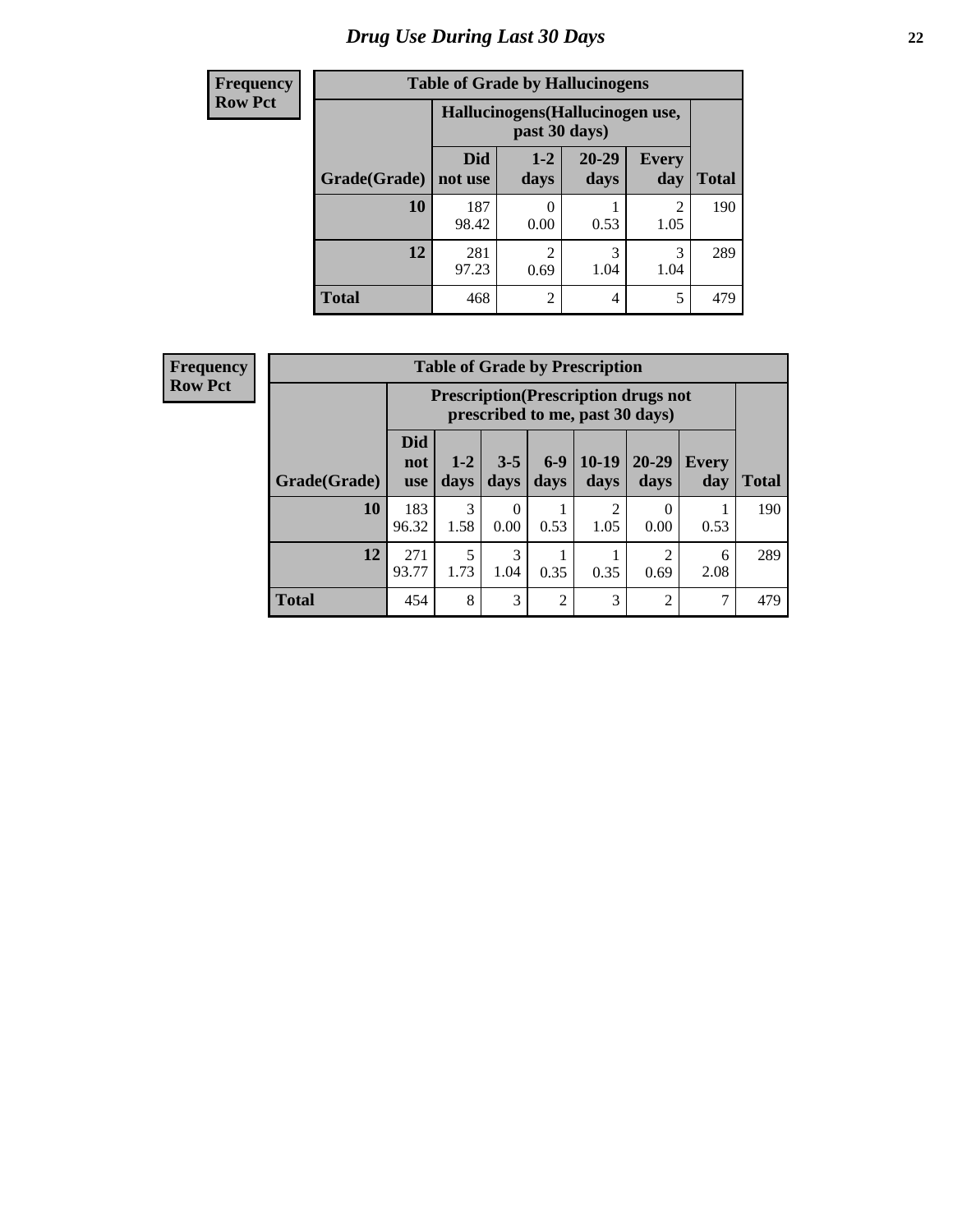| Frequency      | <b>Table of Alcoholease by Grade</b>              |                    |              |              |  |  |  |
|----------------|---------------------------------------------------|--------------------|--------------|--------------|--|--|--|
| <b>Col Pct</b> | <b>Alcoholease</b> (It is<br>easy to get alcohol) | Grade(Grade)<br>10 | 12           | <b>Total</b> |  |  |  |
|                | <b>Strongly Agree</b>                             | 52<br>27.37        | 111<br>38.41 | 163          |  |  |  |
|                | <b>Somewhat Agree</b>                             | 59<br>31.05        | 90<br>31.14  | 149          |  |  |  |
|                | <b>Somewhat Disagree</b>                          | 26<br>13.68        | 40<br>13.84  | 66           |  |  |  |
|                | <b>Strongly Disagree</b>                          | 53<br>27.89        | 48<br>16.61  | 101          |  |  |  |
|                | <b>Total</b>                                      | 190                | 289          | 479          |  |  |  |

| Frequency      | <b>Table of Cigarettesease by Grade</b>                 |                    |              |              |
|----------------|---------------------------------------------------------|--------------------|--------------|--------------|
| <b>Col Pct</b> | Cigarettesease(It is<br>easy to get smoking<br>tobacco) | Grade(Grade)<br>10 | 12           | <b>Total</b> |
|                | <b>Strongly Agree</b>                                   | 53<br>27.89        | 131<br>45.33 | 184          |
|                | <b>Somewhat Agree</b>                                   | 57<br>30.00        | 74<br>25.61  | 131          |
|                | <b>Somewhat Disagree</b>                                | 27<br>14.21        | 34<br>11.76  | 61           |
|                | <b>Strongly Disagree</b>                                | 53<br>27.89        | 50<br>17.30  | 103          |
|                | <b>Total</b>                                            | 190                | 289          | 479          |

| Frequency      | <b>Table of Smokelessease by Grade</b>                         |                    |              |              |
|----------------|----------------------------------------------------------------|--------------------|--------------|--------------|
| <b>Col Pct</b> | <b>Smokelessease</b> (It is<br>easy to get chewing<br>tobacco) | Grade(Grade)<br>10 | 12           | <b>Total</b> |
|                | <b>Strongly Agree</b>                                          | 29<br>15.26        | 100<br>34.60 | 129          |
|                | <b>Somewhat Agree</b>                                          | 56<br>29.47        | 69<br>23.88  | 125          |
|                | <b>Somewhat Disagree</b>                                       | 29<br>15.26        | 39<br>13.49  | 68           |
|                | <b>Strongly Disagree</b>                                       | 76<br>40.00        | 81<br>28.03  | 157          |
|                | <b>Total</b>                                                   | 190                | 289          | 479          |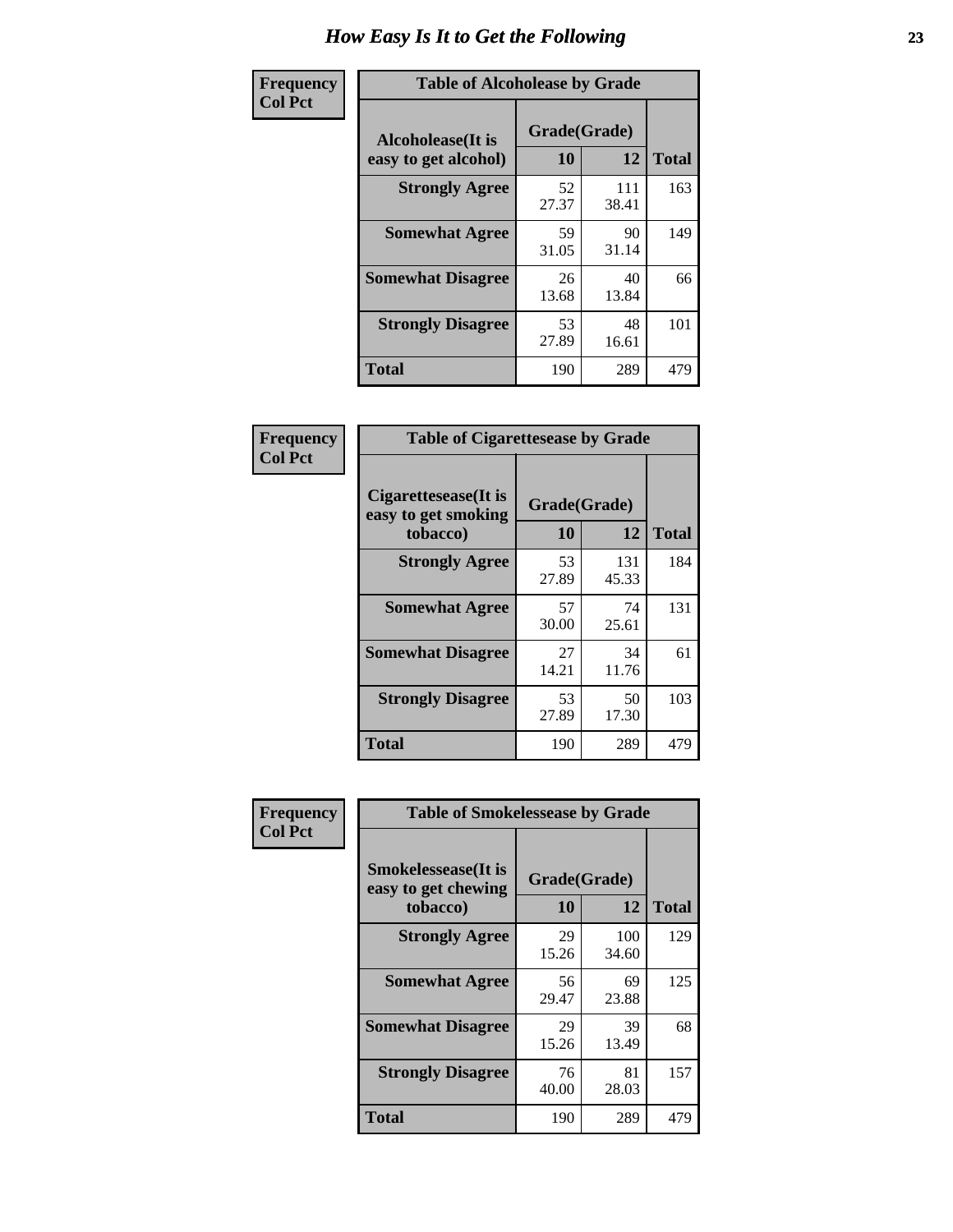| Frequency      | <b>Table of Marijuanaease by Grade</b>           |                    |              |              |  |  |  |  |  |
|----------------|--------------------------------------------------|--------------------|--------------|--------------|--|--|--|--|--|
| <b>Col Pct</b> | Marijuanaease(It is<br>easy to get<br>marijuana) | Grade(Grade)<br>10 | 12           | <b>Total</b> |  |  |  |  |  |
|                | <b>Strongly Agree</b>                            | 64<br>33.68        | 127<br>43.94 | 191          |  |  |  |  |  |
|                | <b>Somewhat Agree</b>                            | 40<br>21.05        | 65<br>22.49  | 105          |  |  |  |  |  |
|                | <b>Somewhat Disagree</b>                         | 26<br>13.68        | 34<br>11.76  | 60           |  |  |  |  |  |
|                | <b>Strongly Disagree</b>                         | 60<br>31.58        | 63<br>21.80  | 123          |  |  |  |  |  |
|                | <b>Total</b>                                     | 190                | 289          | 479          |  |  |  |  |  |

| <b>Table of Cocaineease by Grade</b>              |                    |              |              |  |  |  |  |  |  |
|---------------------------------------------------|--------------------|--------------|--------------|--|--|--|--|--|--|
| <b>Cocaineease</b> (It is<br>easy to get cocaine) | Grade(Grade)<br>10 | 12           | <b>Total</b> |  |  |  |  |  |  |
| <b>Strongly Agree</b>                             | 25<br>13.16        | 52<br>17.99  | 77           |  |  |  |  |  |  |
| <b>Somewhat Agree</b>                             | 35<br>18.42        | 62<br>21.45  | 97           |  |  |  |  |  |  |
| <b>Somewhat Disagree</b>                          | 43<br>22.63        | 52<br>17.99  | 95           |  |  |  |  |  |  |
| <b>Strongly Disagree</b>                          | 87<br>45.79        | 123<br>42.56 | 210          |  |  |  |  |  |  |
| <b>Total</b>                                      | 190                | 289          | 479          |  |  |  |  |  |  |

| Frequency      | <b>Table of Inhalantsease by Grade</b>                   |                           |              |              |  |  |  |  |  |  |
|----------------|----------------------------------------------------------|---------------------------|--------------|--------------|--|--|--|--|--|--|
| <b>Col Pct</b> | <b>Inhalantsease</b> (It is<br>easy to get<br>inhalants) | Grade(Grade)<br><b>10</b> | 12           | <b>Total</b> |  |  |  |  |  |  |
|                | <b>Strongly Agree</b>                                    | 47<br>24.74               | 105<br>36.33 | 152          |  |  |  |  |  |  |
|                | <b>Somewhat Agree</b>                                    | 39<br>20.53               | 48<br>16.61  | 87           |  |  |  |  |  |  |
|                | <b>Somewhat Disagree</b>                                 | 32<br>16.84               | 39<br>13.49  | 71           |  |  |  |  |  |  |
|                | <b>Strongly Disagree</b>                                 | 72<br>37.89               | 97<br>33.56  | 169          |  |  |  |  |  |  |
|                | <b>Total</b>                                             | 190                       | 289          | 479          |  |  |  |  |  |  |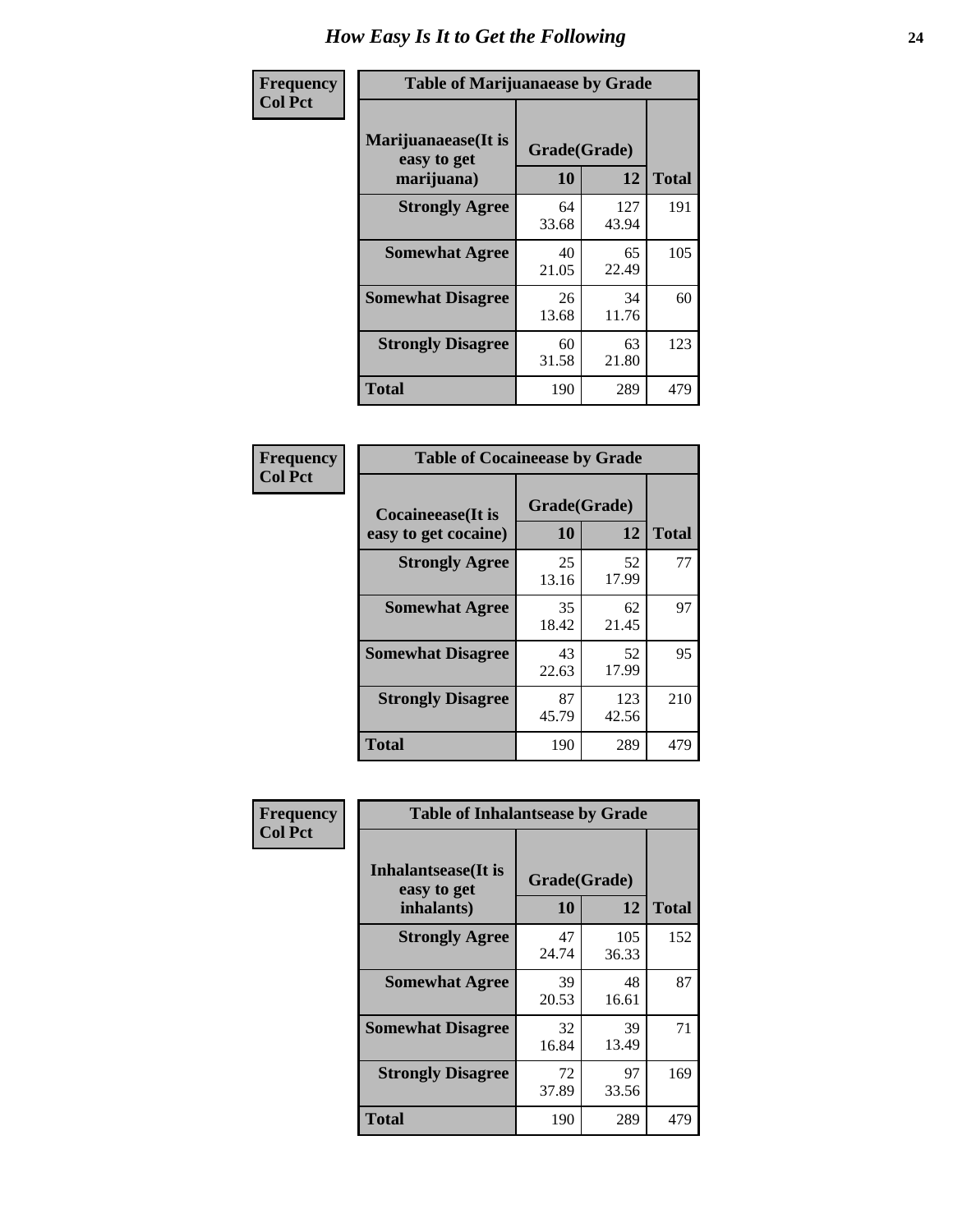| Frequency      | <b>Table of Steroidsease by Grade</b>               |                    |              |                  |  |  |  |  |  |
|----------------|-----------------------------------------------------|--------------------|--------------|------------------|--|--|--|--|--|
| <b>Col Pct</b> | <b>Steroidsease</b> (It is<br>easy to get steroids) | Grade(Grade)<br>10 | 12           | <b>Total</b>     |  |  |  |  |  |
|                | <b>Strongly Agree</b>                               | 23<br>12.11        | 52<br>17.99  | 75               |  |  |  |  |  |
|                | <b>Somewhat Agree</b>                               | 40<br>21.05        | 54<br>18.69  | 94<br>106<br>204 |  |  |  |  |  |
|                | <b>Somewhat Disagree</b>                            | 37<br>19.47        | 69<br>23.88  |                  |  |  |  |  |  |
|                | <b>Strongly Disagree</b>                            | 90<br>47.37        | 114<br>39.45 |                  |  |  |  |  |  |
|                | <b>Total</b>                                        | 190                | 289          | 479              |  |  |  |  |  |

| Frequency      | <b>Table of Ecstasyease by Grade</b>              |                    |              |              |  |  |  |  |  |  |
|----------------|---------------------------------------------------|--------------------|--------------|--------------|--|--|--|--|--|--|
| <b>Col Pct</b> | <b>Ecstasyease</b> (It is<br>easy to get ecstasy) | Grade(Grade)<br>10 | 12           | <b>Total</b> |  |  |  |  |  |  |
|                | <b>Strongly Agree</b>                             | 21<br>11.05        | 54<br>18.69  | 75           |  |  |  |  |  |  |
|                | <b>Somewhat Agree</b>                             | 30<br>15.79        | 66<br>22.84  | 96           |  |  |  |  |  |  |
|                | <b>Somewhat Disagree</b>                          | 39<br>20.53        | 51<br>17.65  | 90           |  |  |  |  |  |  |
|                | <b>Strongly Disagree</b>                          | 100<br>52.63       | 118<br>40.83 | 218          |  |  |  |  |  |  |
|                | <b>Total</b>                                      | 190                | 289          | 479          |  |  |  |  |  |  |

| Frequency      | <b>Table of Methease by Grade</b>                          |                    |              |              |
|----------------|------------------------------------------------------------|--------------------|--------------|--------------|
| <b>Col Pct</b> | <b>Methease</b> (It is easy<br>to get<br>methamphetamines) | Grade(Grade)<br>10 | 12           | <b>Total</b> |
|                | <b>Strongly Agree</b>                                      | 21<br>11.05        | 49<br>16.96  | 70           |
|                | <b>Somewhat Agree</b>                                      | 18<br>9.47         | 49<br>16.96  | 67           |
|                | <b>Somewhat Disagree</b>                                   | 50<br>26.32        | 62<br>21.45  | 112          |
|                | <b>Strongly Disagree</b>                                   | 101<br>53.16       | 129<br>44.64 | 230          |
|                | Total                                                      | 190                | 289          | 479          |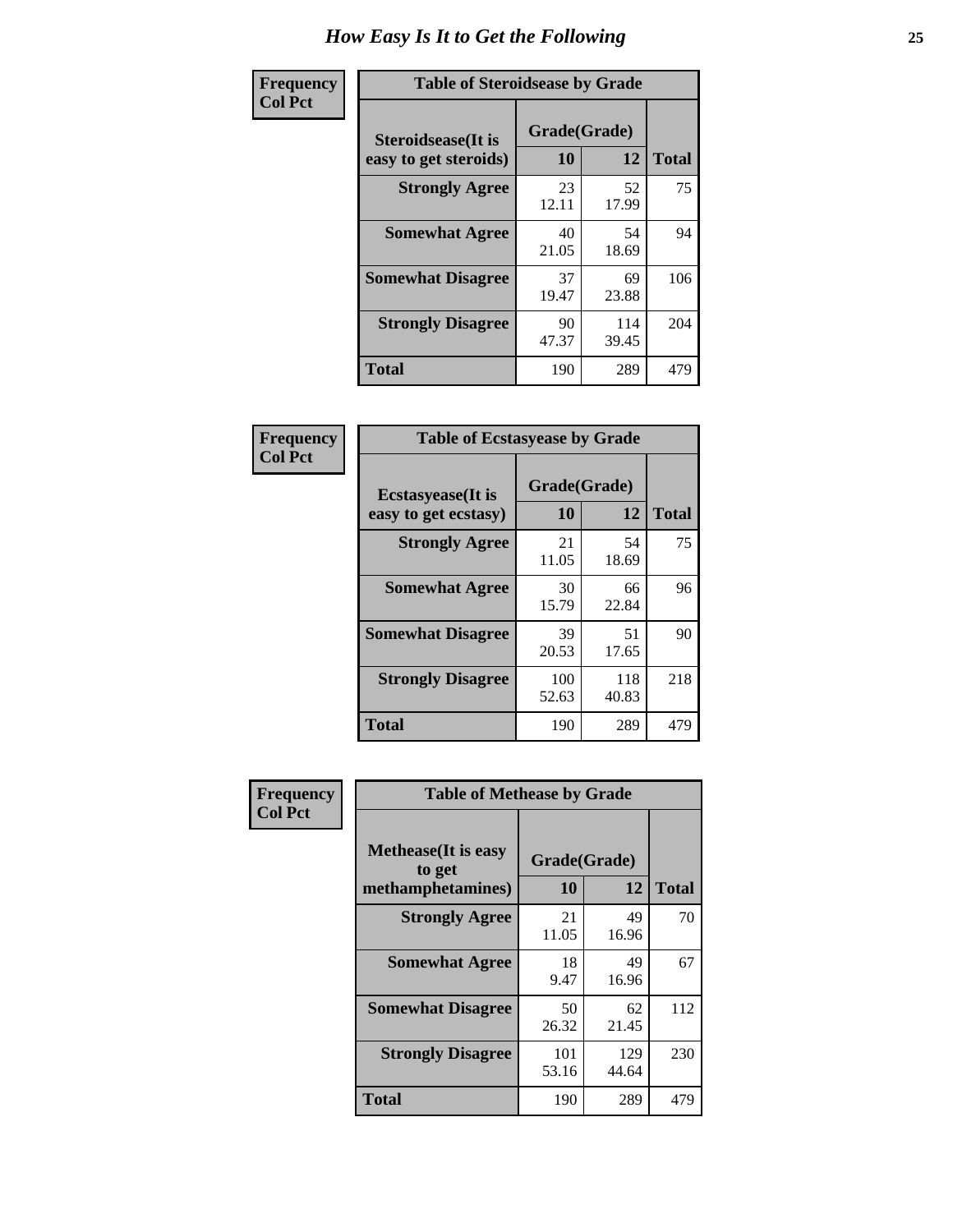| <b>Frequency</b> | <b>Table of Hallucinogensease by Grade</b>                |                    |              |              |  |  |  |  |  |
|------------------|-----------------------------------------------------------|--------------------|--------------|--------------|--|--|--|--|--|
| <b>Col Pct</b>   | Hallucinogensease(It)<br>is easy to get<br>hallucinogens) | Grade(Grade)<br>10 | 12           | <b>Total</b> |  |  |  |  |  |
|                  | <b>Strongly Agree</b>                                     | 19<br>10.00        | 46<br>15.92  | 65           |  |  |  |  |  |
|                  | <b>Somewhat Agree</b>                                     | 24<br>12.63        | 47<br>16.26  | 71           |  |  |  |  |  |
|                  | <b>Somewhat Disagree</b>                                  | 35<br>18.42        | 60<br>20.76  | 95           |  |  |  |  |  |
|                  | <b>Strongly Disagree</b>                                  | 112<br>58.95       | 136<br>47.06 | 248          |  |  |  |  |  |
|                  | <b>Total</b>                                              | 190                | 289          | 479          |  |  |  |  |  |

| <b>Frequency</b><br>Col Pct |
|-----------------------------|
|                             |

| <b>Table of Prescriptionease by Grade</b>                                                |             |              |              |  |  |  |  |  |
|------------------------------------------------------------------------------------------|-------------|--------------|--------------|--|--|--|--|--|
| <b>Prescriptionease</b> (It<br>is easy to get<br>prescription drugs<br>not prescribed to |             | Grade(Grade) |              |  |  |  |  |  |
| me)                                                                                      | 10          | 12           | <b>Total</b> |  |  |  |  |  |
| <b>Strongly Agree</b>                                                                    | 52<br>27.37 | 125<br>43.25 | 177          |  |  |  |  |  |
| <b>Somewhat Agree</b>                                                                    | 44<br>23.16 | 55<br>19.03  | 99           |  |  |  |  |  |
| <b>Somewhat Disagree</b>                                                                 | 20<br>10.53 | 26<br>9.00   | 46           |  |  |  |  |  |
| <b>Strongly Disagree</b>                                                                 | 74<br>38.95 | 83<br>28.72  | 157          |  |  |  |  |  |
| Total                                                                                    | 190         | 289          | 479          |  |  |  |  |  |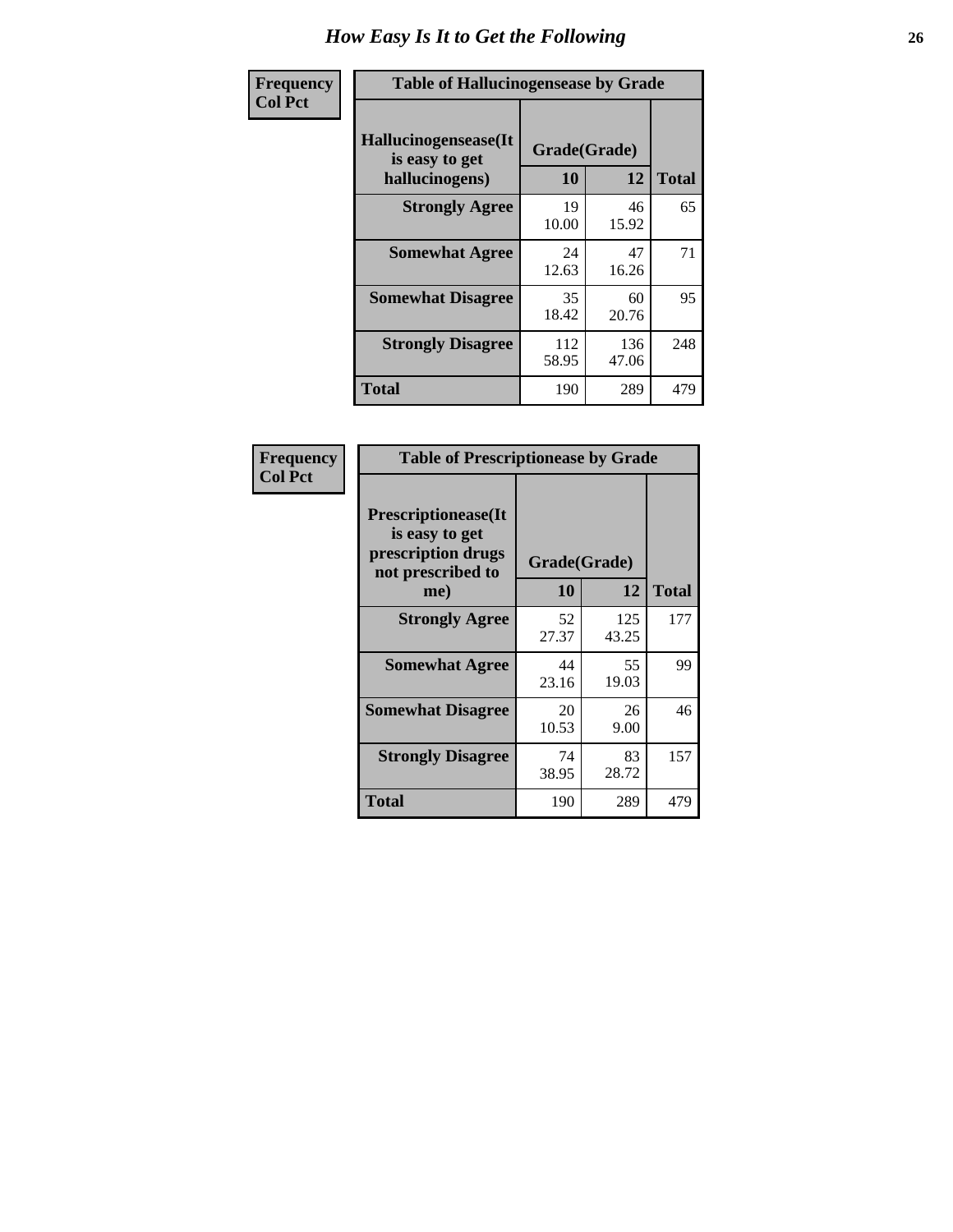*Age at Onset of Use* **27** *Results for "Age at Onset of Use" questions exclude students who said they did not use that substance*

| <b>Frequency</b> |              |                                                 |                  |           |           |           |                           | <b>Table of Grade by Alcoholinit</b> |                     |             |                        |                       |              |
|------------------|--------------|-------------------------------------------------|------------------|-----------|-----------|-----------|---------------------------|--------------------------------------|---------------------|-------------|------------------------|-----------------------|--------------|
| <b>Row Pct</b>   |              | Alcoholinit(I started using alcohol when I was) |                  |           |           |           |                           |                                      |                     |             |                        |                       |              |
|                  | Grade(Grade) | <b>8</b> or<br>younger                          | 9                | <b>10</b> | <b>11</b> | 12        | 13                        | 14                                   | 15                  | 16          | 17                     | <b>18 or</b><br>older | <b>Total</b> |
|                  | 10           | 11.63                                           | 2.33             | 2.33      | 6.98      | 4<br>9.30 | 5<br>11.63                | 11                                   | 12<br>$25.58$ 27.91 | 2.33        | $\overline{0}$<br>0.00 | 0.00                  | 43           |
|                  | 12           | $\overline{4}$<br>4.82                          | $\Omega$<br>0.00 | 3<br>3.61 | 2.41      | 4<br>4.82 | 8<br>9.64                 | 11<br>13.25                          | 20<br>24.10         | 18<br>21.69 | 10<br>12.05            | 3.61                  | 83           |
|                  | <b>Total</b> | 9                                               | 1                | 4         | 5         | 8         | 13                        | 22                                   | 32                  | 19          | 10                     | 3                     | 126          |
|                  |              |                                                 |                  |           |           |           | Frequency Missing $= 353$ |                                      |                     |             |                        |                       |              |

| <b>Frequency</b> |                                                      |            |                  |      |           |                  | <b>Table of Grade by Cigarettesinit</b> |       |                       |                  |                  |                       |              |
|------------------|------------------------------------------------------|------------|------------------|------|-----------|------------------|-----------------------------------------|-------|-----------------------|------------------|------------------|-----------------------|--------------|
| <b>Row Pct</b>   | Cigarettesinit(I started smoking tobacco when I was) |            |                  |      |           |                  |                                         |       |                       |                  |                  |                       |              |
|                  | Grade(Grade)   younger                               | 8 or       | 9                | 10   | 11        | 12               | 13                                      | 14    | 15                    | 16               | 17               | <b>18 or</b><br>older | <b>Total</b> |
|                  | 10                                                   | ↑<br>10.00 | $\Omega$<br>0.00 | 5.00 | 10.00     |                  | $5.00 \mid 25.00 \mid$                  | 30.00 | 3<br>15.00            | $\Omega$<br>0.00 | $\Omega$<br>0.00 | 0.00                  | 20           |
|                  | 12                                                   | 4<br>9.30  | 2<br>4.65        | 2.33 | 0<br>0.00 | $\theta$<br>0.00 | 2<br>4.65                               |       | 11<br>$25.58$   25.58 | 6<br>13.95       | 3<br>6.98        | 3<br>6.98             | 43           |
|                  | <b>Total</b>                                         | 6          | $\overline{2}$   | 2    | 2         |                  | ⇁                                       | 17    | 14                    | 6                | 3                | 3                     | 63           |
|                  |                                                      |            |                  |      |           |                  | Frequency Missing $= 416$               |       |                       |                  |                  |                       |              |

**Frequency Row Pct**

|              | <b>Table of Grade by Smokelessinit</b>              |                  |                         |                  |            |            |            |       |                       |              |  |  |  |
|--------------|-----------------------------------------------------|------------------|-------------------------|------------------|------------|------------|------------|-------|-----------------------|--------------|--|--|--|
|              | Smokelessinit(I started chewing tobacco when I was) |                  |                         |                  |            |            |            |       |                       |              |  |  |  |
| Grade(Grade) | 8 or<br>younger                                     | 9                | <b>11</b>               | 13               | 14         | 15         | 16         | 17    | <b>18 or</b><br>older | <b>Total</b> |  |  |  |
| 10           | $\Omega$<br>0.00                                    | 16.67            | $\overline{2}$<br>33.33 | $\Omega$<br>0.00 | 16.67      | 33.33      | 0.00       | 0.00  | 0.00                  | 6            |  |  |  |
| 12           | 3<br>15.79                                          | $\Omega$<br>0.00 | $\Omega$<br>0.00        | 2<br>10.53       | 5<br>26.32 | 3<br>15.79 | ◠<br>10.53 | 15.79 | 5.26                  | 19           |  |  |  |
| <b>Total</b> | 3                                                   |                  | $\overline{2}$          | $\overline{2}$   | 6          | 5          | ∍          | 3     |                       | 25           |  |  |  |
|              | Frequency Missing $= 454$                           |                  |                         |                  |            |            |            |       |                       |              |  |  |  |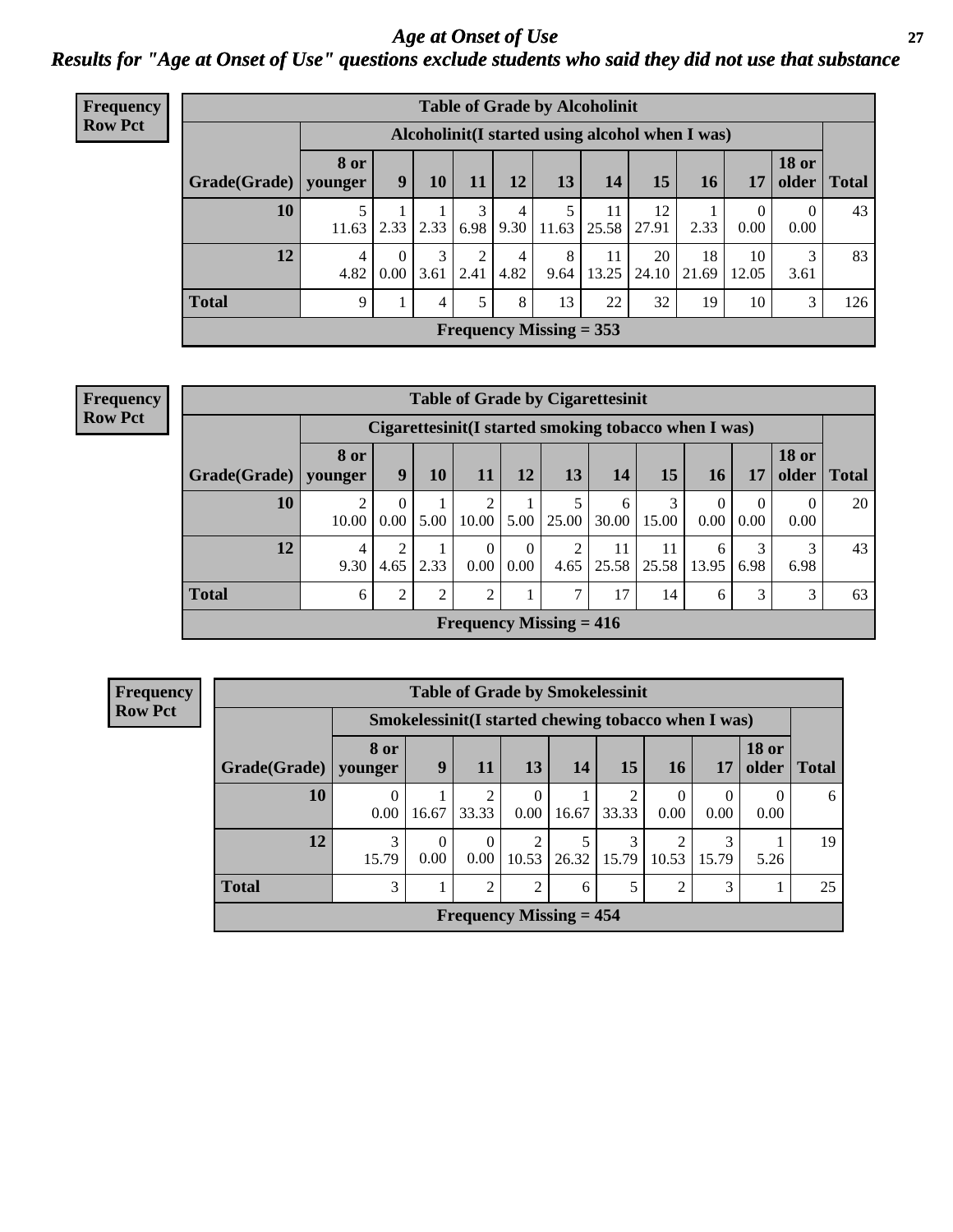### *Age at Onset of Use* **28**

*Results for "Age at Onset of Use" questions exclude students who said they did not use that substance*

| <b>Frequency</b> |              |                                                      |                      |           |                | <b>Table of Grade by Marijuanainit</b> |            |            |             |                |                  |                       |                 |
|------------------|--------------|------------------------------------------------------|----------------------|-----------|----------------|----------------------------------------|------------|------------|-------------|----------------|------------------|-----------------------|-----------------|
| <b>Row Pct</b>   |              | Marijuanainit (I started using marijuana when I was) |                      |           |                |                                        |            |            |             |                |                  |                       |                 |
|                  | Grade(Grade) | <b>8</b> or<br>younger                               | 9 <sup>°</sup>       | 10        | 11             | 12                                     | 13         | 14         | 15          | 16             | 17               | <b>18 or</b><br>older | <b>Total</b>    |
|                  | 10           | $\overline{0}$<br>$0.00\,$                           | $\mathbf{0}$<br>0.00 | 5.88      | 5.88           | 2<br>11.76                             | 2<br>11.76 | 6<br>35.29 | 4<br>23.53  | 5.88           | $\theta$<br>0.00 | $\Omega$<br>0.00      | 17 <sup>1</sup> |
|                  | 12           | 3<br>6.67                                            | 3<br>6.67            | 3<br>6.67 | 2.22           | 4<br>8.89                              | 3<br>6.67  | 9<br>20.00 | 10<br>22.22 | 6<br>13.33     | 2<br>4.44        | 2.22                  | 45              |
|                  | <b>Total</b> | $\mathfrak{Z}$                                       | 3                    | 4         | $\overline{2}$ | 6                                      | 5          | 15         | 14          | $\overline{7}$ | 2                |                       | 62              |
|                  |              |                                                      |                      |           |                | Frequency Missing $= 417$              |            |            |             |                |                  |                       |                 |

| Frequency      |              | <b>Table of Grade by Cocaineinit</b> |                  |                                                            |       |                  |              |  |
|----------------|--------------|--------------------------------------|------------------|------------------------------------------------------------|-------|------------------|--------------|--|
| <b>Row Pct</b> |              |                                      |                  | <b>Cocaineinit</b> (I started using<br>cocaine when I was) |       |                  |              |  |
|                | Grade(Grade) | 8 or<br>younger                      | 13               | 14                                                         | 15    | <b>16</b>        | <b>Total</b> |  |
|                | 10           | 50.00                                | $\Omega$<br>0.00 | $\theta$<br>0.00                                           | 50.00 | $\Omega$<br>0.00 | 2            |  |
|                | 12           | 4<br>50.00                           | 12.50            | 12.50                                                      | 12.50 | 12.50            | 8            |  |
|                | <b>Total</b> | 5<br>$\mathcal{D}$                   |                  |                                                            |       |                  |              |  |
|                |              | Frequency Missing $= 469$            |                  |                                                            |       |                  |              |  |

| <b>Frequency</b> |              | <b>Table of Grade by Inhalantsinit</b> |                                                         |           |       |                         |              |
|------------------|--------------|----------------------------------------|---------------------------------------------------------|-----------|-------|-------------------------|--------------|
| <b>Row Pct</b>   |              |                                        | Inhalantsinit (I started using<br>inhalants when I was) |           |       |                         |              |
|                  | Grade(Grade) | 8 or<br>younger                        | <b>10</b>                                               | 13        | 14    | 15                      | <b>Total</b> |
|                  | 10           | 25.00                                  | $\mathfrak{D}$<br>50.00                                 | 0<br>0.00 | 0.00  | 25.00                   | 4            |
|                  | 12           | 4<br>50.00                             | 0<br>0.00                                               | 12.50     | 12.50 | $\mathfrak{D}$<br>25.00 | 8            |
|                  | <b>Total</b> | 5                                      | $\overline{2}$                                          |           |       | 3                       | 12           |
|                  |              | Frequency Missing $= 467$              |                                                         |           |       |                         |              |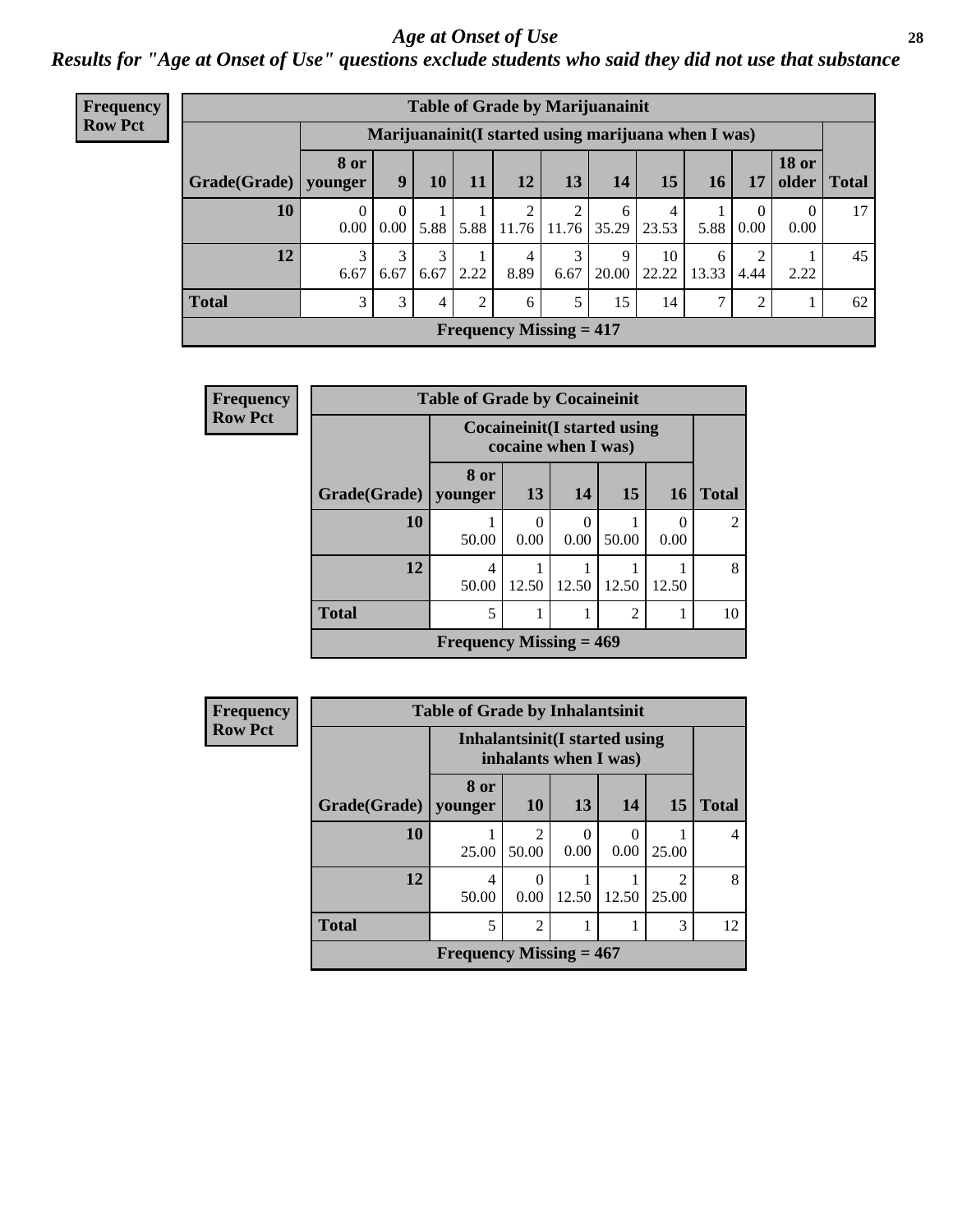### *Age at Onset of Use* **29**

### *Results for "Age at Onset of Use" questions exclude students who said they did not use that substance*

| Frequency      |              |                                                    | <b>Table of Grade by Steroidsinit</b> |                  |           |                  |       |                       |                |
|----------------|--------------|----------------------------------------------------|---------------------------------------|------------------|-----------|------------------|-------|-----------------------|----------------|
| <b>Row Pct</b> |              | Steroidsinit (I started using steroids when I was) |                                       |                  |           |                  |       |                       |                |
|                | Grade(Grade) | 8 or<br>vounger                                    | 11                                    | 12               | <b>13</b> | 14 <sup>1</sup>  | 15    | <b>18 or</b><br>older | <b>Total</b>   |
|                | 10           | 25.00                                              | 25.00                                 | 25.00            | 25.00     | $\Omega$<br>0.00 | 0.00  | 0.00                  | $\overline{4}$ |
|                | 12           | 3<br>42.86                                         | $\Omega$<br>0.00                      | $\Omega$<br>0.00 | 0<br>0.00 | 2<br>28.57       | 14.29 | 14.29                 | $\tau$         |
|                | <b>Total</b> | $\overline{4}$                                     |                                       |                  | 1         | 2                |       |                       |                |
|                |              |                                                    | Frequency Missing $= 468$             |                  |           |                  |       |                       |                |

| Frequency      |                        |                                                  |                  |                         | <b>Table of Grade by Ecstasyinit</b> |                         |                  |                         |              |  |  |
|----------------|------------------------|--------------------------------------------------|------------------|-------------------------|--------------------------------------|-------------------------|------------------|-------------------------|--------------|--|--|
| <b>Row Pct</b> |                        | Ecstasyinit (I started using ecstasy when I was) |                  |                         |                                      |                         |                  |                         |              |  |  |
|                | Grade(Grade)   younger | 8 or                                             | <b>10</b>        | 13                      | 14                                   | 15                      | 16               | <b>18 or</b><br>older   | <b>Total</b> |  |  |
|                | <b>10</b>              | 0.00                                             | 50.00            | 50.00                   | $\Omega$<br>0.00                     | 0<br>0.00               | $\theta$<br>0.00 | 0.00                    | 2            |  |  |
|                | 12                     | 3<br>27.27                                       | $\Omega$<br>0.00 | $\Omega$<br>$0.00\vert$ | 3<br>27.27                           | $\overline{2}$<br>18.18 | 9.09             | $\mathfrak{D}$<br>18.18 | 11           |  |  |
|                | <b>Total</b>           | 3                                                | 3<br>2<br>2      |                         |                                      |                         |                  |                         |              |  |  |
|                |                        |                                                  |                  |                         | <b>Frequency Missing = 466</b>       |                         |                  |                         |              |  |  |

| <b>Frequency</b> |              | <b>Table of Grade by Methinit</b>                                |       |                                             |                  |                  |           |               |  |  |  |
|------------------|--------------|------------------------------------------------------------------|-------|---------------------------------------------|------------------|------------------|-----------|---------------|--|--|--|
| <b>Row Pct</b>   |              | <b>Methinit</b> (I started using<br>methamphetamines when I was) |       |                                             |                  |                  |           |               |  |  |  |
|                  | Grade(Grade) | 8 or<br>younger                                                  | 9     | <b>11</b>                                   | 14               | 15               | <b>16</b> | <b>Total</b>  |  |  |  |
|                  | 10           | $\Omega$<br>0.00                                                 | 50.00 | 50.00                                       | $\Omega$<br>0.00 | $\Omega$<br>0.00 | 0<br>0.00 | $\mathcal{L}$ |  |  |  |
|                  | 12           | 3<br>42.86                                                       | 0.00  | 0<br>0.00                                   | 28.57            | 14.29            | 14.29     | 7             |  |  |  |
|                  | <b>Total</b> | 3                                                                | 2     |                                             |                  |                  |           |               |  |  |  |
|                  |              |                                                                  |       | <b>Frequency Missing <math>= 470</math></b> |                  |                  |           |               |  |  |  |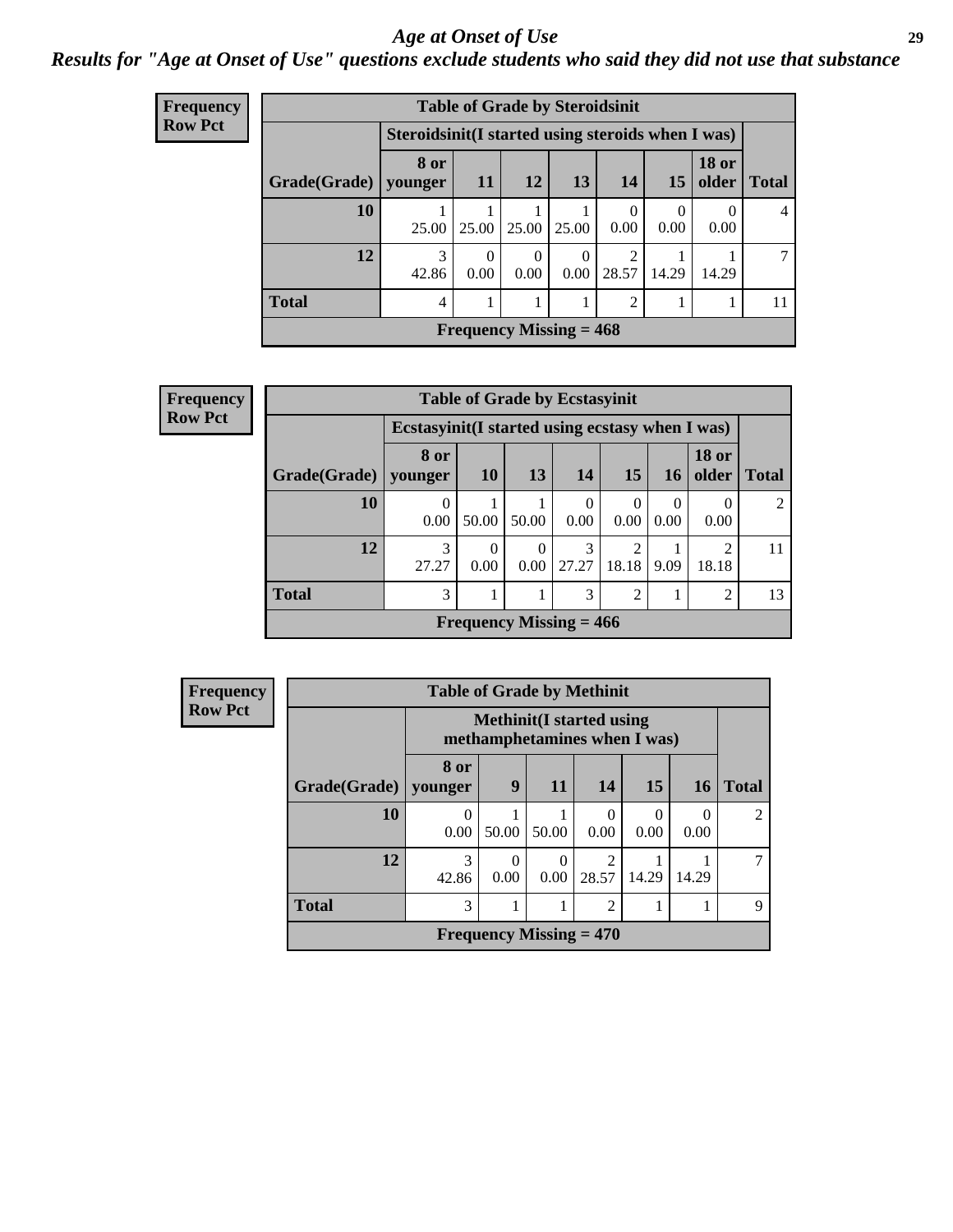### Age at Onset of Use **30**

### *Results for "Age at Onset of Use" questions exclude students who said they did not use that substance*

| Frequency      |              | <b>Table of Grade by Hallucinogensinit</b> |           |                |                           |                  |                |
|----------------|--------------|--------------------------------------------|-----------|----------------|---------------------------|------------------|----------------|
| <b>Row Pct</b> |              | Hallucinogensinit (I started using         |           |                | hallucinogens when I was) |                  |                |
|                | Grade(Grade) | 8 or<br>vounger                            | 11        | <b>12</b>      | 15                        | 17               | <b>Total</b>   |
|                | 10           | 0.00                                       | 50.00     | 50.00          | 0.00                      | $\Omega$<br>0.00 | $\mathfrak{D}$ |
|                | 12           | $\mathcal{R}$<br>42.86                     | 0<br>0.00 | 14.29          | っ<br>28.57                | 14.29            | 7              |
|                | <b>Total</b> | 3                                          |           | $\overline{2}$ | $\mathfrak{D}$            |                  | 9              |
|                |              | Frequency Missing $= 470$                  |           |                |                           |                  |                |

| <b>Frequency</b> |              |                                                                          |                      | <b>Table of Grade by Prescriptioninit</b> |                        |                            |                                |            |            |       |                  |                       |              |
|------------------|--------------|--------------------------------------------------------------------------|----------------------|-------------------------------------------|------------------------|----------------------------|--------------------------------|------------|------------|-------|------------------|-----------------------|--------------|
| <b>Row Pct</b>   |              | Prescriptioninit(I started using prescription drugs not prescribed to me |                      |                                           |                        |                            | when I was)                    |            |            |       |                  |                       |              |
|                  | Grade(Grade) | 8 or<br>vounger                                                          | 9                    | 10                                        | 11                     | 12                         | 13                             | 14         | 15         | 16    | 17               | <b>18 or</b><br>older | <b>Total</b> |
|                  | 10           | 11.11                                                                    | 11.11                | 2<br>22.22                                | $\overline{0}$<br>0.00 | $\overline{0}$<br>$0.00\,$ | 11.11                          | 2<br>22.22 | 22.22      | 0.00  | $\Omega$<br>0.00 | 0.00                  | 9            |
|                  | 12           | 3<br>11.11                                                               | $\mathbf{0}$<br>0.00 | $\mathbf{0}$<br>$0.00\,$                  | 3.70                   | 3<br>11.11                 | 3.70                           | 6<br>22.22 | 4<br>14.81 | 14.81 | 4<br>14.81       | 3.70                  | 27           |
|                  | <b>Total</b> | 4                                                                        | $\bf{I}$             | $\overline{2}$                            |                        | 3                          | $\overline{2}$                 | 8          | 6          | 4     | 4                |                       | 36           |
|                  |              |                                                                          |                      |                                           |                        |                            | <b>Frequency Missing = 443</b> |            |            |       |                  |                       |              |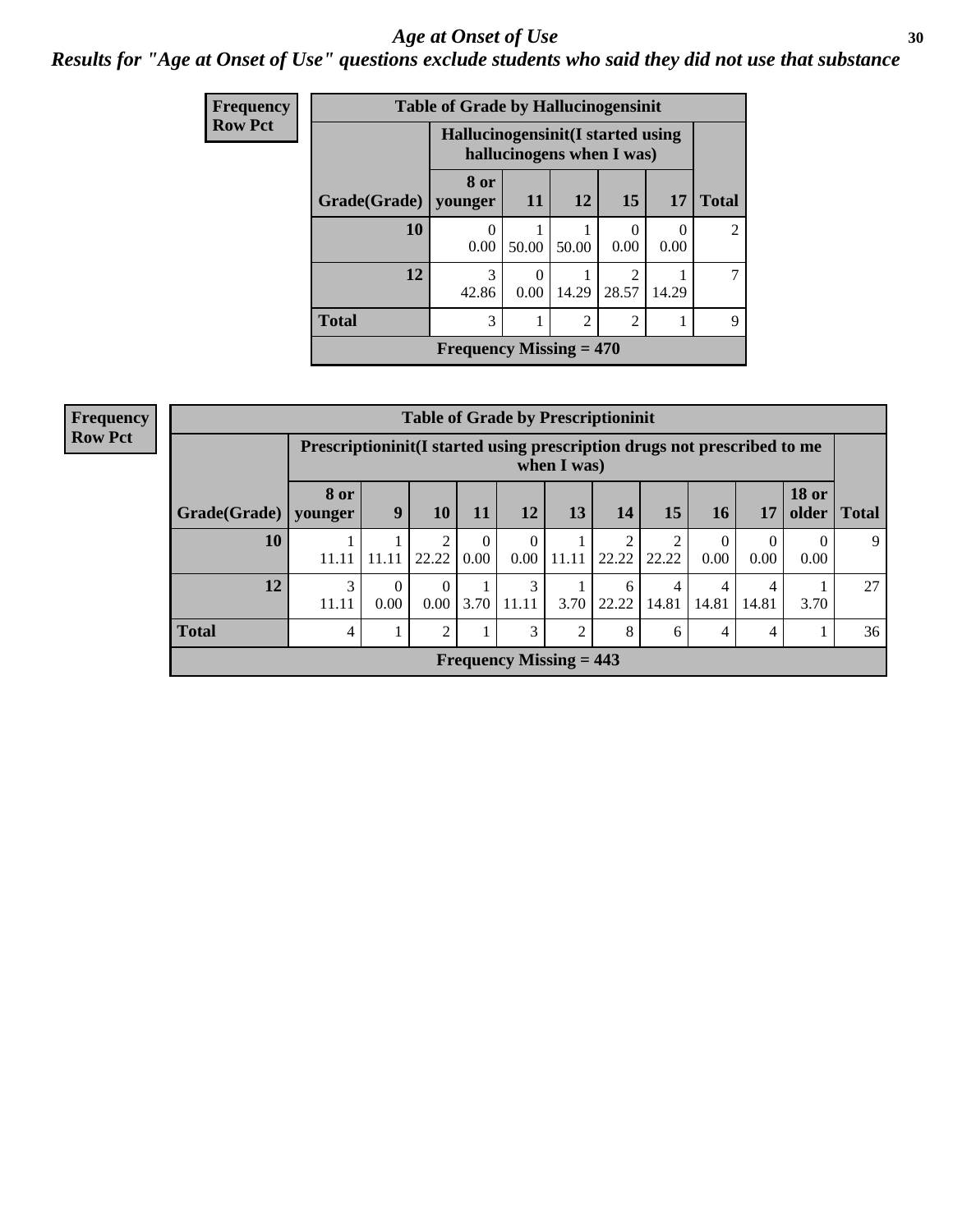| Frequency      | <b>Table of Alcoholharm by Grade</b>          |                    |              |              |  |  |  |  |
|----------------|-----------------------------------------------|--------------------|--------------|--------------|--|--|--|--|
| <b>Col Pct</b> | Alcoholharm(I<br>think alcohol is<br>harmful) | Grade(Grade)<br>10 | 12           | <b>Total</b> |  |  |  |  |
|                | <b>Strongly Agree</b>                         | 99<br>52.11        | 151<br>52.25 | 250          |  |  |  |  |
|                | <b>Somewhat Agree</b>                         | 46<br>24.21        | 76<br>26.30  | 122          |  |  |  |  |
|                | <b>Somewhat Disagree</b>                      | 24<br>12.63        | 38<br>13.15  | 62           |  |  |  |  |
|                | <b>Strongly Disagree</b>                      | 21<br>11.05        | 24<br>8.30   | 45           |  |  |  |  |
|                | <b>Total</b>                                  | 190                | 289          | 479          |  |  |  |  |

| <b>Table of Cigarettesharm by Grade</b>                  |              |                    |              |
|----------------------------------------------------------|--------------|--------------------|--------------|
| Cigarettesharm(I<br>think smoking<br>tobacco is harmful) | 10           | Grade(Grade)<br>12 | <b>Total</b> |
| <b>Strongly Agree</b>                                    | 162<br>85.26 | 232<br>80.28       | 394          |
| <b>Somewhat Agree</b>                                    | 11<br>5.79   | 36<br>12.46        | 47           |
| <b>Somewhat Disagree</b>                                 | 0.53         | 2.42               | 8            |
| <b>Strongly Disagree</b>                                 | 16<br>8.42   | 14<br>4.84         | 30           |
| <b>Total</b>                                             | 190          | 289                | 479          |

| Frequency      | <b>Table of Smokelessharm by Grade</b>                  |                    |              |              |
|----------------|---------------------------------------------------------|--------------------|--------------|--------------|
| <b>Col Pct</b> | Smokelessharm(I<br>think chewing<br>tobacco is harmful) | Grade(Grade)<br>10 | 12           | <b>Total</b> |
|                | <b>Strongly Agree</b>                                   | 157<br>82.63       | 226<br>78.20 | 383          |
|                | <b>Somewhat Agree</b>                                   | 15<br>7.89         | 39<br>13.49  | 54           |
|                | <b>Somewhat Disagree</b>                                | 3<br>1.58          | 6<br>2.08    | 9            |
|                | <b>Strongly Disagree</b>                                | 15<br>7.89         | 18<br>6.23   | 33           |
|                | Total                                                   | 190                | 289          | 479          |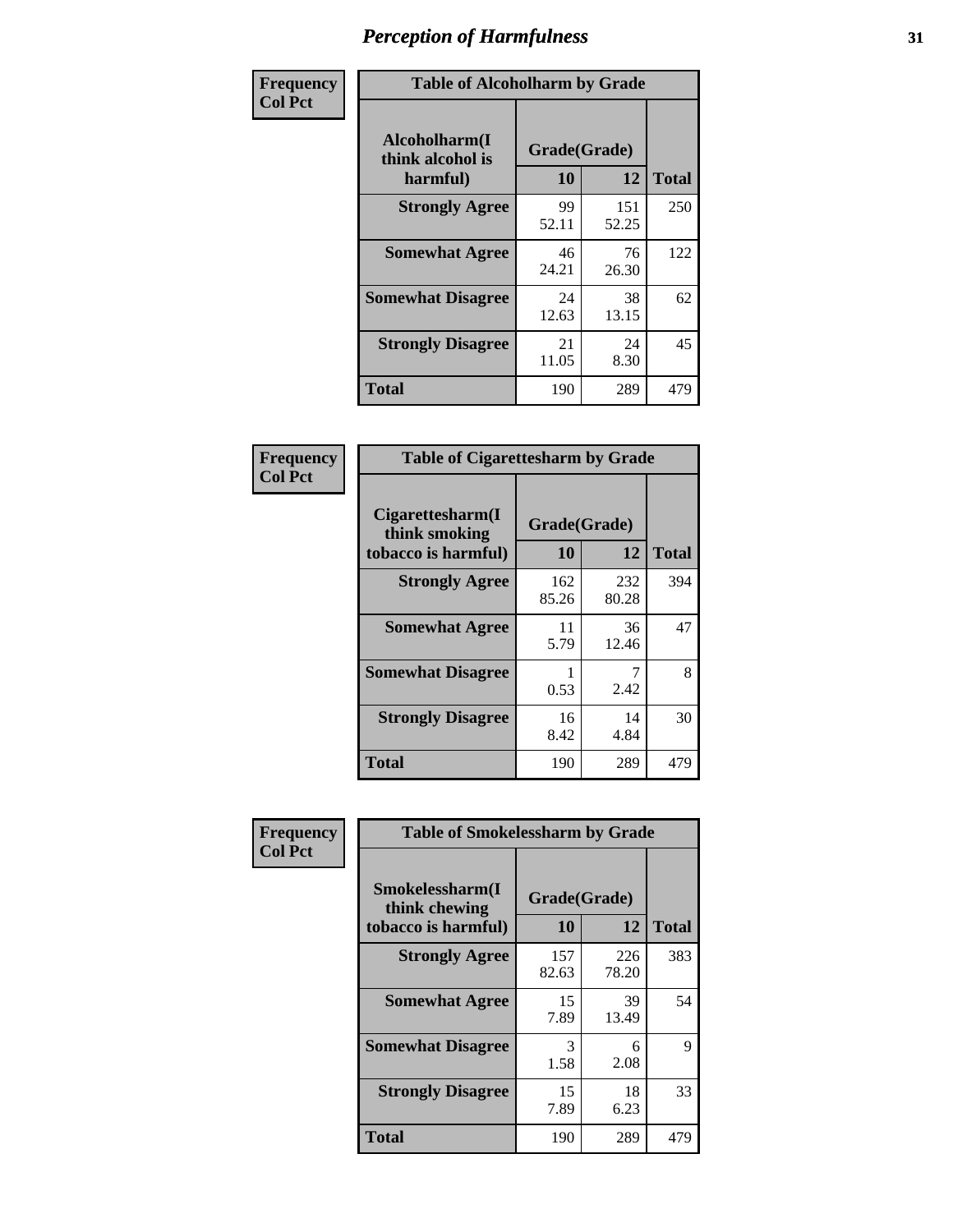| Frequency      | <b>Table of Marijuanaharm by Grade</b>            |                    |              |              |  |  |  |  |  |
|----------------|---------------------------------------------------|--------------------|--------------|--------------|--|--|--|--|--|
| <b>Col Pct</b> | Marijuanaharm(I<br>think marijuana is<br>harmful) | Grade(Grade)<br>10 | 12           | <b>Total</b> |  |  |  |  |  |
|                | <b>Strongly Agree</b>                             | 137<br>72.11       | 177<br>61.25 | 314          |  |  |  |  |  |
|                | <b>Somewhat Agree</b>                             | 24<br>12.63        | 33<br>11.42  | 57           |  |  |  |  |  |
|                | <b>Somewhat Disagree</b>                          | 6<br>3.16          | 29<br>10.03  | 35           |  |  |  |  |  |
|                | <b>Strongly Disagree</b>                          | 23<br>12.11        | 50<br>17.30  | 73           |  |  |  |  |  |
|                | <b>Total</b>                                      | 190                | 289          | 479          |  |  |  |  |  |

| <b>Table of Cocaineharm by Grade</b>          |                    |              |     |  |  |
|-----------------------------------------------|--------------------|--------------|-----|--|--|
| Cocaineharm(I<br>think cocaine is<br>harmful) | Grade(Grade)<br>10 | <b>Total</b> |     |  |  |
| <b>Strongly Agree</b>                         | 169<br>88.95       | 254<br>87.89 | 423 |  |  |
| <b>Somewhat Agree</b>                         | 6<br>3.16          | 13<br>4.50   | 19  |  |  |
| <b>Somewhat Disagree</b>                      | 0<br>0.00          | 3<br>1.04    | 3   |  |  |
| <b>Strongly Disagree</b>                      | 15<br>7.89         | 19<br>6.57   | 34  |  |  |
| <b>Total</b>                                  | 190                | 289          | 479 |  |  |

| Frequency      | <b>Table of Inhalantsharm by Grade</b>             |                    |              |              |  |
|----------------|----------------------------------------------------|--------------------|--------------|--------------|--|
| <b>Col Pct</b> | Inhalantsharm(I<br>think inhalants are<br>harmful) | Grade(Grade)<br>10 | 12           | <b>Total</b> |  |
|                | <b>Strongly Agree</b>                              | 155<br>81.58       | 246<br>85.12 | 401          |  |
|                | <b>Somewhat Agree</b>                              | 17<br>8.95         | 22<br>7.61   | 39           |  |
|                | <b>Somewhat Disagree</b>                           | 3<br>1.58          | 3<br>1.04    | 6            |  |
|                | <b>Strongly Disagree</b>                           | 15<br>7.89         | 18<br>6.23   | 33           |  |
|                | <b>Total</b>                                       | 190                | 289          | 479          |  |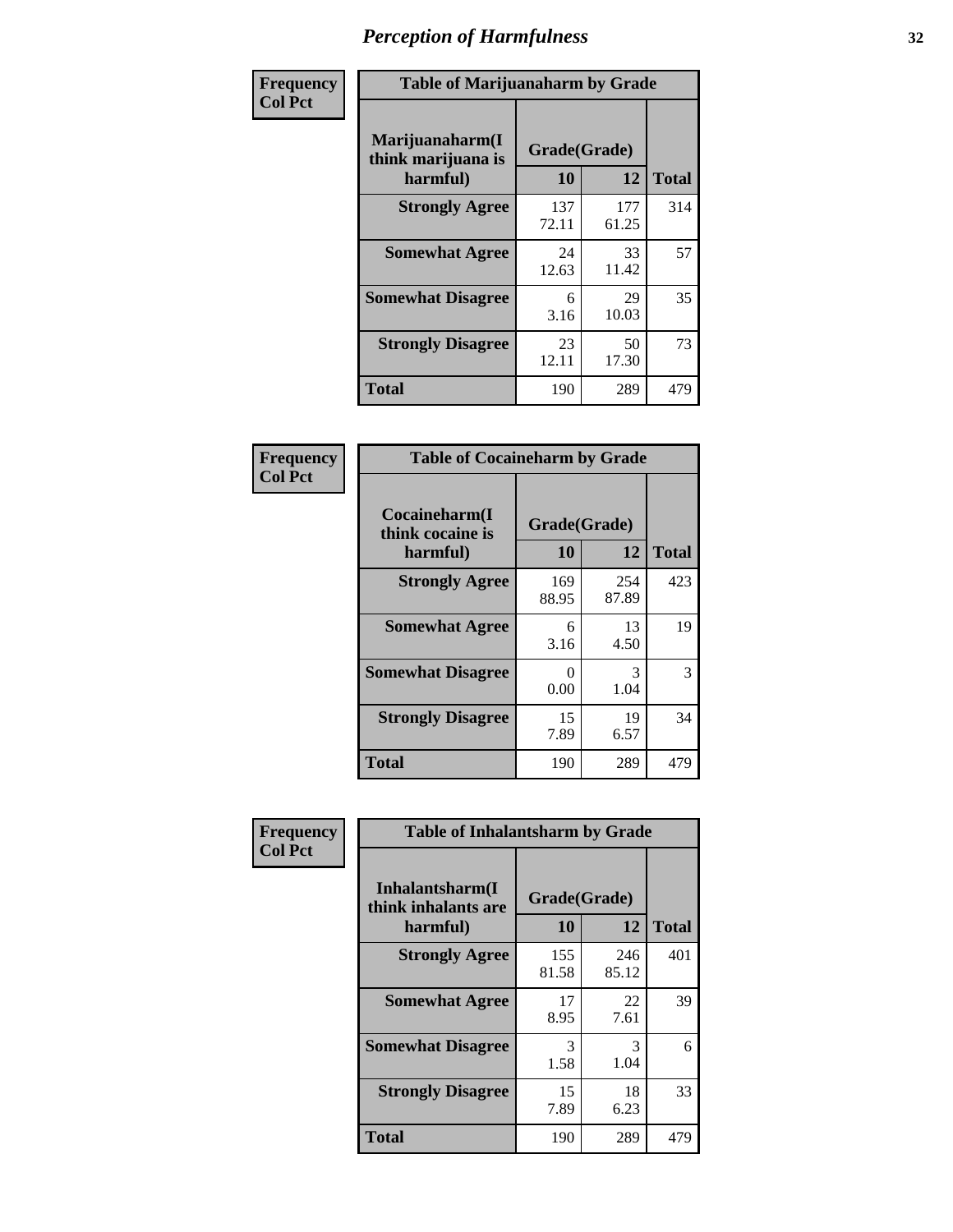| Frequency      | <b>Table of Steroidsharm by Grade</b>            |                                     |              |              |
|----------------|--------------------------------------------------|-------------------------------------|--------------|--------------|
| <b>Col Pct</b> | Steroidsharm(I<br>think steroids are<br>harmful) | Grade(Grade)<br>10                  | 12           | <b>Total</b> |
|                | <b>Strongly Agree</b>                            | 143<br>75.26                        | 236<br>81.66 | 379          |
|                | <b>Somewhat Agree</b>                            | 28<br>14.74                         | 27<br>9.34   | 55           |
|                | <b>Somewhat Disagree</b>                         | $\mathcal{D}_{\mathcal{L}}$<br>1.05 | 8<br>2.77    | 10           |
|                | <b>Strongly Disagree</b>                         | 17<br>8.95                          | 18<br>6.23   | 35           |
|                | <b>Total</b>                                     | 190                                 | 289          | 479          |

| <b>Table of Ecstasyharm by Grade</b>          |                    |              |     |  |  |
|-----------------------------------------------|--------------------|--------------|-----|--|--|
| Ecstasyharm(I<br>think ecstasy is<br>harmful) | Grade(Grade)<br>10 | <b>Total</b> |     |  |  |
| <b>Strongly Agree</b>                         | 164<br>86.32       | 240<br>83.04 | 404 |  |  |
| <b>Somewhat Agree</b>                         | 10<br>5.26         | 25<br>8.65   | 35  |  |  |
| <b>Somewhat Disagree</b>                      | 0.53               | 5<br>1.73    | 6   |  |  |
| <b>Strongly Disagree</b>                      | 15<br>7.89         | 19<br>6.57   | 34  |  |  |
| Total                                         | 190                | 289          | 479 |  |  |

| Frequency      | <b>Table of Methharm by Grade</b>                            |                           |                       |              |  |
|----------------|--------------------------------------------------------------|---------------------------|-----------------------|--------------|--|
| <b>Col Pct</b> | <b>Methharm</b> (I think<br>methamphetamines<br>are harmful) | Grade(Grade)<br><b>10</b> | 12                    | <b>Total</b> |  |
|                | <b>Strongly Agree</b>                                        | 167<br>87.89              | 257<br>88.93          | 424          |  |
|                | <b>Somewhat Agree</b>                                        | 8<br>4.21                 | 13<br>4.50            | 21           |  |
|                | <b>Somewhat Disagree</b>                                     | 0<br>0.00                 | $\mathcal{L}$<br>0.69 | 2            |  |
|                | <b>Strongly Disagree</b>                                     | 15<br>7.89                | 17<br>5.88            | 32           |  |
|                | <b>Total</b>                                                 | 190                       | 289                   | 479          |  |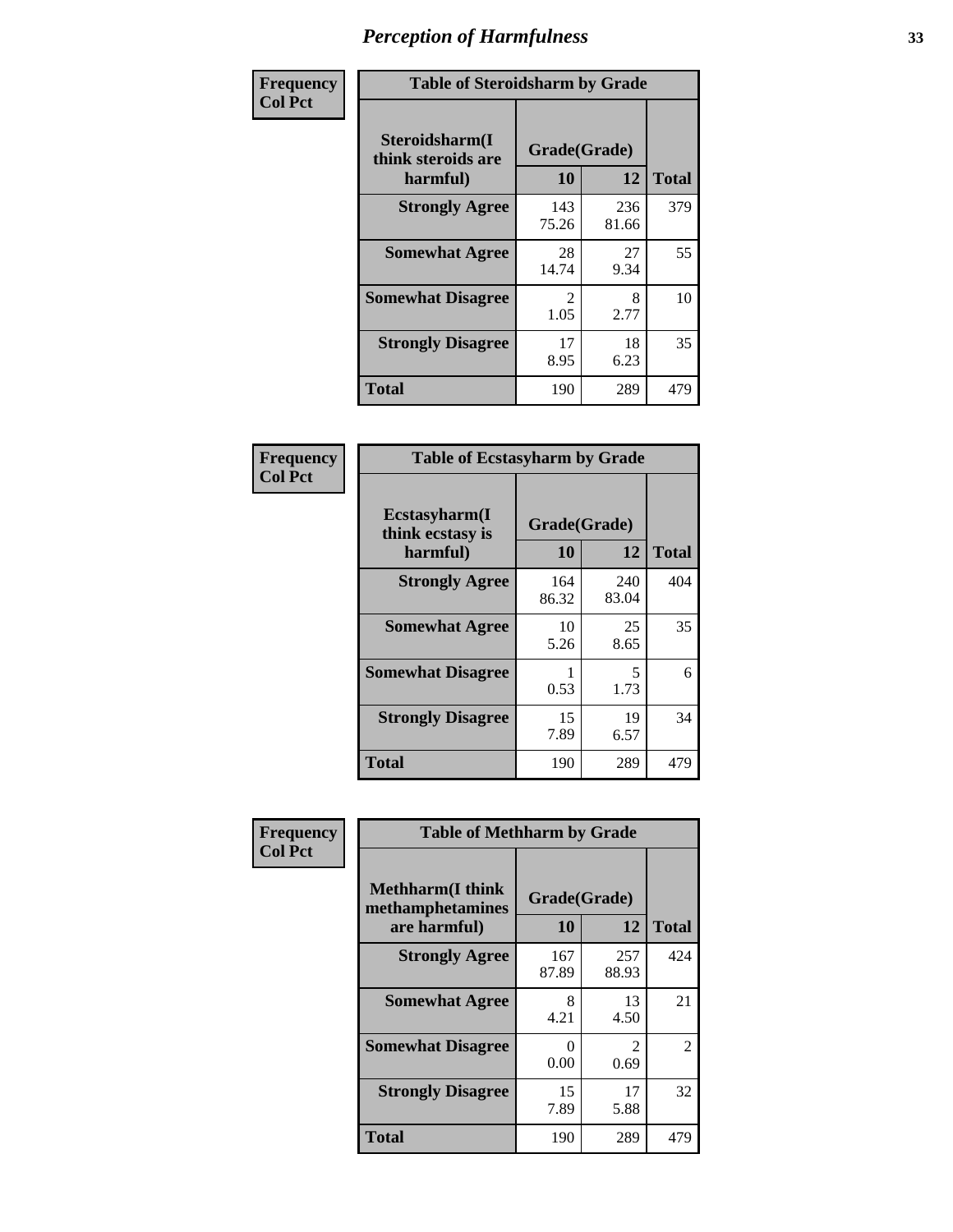| Frequency      | <b>Table of Hallucinogensharm by Grade</b>                 |                    |              |                |
|----------------|------------------------------------------------------------|--------------------|--------------|----------------|
| <b>Col Pct</b> | Hallucinogensharm(I<br>think hallucinogens<br>are harmful) | Grade(Grade)<br>10 | 12           | <b>Total</b>   |
|                | <b>Strongly Agree</b>                                      | 164<br>86.32       | 254<br>87.89 | 418            |
|                | <b>Somewhat Agree</b>                                      | 10<br>5.26         | 15<br>5.19   | 25             |
|                | <b>Somewhat Disagree</b>                                   | 0.53               | 3<br>1.04    | $\overline{4}$ |
|                | <b>Strongly Disagree</b>                                   | 15<br>7.89         | 17<br>5.88   | 32             |
|                | <b>Total</b>                                               | 190                | 289          | 479            |

| <b>Table of Prescriptionharm by Grade</b>                                                         |                    |             |              |  |
|---------------------------------------------------------------------------------------------------|--------------------|-------------|--------------|--|
| <b>Prescriptionharm</b> (I<br>think prescription<br>drugs not<br>prescribed to me<br>are harmful) | Grade(Grade)<br>10 | 12          | <b>Total</b> |  |
| <b>Strongly Agree</b>                                                                             | 137                | 205         | 342          |  |
|                                                                                                   | 72.11              | 70.93       |              |  |
| <b>Somewhat Agree</b>                                                                             | 23<br>12.11        | 48<br>16.61 | 71           |  |
| <b>Somewhat Disagree</b>                                                                          | 12<br>6.32         | 14<br>4.84  | 26           |  |
| <b>Strongly Disagree</b>                                                                          | 18<br>9.47         | 22<br>7.61  | 40           |  |
| <b>Total</b>                                                                                      | 190                | 289         | 479          |  |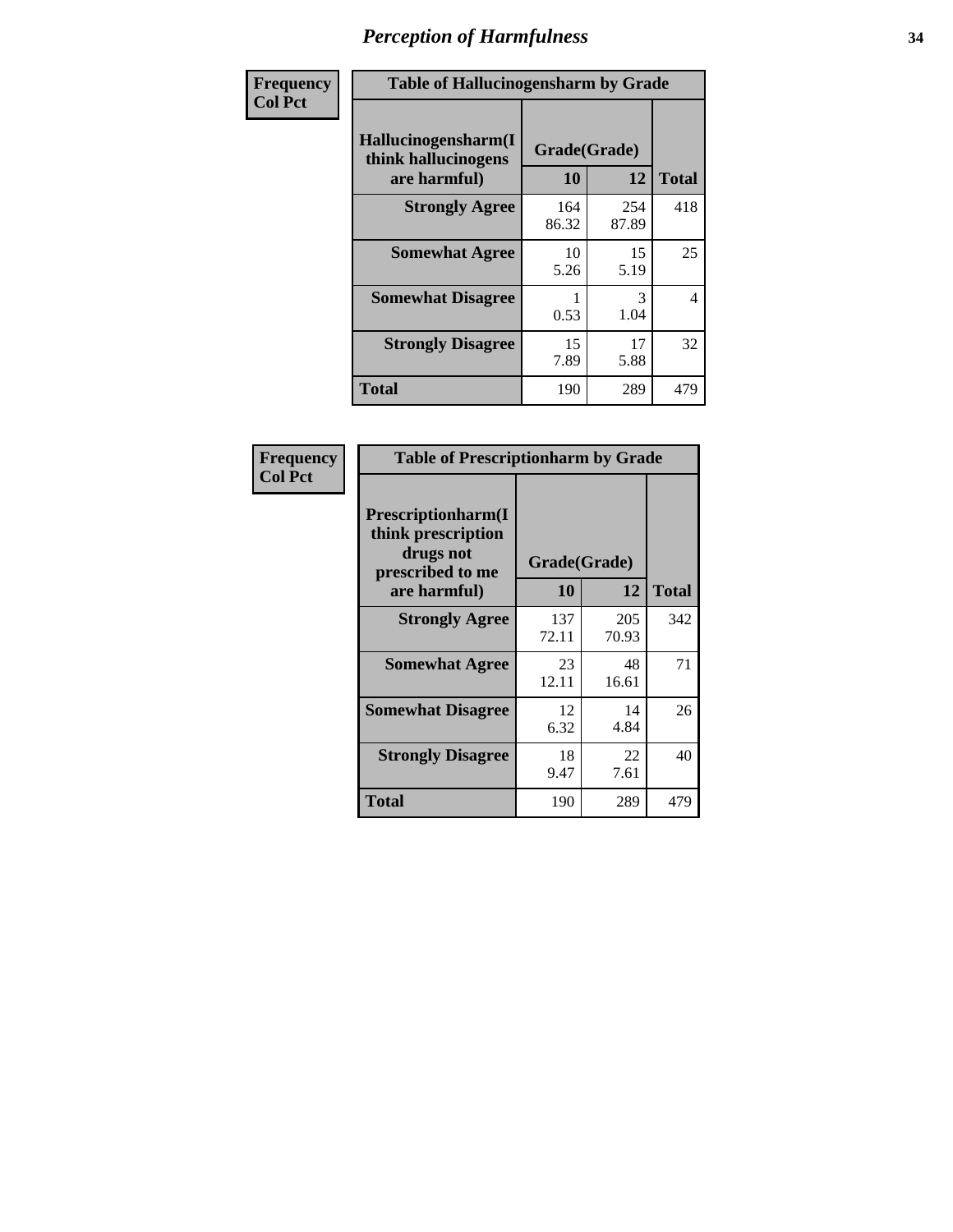# *Disapproval by Adults* **35**

| Frequency      | <b>Table of Alcoholadult by Grade</b>                                 |                    |              |              |  |
|----------------|-----------------------------------------------------------------------|--------------------|--------------|--------------|--|
| <b>Col Pct</b> | <b>Alcoholadult</b> (Adults<br>would disapprove if<br>I used alcohol) | Grade(Grade)<br>10 | 12           | <b>Total</b> |  |
|                | <b>Strongly Agree</b>                                                 | 117<br>61.58       | 171<br>59.17 | 288          |  |
|                | <b>Somewhat Agree</b>                                                 | 34<br>17.89        | 62<br>21.45  | 96           |  |
|                | <b>Somewhat Disagree</b>                                              | 17<br>8.95         | 26<br>9.00   | 43           |  |
|                | <b>Strongly Disagree</b>                                              | 22<br>11.58        | 30<br>10.38  | 52           |  |
|                | <b>Total</b>                                                          | 190                | 289          | 479          |  |

| <b>Table of Tobaccoadult by Grade</b>                                 |                    |              |              |  |  |
|-----------------------------------------------------------------------|--------------------|--------------|--------------|--|--|
| <b>Tobaccoadult</b> (Adults<br>would disapprove if<br>I used tobacco) | Grade(Grade)<br>10 | 12           | <b>Total</b> |  |  |
| <b>Strongly Agree</b>                                                 | 152<br>80.00       | 213<br>73.70 | 365          |  |  |
| <b>Somewhat Agree</b>                                                 | 12<br>6.32         | 40<br>13.84  | 52           |  |  |
| <b>Somewhat Disagree</b>                                              | 6<br>3.16          | 14<br>4.84   | 20           |  |  |
| <b>Strongly Disagree</b>                                              | 20<br>10.53        | 22<br>7.61   | 42           |  |  |
| Total                                                                 | 190                | 289          | 479          |  |  |

| Frequency<br><b>Col Pct</b> | <b>Table of Marijuanaadult by Grade</b>                           |                    |              |              |  |
|-----------------------------|-------------------------------------------------------------------|--------------------|--------------|--------------|--|
|                             | Marijuanaadult(Adults<br>would disapprove if I<br>used marijuana) | Grade(Grade)<br>10 | 12           | <b>Total</b> |  |
|                             | <b>Strongly Agree</b>                                             | 158<br>83.16       | 228<br>78.89 | 386          |  |
|                             | <b>Somewhat Agree</b>                                             | 7<br>3.68          | 28<br>9.69   | 35           |  |
|                             | <b>Somewhat Disagree</b>                                          | 5<br>2.63          | 14<br>4.84   | 19           |  |
|                             | <b>Strongly Disagree</b>                                          | 20<br>10.53        | 19<br>6.57   | 39           |  |
|                             | <b>Total</b>                                                      | 190                | 289          | 479          |  |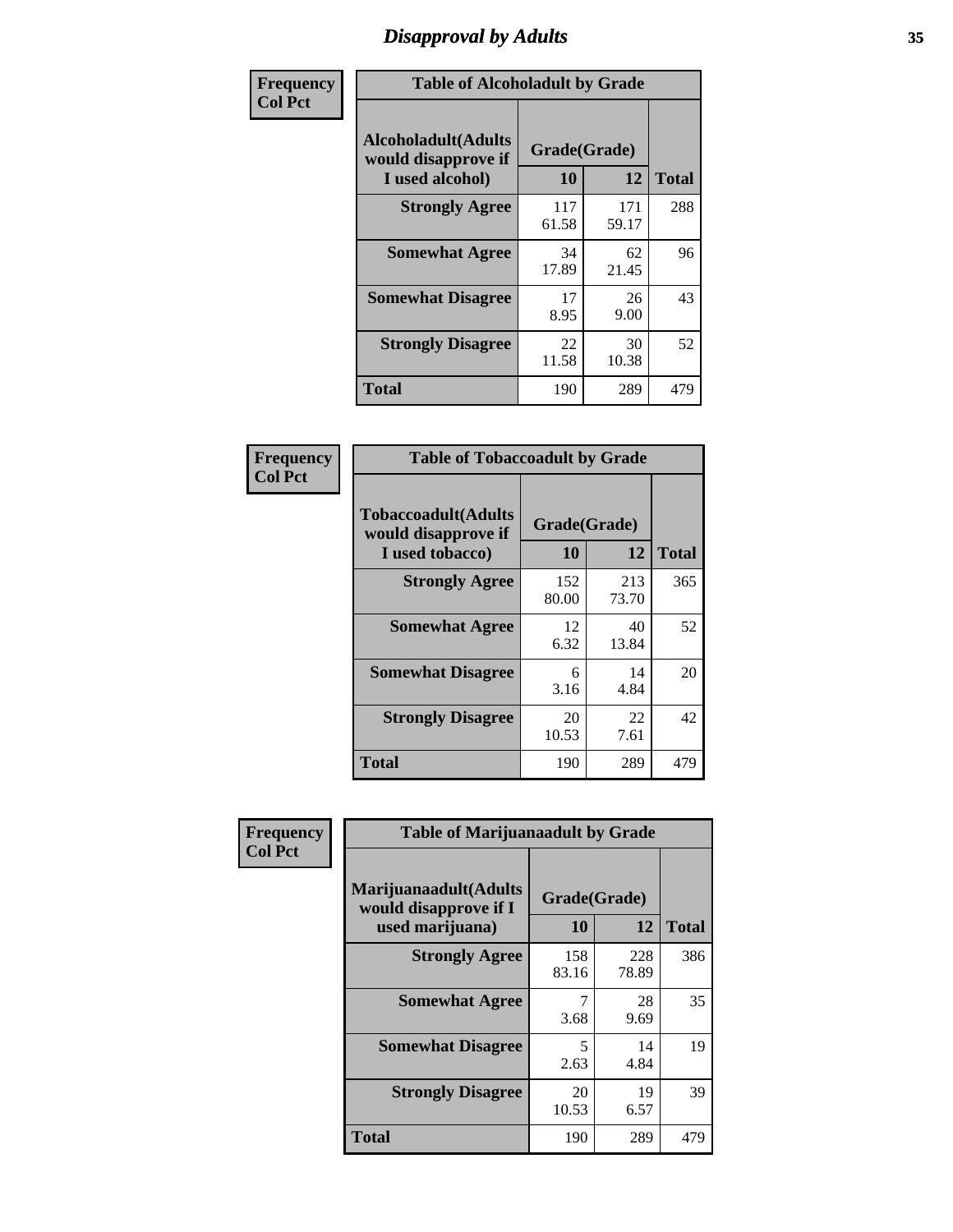# *Disapproval by Adults* **36**

| Frequency      | <b>Table of Otherdrugadult by Grade</b>                                     |                    |              |              |
|----------------|-----------------------------------------------------------------------------|--------------------|--------------|--------------|
| <b>Col Pct</b> | <b>Otherdrugadult</b> (Adults<br>would disapprove if I<br>used other drugs) | Grade(Grade)<br>10 | 12           | <b>Total</b> |
|                | <b>Strongly Agree</b>                                                       | 164<br>86.32       | 255<br>88.24 | 419          |
|                | <b>Somewhat Agree</b>                                                       | 5<br>2.63          | 18<br>6.23   | 23           |
|                | <b>Somewhat Disagree</b>                                                    | 0<br>0.00          | 0.35         |              |
|                | <b>Strongly Disagree</b>                                                    | 21<br>11.05        | 15<br>5.19   | 36           |
|                | <b>Total</b>                                                                | 190                | 289          | 479          |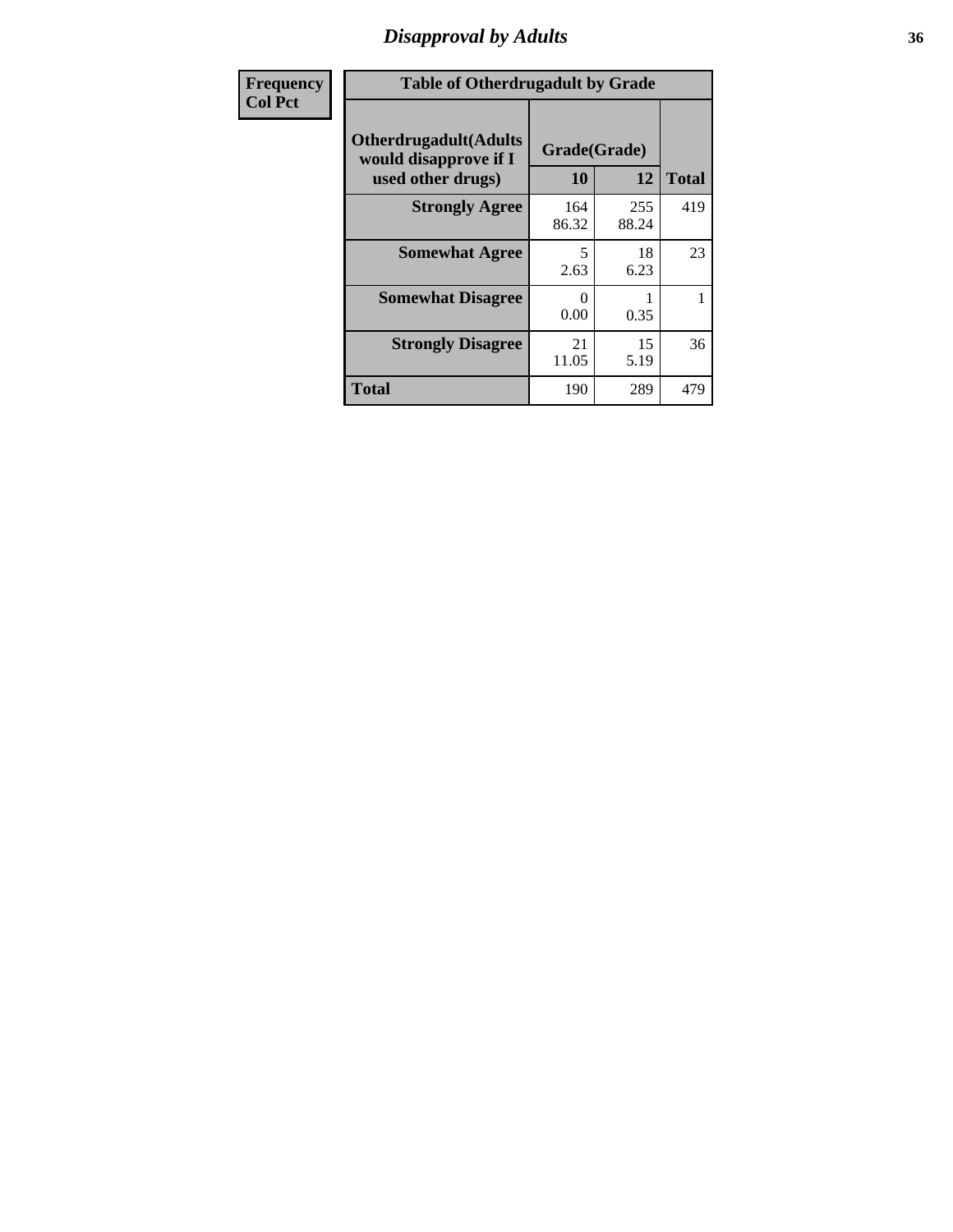# *Disapproval by Peers* **37**

| Frequency      | <b>Table of Alcoholpeer by Grade</b>                    |              |             |              |
|----------------|---------------------------------------------------------|--------------|-------------|--------------|
| <b>Col Pct</b> | Alcoholpeer(My<br>friends would<br>disapprove if I used | Grade(Grade) |             |              |
|                | alcohol)                                                | 10           | 12          | <b>Total</b> |
|                | <b>Strongly Agree</b>                                   | 60<br>31.58  | 85<br>29.41 | 145          |
|                | <b>Somewhat Agree</b>                                   | 50<br>26.32  | 62<br>21.45 | 112          |
|                | <b>Somewhat Disagree</b>                                | 37<br>19.47  | 74<br>25.61 | 111          |
|                | <b>Strongly Disagree</b>                                | 43<br>22.63  | 68<br>23.53 | 111          |
|                | Total                                                   | 190          | 289         | 479          |

| Frequency      | <b>Table of Tobaccopeer by Grade</b>                    |              |              |              |
|----------------|---------------------------------------------------------|--------------|--------------|--------------|
| <b>Col Pct</b> | Tobaccopeer(My<br>friends would<br>disapprove if I used | Grade(Grade) |              |              |
|                | tobacco)                                                | 10           | 12           | <b>Total</b> |
|                | <b>Strongly Agree</b>                                   | 102<br>53.68 | 136<br>47.06 | 238          |
|                | <b>Somewhat Agree</b>                                   | 34<br>17.89  | 55<br>19.03  | 89           |
|                | <b>Somewhat Disagree</b>                                | 21<br>11.05  | 51<br>17.65  | 72           |
|                | <b>Strongly Disagree</b>                                | 33<br>17.37  | 47<br>16.26  | 80           |
|                | Total                                                   | 190          | 289          | 479          |

| Frequency<br><b>Col Pct</b> | <b>Table of Marijuanapeer by Grade</b>                    |              |              |              |  |
|-----------------------------|-----------------------------------------------------------|--------------|--------------|--------------|--|
|                             | Marijuanapeer(My<br>friends would<br>disapprove if I used | Grade(Grade) |              |              |  |
|                             | marijuana)                                                | 10           | 12           | <b>Total</b> |  |
|                             | <b>Strongly Agree</b>                                     | 100<br>52.63 | 132<br>45.67 | 232          |  |
|                             | <b>Somewhat Agree</b>                                     | 29<br>15.26  | 56<br>19.38  | 85           |  |
|                             | <b>Somewhat Disagree</b>                                  | 25<br>13.16  | 49<br>16.96  | 74           |  |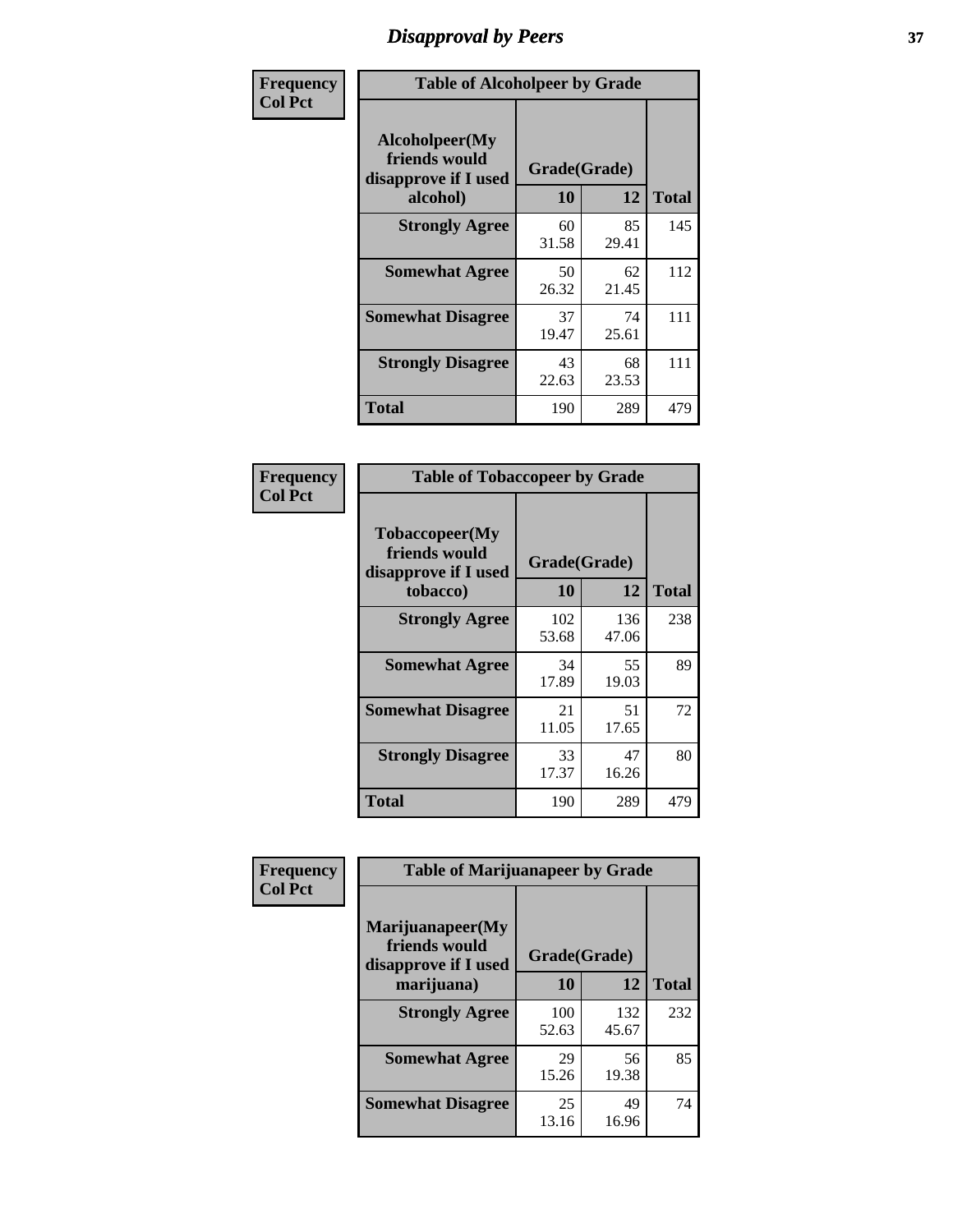# *Disapproval by Peers* **38**

| Frequency<br><b>Col Pct</b> | <b>Table of Marijuanapeer by Grade</b>                                  |                    |             |              |
|-----------------------------|-------------------------------------------------------------------------|--------------------|-------------|--------------|
|                             | Marijuanapeer(My<br>friends would<br>disapprove if I used<br>marijuana) | Grade(Grade)<br>10 | 12          | <b>Total</b> |
|                             | <b>Strongly Disagree</b>                                                | 36<br>18.95        | 52<br>17.99 | 88           |
|                             | Total                                                                   | 190                | 289         | 479          |

| Frequency      | <b>Table of Otherdrugpeer by Grade</b>                                    |                    |              |              |
|----------------|---------------------------------------------------------------------------|--------------------|--------------|--------------|
| <b>Col Pct</b> | Otherdrugpeer(My<br>friends would<br>disapprove if I used<br>other drugs) | Grade(Grade)<br>10 | 12           | <b>Total</b> |
|                | <b>Strongly Agree</b>                                                     | 120<br>63.16       | 180<br>62.28 | 300          |
|                | <b>Somewhat Agree</b>                                                     | 26<br>13.68        | 48<br>16.61  | 74           |
|                | <b>Somewhat Disagree</b>                                                  | 13<br>6.84         | 27<br>9.34   | 40           |
|                | <b>Strongly Disagree</b>                                                  | 31<br>16.32        | 34<br>11.76  | 65           |
|                | <b>Total</b>                                                              | 190                | 289          | 479          |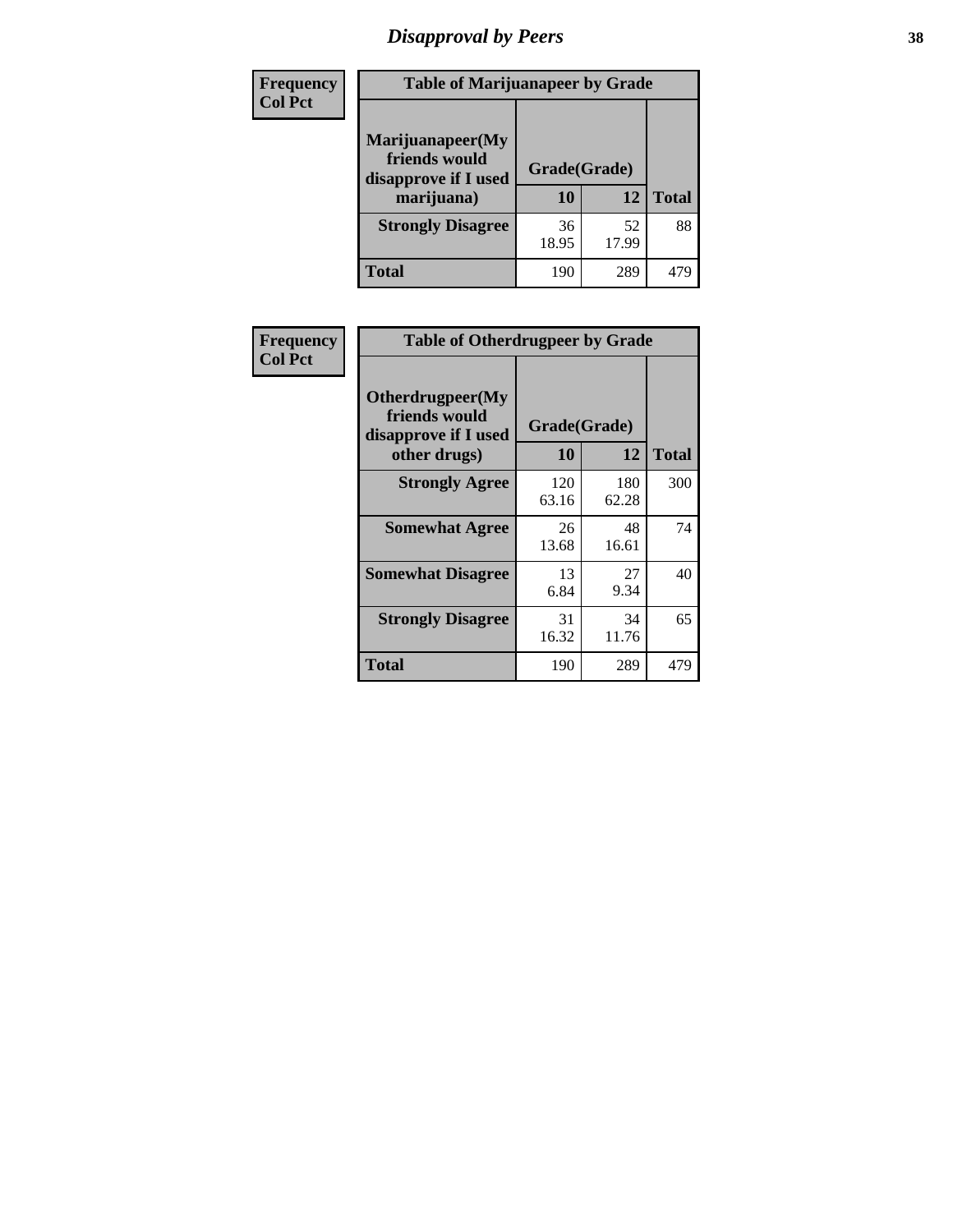| Frequency      | <b>Table of Alcohollocation1 by Grade</b> |              |              |              |
|----------------|-------------------------------------------|--------------|--------------|--------------|
| <b>Col Pct</b> | <b>Alcohollocation1(Places</b>            | Grade(Grade) |              |              |
|                | <b>Friends Use Alcohol)</b>               | 10           | 12           | <b>Total</b> |
|                |                                           | 84<br>44.21  | 149<br>51.56 | 233          |
|                | Do Not Use                                | 106<br>55.79 | 140<br>48.44 | 246          |
|                | <b>Total</b>                              | 190          | 289          | 479          |

| <b>Frequency</b> | <b>Table of Alcohollocation2 by Grade</b>                     |                           |              |              |
|------------------|---------------------------------------------------------------|---------------------------|--------------|--------------|
| <b>Col Pct</b>   | <b>Alcohollocation2(Places</b><br><b>Friends Use Alcohol)</b> | Grade(Grade)<br><b>10</b> | 12           | <b>Total</b> |
|                  |                                                               | 120<br>63.16              | 174<br>60.21 | 294          |
|                  | Home                                                          | 70<br>36.84               | 115<br>39.79 | 185          |
|                  | <b>Total</b>                                                  | 190                       | 289          | 479          |

| Frequency<br><b>Col Pct</b> | <b>Table of Alcohollocation3 by Grade</b>                     |                    |              |              |
|-----------------------------|---------------------------------------------------------------|--------------------|--------------|--------------|
|                             | <b>Alcohollocation3(Places</b><br><b>Friends Use Alcohol)</b> | Grade(Grade)<br>10 | 12           | <b>Total</b> |
|                             |                                                               | 175<br>92.11       | 268<br>92.73 | 443          |
|                             | <b>School</b>                                                 | 15<br>7.89         | 21<br>7.27   | 36           |
|                             | Total                                                         | 190                | 289          | 479          |

| Frequency      | <b>Table of Alcohollocation4 by Grade</b> |              |              |              |  |
|----------------|-------------------------------------------|--------------|--------------|--------------|--|
| <b>Col Pct</b> | <b>Alcohollocation4(Places</b>            | Grade(Grade) |              |              |  |
|                | <b>Friends Use Alcohol)</b>               | 10           | 12           | <b>Total</b> |  |
|                |                                           | 174<br>91.58 | 255<br>88.24 | 429          |  |
|                | Car                                       | 16<br>8.42   | 34<br>11.76  | 50           |  |
|                | <b>Total</b>                              | 190          | 289          | 479          |  |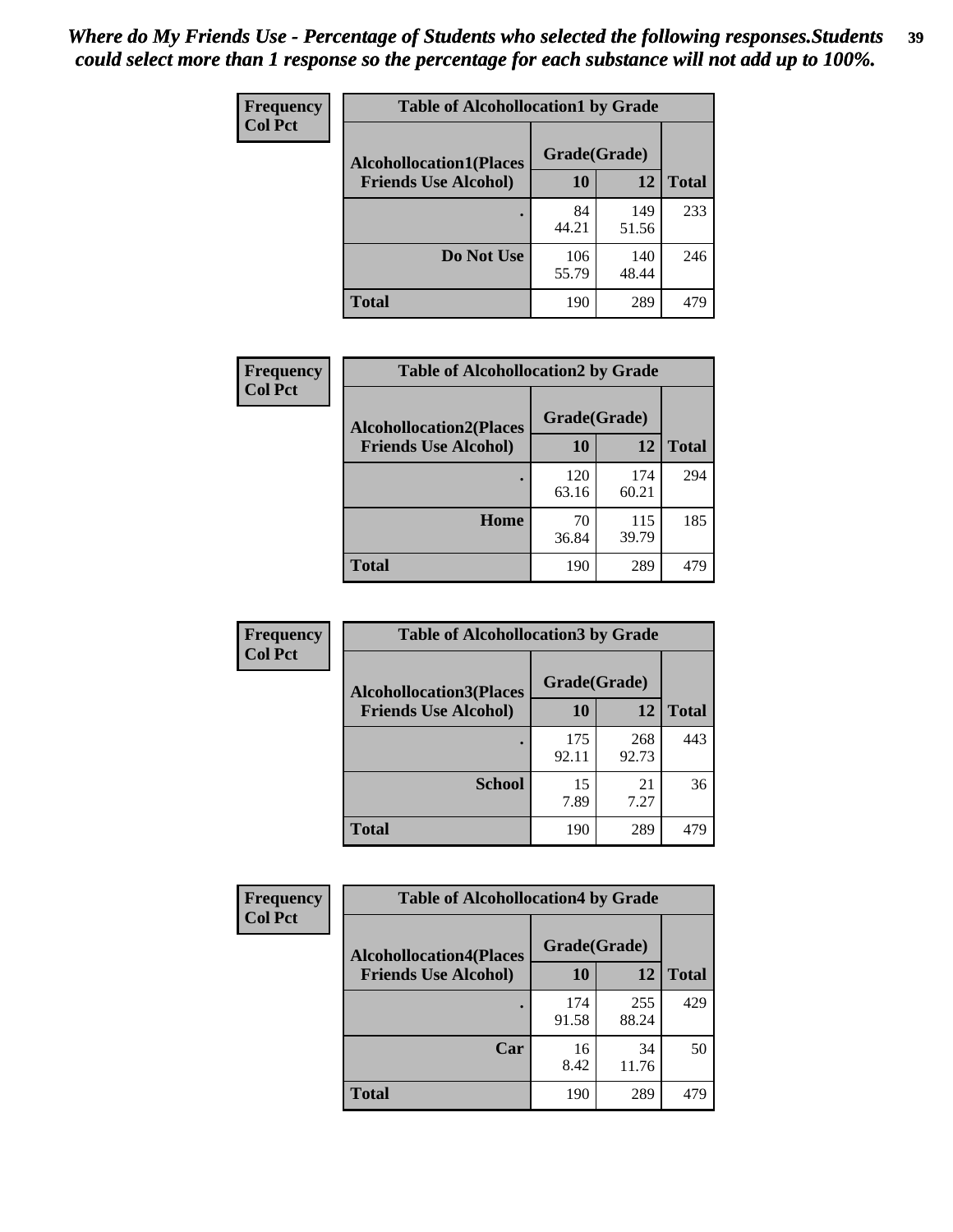| Frequency<br><b>Col Pct</b> | <b>Table of Alcohollocation5 by Grade</b> |              |              |              |
|-----------------------------|-------------------------------------------|--------------|--------------|--------------|
|                             | <b>Alcohollocation5(Places</b>            | Grade(Grade) |              |              |
|                             | <b>Friends Use Alcohol)</b>               | 10           | 12           | <b>Total</b> |
|                             |                                           | 130<br>68.42 | 181<br>62.63 | 311          |
|                             | <b>Friend's House</b>                     | 60<br>31.58  | 108<br>37.37 | 168          |
|                             | <b>Total</b>                              | 190          | 289          | 479          |

| <b>Frequency</b> | <b>Table of Alcohollocation6 by Grade</b>                     |              |              |              |
|------------------|---------------------------------------------------------------|--------------|--------------|--------------|
| <b>Col Pct</b>   | <b>Alcohollocation6(Places</b><br><b>Friends Use Alcohol)</b> | Grade(Grade) |              |              |
|                  |                                                               | 10           | 12           | <b>Total</b> |
|                  |                                                               | 155<br>81.58 | 223<br>77.16 | 378          |
|                  | <b>Other</b>                                                  | 35<br>18.42  | 66<br>22.84  | 101          |
|                  | <b>Total</b>                                                  | 190          | 289          | 479          |

| Frequency      | <b>Table of Tobaccolocation1 by Grade</b> |              |              |              |
|----------------|-------------------------------------------|--------------|--------------|--------------|
| <b>Col Pct</b> | <b>Tobaccolocation1(Places</b>            | Grade(Grade) |              |              |
|                | <b>Friends Use Tobacco)</b>               | 10           | <b>12</b>    | <b>Total</b> |
|                |                                           | 55<br>28.95  | 102<br>35.29 | 157          |
|                | Do Not Use                                | 135<br>71.05 | 187<br>64.71 | 322          |
|                | <b>Total</b>                              | 190          | 289          | 479          |

| <b>Frequency</b> | <b>Table of Tobaccolocation2 by Grade</b> |              |              |              |
|------------------|-------------------------------------------|--------------|--------------|--------------|
| <b>Col Pct</b>   | <b>Tobaccolocation2(Places</b>            | Grade(Grade) |              |              |
|                  | <b>Friends Use Tobacco)</b>               | 10           | 12           | <b>Total</b> |
|                  |                                           | 152<br>80.00 | 212<br>73.36 | 364          |
|                  | Home                                      | 38<br>20.00  | 77<br>26.64  | 115          |
|                  | <b>Total</b>                              | 190          | 289          | 479          |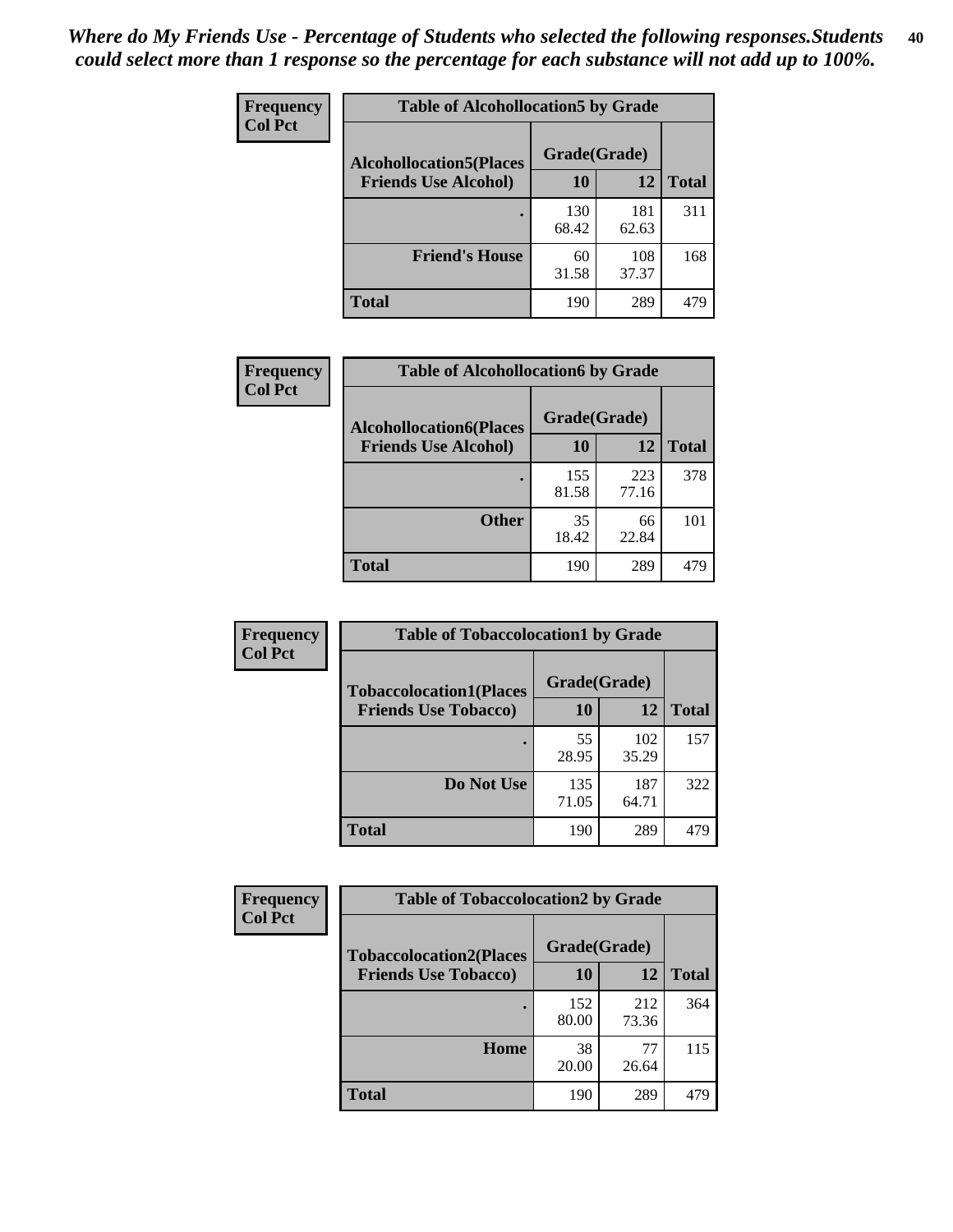| Frequency      | <b>Table of Tobaccolocation3 by Grade</b> |              |              |              |  |
|----------------|-------------------------------------------|--------------|--------------|--------------|--|
| <b>Col Pct</b> | <b>Tobaccolocation3(Places</b>            | Grade(Grade) |              |              |  |
|                | <b>Friends Use Tobacco)</b>               | 10           | 12           | <b>Total</b> |  |
|                |                                           | 169<br>88.95 | 255<br>88.24 | 424          |  |
|                | <b>School</b>                             | 21<br>11.05  | 34<br>11.76  | 55           |  |
|                | <b>Total</b>                              | 190          | 289          | 479          |  |

| Frequency      | <b>Table of Tobaccolocation4 by Grade</b> |              |              |              |
|----------------|-------------------------------------------|--------------|--------------|--------------|
| <b>Col Pct</b> | <b>Tobaccolocation4(Places</b>            | Grade(Grade) |              |              |
|                | <b>Friends Use Tobacco)</b>               | 10           | 12           | <b>Total</b> |
|                |                                           | 167<br>87.89 | 228<br>78.89 | 395          |
|                | Car                                       | 23<br>12.11  | 61<br>21.11  | 84           |
|                | <b>Total</b>                              | 190          | 289          | 479          |

| Frequency<br><b>Col Pct</b> | <b>Table of Tobaccolocation5 by Grade</b> |              |              |              |
|-----------------------------|-------------------------------------------|--------------|--------------|--------------|
|                             | <b>Tobaccolocation5(Places</b>            | Grade(Grade) |              |              |
|                             | <b>Friends Use Tobacco)</b>               | 10           | <b>12</b>    | <b>Total</b> |
|                             |                                           | 153<br>80.53 | 216<br>74.74 | 369          |
|                             | <b>Friend's House</b>                     | 37<br>19.47  | 73<br>25.26  | 110          |
|                             | <b>Total</b>                              | 190          | 289          | 479          |

| <b>Frequency</b> | <b>Table of Tobaccolocation6 by Grade</b> |              |              |              |  |
|------------------|-------------------------------------------|--------------|--------------|--------------|--|
| <b>Col Pct</b>   | <b>Tobaccolocation6(Places</b>            | Grade(Grade) |              |              |  |
|                  | <b>Friends Use Tobacco)</b>               | 10           | 12           | <b>Total</b> |  |
|                  |                                           | 163<br>85.79 | 232<br>80.28 | 395          |  |
|                  | <b>Other</b>                              | 27<br>14.21  | 57<br>19.72  | 84           |  |
|                  | <b>Total</b>                              | 190          | 289          | 479          |  |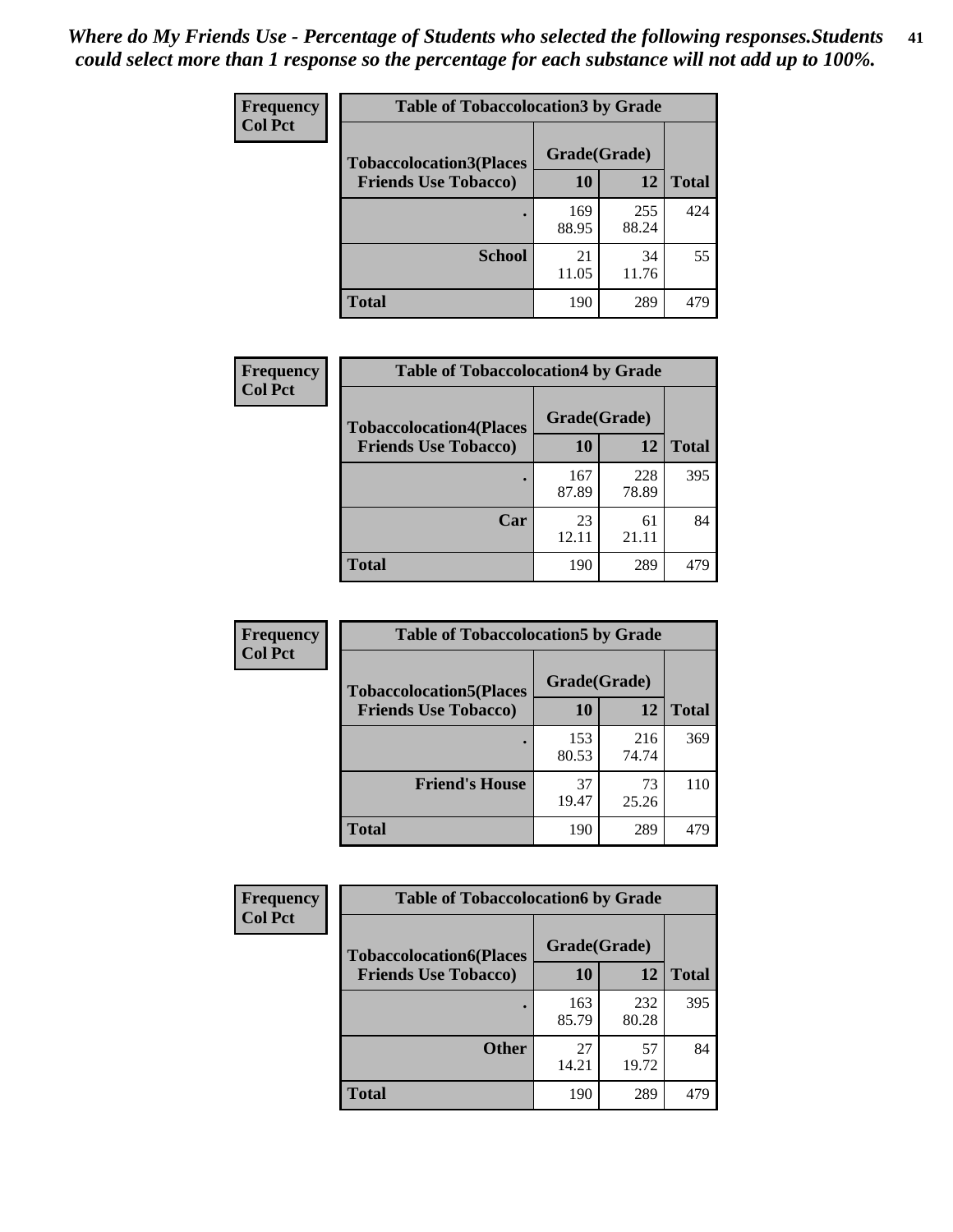| <b>Frequency</b> | <b>Table of Marijuanalocation1 by Grade</b> |              |              |              |
|------------------|---------------------------------------------|--------------|--------------|--------------|
| <b>Col Pct</b>   | <b>Marijuanalocation1(Places</b>            | Grade(Grade) |              |              |
|                  | <b>Friends Use Marijuana</b> )              | 10           | 12           | <b>Total</b> |
|                  |                                             | 66<br>34.74  | 115<br>39.79 | 181          |
|                  | Do Not Use                                  | 124<br>65.26 | 174<br>60.21 | 298          |
|                  | <b>Total</b>                                | 190          | 289          | 479          |

| <b>Frequency</b> | <b>Table of Marijuanalocation2 by Grade</b> |              |              |              |
|------------------|---------------------------------------------|--------------|--------------|--------------|
| <b>Col Pct</b>   | <b>Marijuanalocation2(Places</b>            | Grade(Grade) |              |              |
|                  | <b>Friends Use Marijuana</b> )              | 10           | 12           | <b>Total</b> |
|                  |                                             | 147<br>77.37 | 199<br>68.86 | 346          |
|                  | Home                                        | 43<br>22.63  | 90<br>31.14  | 133          |
|                  | <b>Total</b>                                | 190          | 289          | 479          |

| Frequency<br><b>Col Pct</b> | <b>Table of Marijuanalocation3 by Grade</b> |              |       |              |
|-----------------------------|---------------------------------------------|--------------|-------|--------------|
|                             | <b>Marijuanalocation3(Places</b>            | Grade(Grade) |       |              |
|                             | <b>Friends Use Marijuana</b> )              | 10           | 12    | <b>Total</b> |
|                             |                                             | 162          | 251   | 413          |
|                             |                                             | 85.26        | 86.85 |              |
|                             | <b>School</b>                               | 28           | 38    | 66           |
|                             |                                             | 14.74        | 13.15 |              |
|                             | <b>Total</b>                                | 190          | 289   | 479          |

| Frequency      | <b>Table of Marijuanalocation4 by Grade</b> |              |              |              |
|----------------|---------------------------------------------|--------------|--------------|--------------|
| <b>Col Pct</b> | <b>Marijuanalocation4(Places</b>            | Grade(Grade) |              |              |
|                | <b>Friends Use Marijuana</b> )              | <b>10</b>    | 12           | <b>Total</b> |
|                |                                             | 165<br>86.84 | 225<br>77.85 | 390          |
|                | Car                                         | 25<br>13.16  | 64<br>22.15  | 89           |
|                | <b>Total</b>                                | 190          | 289          | 479          |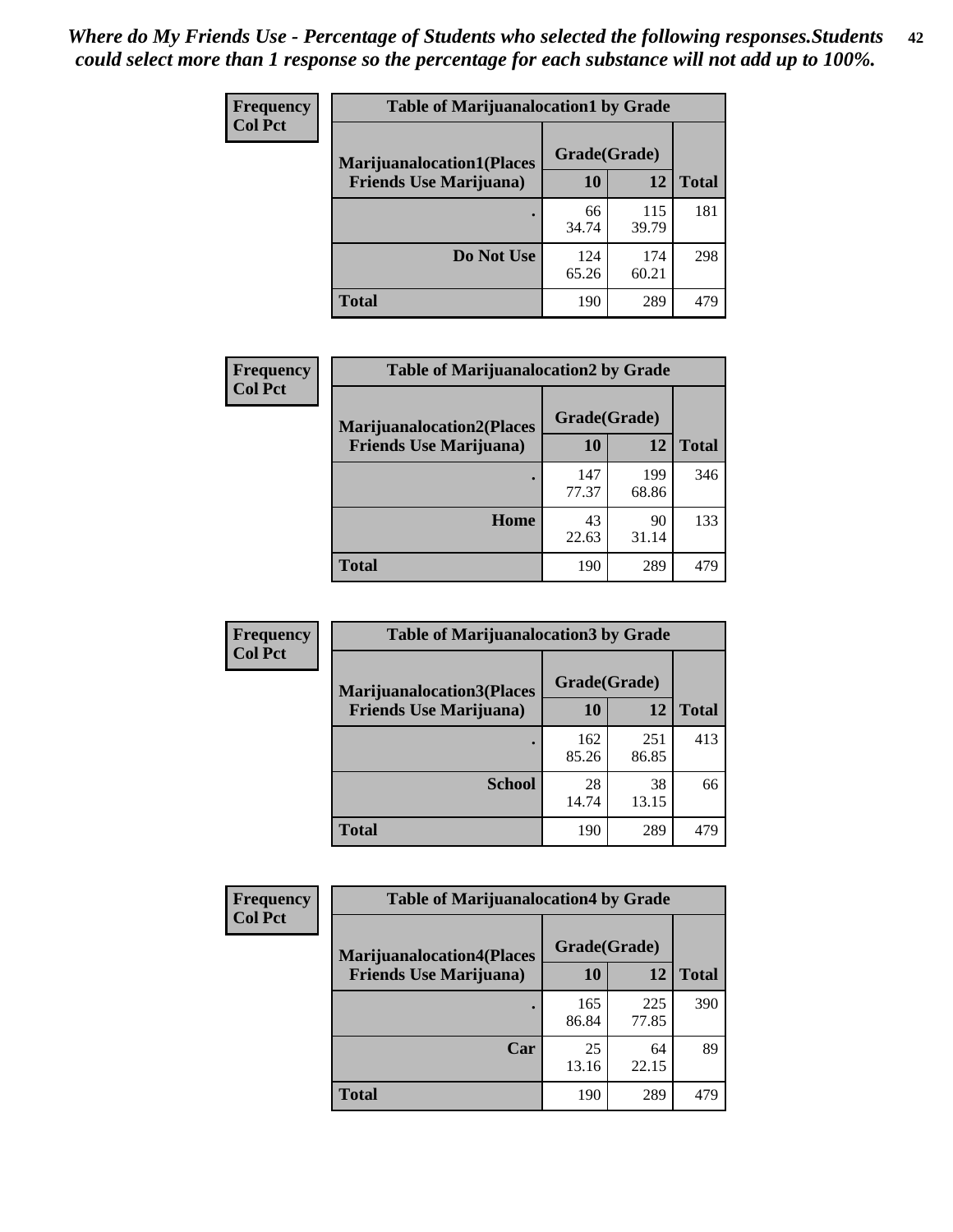| <b>Frequency</b> | <b>Table of Marijuanalocation5 by Grade</b> |              |              |              |
|------------------|---------------------------------------------|--------------|--------------|--------------|
| <b>Col Pct</b>   | <b>Marijuanalocation5</b> (Places           | Grade(Grade) |              |              |
|                  | <b>Friends Use Marijuana</b> )              | 10           | 12           | <b>Total</b> |
|                  |                                             | 143<br>75.26 | 201<br>69.55 | 344          |
|                  | <b>Friend's House</b>                       | 47<br>24.74  | 88<br>30.45  | 135          |
|                  | <b>Total</b>                                | 190          | 289          | 479          |

| <b>Frequency</b> | <b>Table of Marijuanalocation6 by Grade</b>                        |                    |              |              |
|------------------|--------------------------------------------------------------------|--------------------|--------------|--------------|
| <b>Col Pct</b>   | <b>Marijuanalocation6(Places</b><br><b>Friends Use Marijuana</b> ) | Grade(Grade)<br>10 | 12           | <b>Total</b> |
|                  |                                                                    | 156<br>82.11       | 224<br>77.51 | 380          |
|                  | <b>Other</b>                                                       | 34<br>17.89        | 65<br>22.49  | 99           |
|                  | <b>Total</b>                                                       | 190                | 289          | 479          |

| <b>Frequency</b> | <b>Table of Otherdruglocation1 by Grade</b>                          |              |              |              |
|------------------|----------------------------------------------------------------------|--------------|--------------|--------------|
| <b>Col Pct</b>   | <b>Otherdruglocation1(Places</b><br><b>Friends Use Other Illegal</b> | Grade(Grade) |              |              |
|                  | Drugs)                                                               | 10           | 12           | <b>Total</b> |
|                  |                                                                      | 41<br>21.58  | 53<br>18.34  | 94           |
|                  | Do Not Use                                                           | 149<br>78.42 | 236<br>81.66 | 385          |
|                  | <b>Total</b>                                                         | 190          | 289          | 479          |

| <b>Frequency</b> | <b>Table of Otherdruglocation2 by Grade</b>                          |              |              |              |
|------------------|----------------------------------------------------------------------|--------------|--------------|--------------|
| <b>Col Pct</b>   | <b>Otherdruglocation2(Places</b><br><b>Friends Use Other Illegal</b> | Grade(Grade) |              |              |
|                  | Drugs)                                                               | 10           | 12           | <b>Total</b> |
|                  |                                                                      | 160<br>84.21 | 251<br>86.85 | 411          |
|                  | <b>Home</b>                                                          | 30<br>15.79  | 38<br>13.15  | 68           |
|                  | <b>Total</b>                                                         | 190          | 289          | 479          |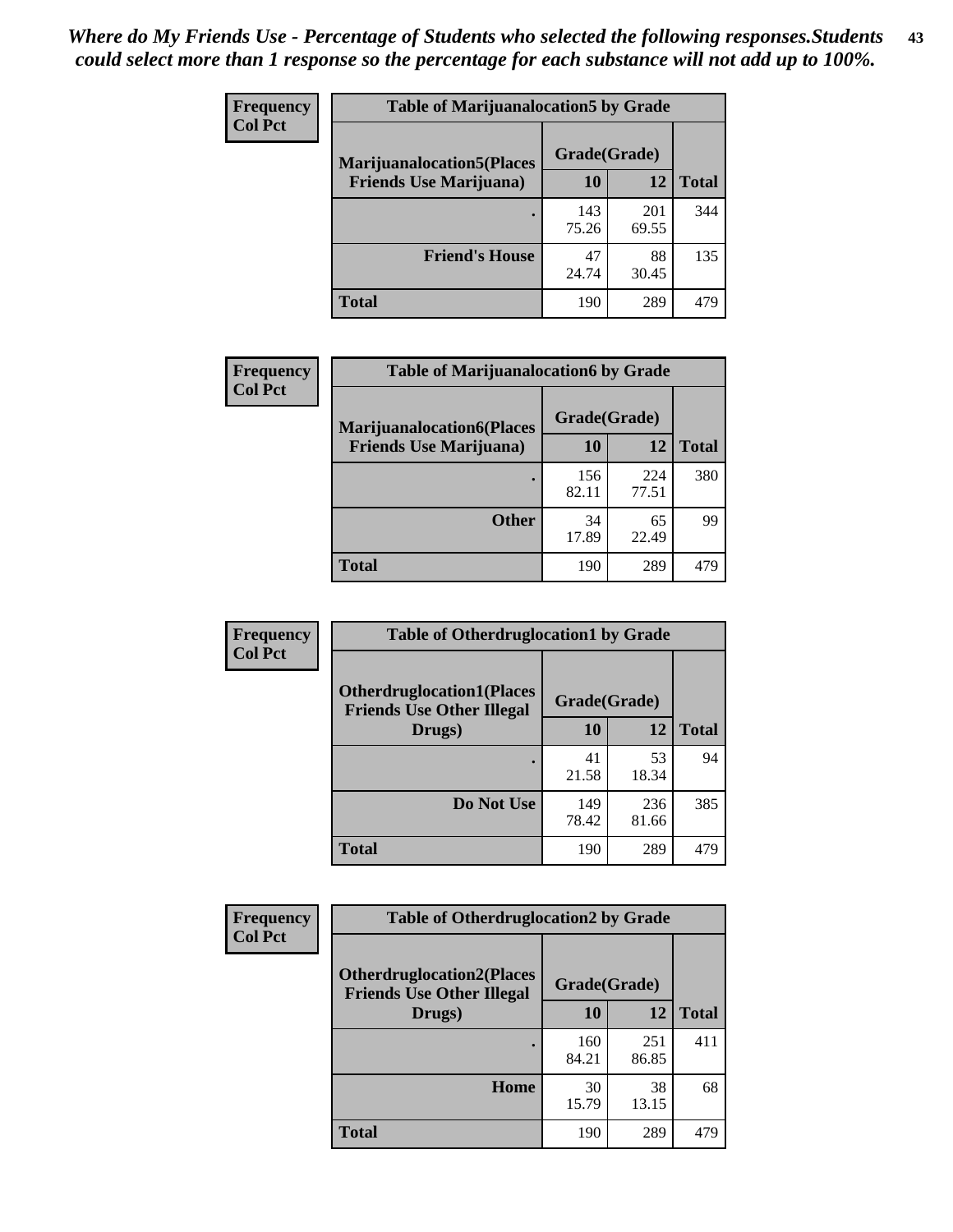| <b>Frequency</b> | <b>Table of Otherdruglocation 3 by Grade</b>                         |              |              |              |
|------------------|----------------------------------------------------------------------|--------------|--------------|--------------|
| <b>Col Pct</b>   | <b>Otherdruglocation3(Places</b><br><b>Friends Use Other Illegal</b> | Grade(Grade) |              |              |
|                  | Drugs)                                                               | 10           | 12           | <b>Total</b> |
|                  |                                                                      | 170<br>89.47 | 272<br>94.12 | 442          |
|                  | <b>School</b>                                                        | 20<br>10.53  | 17<br>5.88   | 37           |
|                  | <b>Total</b>                                                         | 190          | 289          | 479          |

| <b>Frequency</b> | <b>Table of Otherdruglocation4 by Grade</b>                          |              |              |              |
|------------------|----------------------------------------------------------------------|--------------|--------------|--------------|
| <b>Col Pct</b>   | <b>Otherdruglocation4(Places</b><br><b>Friends Use Other Illegal</b> | Grade(Grade) |              |              |
|                  | Drugs)                                                               | 10           | 12           | <b>Total</b> |
|                  |                                                                      | 172<br>90.53 | 265<br>91.70 | 437          |
|                  | Car                                                                  | 18<br>9.47   | 24<br>8.30   | 42           |
|                  | <b>Total</b>                                                         | 190          | 289          | 479          |

| Frequency      | <b>Table of Otherdruglocation5 by Grade</b>                          |              |              |              |
|----------------|----------------------------------------------------------------------|--------------|--------------|--------------|
| <b>Col Pct</b> | <b>Otherdruglocation5(Places</b><br><b>Friends Use Other Illegal</b> | Grade(Grade) |              |              |
|                | Drugs)                                                               | <b>10</b>    | 12           | <b>Total</b> |
|                |                                                                      | 163<br>85.79 | 254<br>87.89 | 417          |
|                | <b>Friend's House</b>                                                | 27<br>14.21  | 35<br>12.11  | 62           |
|                | <b>Total</b>                                                         | 190          | 289          | 479          |

| <b>Frequency</b> | <b>Table of Otherdruglocation6 by Grade</b>                          |              |              |              |
|------------------|----------------------------------------------------------------------|--------------|--------------|--------------|
| <b>Col Pct</b>   | <b>Otherdruglocation6(Places</b><br><b>Friends Use Other Illegal</b> | Grade(Grade) |              |              |
|                  | Drugs)                                                               | <b>10</b>    | 12           | <b>Total</b> |
|                  |                                                                      | 160<br>84.21 | 255<br>88.24 | 415          |
|                  | <b>Other</b>                                                         | 30<br>15.79  | 34<br>11.76  | 64           |
|                  | <b>Total</b>                                                         | 190          | 289          | 479          |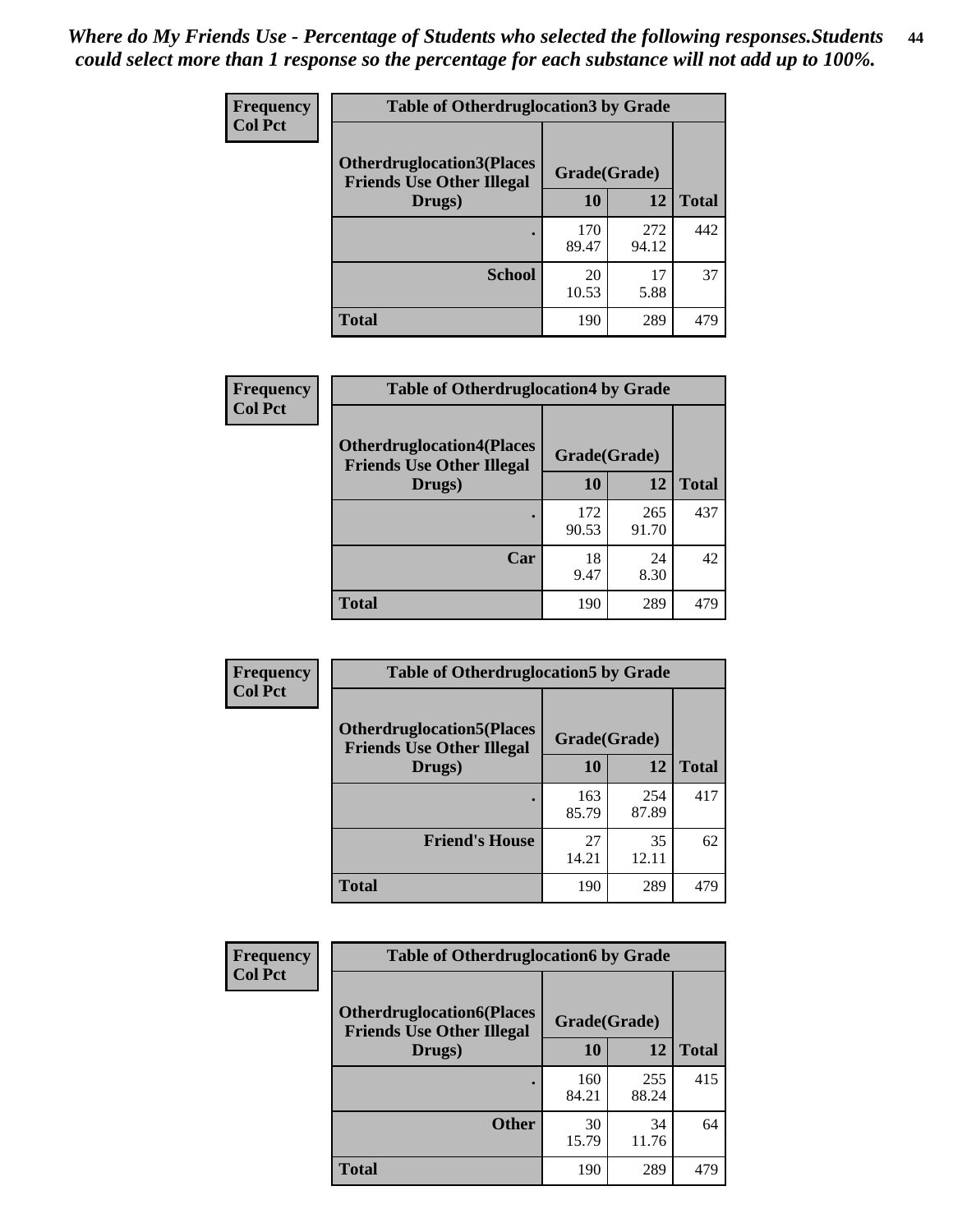| Frequency      | <b>Table of Alcoholtime1 by Grade</b>           |              |              |              |
|----------------|-------------------------------------------------|--------------|--------------|--------------|
| <b>Col Pct</b> | <b>Alcoholtime1(Times</b><br><b>Friends Use</b> | Grade(Grade) |              |              |
|                | Alcohol)                                        | 10           | 12           | <b>Total</b> |
|                |                                                 | 83<br>43.68  | 154<br>53.29 | 237          |
|                | Do Not Use                                      | 107<br>56.32 | 135<br>46.71 | 242          |
|                | <b>Total</b>                                    | 190          | 289          | 479          |

| Frequency      | <b>Table of Alcoholtime2 by Grade</b>           |              |              |              |
|----------------|-------------------------------------------------|--------------|--------------|--------------|
| <b>Col Pct</b> | <b>Alcoholtime2(Times</b><br><b>Friends Use</b> | Grade(Grade) |              |              |
|                | Alcohol)                                        | 10           | 12           | <b>Total</b> |
|                |                                                 | 172<br>90.53 | 270<br>93.43 | 442          |
|                | <b>On Way to School</b>                         | 18<br>9.47   | 19<br>6.57   | 37           |
|                | <b>Total</b>                                    | 190          | 289          | 479          |

| Frequency<br><b>Col Pct</b> | <b>Table of Alcoholtime3 by Grade</b>    |              |              |              |
|-----------------------------|------------------------------------------|--------------|--------------|--------------|
|                             | Alcoholtime3(Times<br><b>Friends Use</b> | Grade(Grade) |              |              |
|                             | <b>Alcohol</b> )                         | 10           | 12           | <b>Total</b> |
|                             |                                          | 174<br>91.58 | 269<br>93.08 | 443          |
|                             | <b>During School</b>                     | 16<br>8.42   | 20<br>6.92   | 36           |
|                             | <b>Total</b>                             | 190          | 289          | 479          |

| <b>Frequency</b><br><b>Col Pct</b> | <b>Table of Alcoholtime4 by Grade</b> |              |              |              |
|------------------------------------|---------------------------------------|--------------|--------------|--------------|
|                                    | <b>Alcoholtime4(Times</b>             | Grade(Grade) |              |              |
|                                    | <b>Friends Use Alcohol)</b>           | 10           | 12           | <b>Total</b> |
|                                    |                                       | 174<br>91.58 | 269<br>93.08 | 443          |
|                                    | <b>On Way Home From School</b>        | 16<br>8.42   | 20<br>6.92   | 36           |
|                                    | <b>Total</b>                          | 190          | 289          | 479          |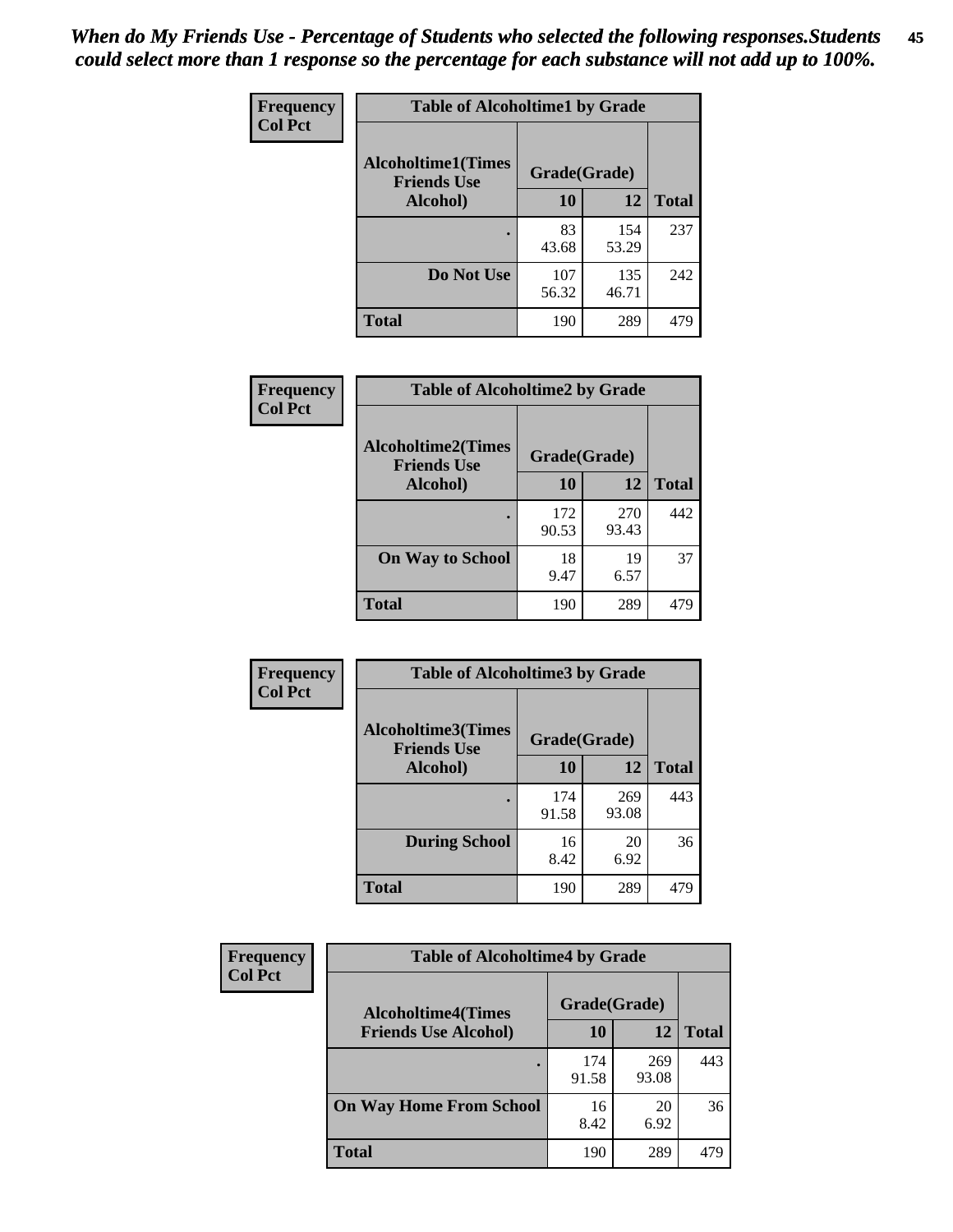*When do My Friends Use - Percentage of Students who selected the following responses.Students could select more than 1 response so the percentage for each substance will not add up to 100%.* **46**

| <b>Frequency</b> | <b>Table of Alcoholtime5 by Grade</b>            |              |              |              |
|------------------|--------------------------------------------------|--------------|--------------|--------------|
| <b>Col Pct</b>   | <b>Alcoholtime5</b> (Times<br><b>Friends Use</b> | Grade(Grade) |              |              |
|                  | Alcohol)                                         | 10           | 12           | <b>Total</b> |
|                  |                                                  | 157<br>82.63 | 239<br>82.70 | 396          |
|                  | Weeknights                                       | 33<br>17.37  | 50<br>17.30  | 83           |
|                  | <b>Total</b>                                     | 190          | 289          | 479          |

| Frequency      | <b>Table of Alcoholtime6 by Grade</b>           |              |              |              |
|----------------|-------------------------------------------------|--------------|--------------|--------------|
| <b>Col Pct</b> | <b>Alcoholtime6(Times</b><br><b>Friends Use</b> | Grade(Grade) |              |              |
|                | Alcohol)                                        | 10           | 12           | <b>Total</b> |
|                |                                                 | 106<br>55.79 | 134<br>46.37 | 240          |
|                | Weekends                                        | 84<br>44.21  | 155<br>53.63 | 239          |
|                | <b>Total</b>                                    | 190          | 289          | 479          |

| Frequency      | <b>Table of Tobaccotime1 by Grade</b>           |              |              |              |
|----------------|-------------------------------------------------|--------------|--------------|--------------|
| <b>Col Pct</b> | <b>Tobaccotime1(Times</b><br><b>Friends Use</b> | Grade(Grade) |              |              |
|                | <b>Tobacco</b> )                                | 10           | 12           | <b>Total</b> |
|                |                                                 | 44<br>23.16  | 96<br>33.22  | 140          |
|                | Do Not Use                                      | 146<br>76.84 | 193<br>66.78 | 339          |
|                | <b>Total</b>                                    | 190          | 289          | 479          |

| <b>Frequency</b> | <b>Table of Tobaccotime2 by Grade</b>                           |              |              |              |  |
|------------------|-----------------------------------------------------------------|--------------|--------------|--------------|--|
| <b>Col Pct</b>   | <b>Tobaccotime2(Times</b><br>Grade(Grade)<br><b>Friends Use</b> |              |              |              |  |
|                  | <b>Tobacco</b> )                                                | 10           | 12           | <b>Total</b> |  |
|                  |                                                                 | 166<br>87.37 | 235<br>81.31 | 401          |  |
|                  | <b>On Way to School</b>                                         | 24<br>12.63  | 54<br>18.69  | 78           |  |
|                  | <b>Total</b>                                                    | 190          | 289          | 479          |  |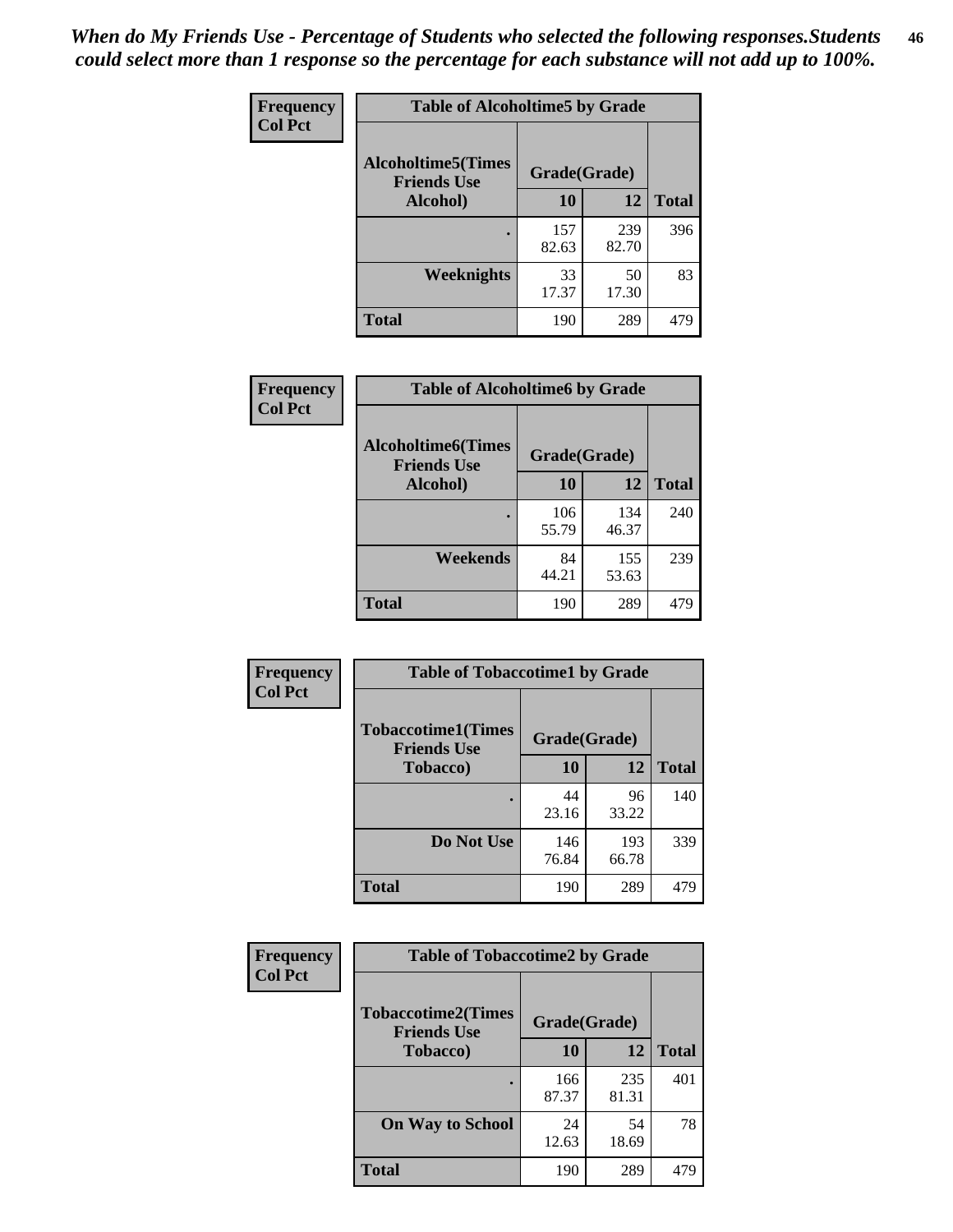*When do My Friends Use - Percentage of Students who selected the following responses.Students could select more than 1 response so the percentage for each substance will not add up to 100%.* **47**

| <b>Frequency</b> | <b>Table of Tobaccotime3 by Grade</b>           |              |              |              |  |
|------------------|-------------------------------------------------|--------------|--------------|--------------|--|
| <b>Col Pct</b>   | <b>Tobaccotime3(Times</b><br><b>Friends Use</b> | Grade(Grade) |              |              |  |
|                  | <b>Tobacco</b> )                                | 10           | 12           | <b>Total</b> |  |
|                  |                                                 | 169<br>88.95 | 251<br>86.85 | 420          |  |
|                  | <b>During School</b>                            | 21<br>11.05  | 38<br>13.15  | 59           |  |
|                  | <b>Total</b>                                    | 190          | 289          | 479          |  |

| Frequency<br><b>Col Pct</b> | <b>Table of Tobaccotime4 by Grade</b> |              |              |              |
|-----------------------------|---------------------------------------|--------------|--------------|--------------|
|                             | <b>Tobaccotime4(Times</b>             | Grade(Grade) |              |              |
|                             | <b>Friends Use Tobacco)</b>           | 10           | 12           | <b>Total</b> |
|                             |                                       | 174<br>91.58 | 269<br>93.08 | 443          |
|                             | <b>On Way Home From School</b>        | 16<br>8.42   | 20<br>6.92   | 36           |
|                             | Total                                 | 190          | 289          | 479          |

| <b>Frequency</b> | <b>Table of Tobaccotime5 by Grade</b>            |              |              |              |
|------------------|--------------------------------------------------|--------------|--------------|--------------|
| <b>Col Pct</b>   | <b>Tobaccotime5</b> (Times<br><b>Friends Use</b> | Grade(Grade) |              |              |
|                  | <b>Tobacco</b> )                                 | 10           | 12           | <b>Total</b> |
|                  |                                                  | 156<br>82.11 | 212<br>73.36 | 368          |
|                  | Weeknights                                       | 34<br>17.89  | 77<br>26.64  | 111          |
|                  | <b>Total</b>                                     | 190          | 289          | 479          |

| Frequency<br><b>Col Pct</b> | <b>Table of Tobaccotime6 by Grade</b><br><b>Tobaccotime6(Times</b><br>Grade(Grade)<br><b>Friends Use</b> |              |              |              |
|-----------------------------|----------------------------------------------------------------------------------------------------------|--------------|--------------|--------------|
|                             |                                                                                                          |              |              |              |
|                             | <b>Tobacco</b> )                                                                                         | 10           | 12           | <b>Total</b> |
|                             |                                                                                                          | 150<br>78.95 | 197<br>68.17 | 347          |
|                             | Weekends                                                                                                 | 40<br>21.05  | 92<br>31.83  | 132          |
|                             | <b>Total</b>                                                                                             | 190          | 289          | 479          |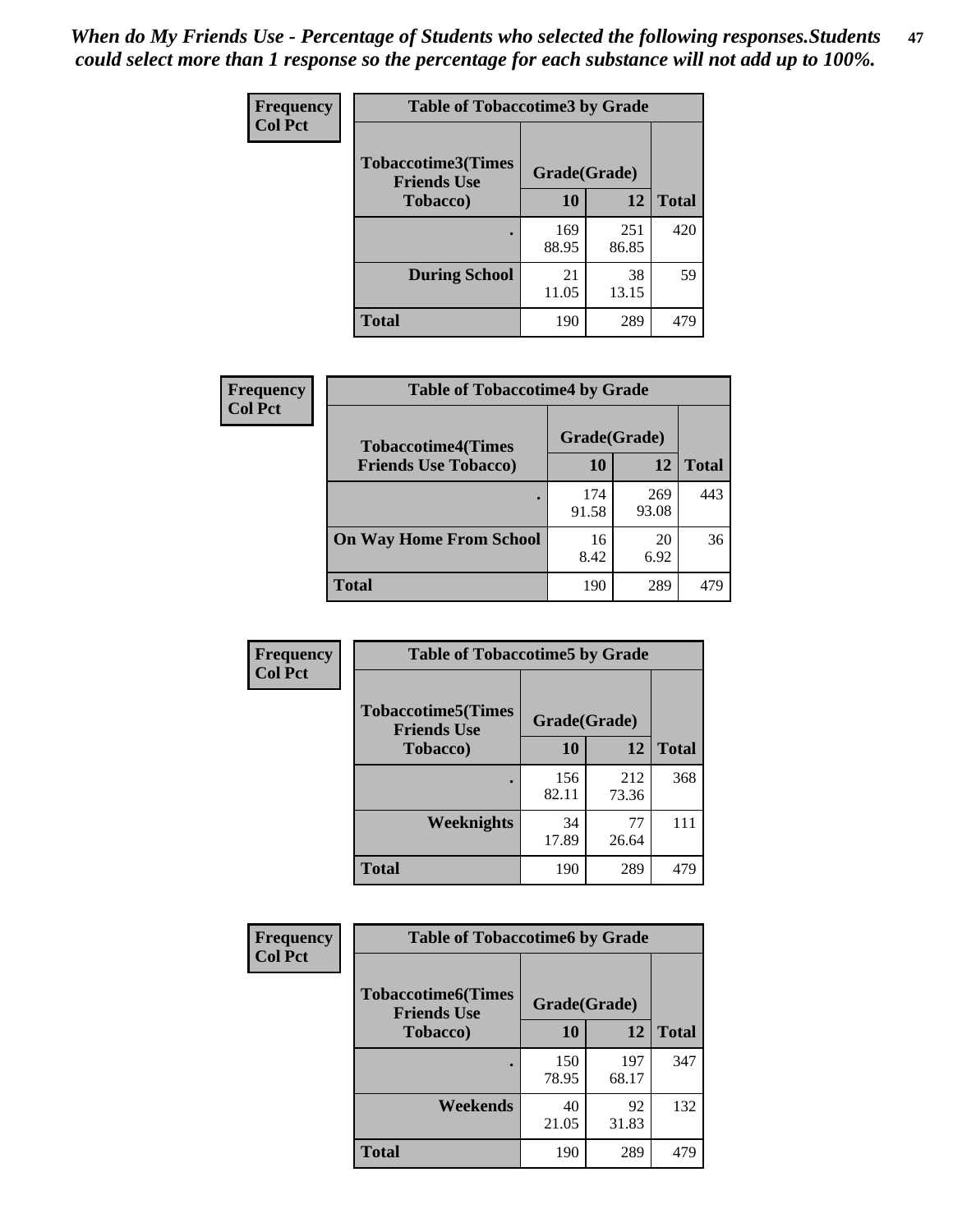| Frequency<br><b>Col Pct</b> | <b>Table of Marijuanatime1 by Grade</b>            |              |              |              |  |
|-----------------------------|----------------------------------------------------|--------------|--------------|--------------|--|
|                             | <b>Marijuanatime1</b> (Times<br><b>Friends Use</b> | Grade(Grade) |              |              |  |
|                             | Marijuana)                                         | 10           | 12           | <b>Total</b> |  |
|                             |                                                    | 54<br>28.42  | 106<br>36.68 | 160          |  |
|                             | Do Not Use                                         | 136<br>71.58 | 183<br>63.32 | 319          |  |
|                             | <b>Total</b>                                       | 190          | 289          | 479          |  |

| <b>Frequency</b> | <b>Table of Marijuanatime2 by Grade</b>           |              |              |              |
|------------------|---------------------------------------------------|--------------|--------------|--------------|
| <b>Col Pct</b>   | <b>Marijuanatime2(Times</b><br><b>Friends Use</b> | Grade(Grade) |              |              |
|                  | Marijuana)                                        | 10           | 12           | <b>Total</b> |
|                  | ٠                                                 | 165<br>86.84 | 250<br>86.51 | 415          |
|                  | <b>On Way to School</b>                           | 25<br>13.16  | 39<br>13.49  | 64           |
|                  | <b>Total</b>                                      | 190          | 289          | 479          |

| Frequency      | <b>Table of Marijuanatime3 by Grade</b>    |              |              |              |
|----------------|--------------------------------------------|--------------|--------------|--------------|
| <b>Col Pct</b> | Marijuanatime3(Times<br><b>Friends Use</b> | Grade(Grade) |              |              |
|                | Marijuana)                                 | 10           | 12           | <b>Total</b> |
|                |                                            | 163<br>85.79 | 261<br>90.31 | 424          |
|                | <b>During School</b>                       | 27<br>14.21  | 28<br>9.69   | 55           |
|                | Total                                      | 190          | 289          | 479          |

| <b>Frequency</b><br><b>Col Pct</b> | <b>Table of Marijuanatime4 by Grade</b> |              |              |       |
|------------------------------------|-----------------------------------------|--------------|--------------|-------|
|                                    | <b>Marijuanatime4</b> (Times            | Grade(Grade) |              |       |
|                                    | <b>Friends Use Marijuana</b> )          | 10           | 12           | Total |
|                                    |                                         | 164<br>86.32 | 253<br>87.54 | 417   |
|                                    | <b>On Way Home From School</b>          | 26<br>13.68  | 36<br>12.46  | 62    |
|                                    | <b>Total</b>                            | 190          | 289          | 479   |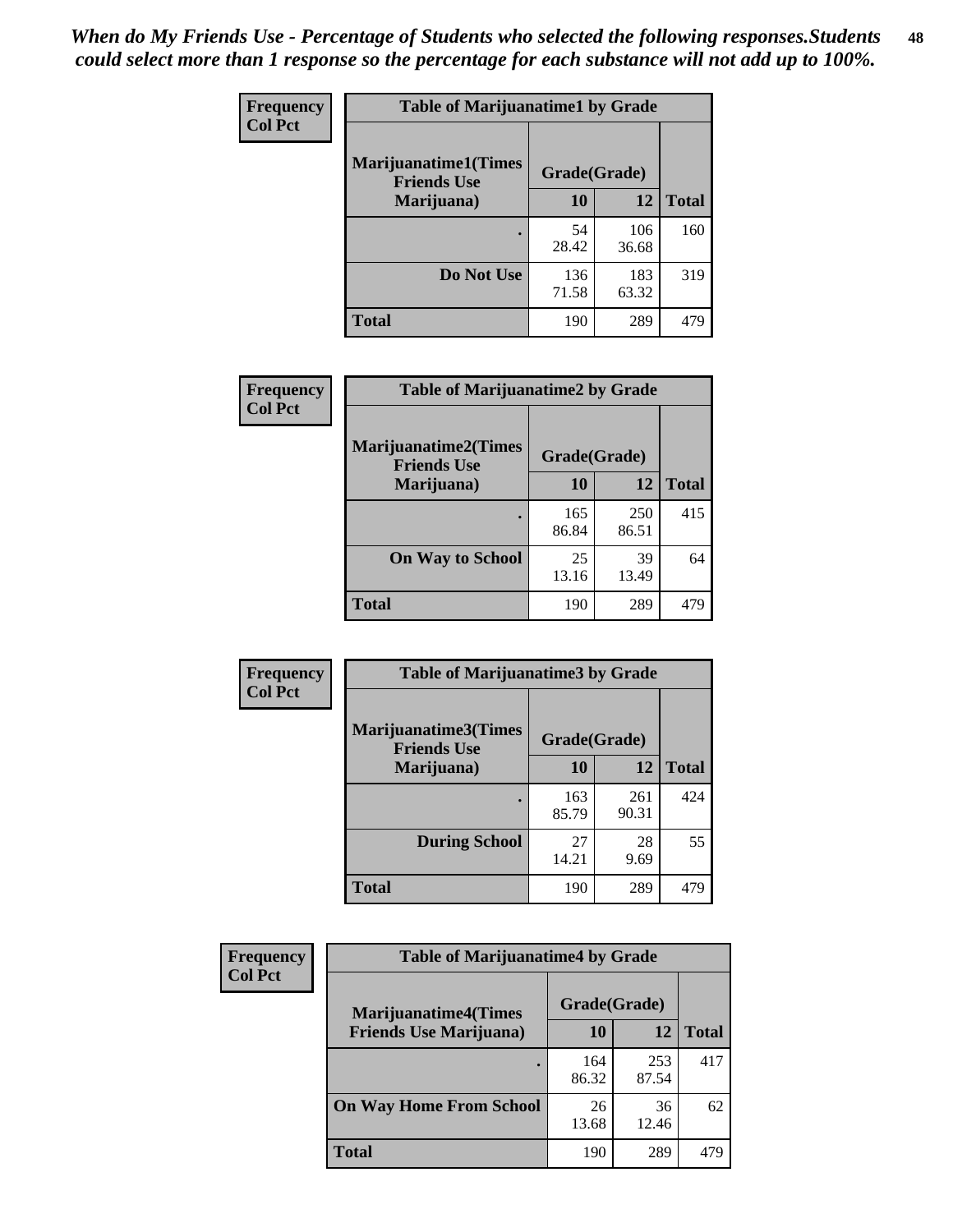| Frequency      | <b>Table of Marijuanatime5 by Grade</b>            |              |              |              |
|----------------|----------------------------------------------------|--------------|--------------|--------------|
| <b>Col Pct</b> | <b>Marijuanatime5</b> (Times<br><b>Friends Use</b> | Grade(Grade) |              |              |
|                | Marijuana)                                         | 10           | 12           | <b>Total</b> |
|                |                                                    | 155<br>81.58 | 216<br>74.74 | 371          |
|                | Weeknights                                         | 35<br>18.42  | 73<br>25.26  | 108          |
|                | <b>Total</b>                                       | 190          | 289          | 479          |

| Frequency      | <b>Table of Marijuanatime6 by Grade</b>            |              |              |              |
|----------------|----------------------------------------------------|--------------|--------------|--------------|
| <b>Col Pct</b> | <b>Marijuanatime6</b> (Times<br><b>Friends Use</b> | Grade(Grade) |              |              |
|                | Marijuana)                                         | 10           | 12           | <b>Total</b> |
|                |                                                    | 134<br>70.53 | 187<br>64.71 | 321          |
|                | Weekends                                           | 56<br>29.47  | 102<br>35.29 | 158          |
|                | <b>Total</b>                                       | 190          | 289          | 479          |

| <b>Frequency</b> | <b>Table of Otherdrugtime1 by Grade</b>                 |              |              |              |
|------------------|---------------------------------------------------------|--------------|--------------|--------------|
| <b>Col Pct</b>   | <b>Otherdrugtime1(Times</b><br><b>Friends Use Other</b> | Grade(Grade) |              |              |
|                  | <b>Illegal Drugs</b> )                                  | 10           | 12           | <b>Total</b> |
|                  |                                                         | 35<br>18.42  | 39<br>13.49  | 74           |
|                  | Do Not Use                                              | 155<br>81.58 | 250<br>86.51 | 405          |
|                  | <b>Total</b>                                            | 190          | 289          | 479          |

| Frequency<br><b>Col Pct</b> | <b>Table of Otherdrugtime2 by Grade</b>                 |              |              |              |  |  |
|-----------------------------|---------------------------------------------------------|--------------|--------------|--------------|--|--|
|                             | <b>Otherdrugtime2(Times</b><br><b>Friends Use Other</b> | Grade(Grade) |              |              |  |  |
|                             | <b>Illegal Drugs</b> )                                  | 10           | 12           | <b>Total</b> |  |  |
|                             |                                                         | 172<br>90.53 | 273<br>94.46 | 445          |  |  |
|                             | <b>On Way to School</b>                                 | 18<br>9.47   | 16<br>5.54   | 34           |  |  |
|                             | Total                                                   | 190          | 289          | 479          |  |  |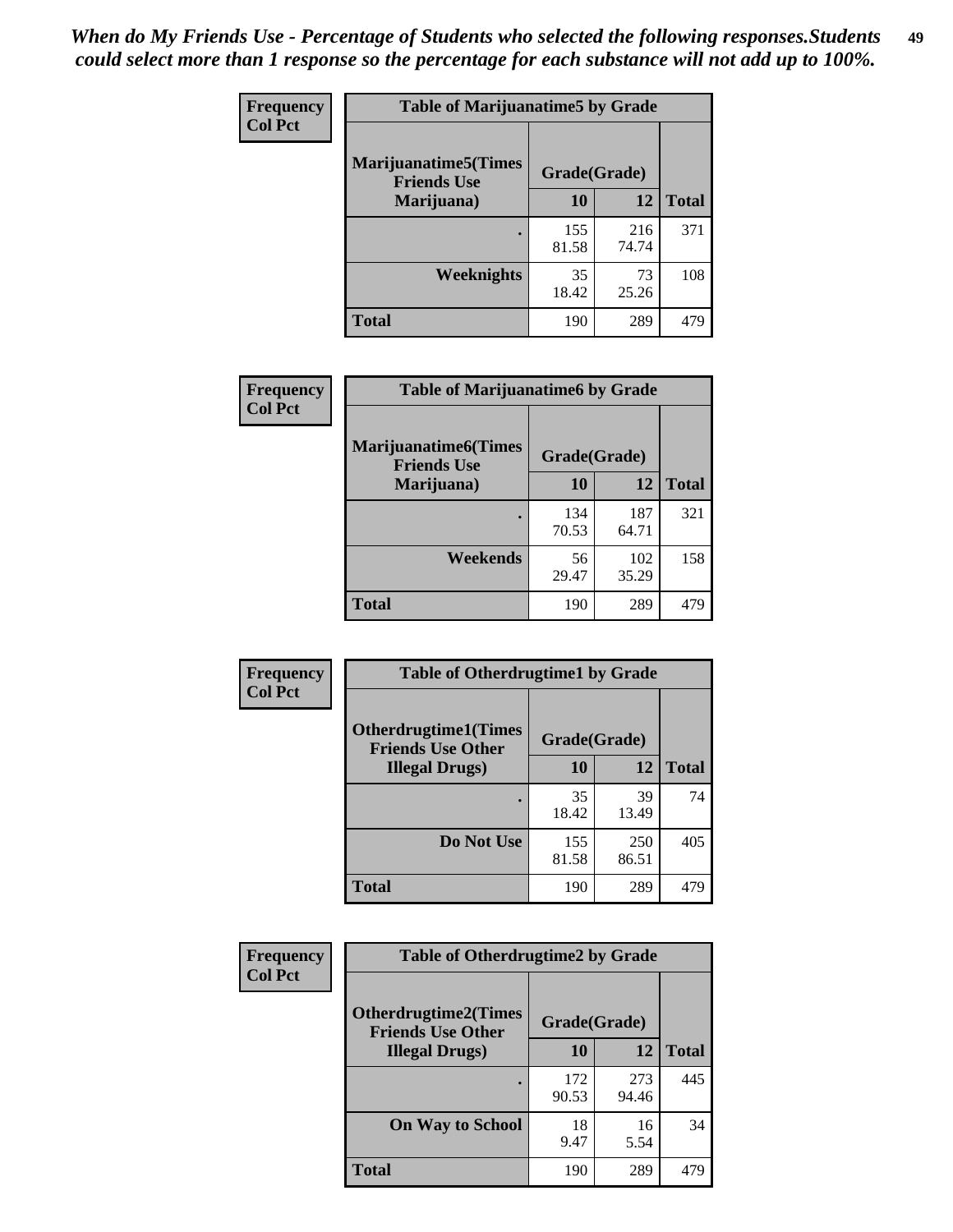| <b>Frequency</b> | <b>Table of Otherdrugtime3 by Grade</b>                                 |              |              |              |  |  |
|------------------|-------------------------------------------------------------------------|--------------|--------------|--------------|--|--|
| <b>Col Pct</b>   | <b>Otherdrugtime3(Times</b><br>Grade(Grade)<br><b>Friends Use Other</b> |              |              |              |  |  |
|                  | <b>Illegal Drugs</b> )                                                  | 10           | 12           | <b>Total</b> |  |  |
|                  |                                                                         | 172<br>90.53 | 277<br>95.85 | 449          |  |  |
|                  | <b>During School</b>                                                    | 18<br>9.47   | 12<br>4.15   | 30           |  |  |
|                  | Total                                                                   | 190          | 289          | 479          |  |  |

| Frequency      | <b>Table of Otherdrugtime4 by Grade</b>                         |              |              |              |  |  |
|----------------|-----------------------------------------------------------------|--------------|--------------|--------------|--|--|
| <b>Col Pct</b> | <b>Otherdrugtime4(Times</b><br><b>Friends Use Other Illegal</b> | Grade(Grade) |              |              |  |  |
|                | Drugs)                                                          | 10           | 12           | <b>Total</b> |  |  |
|                | $\bullet$                                                       | 172<br>90.53 | 271<br>93.77 | 443          |  |  |
|                | <b>On Way Home From School</b>                                  | 18<br>9.47   | 18<br>6.23   | 36           |  |  |
|                | <b>Total</b>                                                    | 190          | 289          | 479          |  |  |

| <b>Frequency</b> | <b>Table of Otherdrugtime5 by Grade</b>                  |              |              |              |  |  |
|------------------|----------------------------------------------------------|--------------|--------------|--------------|--|--|
| <b>Col Pct</b>   | <b>Otherdrugtime5</b> (Times<br><b>Friends Use Other</b> | Grade(Grade) |              |              |  |  |
|                  | <b>Illegal Drugs</b> )                                   | 10           | 12           | <b>Total</b> |  |  |
|                  |                                                          | 164<br>86.32 | 262<br>90.66 | 426          |  |  |
|                  | Weeknights                                               | 26<br>13.68  | 27<br>9.34   | 53           |  |  |
|                  | Total                                                    | 190          | 289          | 479          |  |  |

| Frequency      | <b>Table of Otherdrugtime6 by Grade</b>                                 |              |              |              |  |  |
|----------------|-------------------------------------------------------------------------|--------------|--------------|--------------|--|--|
| <b>Col Pct</b> | <b>Otherdrugtime6(Times</b><br>Grade(Grade)<br><b>Friends Use Other</b> |              |              |              |  |  |
|                | <b>Illegal Drugs</b> )                                                  | 10           | 12           | <b>Total</b> |  |  |
|                |                                                                         | 158<br>83.16 | 251<br>86.85 | 409          |  |  |
|                | Weekends                                                                | 32<br>16.84  | 38<br>13.15  | 70           |  |  |
|                | <b>Total</b>                                                            | 190          | 289          | 479          |  |  |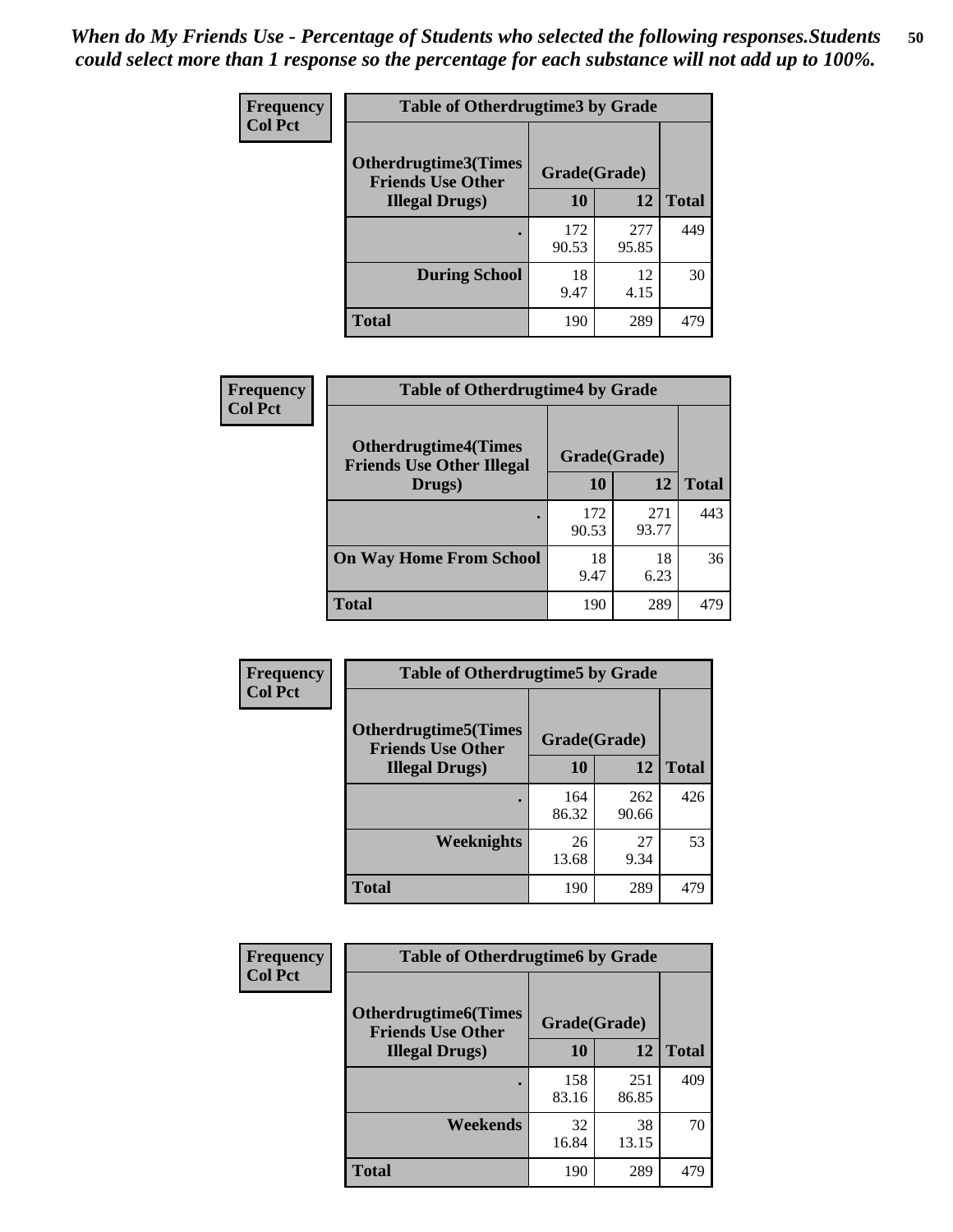| Frequency<br><b>Col Pct</b> | <b>Table of Educationalcohol by Grade</b>                                                                  |              |              |              |  |  |
|-----------------------------|------------------------------------------------------------------------------------------------------------|--------------|--------------|--------------|--|--|
|                             | Educationalcohol(I<br>have been taught<br>about alcohol,<br>tobacco,<br>and other drugs<br>within the last | Grade(Grade) |              |              |  |  |
|                             | year at school)                                                                                            | 10           | 12           | <b>Total</b> |  |  |
|                             | <b>Yes</b>                                                                                                 | 115<br>60.53 | 152<br>52.60 | 267          |  |  |
|                             | N <sub>0</sub>                                                                                             | 75<br>39.47  | 137<br>47.40 | 212          |  |  |
|                             | <b>Total</b>                                                                                               | 190          | 289          | 479          |  |  |

| Frequency      | <b>Table of Eversmoked by Grade</b>         |              |              |              |  |  |  |
|----------------|---------------------------------------------|--------------|--------------|--------------|--|--|--|
| <b>Col Pct</b> | Eversmoked(I<br>Grade(Grade)<br>have smoked |              |              |              |  |  |  |
|                | a cigarette)                                | 10           | 12           | <b>Total</b> |  |  |  |
|                | <b>Yes</b>                                  | 31<br>16.32  | 81<br>28.03  | 112          |  |  |  |
|                | N <sub>0</sub>                              | 159<br>83.68 | 208<br>71.97 | 367          |  |  |  |
|                | <b>Total</b>                                | 190          | 289          | 479          |  |  |  |

| Frequency      | <b>Table of Drovedrinking by Grade</b>                                                                              |                    |              |     |  |  |
|----------------|---------------------------------------------------------------------------------------------------------------------|--------------------|--------------|-----|--|--|
| <b>Col Pct</b> | Drovedrinking(In<br>the past 30 days I<br>have driven a car<br>or other vehicle<br>while I was<br>drinking alcohol) | Grade(Grade)<br>10 | <b>Total</b> |     |  |  |
|                |                                                                                                                     |                    | 12           |     |  |  |
|                | <b>Yes</b>                                                                                                          | 5<br>2.63          | 8<br>2.77    | 13  |  |  |
|                | N <sub>0</sub>                                                                                                      | 185<br>97.37       | 281<br>97.23 | 466 |  |  |
|                | <b>Total</b>                                                                                                        | 190                | 289          | 479 |  |  |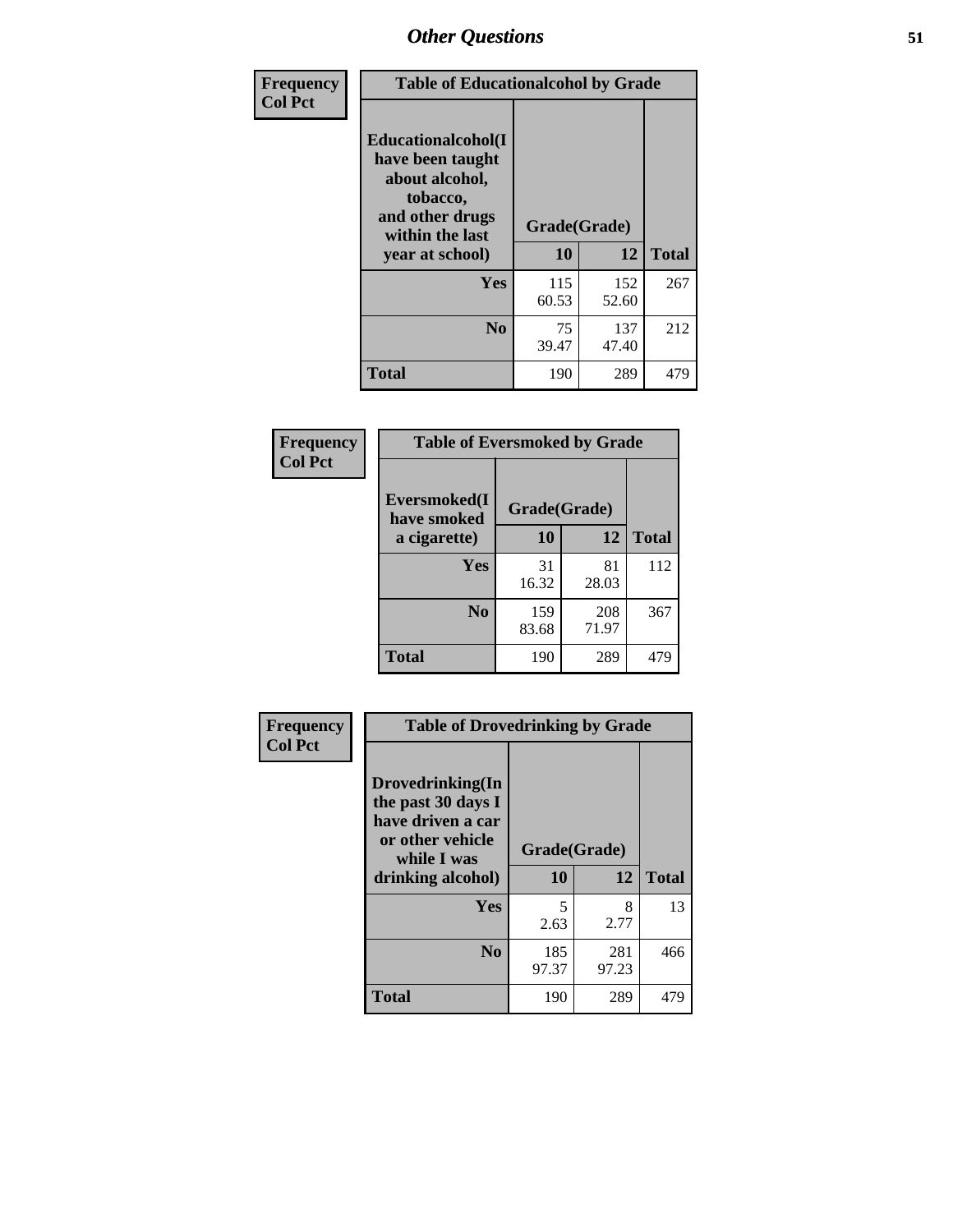| Frequency      | <b>Table of Rodedrinking by Grade</b>                                                                                  |                          |              |              |  |  |
|----------------|------------------------------------------------------------------------------------------------------------------------|--------------------------|--------------|--------------|--|--|
| <b>Col Pct</b> | Rodedrinking(In<br>the past 30 days<br>I have ridden in<br>a car with a<br>driver who had<br>been drinking<br>alcohol) | Grade(Grade)<br>10<br>12 |              | <b>Total</b> |  |  |
|                | <b>Yes</b>                                                                                                             | 17<br>8.95               | 30<br>10.38  | 47           |  |  |
|                | N <sub>0</sub>                                                                                                         | 173<br>91.05             | 259<br>89.62 | 432          |  |  |
|                | <b>Total</b>                                                                                                           | 190                      | 289          | 479          |  |  |

#### **Frequency Col Pct**

| <b>Table of Drugsschool by Grade</b>                                                                                      |              |              |              |  |  |  |  |
|---------------------------------------------------------------------------------------------------------------------------|--------------|--------------|--------------|--|--|--|--|
| <b>Drugsschool</b> (During<br>the past 12 months,<br>I have been offered,<br>sold,<br>or given illegal<br>drugs on school | Grade(Grade) |              |              |  |  |  |  |
| property)                                                                                                                 | 10           | 12           | <b>Total</b> |  |  |  |  |
| Yes                                                                                                                       | 31<br>16.32  | 46<br>15.92  | 77           |  |  |  |  |
| N <sub>0</sub>                                                                                                            | 159<br>83.68 | 243<br>84.08 | 402          |  |  |  |  |
| <b>Total</b>                                                                                                              | 190          | 289          | 479          |  |  |  |  |

| Frequency      | <b>Table of Helpbullied by Grade</b>                 |              |              |              |  |  |  |
|----------------|------------------------------------------------------|--------------|--------------|--------------|--|--|--|
| <b>Col Pct</b> | $Helpb$ ullied $(I$<br>would help<br>someone who was | Grade(Grade) |              |              |  |  |  |
|                | being bullied)                                       | 10           | 12           | <b>Total</b> |  |  |  |
|                | <b>Strongly Agree</b>                                | 61<br>32.11  | 124<br>42.91 | 185          |  |  |  |
|                | <b>Somewhat Agree</b>                                | 95<br>50.00  | 113<br>39.10 | 208          |  |  |  |
|                | <b>Somewhat Disagree</b>                             | 20<br>10.53  | 32<br>11.07  | 52           |  |  |  |
|                | <b>Strongly Disagree</b>                             | 14<br>7.37   | 20<br>6.92   | 34           |  |  |  |
|                | Total                                                | 190          | 289          | 479          |  |  |  |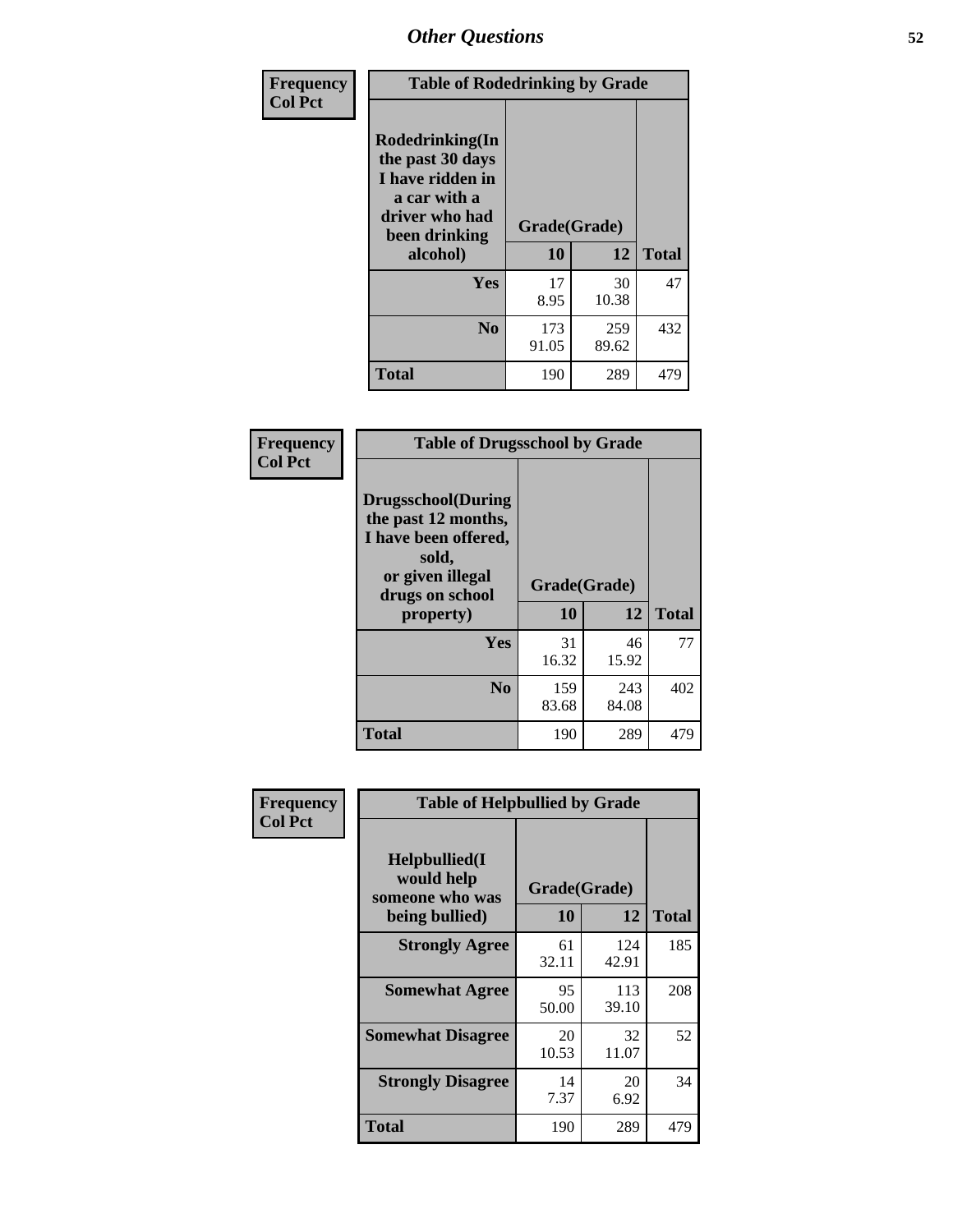| Frequency      | <b>Table of Grade by Bingedrinking</b> |                                                                                                         |                  |                         |                   |                        |                               |                        |              |
|----------------|----------------------------------------|---------------------------------------------------------------------------------------------------------|------------------|-------------------------|-------------------|------------------------|-------------------------------|------------------------|--------------|
| <b>Row Pct</b> |                                        | Bingedrinking(I have drunk five or more<br>drinks of alcohol at one sitting during the<br>last 30 days) |                  |                         |                   |                        |                               |                        |              |
|                | Grade(Grade)                           | $\mathbf 0$<br><b>Days</b>                                                                              | $1$ or<br>days   | 3 <sub>to</sub><br>days | 6 to<br>9<br>days | 10<br>to<br>19<br>days | <b>20</b><br>to<br>29<br>days | All<br>30<br>days      | <b>Total</b> |
|                | 10                                     | 184<br>96.84                                                                                            | $\Omega$<br>0.00 | $\mathfrak{D}$<br>1.05  | $\Omega$<br>0.00  | 3<br>1.58              | 0.53                          | $\Omega$<br>0.00       | 190          |
|                | 12                                     | 261<br>90.31                                                                                            | 9<br>3.11        | 3<br>1.04               | 5<br>1.73         | 5<br>1.73              | 4<br>1.38                     | $\mathfrak{D}$<br>0.69 | 289          |
|                | <b>Total</b>                           | 445                                                                                                     | 9                | 5                       | 5                 | 8                      | 5                             | $\overline{2}$         | 479          |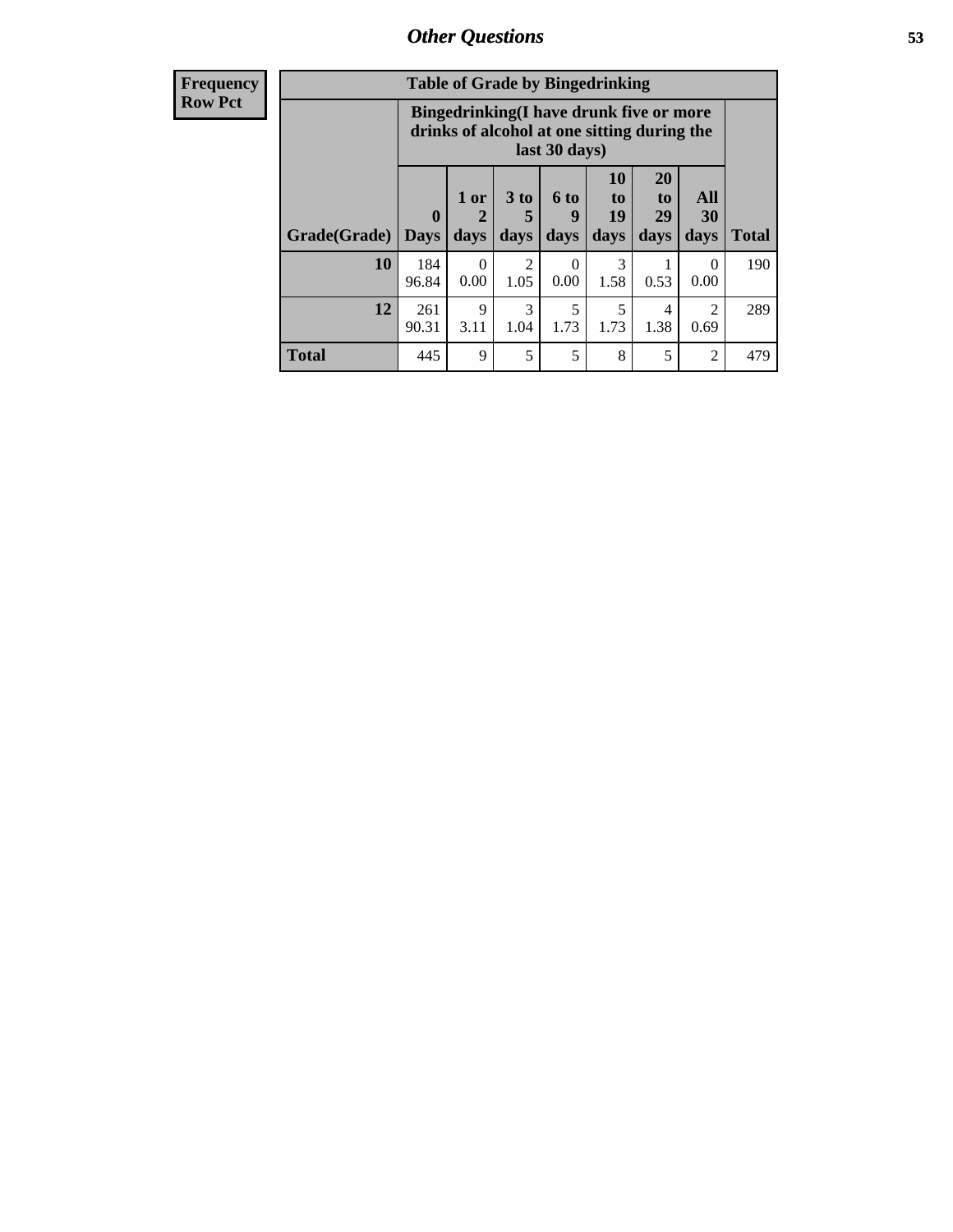### *Nutrition* **54**

| <b>Frequency</b><br>Row Pct |
|-----------------------------|
|                             |

| <b>Table of Grade by Dairy</b> |                          |                                                                 |                                    |                                    |              |  |  |
|--------------------------------|--------------------------|-----------------------------------------------------------------|------------------------------------|------------------------------------|--------------|--|--|
|                                |                          | Dairy (I eat at least 3 servings of dairy<br>products each day) |                                    |                                    |              |  |  |
| Grade(Grade)                   | <b>Strongly</b><br>Agree | <b>Somewhat</b><br>Agree                                        | <b>Somewhat</b><br><b>Disagree</b> | <b>Strongly</b><br><b>Disagree</b> | <b>Total</b> |  |  |
| 10                             | 60<br>31.58              | 87<br>45.79                                                     | 20<br>10.53                        | 23<br>12.11                        | 190          |  |  |
| 12                             | 85<br>29.41              | 105<br>36.33                                                    | 52<br>17.99                        | 47<br>16.26                        | 289          |  |  |
| <b>Total</b>                   | 145                      | 192                                                             | 72                                 | 70                                 | 479          |  |  |

| <b>Frequency</b> |  |
|------------------|--|
| <b>Row Pct</b>   |  |

| <b>Table of Grade by Fruitveg</b>                                        |                          |             |                                      |                                    |              |  |
|--------------------------------------------------------------------------|--------------------------|-------------|--------------------------------------|------------------------------------|--------------|--|
| Fruitveg(I eat at least 5 servings of fruits<br>and vegetables each day) |                          |             |                                      |                                    |              |  |
| Grade(Grade)                                                             | <b>Strongly</b><br>Agree | Agree       | Somewhat Somewhat<br><b>Disagree</b> | <b>Strongly</b><br><b>Disagree</b> | <b>Total</b> |  |
| 10                                                                       | 29<br>15.26              | 75<br>39.47 | 56<br>29.47                          | 30<br>15.79                        | 190          |  |
| 12                                                                       | 48<br>16.61              | 94<br>32.53 | 78<br>26.99                          | 69<br>23.88                        | 289          |  |
| <b>Total</b>                                                             | 77                       | 169         | 134                                  | 99                                 | 479          |  |

| <b>Frequency</b> | <b>Table of Grade by Cafeteriahealthy</b> |                          |                                                                       |                                          |                                    |              |  |  |
|------------------|-------------------------------------------|--------------------------|-----------------------------------------------------------------------|------------------------------------------|------------------------------------|--------------|--|--|
| <b>Row Pct</b>   |                                           |                          | Cafeteriahealthy (School meals in my<br>school cafeteria are healthy) |                                          |                                    |              |  |  |
|                  | Grade(Grade)                              | <b>Strongly</b><br>Agree | Agree                                                                 | Somewhat   Somewhat  <br><b>Disagree</b> | <b>Strongly</b><br><b>Disagree</b> | <b>Total</b> |  |  |
|                  | 10                                        | 2.63                     | 49<br>25.79                                                           | 43<br>22.63                              | 93<br>48.95                        | 190          |  |  |
|                  | 12                                        | 16<br>5.54               | 74<br>25.61                                                           | 72<br>24.91                              | 127<br>43.94                       | 289          |  |  |
|                  | Total                                     | 21                       | 123                                                                   | 115                                      | 220                                | 479          |  |  |

| <b>Frequency</b> |
|------------------|
| <b>Row Pct</b>   |

| <b>Table of Grade by Cafeterianutrition</b>                                               |                          |             |                                               |                                    |              |
|-------------------------------------------------------------------------------------------|--------------------------|-------------|-----------------------------------------------|------------------------------------|--------------|
| <b>Cafeterianutrition</b> (Facts about nutrition<br>are available in my school cafeteria) |                          |             |                                               |                                    |              |
| Grade(Grade)                                                                              | <b>Strongly</b><br>Agree | Agree       | <b>Somewhat   Somewhat</b><br><b>Disagree</b> | <b>Strongly</b><br><b>Disagree</b> | <b>Total</b> |
| 10                                                                                        | 19<br>10.00              | 53<br>27.89 | 51<br>26.84                                   | 67<br>35.26                        | 190          |
| 12                                                                                        | 25<br>8.65               | 80<br>27.68 | 73<br>25.26                                   | 111<br>38.41                       | 289          |
| <b>Total</b>                                                                              | 44                       | 133         | 124                                           | 178                                | 479          |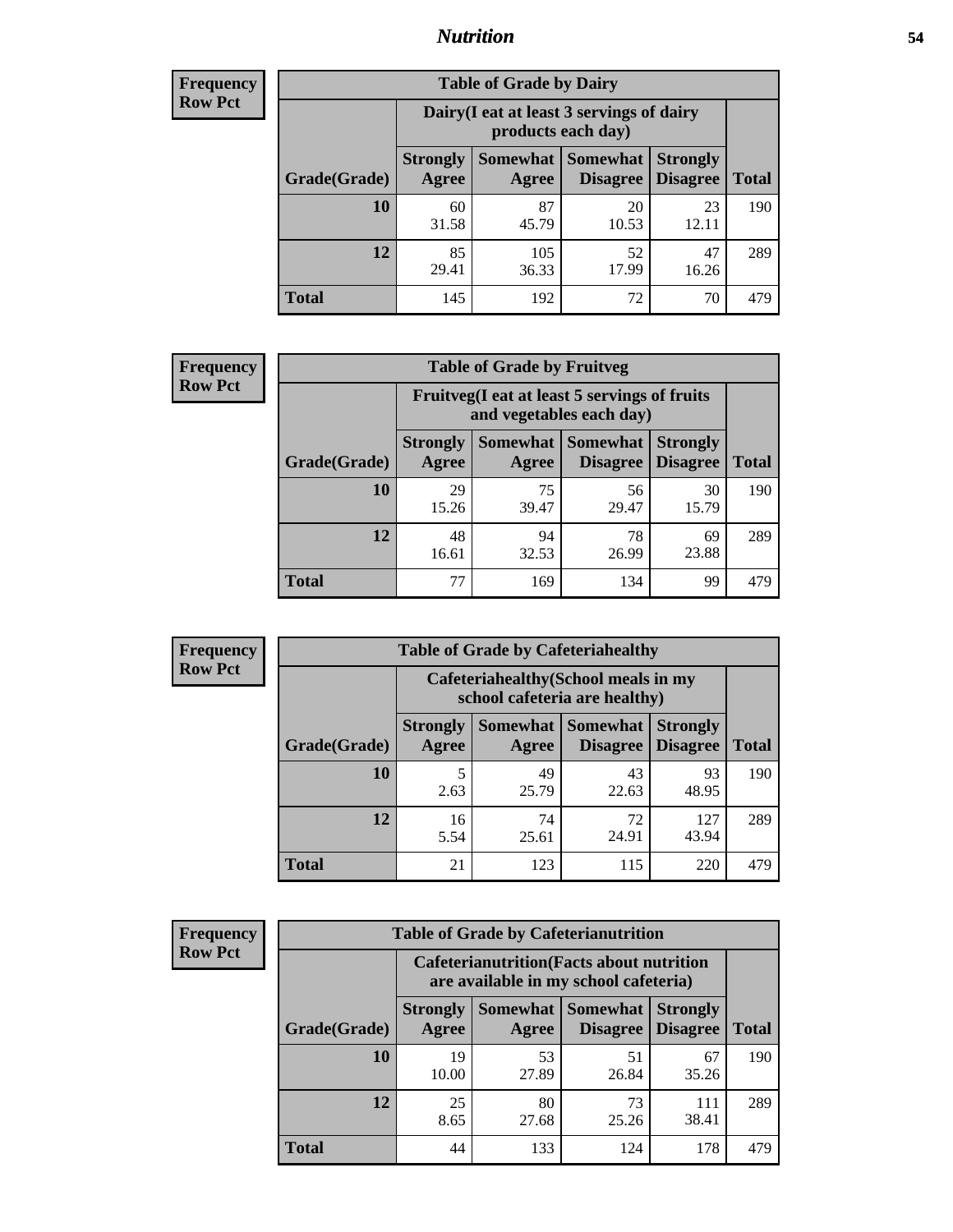### *Nutrition* **55**

| <b>Frequency</b> |
|------------------|
| <b>Row Pct</b>   |

| <b>Table of Grade by Schoollunch</b> |                          |                                                                 |                             |                                    |              |  |  |
|--------------------------------------|--------------------------|-----------------------------------------------------------------|-----------------------------|------------------------------------|--------------|--|--|
|                                      |                          | Schoollunch(I eat school lunch three or<br>more times per week) |                             |                                    |              |  |  |
| Grade(Grade)                         | <b>Strongly</b><br>Agree | Somewhat  <br>Agree                                             | <b>Somewhat</b><br>Disagree | <b>Strongly</b><br><b>Disagree</b> | <b>Total</b> |  |  |
| 10                                   | 92<br>48.42              | 49<br>25.79                                                     | 15<br>7.89                  | 34<br>17.89                        | 190          |  |  |
| 12                                   | 135<br>46.71             | 66<br>22.84                                                     | 25<br>8.65                  | 63<br>21.80                        | 289          |  |  |
| <b>Total</b>                         | 227                      | 115                                                             | 40                          | 97                                 | 479          |  |  |

| <b>Frequency</b> |  |
|------------------|--|
| <b>Row Pct</b>   |  |

| <b>Table of Grade by Foodchoices</b>                                       |                          |              |                                        |                                    |              |  |
|----------------------------------------------------------------------------|--------------------------|--------------|----------------------------------------|------------------------------------|--------------|--|
| <b>Foodchoices</b> (I make healthy food choices in<br>my school cafeteria) |                          |              |                                        |                                    |              |  |
| Grade(Grade)                                                               | <b>Strongly</b><br>Agree | Agree        | <b>Somewhat   Somewhat</b><br>Disagree | <b>Strongly</b><br><b>Disagree</b> | <b>Total</b> |  |
| 10                                                                         | 44<br>23.16              | 61<br>32.11  | 37<br>19.47                            | 48<br>25.26                        | 190          |  |
| 12                                                                         | 55<br>19.03              | 102<br>35.29 | 60<br>20.76                            | 72<br>24.91                        | 289          |  |
| <b>Total</b>                                                               | 99                       | 163          | 97                                     | 120                                | 479          |  |

| Frequency      | <b>Table of Grade by Wholewheat</b> |                          |                     |                                                                                                             |                                    |              |  |  |
|----------------|-------------------------------------|--------------------------|---------------------|-------------------------------------------------------------------------------------------------------------|------------------------------------|--------------|--|--|
| <b>Row Pct</b> |                                     |                          |                     | Wholewheat (There are whole wheat and<br>multigrain breads and cereals available in<br>my school cafeteria) |                                    |              |  |  |
|                | Grade(Grade)                        | <b>Strongly</b><br>Agree | Somewhat  <br>Agree | <b>Somewhat</b><br><b>Disagree</b>                                                                          | <b>Strongly</b><br><b>Disagree</b> | <b>Total</b> |  |  |
|                | 10                                  | 31<br>16.32              | 68<br>35.79         | 39<br>20.53                                                                                                 | 52<br>27.37                        | 190          |  |  |
|                | 12                                  | 51<br>17.65              | 100<br>34.60        | 55<br>19.03                                                                                                 | 83<br>28.72                        | 289          |  |  |
|                | <b>Total</b>                        | 82                       | 168                 | 94                                                                                                          | 135                                | 479          |  |  |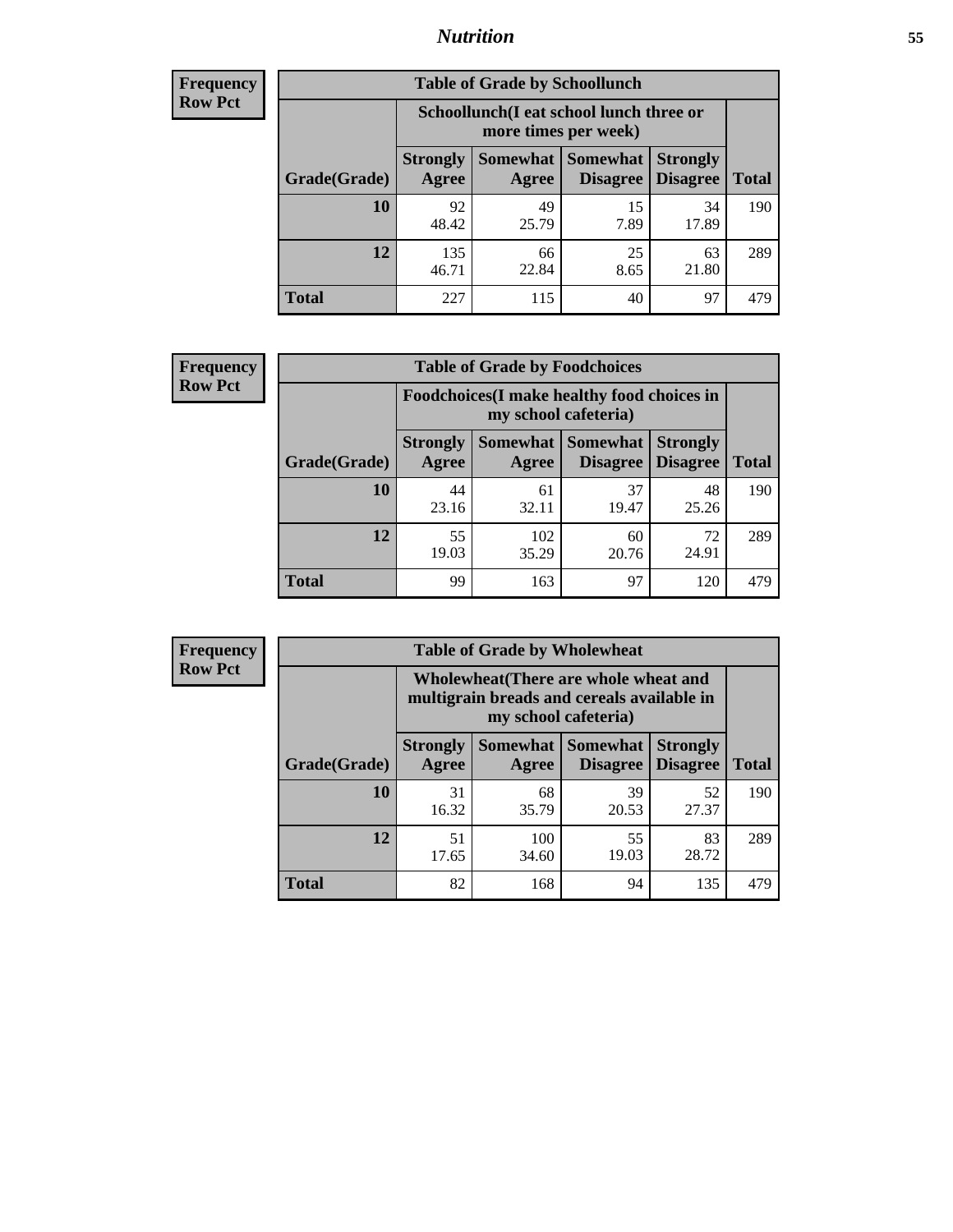### *Nutrition* **56**

**Frequency Row Pct**

| <b>Table of Grade by Healthyvending</b> |                                                                                                                                               |                          |                                    |                                    |              |  |
|-----------------------------------------|-----------------------------------------------------------------------------------------------------------------------------------------------|--------------------------|------------------------------------|------------------------------------|--------------|--|
|                                         | Healthyvending (If only healthy snacks and<br>beverages were available in the vending<br>machines during the school day,<br>I would buy them) |                          |                                    |                                    |              |  |
| Grade(Grade)                            | <b>Strongly</b><br>Agree                                                                                                                      | <b>Somewhat</b><br>Agree | <b>Somewhat</b><br><b>Disagree</b> | <b>Strongly</b><br><b>Disagree</b> | <b>Total</b> |  |
| 10                                      | 46<br>24.21                                                                                                                                   | 65<br>34.21              | 37<br>19.47                        | 42<br>22.11                        | 190          |  |
| 12                                      | 81<br>28.03                                                                                                                                   | 76<br>26.30              | 52<br>17.99                        | 80<br>27.68                        | 289          |  |
| <b>Total</b>                            | 127                                                                                                                                           | 141                      | 89                                 | 122                                | 479          |  |

**Frequency Row Pct**

| <b>Table of Grade by Schoolbreakfast</b> |                                                                                                                                        |                     |                                    |                                    |              |  |
|------------------------------------------|----------------------------------------------------------------------------------------------------------------------------------------|---------------------|------------------------------------|------------------------------------|--------------|--|
|                                          | Schoolbreakfast(If breakfast were<br>available at school,<br>but outside the cafeteria,<br>I would eat breakfast at school more often) |                     |                                    |                                    |              |  |
| Grade(Grade)                             | <b>Strongly</b><br>Agree                                                                                                               | Somewhat  <br>Agree | <b>Somewhat</b><br><b>Disagree</b> | <b>Strongly</b><br><b>Disagree</b> | <b>Total</b> |  |
| 10                                       | 59<br>31.05                                                                                                                            | 59<br>31.05         | 35<br>18.42                        | 37<br>19.47                        | 190          |  |
| 12                                       | 104<br>35.99                                                                                                                           | 89<br>30.80         | 47<br>16.26                        | 49<br>16.96                        | 289          |  |
| <b>Total</b>                             | 163                                                                                                                                    | 148                 | 82                                 | 86                                 | 479          |  |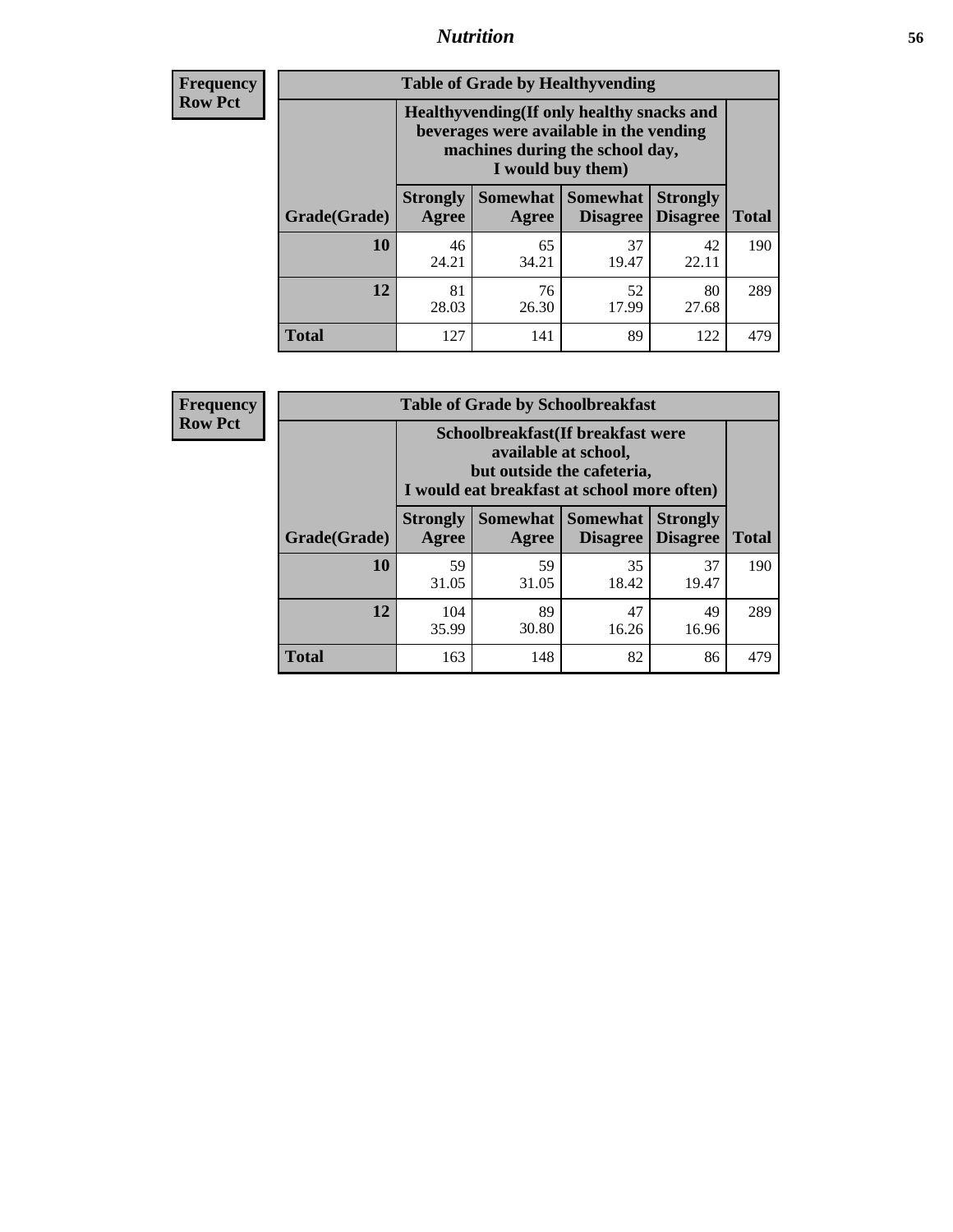| Frequency<br><b>Col Pct</b> | <b>Table of Educationaids by Grade</b>                                                                    |                    |              |              |
|-----------------------------|-----------------------------------------------------------------------------------------------------------|--------------------|--------------|--------------|
|                             | <b>Educationaids</b> (I<br>have been<br>taught about<br><b>HIV/AIDS</b> at<br>school in the<br>past year) | Grade(Grade)<br>10 | 12           | <b>Total</b> |
|                             | <b>Yes</b>                                                                                                | 120<br>63.16       | 183<br>63.32 | 303          |
|                             | N <sub>0</sub>                                                                                            | 70<br>36.84        | 106<br>36.68 | 176          |
|                             | <b>Total</b>                                                                                              | 190                | 289          | 479          |

| <b>Frequency</b> | <b>Table of Educationcharacter by Grade</b>                                          |              |              |              |
|------------------|--------------------------------------------------------------------------------------|--------------|--------------|--------------|
| <b>Col Pct</b>   | Educationcharacter(I<br>have been taught<br>about character<br>education in the past | Grade(Grade) |              |              |
|                  | year at school)                                                                      | 10           | 12           | <b>Total</b> |
|                  | <b>Yes</b>                                                                           | 133<br>70.00 | 183<br>63.32 | 316          |
|                  | N <sub>0</sub>                                                                       | 57<br>30.00  | 106<br>36.68 | 163          |
|                  | <b>Total</b>                                                                         | 190          | 289          | 479          |

| <b>Frequency</b><br><b>Col Pct</b> | <b>Table of Gradcoach1 by Grade</b>              |              |              |              |
|------------------------------------|--------------------------------------------------|--------------|--------------|--------------|
|                                    | Gradcoach1(I<br>know who my<br><b>Graduation</b> | Grade(Grade) |              |              |
|                                    | Coach is)                                        | 10           | 12           | <b>Total</b> |
|                                    | Yes                                              | 20<br>10.53  | 77<br>26.64  | 97           |
|                                    | N <sub>0</sub>                                   | 170<br>89.47 | 212<br>73.36 | 382          |
|                                    | <b>Total</b>                                     | 190          | 289          | 479          |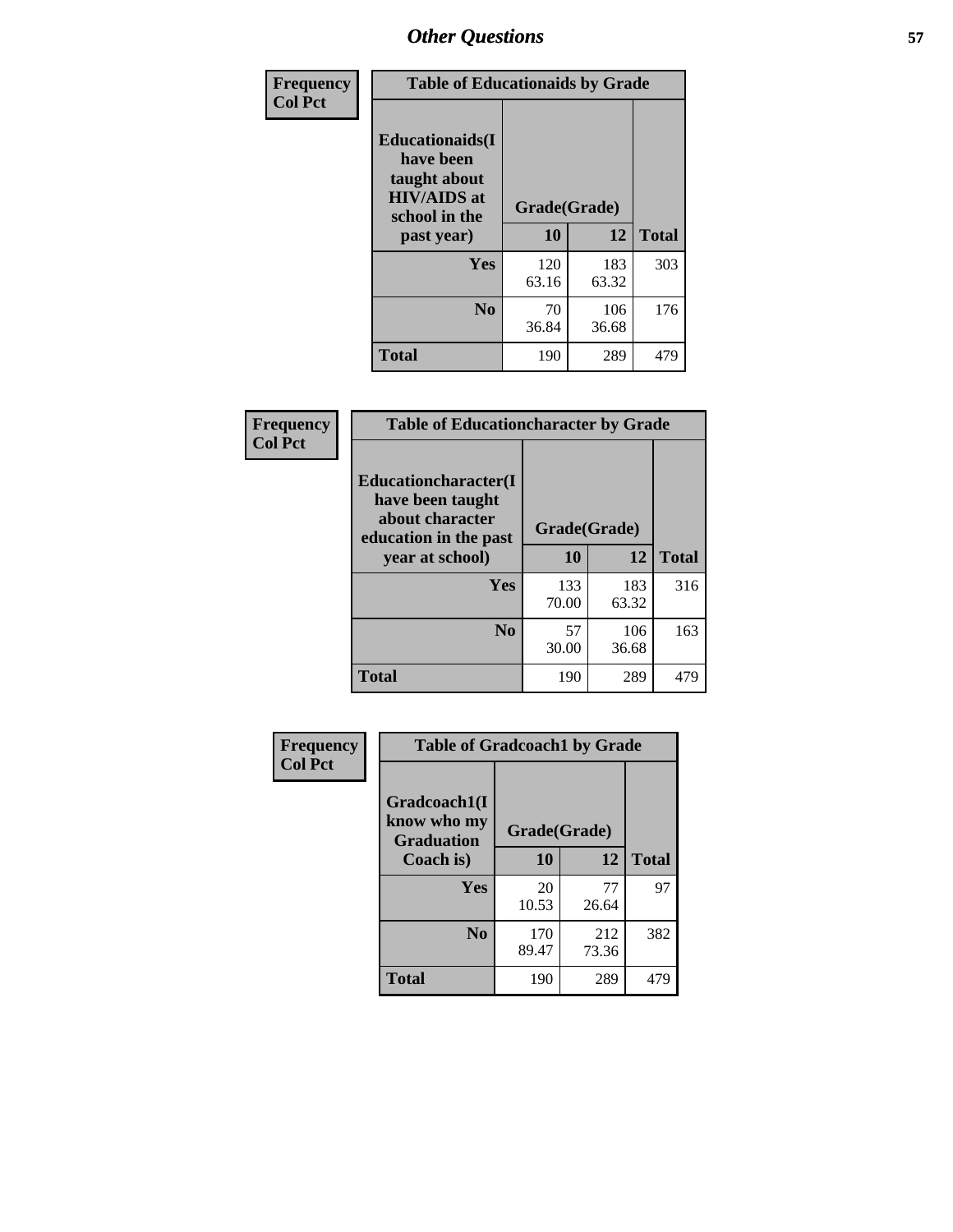| Frequency      | <b>Table of Gradcoach2 by Grade</b> |              |              |              |
|----------------|-------------------------------------|--------------|--------------|--------------|
| <b>Col Pct</b> | Gradcoach2(I<br>have                |              |              |              |
|                | contacted my<br><b>Graduation</b>   | Grade(Grade) |              |              |
|                | Coach)                              | 10           | 12           | <b>Total</b> |
|                | Yes                                 | 5<br>2.63    | 51<br>17.65  | 56           |
|                | N <sub>0</sub>                      | 185<br>97.37 | 238<br>82.35 | 423          |
|                | <b>Total</b>                        | 190          | 289          | 479          |

| Frequency<br><b>Col Pct</b> | <b>Table of Gradcoach3 by Grade</b>                                         |              |              |              |
|-----------------------------|-----------------------------------------------------------------------------|--------------|--------------|--------------|
|                             | Gradcoach3(I<br>have received<br>assistance<br>from my<br><b>Graduation</b> | Grade(Grade) |              |              |
|                             | Coach)                                                                      | 10           | 12           | <b>Total</b> |
|                             | Yes                                                                         | 8<br>4.21    | 36<br>12.46  | 44           |
|                             | N <sub>0</sub>                                                              | 50<br>26.32  | 96<br>33.22  | 146          |
|                             | Don't know                                                                  | 132<br>69.47 | 157<br>54.33 | 289          |
|                             | <b>Total</b>                                                                | 190          | 289          | 479          |

| Frequency<br><b>Col Pct</b> | <b>Table of Selfharm by Grade</b>                                                                                                                                                      |                    |              |              |
|-----------------------------|----------------------------------------------------------------------------------------------------------------------------------------------------------------------------------------|--------------------|--------------|--------------|
|                             | <b>Selfharm</b> (During<br>the past 12<br>months,<br>I harmed myself<br>on purpose<br><b>Suicideconsider</b><br>During the past<br>12 months,<br>I seriously<br>considered<br>suicide) | Grade(Grade)<br>10 | 12           | <b>Total</b> |
|                             |                                                                                                                                                                                        |                    |              |              |
|                             | Yes                                                                                                                                                                                    | 13<br>6.84         | 16<br>5.54   | 29           |
|                             | N <sub>0</sub>                                                                                                                                                                         | 177<br>93.16       | 273<br>94.46 | 450          |
|                             | <b>Total</b>                                                                                                                                                                           | 190                | 289          | 479          |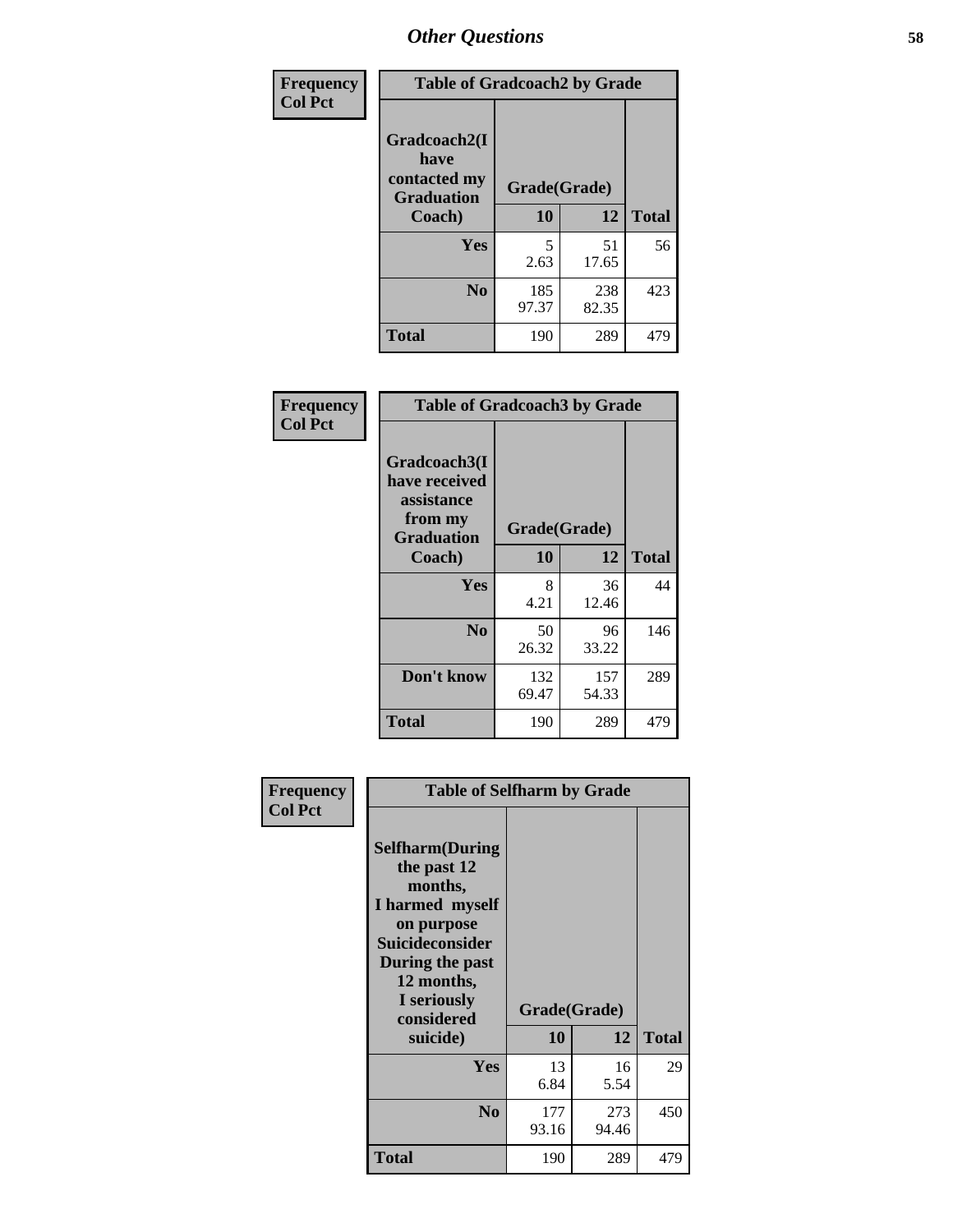| <b>Frequency</b> | <b>Table of Suicideconsider by Grade</b> |              |              |              |
|------------------|------------------------------------------|--------------|--------------|--------------|
| <b>Col Pct</b>   |                                          | Grade(Grade) |              |              |
|                  | <b>Suicideconsider</b>                   | 10           | 12           | <b>Total</b> |
|                  | <b>Yes</b>                               | 13<br>6.84   | 21<br>7.27   | 34           |
|                  | N <sub>0</sub>                           | 177<br>93.16 | 268<br>92.73 | 445          |
|                  | <b>Total</b>                             | 190          | 289          | 479          |

| Frequency      | <b>Table of Suicideattempt by Grade</b>              |              |              |              |
|----------------|------------------------------------------------------|--------------|--------------|--------------|
| <b>Col Pct</b> | Suicideattempt(I<br>have attempted<br>suicide in the | Grade(Grade) |              |              |
|                | last year)                                           | 10           | 12           | <b>Total</b> |
|                | Yes                                                  | 11<br>5.79   | 8<br>2.77    | 19           |
|                | $\bf No$                                             | 179<br>94.21 | 281<br>97.23 | 460          |
|                | <b>Total</b>                                         | 190          | 289          | 479          |

| Frequency      | <b>Table of Instantmessaged by Grade</b>               |              |              |              |
|----------------|--------------------------------------------------------|--------------|--------------|--------------|
| <b>Col Pct</b> | Instantmessaged(I<br>have instant<br>messaged people I | Grade(Grade) |              |              |
|                | do not even know)                                      | 10           | 12           | <b>Total</b> |
|                | Yes                                                    | 47<br>24.74  | 82<br>28.37  | 129          |
|                | N <sub>0</sub>                                         | 143<br>75.26 | 207<br>71.63 | 350          |
|                | <b>Total</b>                                           | 190          | 289          | 479          |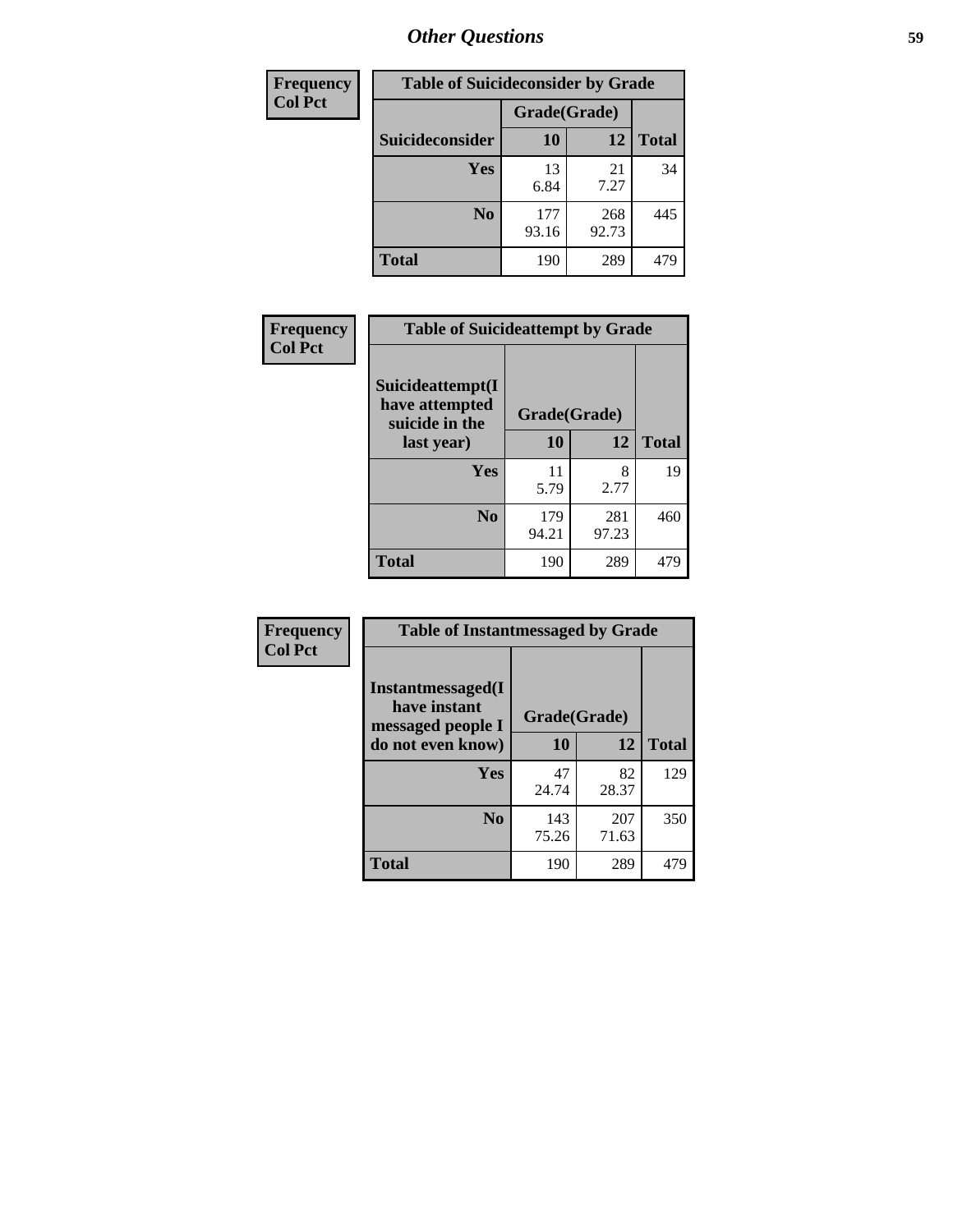| Frequency      | <b>Table of Getsalong by Grade</b>                          |              |              |              |
|----------------|-------------------------------------------------------------|--------------|--------------|--------------|
| <b>Col Pct</b> | <b>Getsalong</b> (I get<br>along with other<br>students and | Grade(Grade) |              |              |
|                | adults)                                                     | 10           | 12           | <b>Total</b> |
|                | <b>Strongly Agree</b>                                       | 98<br>51.58  | 153<br>52.94 | 251          |
|                | <b>Somewhat Agree</b>                                       | 70<br>36.84  | 109<br>37.72 | 179          |
|                | <b>Somewhat Disagree</b>                                    | 13<br>6.84   | 16<br>5.54   | 29           |
|                | <b>Strongly Disagree</b>                                    | 9<br>4.74    | 11<br>3.81   | 20           |
|                | <b>Total</b>                                                | 190          | 289          | 479          |

| Frequency      | <b>Table of Safehome by Grade</b> |                    |              |              |
|----------------|-----------------------------------|--------------------|--------------|--------------|
| <b>Col Pct</b> | Safehome(I feel<br>safe at home)  | Grade(Grade)<br>10 | 12           | <b>Total</b> |
|                | <b>Strongly Agree</b>             | 130<br>68.42       | 210<br>72.66 | 340          |
|                | <b>Somewhat Agree</b>             | 44<br>23.16        | 50<br>17.30  | 94           |
|                | <b>Somewhat Disagree</b>          | 11<br>5.79         | 11<br>3.81   | 22           |
|                | <b>Strongly Disagree</b>          | 5<br>2.63          | 18<br>6.23   | 23           |
|                | <b>Total</b>                      | 190                | 289          | 479          |

| Frequency      |                                                                                     | <b>Table of Adulttalk by Grade</b> |              |              |
|----------------|-------------------------------------------------------------------------------------|------------------------------------|--------------|--------------|
| <b>Col Pct</b> | <b>Adulttalk(I</b><br>know an<br>adult at<br>school that<br>I can talk<br>with if I | Grade(Grade)<br>10                 | 12           | <b>Total</b> |
|                | need help)                                                                          |                                    |              |              |
|                | <b>Yes</b>                                                                          | 125<br>65.79                       | 200<br>69.20 | 325          |
|                | N <sub>0</sub>                                                                      | 65<br>34.21                        | 89<br>30.80  | 154          |
|                | <b>Total</b>                                                                        | 190                                | 289          | 479          |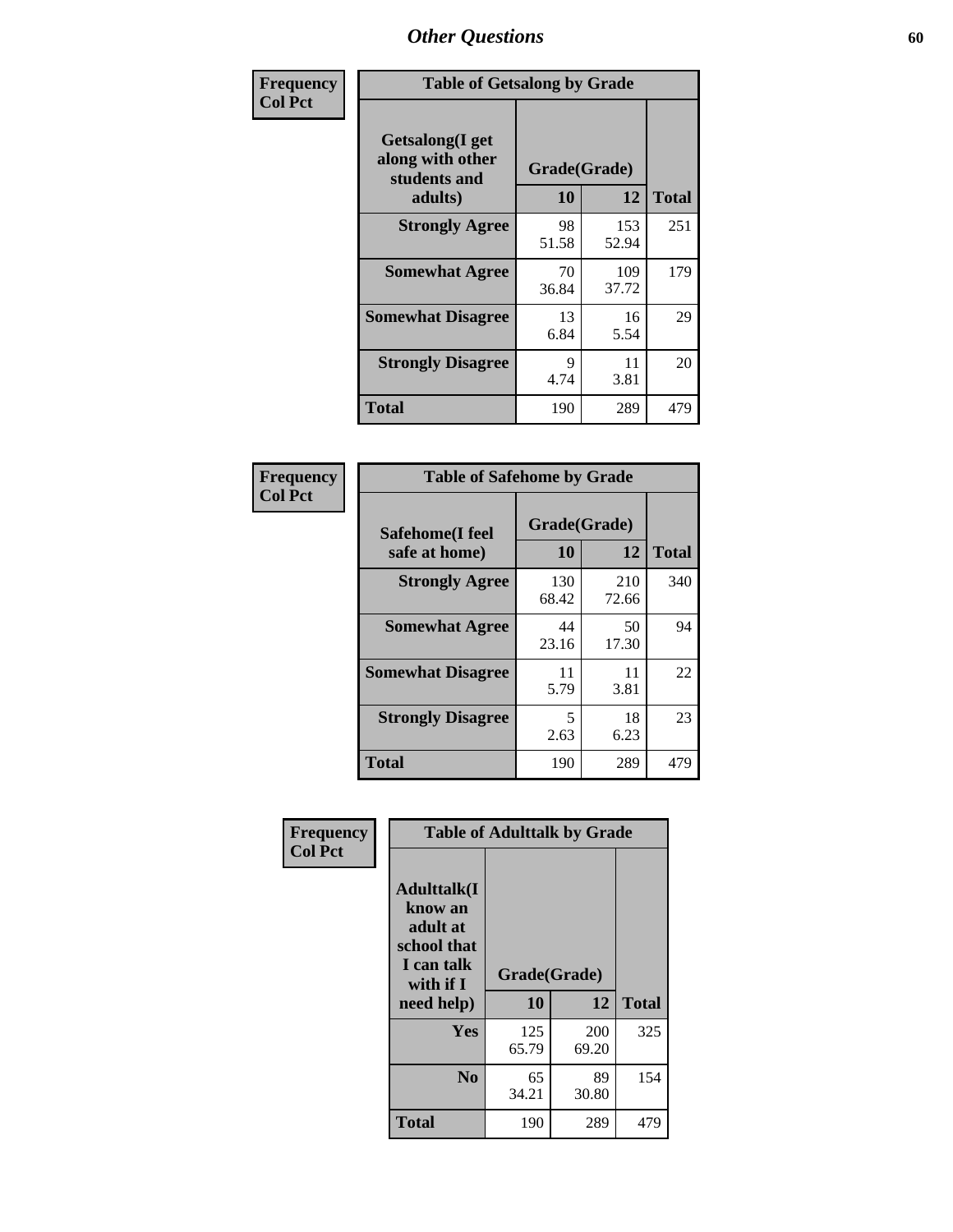**Frequency Row Pct**

| <b>Table of Grade by Tytime</b> |             |                                                                                         |             |                       |             |             |              |  |  |
|---------------------------------|-------------|-----------------------------------------------------------------------------------------|-------------|-----------------------|-------------|-------------|--------------|--|--|
|                                 |             | Tytime (On an average school day,<br>how much unsupervised time do I spend watching TV) |             |                       |             |             |              |  |  |
|                                 |             | <b>Less that</b>                                                                        |             | $2 - 3$               | $4 - 5$     | $6+$        |              |  |  |
| Grade(Grade)                    | None        | hour/day                                                                                | hour/day    | hours/day   hours/day |             | hours/day   | <b>Total</b> |  |  |
| 10                              | 31<br>16.32 | 21<br>11.05                                                                             | 29<br>15.26 | 55<br>28.95           | 23<br>12.11 | 31<br>16.32 | 190          |  |  |
| 12                              | 41<br>14.19 | 28<br>9.69                                                                              | 43<br>14.88 | 90<br>31.14           | 44<br>15.22 | 43<br>14.88 | 289          |  |  |
| <b>Total</b>                    | 72          | 49                                                                                      | 72          | 145                   | 67          | 74          | 479          |  |  |

**Frequency Row Pct**

| <b>Table of Grade by Computertime</b> |             |                                                                                                   |             |                      |                      |                   |              |  |  |
|---------------------------------------|-------------|---------------------------------------------------------------------------------------------------|-------------|----------------------|----------------------|-------------------|--------------|--|--|
|                                       |             | Computertime (On an average school day,<br>how much unsupervised time do I spend on the computer) |             |                      |                      |                   |              |  |  |
| Grade(Grade)                          | None        | <b>Less that</b><br>hour/day                                                                      | hour/day    | $2 - 3$<br>hours/day | $4 - 5$<br>hours/day | $6+$<br>hours/day | <b>Total</b> |  |  |
| 10                                    | 30<br>15.79 | 38<br>20.00                                                                                       | 43<br>22.63 | 42<br>22.11          | 18<br>9.47           | 19<br>10.00       | 190          |  |  |
| 12                                    | 43<br>14.88 | 47<br>48<br>83<br>26<br>42<br>28.72<br>9.00<br>16.26<br>14.53<br>16.61                            |             |                      |                      |                   |              |  |  |
| <b>Total</b>                          | 73          | 85                                                                                                | 91          | 125                  | 44                   | 61                | 479          |  |  |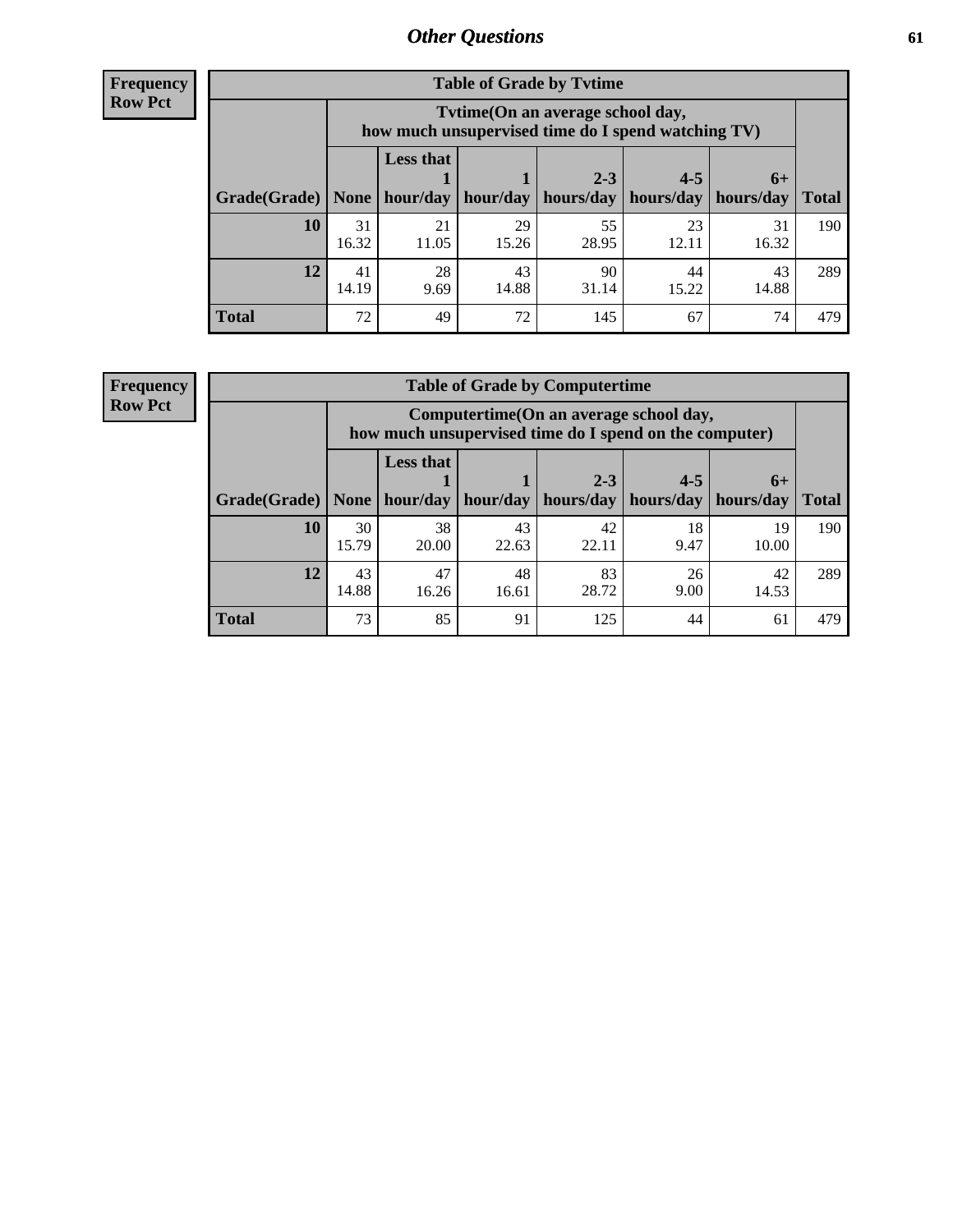#### *Questions about Driving Laws* **62** *Driving Questions were asked only of high school students.*

| <b>Frequency</b> |
|------------------|
| <b>Row Pct</b>   |

| <b>Table of Grade by License1</b> |                                                                        |                                                                                                                                           |                |               |                      |              |  |  |  |
|-----------------------------------|------------------------------------------------------------------------|-------------------------------------------------------------------------------------------------------------------------------------------|----------------|---------------|----------------------|--------------|--|--|--|
|                                   |                                                                        | License1(During the first 6 months of driving<br>with a provisional license,<br>the only passengers who can ride with the<br>driver are:) |                |               |                      |              |  |  |  |
| Grade(Grade)                      | <b>Parent or</b><br><b>Guardian</b>                                    | Family<br><b>Members</b>                                                                                                                  | <b>Friends</b> | <b>Anyone</b> | Don't<br><b>Know</b> | <b>Total</b> |  |  |  |
| 10                                | 84<br>44.21                                                            | 44<br>23.16                                                                                                                               | 6<br>3.16      | 11<br>5.79    | 45<br>23.68          | 190          |  |  |  |
| 12                                | 83<br>140<br>42<br>10<br>14<br>28.72<br>48.44<br>4.84<br>14.53<br>3.46 |                                                                                                                                           |                |               |                      |              |  |  |  |
| <b>Total</b>                      | 167                                                                    | 184                                                                                                                                       | 16             | 25            | 87                   | 479          |  |  |  |

| <b>Frequency</b> |              | <b>Table of Grade by License2</b>                                                                        |                              |                              |                                                      |                      |              |  |  |
|------------------|--------------|----------------------------------------------------------------------------------------------------------|------------------------------|------------------------------|------------------------------------------------------|----------------------|--------------|--|--|
| <b>Row Pct</b>   |              | License2(17 yr old drivers with a<br>provisional driver's license cannot<br>drive between the hours of:) |                              |                              |                                                      |                      |              |  |  |
|                  | Grade(Grade) | <b>Midnight</b><br>to 6am                                                                                | 1am<br>t <sub>0</sub><br>5am | 1am<br>t <sub>0</sub><br>6am | N <sub>0</sub><br>curfew<br>for $17$<br>year<br>olds | Don't<br><b>Know</b> | <b>Total</b> |  |  |
|                  | 10           | 75<br>39.47                                                                                              | 9<br>4.74                    | 10<br>5.26                   | 11<br>5.79                                           | 85<br>44.74          | 190          |  |  |
|                  | 12           | 176<br>60.90                                                                                             | 21<br>7.27                   | 21<br>7.27                   | 9<br>3.11                                            | 62<br>21.45          | 289          |  |  |
|                  | <b>Total</b> | 251                                                                                                      | 30                           | 31                           | 20                                                   | 147                  | 479          |  |  |

| Frequency      |              | <b>Table of Grade by License3</b>     |             |                 |            |                                     |               |              |  |
|----------------|--------------|---------------------------------------|-------------|-----------------|------------|-------------------------------------|---------------|--------------|--|
| <b>Row Pct</b> |              | License3(For drivers under the age of |             | 21,<br>$DUI$ ?) |            | what level of alcohol is considered |               |              |  |
|                | Grade(Grade) | Any<br><b>Amount</b>                  | 0.02        | 0.04            | 0.06       | 0.08                                | Don't<br>know | <b>Total</b> |  |
|                | 10           | 23<br>12.11                           | 26<br>13.68 | 18<br>9.47      | 10<br>5.26 | 13<br>6.84                          | 100<br>52.63  | 190          |  |
|                | 12           | 70<br>24.22                           | 36<br>12.46 | 24<br>8.30      | 19<br>6.57 | 29<br>10.03                         | 111<br>38.41  | 289          |  |
|                | <b>Total</b> | 93                                    | 62          | 42              | 29         | 42                                  | 211           | 479          |  |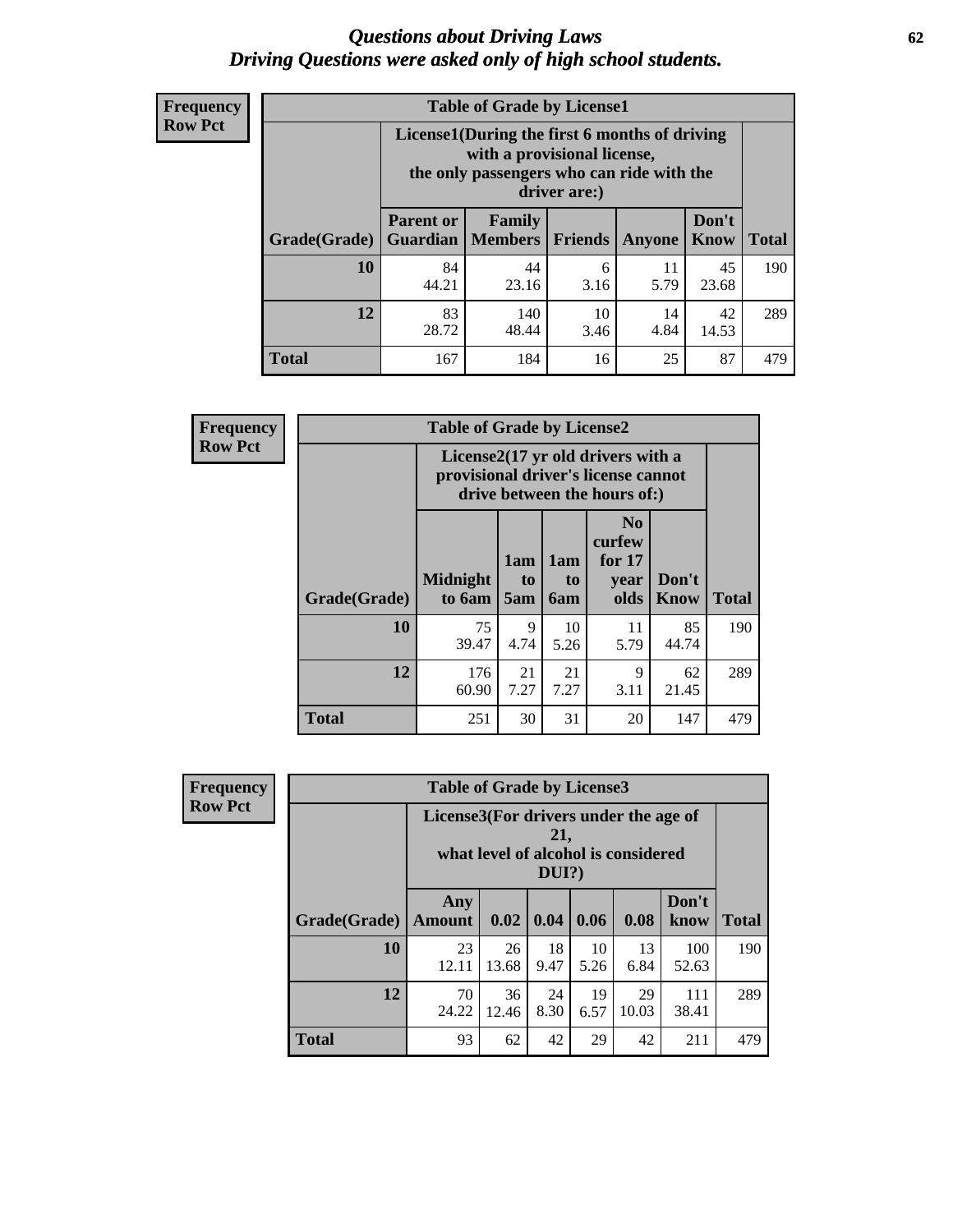#### *Questions about Driving Laws* **63** *Driving Questions were asked only of high school students.*

**Frequency Row Pct**

| <b>Table of Grade by License4</b> |              |                                                                                                                                               |             |            |            |              |     |  |
|-----------------------------------|--------------|-----------------------------------------------------------------------------------------------------------------------------------------------|-------------|------------|------------|--------------|-----|--|
|                                   |              | License4(A driver under 21 automatically<br>loses his/her license if caught exceeding the<br>posted speet limit by:)                          |             |            |            |              |     |  |
| Grade(Grade)                      | $15+$<br>mph | Can't<br>lose<br><b>Depends</b><br>license<br>$25+$<br>$35+$<br>Don't<br>for<br>on<br>speeding<br><b>Total</b><br>mph<br>know<br>mph<br>judge |             |            |            |              |     |  |
| 10                                | 28<br>14.74  | 14<br>7.37                                                                                                                                    | 19<br>10.00 | 15<br>7.89 | 11<br>5.79 | 103<br>54.21 | 190 |  |
| 12                                | 48<br>16.61  | 58<br>20.07                                                                                                                                   | 32<br>11.07 | 20<br>6.92 | 18<br>6.23 | 113<br>39.10 | 289 |  |
| <b>Total</b>                      | 76           | 72                                                                                                                                            | 51          | 35         | 29         | 216          | 479 |  |

| Frequency      | <b>Table of Grade by License5</b> |             |                                                                                                                                      |                     |              |  |  |  |  |
|----------------|-----------------------------------|-------------|--------------------------------------------------------------------------------------------------------------------------------------|---------------------|--------------|--|--|--|--|
| <b>Row Pct</b> |                                   |             | License5(A)<br>Georgia teenager<br>with family<br>connections or a<br>good lawyer can<br>break a teen<br>driving law and<br>license) | keep their driver's |              |  |  |  |  |
|                | Grade(Grade)                      | <b>Yes</b>  | N <sub>0</sub>                                                                                                                       | Don't<br>know       | <b>Total</b> |  |  |  |  |
|                | 10                                | 18<br>9.47  | 65<br>34.21                                                                                                                          | 107<br>56.32        | 190          |  |  |  |  |
|                | 12                                | 54<br>18.69 | 138<br>47.75                                                                                                                         | 97<br>33.56         | 289          |  |  |  |  |
|                | Total                             | 72          | 203                                                                                                                                  | 204                 | 479          |  |  |  |  |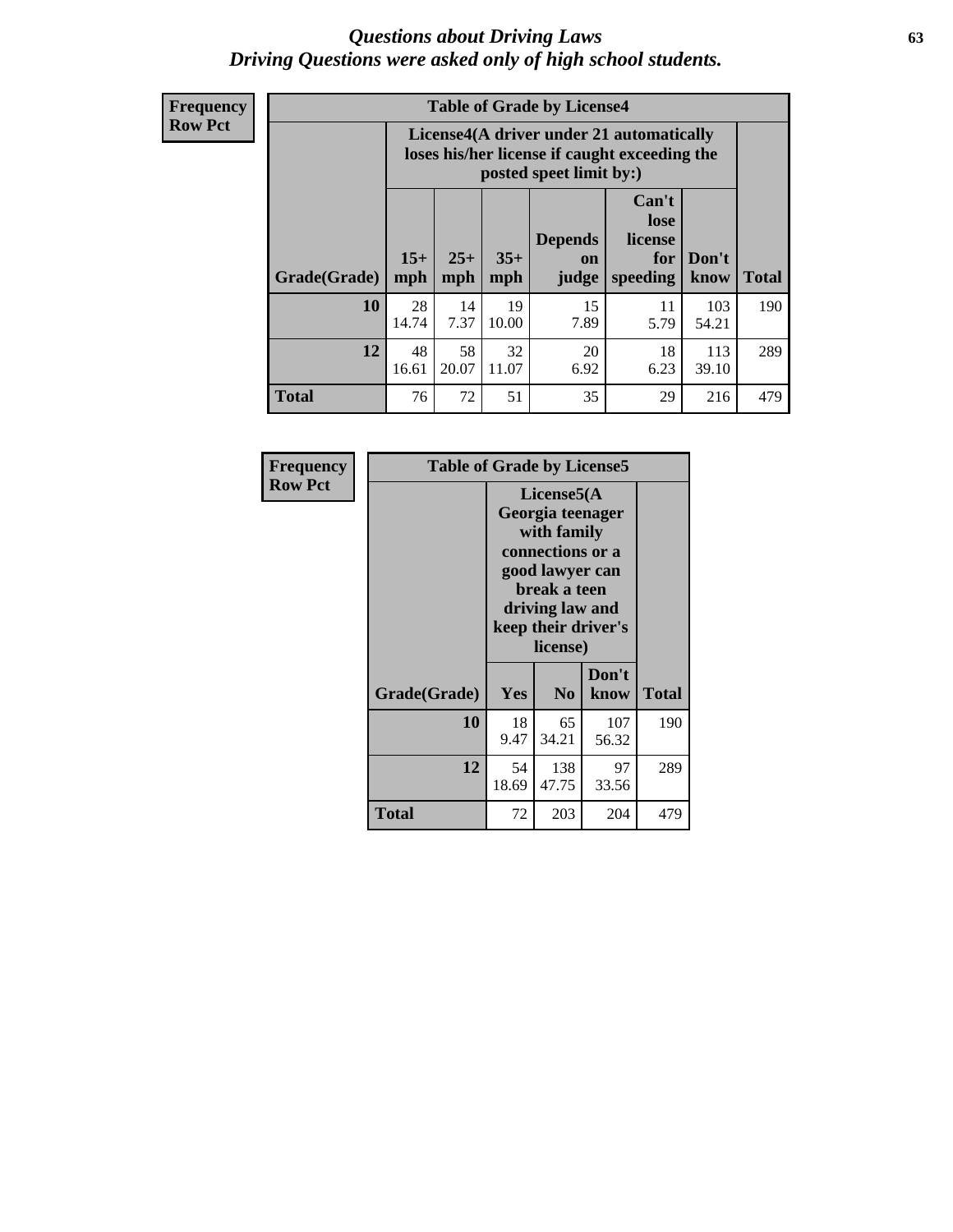#### *Questions about Driving Laws* **64** *Driving Questions were asked only of high school students.*

| <b>Frequency</b> | <b>Table of Grade by License6</b> |             |                                                                                                                           |                    |              |  |
|------------------|-----------------------------------|-------------|---------------------------------------------------------------------------------------------------------------------------|--------------------|--------------|--|
| <b>Row Pct</b>   |                                   |             | License <sub>6</sub> (I know a<br>friend or<br>classmate that<br>broke a teen<br>driving law,<br>keep his/her<br>license) | but was allowed to |              |  |
|                  | Grade(Grade)                      | Yes         | N <sub>0</sub>                                                                                                            | Don't<br>know      | <b>Total</b> |  |
|                  | 10                                | 17<br>8.95  | 78<br>41.05                                                                                                               | 95<br>50.00        | 190          |  |
|                  | 12                                | 66<br>22.84 | 130<br>44.98                                                                                                              | 93<br>32.18        | 289          |  |
|                  | Total                             | 83          | 208                                                                                                                       | 188                | 479          |  |

| <b>Frequency</b> | <b>Table of Grade by License7</b> |                                                                             |                                     |                                                                                               |                        |              |  |  |
|------------------|-----------------------------------|-----------------------------------------------------------------------------|-------------------------------------|-----------------------------------------------------------------------------------------------|------------------------|--------------|--|--|
| <b>Row Pct</b>   |                                   |                                                                             |                                     | License7(A student under the age of 18 cam loser<br>his/her driving privileges if he or she:) |                        |              |  |  |
|                  | Grade(Grade)                      | <b>Have</b><br>more than<br>10<br>unexcused<br>absences<br>per school<br>yr | Drop out<br>without  <br>graduating | <b>Bring</b><br>alcohol/drugs/weapon<br>to school                                             | All of<br>the<br>above | <b>Total</b> |  |  |
|                  | 10                                | 28<br>14.74                                                                 | 10<br>5.26                          | 10<br>5.26                                                                                    | 142<br>74.74           | 190          |  |  |
|                  | 12                                | 85<br>29.41                                                                 | 13<br>4.50                          | 10<br>3.46                                                                                    | 181<br>62.63           | 289          |  |  |
|                  | <b>Total</b>                      | 113                                                                         | 23                                  | 20                                                                                            | 323                    | 479          |  |  |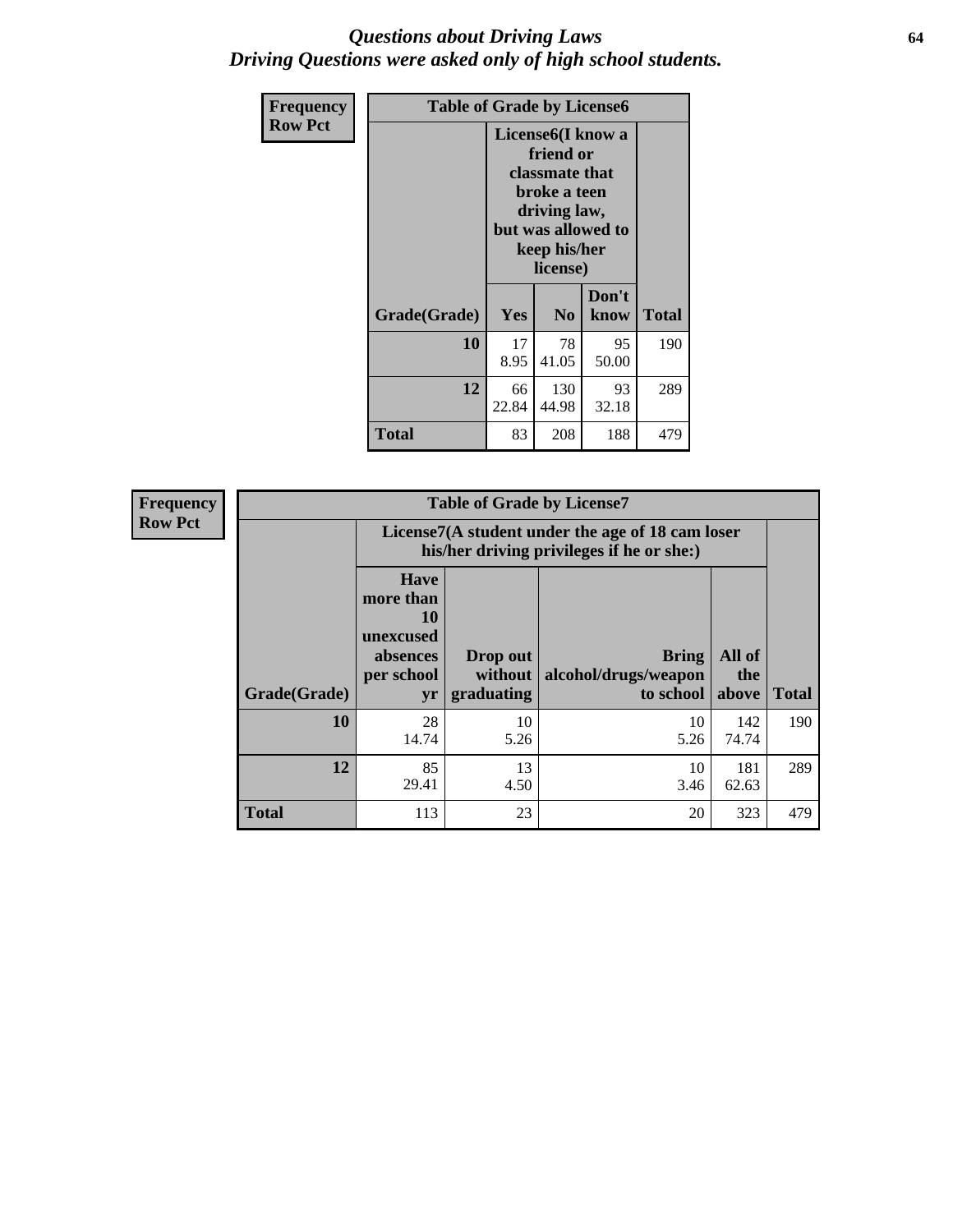# *Select Results by Gender* **65**

| Frequency      | <b>Table of SchoolClimate2 by Gender</b>          |                                 |              |              |  |
|----------------|---------------------------------------------------|---------------------------------|--------------|--------------|--|
| <b>Col Pct</b> | SchoolClimate2(I<br>feel successful at<br>school) | Gender(Gender)<br><b>Female</b> | <b>Male</b>  | <b>Total</b> |  |
|                | <b>Strongly Agree</b>                             | 103<br>37.73                    | 68<br>33.01  | 171          |  |
|                | <b>Somewhat Agree</b>                             | 147<br>53.85                    | 109<br>52.91 | 256          |  |
|                | <b>Somewhat Disagree</b>                          | 18<br>6.59                      | 20<br>9.71   | 38           |  |
|                | <b>Strongly Disagree</b>                          | 5<br>1.83                       | 9<br>4.37    | 14           |  |
|                | <b>Total</b>                                      | 273                             | 206          | 479          |  |

| Frequency      | <b>Table of SchoolClimate6 by Gender</b>                 |                          |             |              |  |
|----------------|----------------------------------------------------------|--------------------------|-------------|--------------|--|
| <b>Col Pct</b> | <b>SchoolClimate6(Teachers</b><br>treat me with respect) | Gender(Gender)<br>Female | <b>Male</b> | <b>Total</b> |  |
|                | <b>Strongly Agree</b>                                    | 83<br>30.40              | 64<br>31.07 | 147          |  |
|                | <b>Somewhat Agree</b>                                    | 121<br>44.32             | 85<br>41.26 | 206          |  |
|                | <b>Somewhat Disagree</b>                                 | 41<br>15.02              | 33<br>16.02 | 74           |  |
|                | <b>Strongly Disagree</b>                                 | 28<br>10.26              | 24<br>11.65 | 52           |  |
|                | Total                                                    | 273                      | 206         | 479          |  |

| Frequency      | <b>Table of SchoolClimate8 by Gender</b>                                             |                                 |             |              |  |
|----------------|--------------------------------------------------------------------------------------|---------------------------------|-------------|--------------|--|
| <b>Col Pct</b> | <b>SchoolClimate8(Students</b><br>are frequently<br>recognized for good<br>behavior) | Gender(Gender)<br><b>Female</b> | <b>Male</b> | <b>Total</b> |  |
|                | <b>Strongly Agree</b>                                                                | 28<br>10.26                     | 27<br>13.11 | 55           |  |
|                | <b>Somewhat Agree</b>                                                                | 121<br>44.32                    | 69<br>33.50 | 190          |  |
|                | <b>Somewhat Disagree</b>                                                             | 80<br>29.30                     | 52<br>25.24 | 132          |  |
|                | <b>Strongly Disagree</b>                                                             | 44<br>16.12                     | 58<br>28.16 | 102          |  |
|                | Total                                                                                | 273                             | 206         | 479          |  |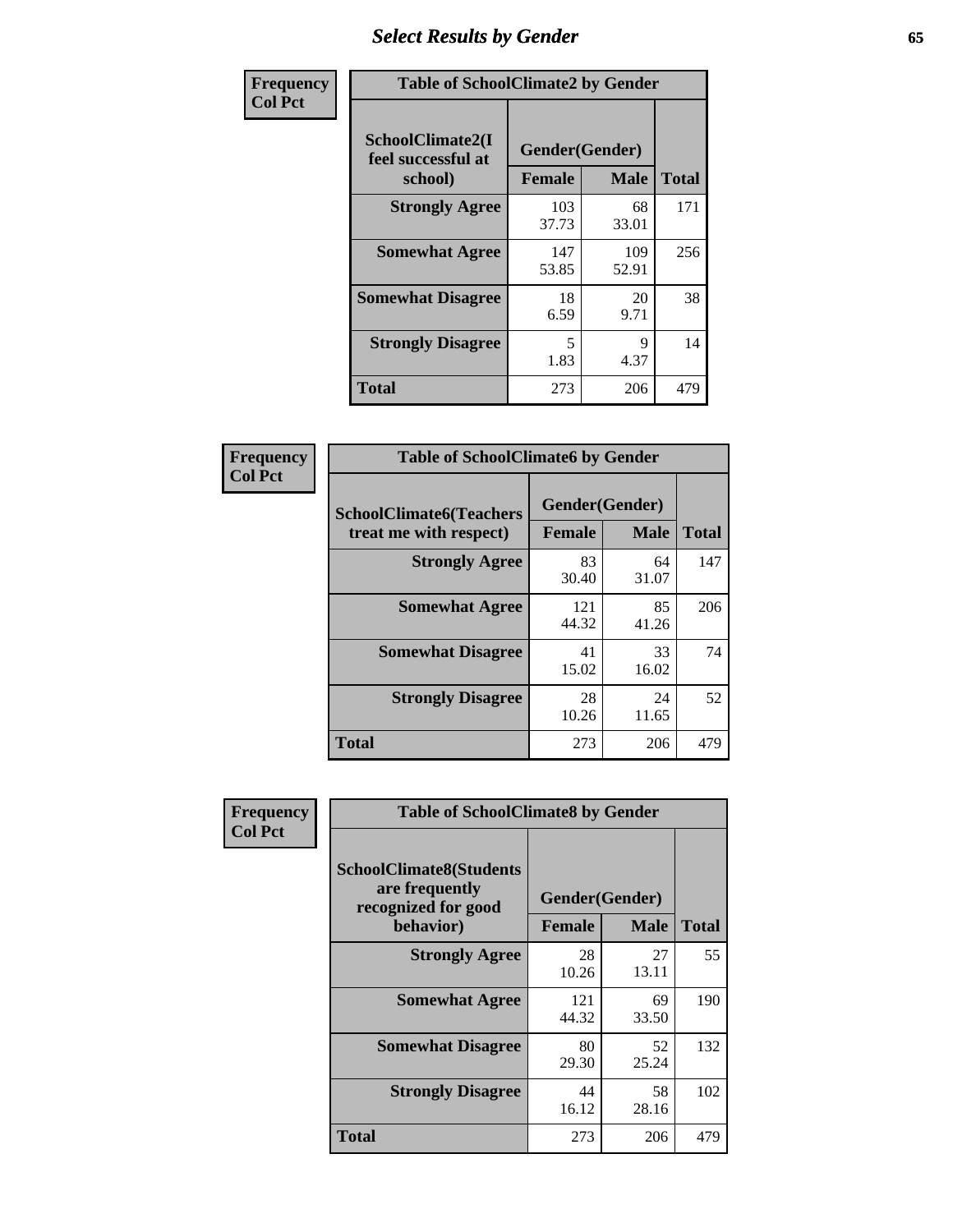# *Select Results by Gender* **66**

| Frequency      | <b>Table of Gender by Dropout</b> |                                                                        |                |              |
|----------------|-----------------------------------|------------------------------------------------------------------------|----------------|--------------|
| <b>Row Pct</b> |                                   | Dropout(I<br>have<br>thought<br>about<br>dropping<br>out of<br>school) |                |              |
|                | Gender(Gender)                    | Yes                                                                    | N <sub>0</sub> | <b>Total</b> |
|                | <b>Female</b>                     | 68<br>24.91                                                            | 205<br>75.09   | 273          |
|                | <b>Male</b>                       | 54<br>26.21                                                            | 152<br>73.79   | 206          |
|                | <b>Total</b>                      | 122                                                                    | 357            | 479          |

| <b>Frequency</b> |                        | <b>Table of Gender by Dropoutreason</b> |              |                                                                    |                                |              |              |  |
|------------------|------------------------|-----------------------------------------|--------------|--------------------------------------------------------------------|--------------------------------|--------------|--------------|--|
| <b>Row Pct</b>   |                        |                                         |              | Dropoutreason(If I dropped out the<br>reason would most likely be) |                                |              |              |  |
|                  | <b>Gender</b> (Gender) | Won't<br><b>Drop</b><br>out             | <b>Bored</b> | Family<br><b>Reasons</b>                                           | <b>Being</b><br><b>Bullied</b> | <b>Other</b> | <b>Total</b> |  |
|                  | Female                 | 177<br>64.84                            | 34<br>12.45  | 14<br>5.13                                                         | 3<br>1.10                      | 45<br>16.48  | 273          |  |
|                  | <b>Male</b>            | 122<br>59.22                            | 28<br>13.59  | 24<br>11.65                                                        | 2<br>0.97                      | 30<br>14.56  | 206          |  |
|                  | <b>Total</b>           | 299                                     | 62           | 38                                                                 | 5                              | 75           | 479          |  |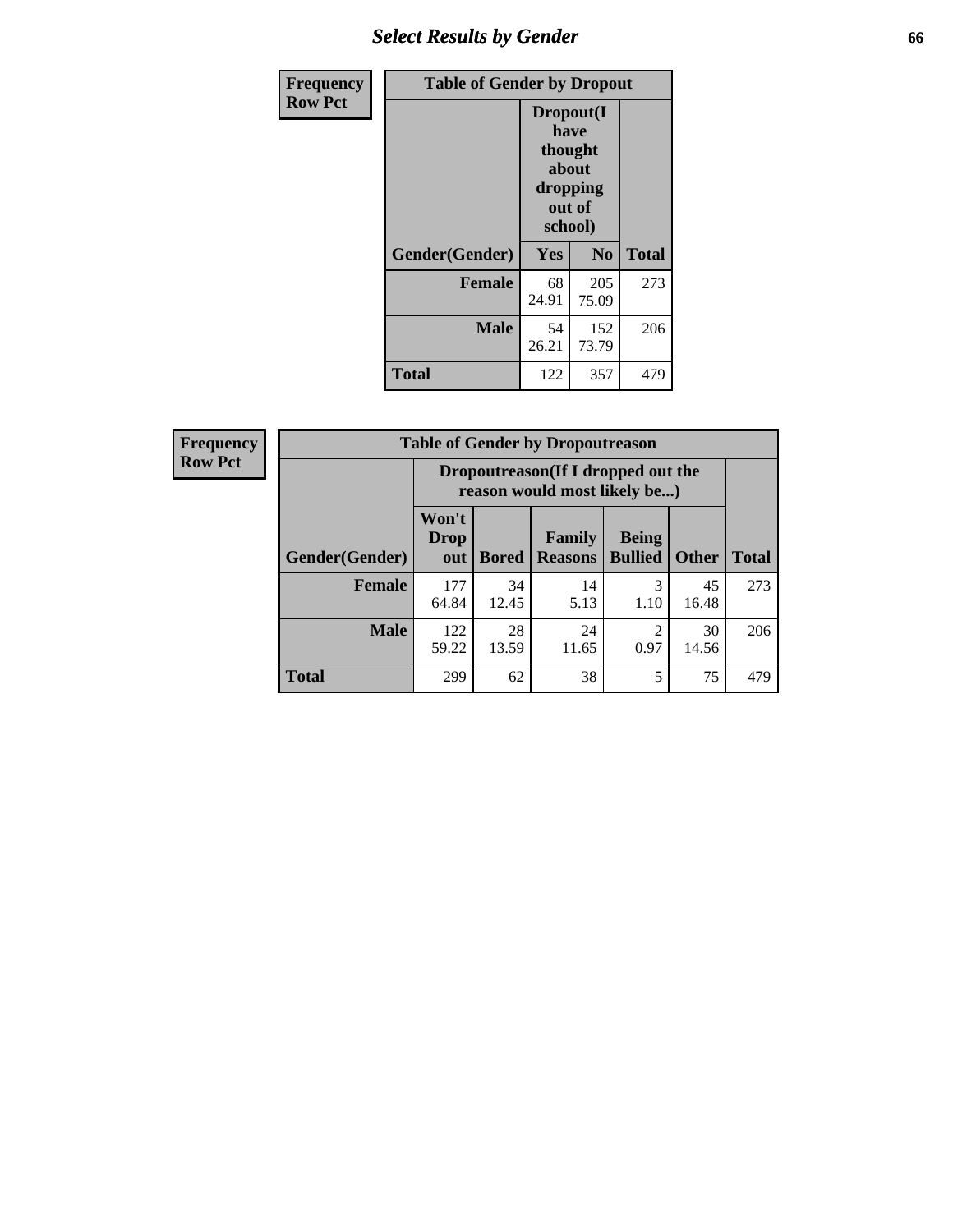*School Safety* **67**

| Frequency      | <b>Table of Gender by Bullied2</b> |                 |                |              |
|----------------|------------------------------------|-----------------|----------------|--------------|
| <b>Row Pct</b> |                                    | <b>Bullied2</b> |                |              |
|                | Gender(Gender)                     | Yes             | N <sub>0</sub> | <b>Total</b> |
|                | <b>Female</b>                      | 25<br>9.16      | 248<br>90.84   | 273          |
|                | <b>Male</b>                        | 20<br>9.71      | 186<br>90.29   | 206          |
|                | <b>Total</b>                       | 45              | 434            | 479          |

| Frequency      | <b>Table of Gender by Bulliedothers2</b> |                       |                |              |
|----------------|------------------------------------------|-----------------------|----------------|--------------|
| <b>Row Pct</b> |                                          | <b>Bulliedothers2</b> |                |              |
|                | Gender(Gender)                           | <b>Yes</b>            | N <sub>0</sub> | <b>Total</b> |
|                | <b>Female</b>                            | 20<br>7.33            | 253<br>92.67   | 273          |
|                | <b>Male</b>                              | 22<br>10.68           | 184<br>89.32   | 206          |
|                | <b>Total</b>                             | 42                    | 437            | 479          |

| Frequency      | <b>Table of Gender by Weaponschool2</b> |               |                |              |
|----------------|-----------------------------------------|---------------|----------------|--------------|
| <b>Row Pct</b> |                                         | Weaponschool2 |                |              |
|                | Gender(Gender)                          | Yes           | N <sub>0</sub> | <b>Total</b> |
|                | Female                                  | 0.00          | 273<br>100.00  | 273          |
|                | <b>Male</b>                             | 11<br>5.34    | 195<br>94.66   | 206          |
|                | <b>Total</b>                            | 11            | 468            | 479          |

| Frequency      | <b>Table of Gender by Absentunsafe2</b> |               |                |              |
|----------------|-----------------------------------------|---------------|----------------|--------------|
| <b>Row Pct</b> |                                         | Absentunsafe2 |                |              |
|                | Gender(Gender)                          | Yes           | N <sub>0</sub> | <b>Total</b> |
|                | <b>Female</b>                           | 11<br>4.03    | 262<br>95.97   | 273          |
|                | <b>Male</b>                             | 4<br>1.94     | 202<br>98.06   | 206          |
|                | <b>Total</b>                            | 15            | 464            | 479          |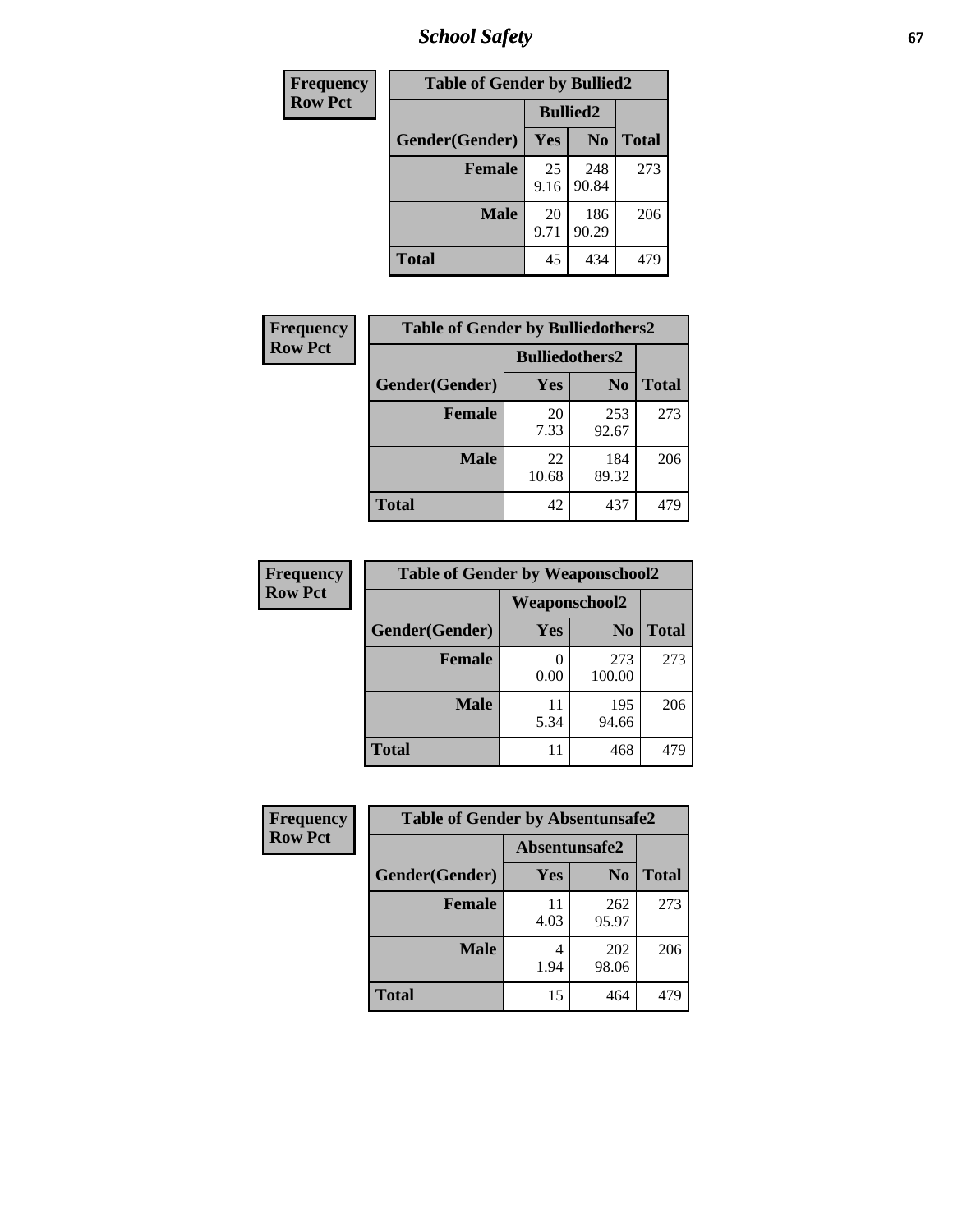*School Safety* **68**

| Frequency      | <b>Table of Gender by Gangself</b> |                                                                                                        |              |              |
|----------------|------------------------------------|--------------------------------------------------------------------------------------------------------|--------------|--------------|
| <b>Row Pct</b> |                                    | <b>Gangself</b> (I<br>have<br>participated<br>in illegal gang<br>activities in<br>the past 30<br>days) |              |              |
|                | Gender(Gender)                     | Yes                                                                                                    | $\bf No$     | <b>Total</b> |
|                | <b>Female</b>                      | 9<br>3.30                                                                                              | 264<br>96.70 | 273          |
|                | <b>Male</b>                        | 15<br>7.28                                                                                             | 191<br>92.72 | 206          |
|                | <b>Total</b>                       | 24                                                                                                     | 455          | 479          |

| Frequency      | <b>Table of Gender by Gangpeers</b> |                                                                                                                             |                |              |
|----------------|-------------------------------------|-----------------------------------------------------------------------------------------------------------------------------|----------------|--------------|
| <b>Row Pct</b> |                                     | <b>Gangpeers</b> (I<br>have friends<br>who have<br>participated<br>in illegal gang<br>activities in<br>the past 30<br>days) |                |              |
|                | Gender(Gender)                      | Yes                                                                                                                         | N <sub>0</sub> | <b>Total</b> |
|                | <b>Female</b>                       | 79<br>28.94                                                                                                                 | 194<br>71.06   | 273          |
|                | <b>Male</b>                         | 67<br>32.52                                                                                                                 | 139<br>67.48   | 206          |
|                | <b>Total</b>                        | 146                                                                                                                         | 333            | 479          |

| Frequency      | <b>Table of Gender by Pickedon2</b> |             |                |              |
|----------------|-------------------------------------|-------------|----------------|--------------|
| <b>Row Pct</b> |                                     | Pickedon2   |                |              |
|                | Gender(Gender)                      | Yes         | N <sub>0</sub> | <b>Total</b> |
|                | <b>Female</b>                       | 70<br>25.64 | 203<br>74.36   | 273          |
|                | <b>Male</b>                         | 33<br>16.02 | 173<br>83.98   | 206          |
|                | <b>Total</b>                        | 103         | 376            | 479          |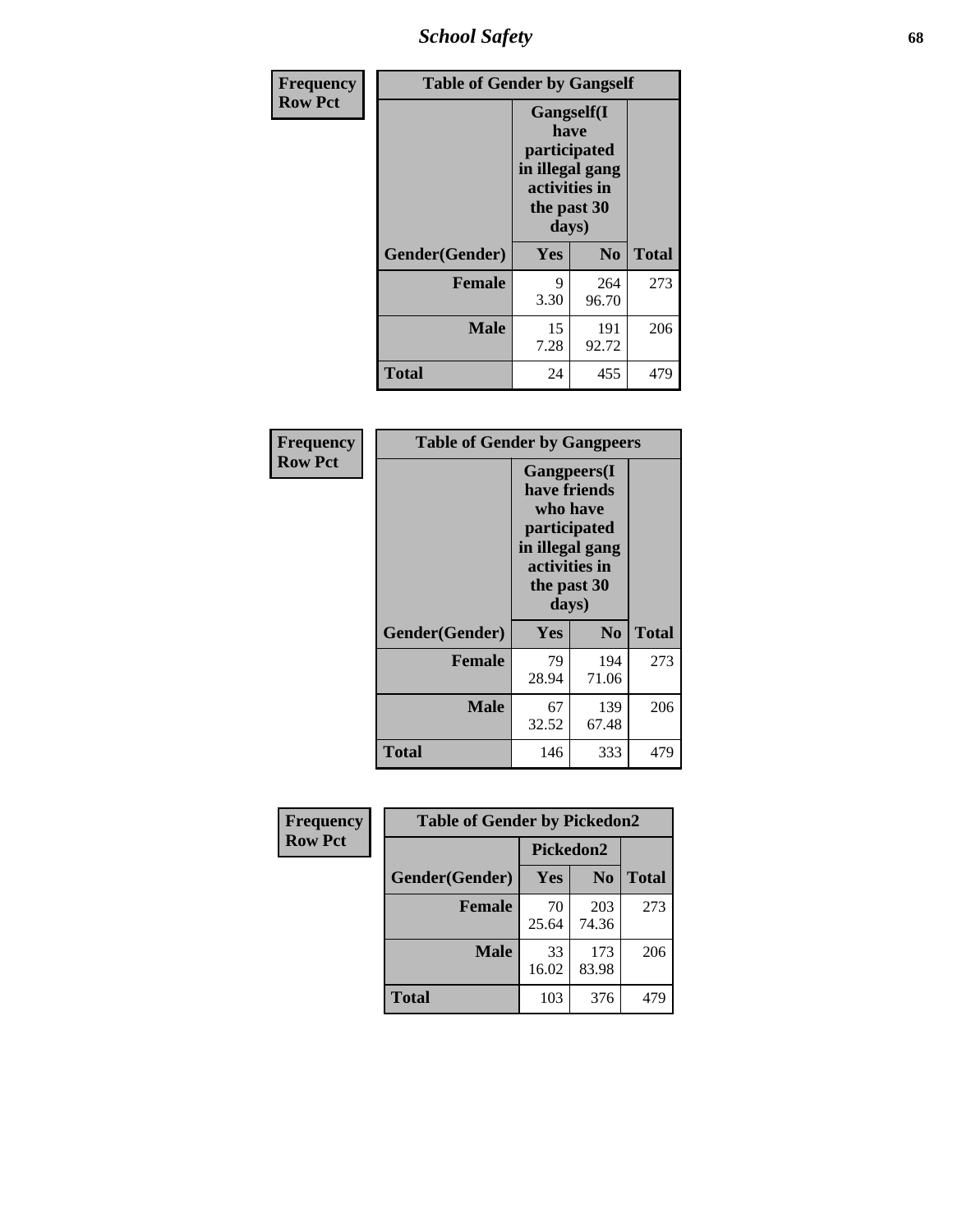*School Safety* **69**

| Frequency      | <b>Table of Gender by Safeschool2</b> |              |                |              |  |
|----------------|---------------------------------------|--------------|----------------|--------------|--|
| <b>Row Pct</b> |                                       | Safeschool2  |                |              |  |
|                | Gender(Gender)                        | <b>Yes</b>   | N <sub>0</sub> | <b>Total</b> |  |
|                | <b>Female</b>                         | 150<br>54.95 | 123<br>45.05   | 273          |  |
|                | Male                                  | 127<br>61.65 | 79<br>38.35    | 206          |  |
|                | <b>Total</b>                          | 277          | 202            | 479          |  |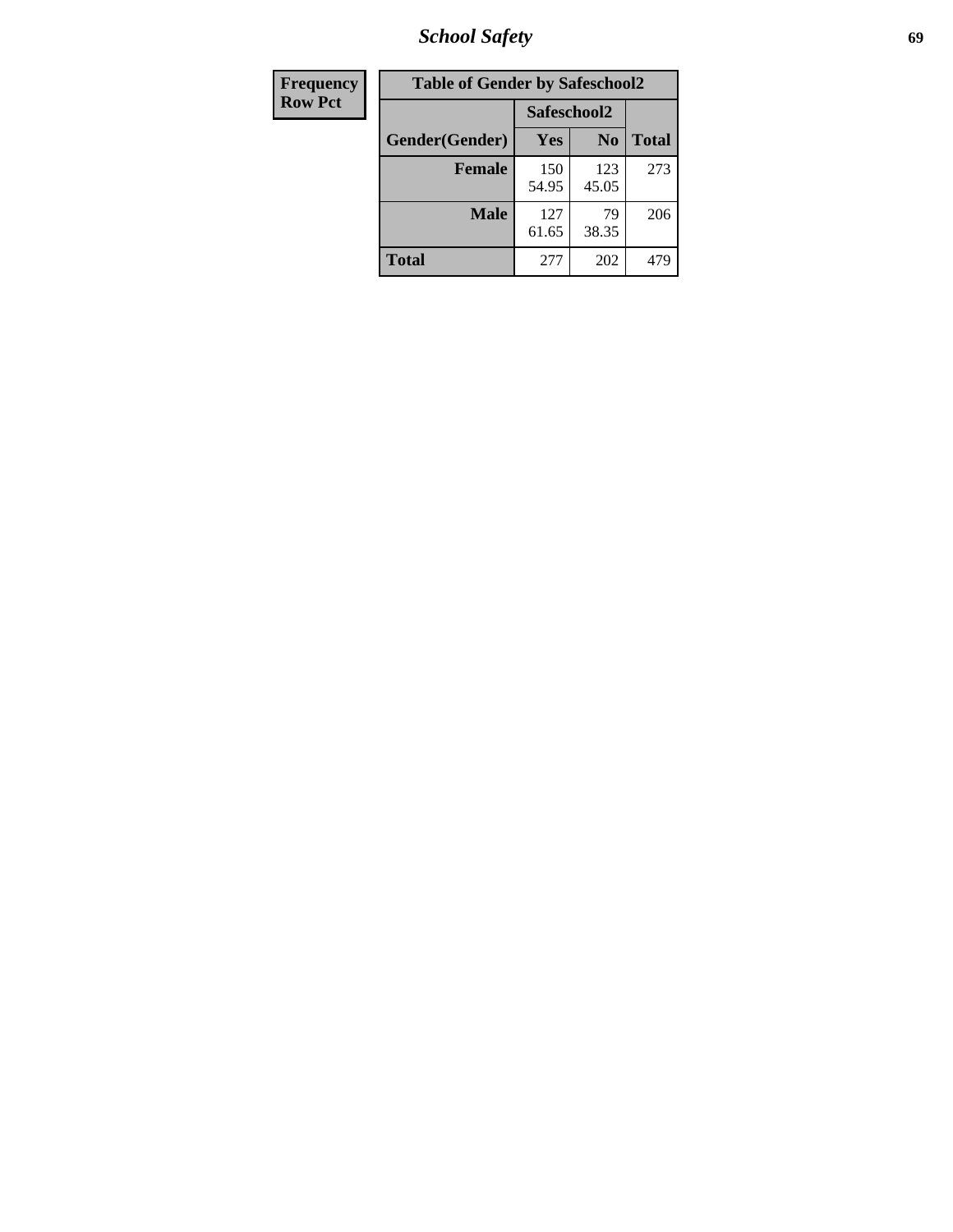# *Incidence of Drug Use* **70**

| <b>Frequency</b> | <b>Table of Gender by AlcoholAlt</b> |             |                                          |              |
|------------------|--------------------------------------|-------------|------------------------------------------|--------------|
| <b>Row Pct</b>   |                                      |             | AlcoholAlt(Alcohol<br>use, past 30 days) |              |
|                  | Gender(Gender)                       | <b>Yes</b>  | N <sub>0</sub>                           | <b>Total</b> |
|                  | <b>Female</b>                        | 36<br>13.19 | 237<br>86.81                             | 273          |
|                  | <b>Male</b>                          | 32<br>15.53 | 174<br>84.47                             | 206          |
|                  | <b>Total</b>                         | 68          | 411                                      | 479          |

| Frequency      | <b>Table of Gender by TobaccoAny</b> |                    |                    |              |  |
|----------------|--------------------------------------|--------------------|--------------------|--------------|--|
| <b>Row Pct</b> |                                      | use, past 30 days) | TobaccoAny(Tobacco |              |  |
|                | Gender(Gender)                       | Yes                | N <sub>0</sub>     | <b>Total</b> |  |
|                | <b>Female</b>                        | 14<br>5.13         | 259<br>94.87       | 273          |  |
|                | <b>Male</b>                          | 30<br>14.56        | 176<br>85.44       | 206          |  |
|                | Total                                | 44                 | 435                | 479          |  |

| <b>Frequency</b> | <b>Table of Gender by MarijuanaAlt</b> |                                              |                |              |
|------------------|----------------------------------------|----------------------------------------------|----------------|--------------|
| <b>Row Pct</b>   |                                        | MarijuanaAlt(Marijuana<br>use, past 30 days) |                |              |
|                  | Gender(Gender)                         | Yes                                          | N <sub>0</sub> | <b>Total</b> |
|                  | <b>Female</b>                          | 14<br>5.13                                   | 259<br>94.87   | 273          |
|                  | <b>Male</b>                            | 18<br>8.74                                   | 188<br>91.26   | 206          |
|                  | <b>Total</b>                           | 32                                           | 447            | 479          |

| <b>Frequency</b> | <b>Table of Gender by OtherDrugAny</b> |                                                      |                |              |  |
|------------------|----------------------------------------|------------------------------------------------------|----------------|--------------|--|
| <b>Row Pct</b>   |                                        | <b>OtherDrugAny(Other</b><br>drug use, past 30 days) |                |              |  |
|                  | Gender(Gender)                         | <b>Yes</b>                                           | N <sub>0</sub> | <b>Total</b> |  |
|                  | <b>Female</b>                          | 13<br>4.76                                           | 260<br>95.24   | 273          |  |
|                  | <b>Male</b>                            | 13<br>6.31                                           | 193<br>93.69   | 206          |  |
|                  | <b>Total</b>                           | 26                                                   | 453            | 479          |  |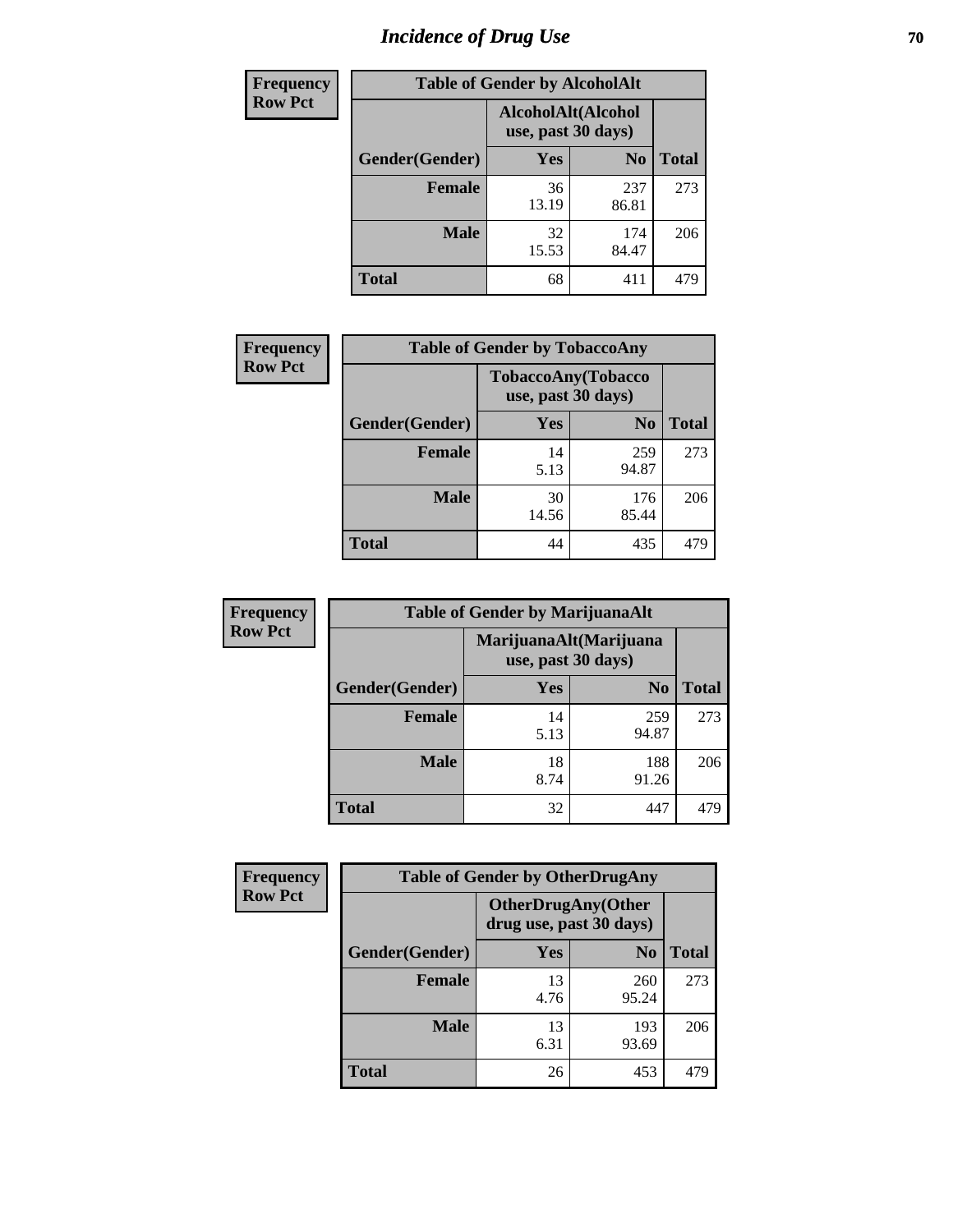#### *Average Age at Onset of Use* **71** *Results for "Average Age at Onset of Use" questions exclude students who said they did not use that substance*

#### **Gender=Female**

| <b>Variable</b>    | <b>Label</b>                                                       | <b>Mean</b> |
|--------------------|--------------------------------------------------------------------|-------------|
| Alcoholinit2       | I started using alcohol when I was                                 | 14.38       |
| Cigarettesinit2    | I started smoking tobacco when I was                               | 13.95       |
| Smokelessinit2     | I started chewing tobacco when I was                               | 12.75       |
| Marijuanainit2     | I started using marijuana when I was                               | 14.11       |
| Cocaineinit2       | I started using cocaine when I was                                 | 12.75       |
| Inhalantsinit2     | I started using inhalants when I was                               | 12.20       |
| Steroidsinit2      | I started using steroids when I was                                | 11.75       |
| Ecstasyinit2       | I started using ecstasy when I was                                 | 14.43       |
| Methinit2          | I started using methamphetamines when I was                        | 12.67       |
| Hallucinogensinit2 | I started using hallucinogens when I was                           | 13.33       |
| Prescription in t2 | I started using prescription drugs not prescribed to me when I was | 14.05       |

#### **Gender=Male**

| <b>Variable</b>                 | Label                                                              | <b>Mean</b> |
|---------------------------------|--------------------------------------------------------------------|-------------|
| Alcoholinit2                    | I started using alcohol when I was                                 | 13.43       |
| Cigarettesinit2                 | I started smoking tobacco when I was                               | 13.51       |
| Smokelessinit2                  | I started chewing tobacco when I was                               | 13.81       |
| Marijuanainit2                  | I started using marijuana when I was                               | 12.94       |
| Cocaineinit2                    | I started using cocaine when I was                                 | 10.33       |
| Inhalantsinit2                  | I started using inhalants when I was                               | 10.14       |
| Steroidsinit2                   | I started using steroids when I was                                | 11.71       |
| Ecstasyinit2                    | I started using ecstasy when I was                                 | 11.67       |
| Methinit2                       | I started using methamphetamines when I was                        | 10.83       |
| Hallucinogensinit2              | I started using hallucinogens when I was                           | 11.00       |
| Prescription in it <sub>2</sub> | I started using prescription drugs not prescribed to me when I was | 12.73       |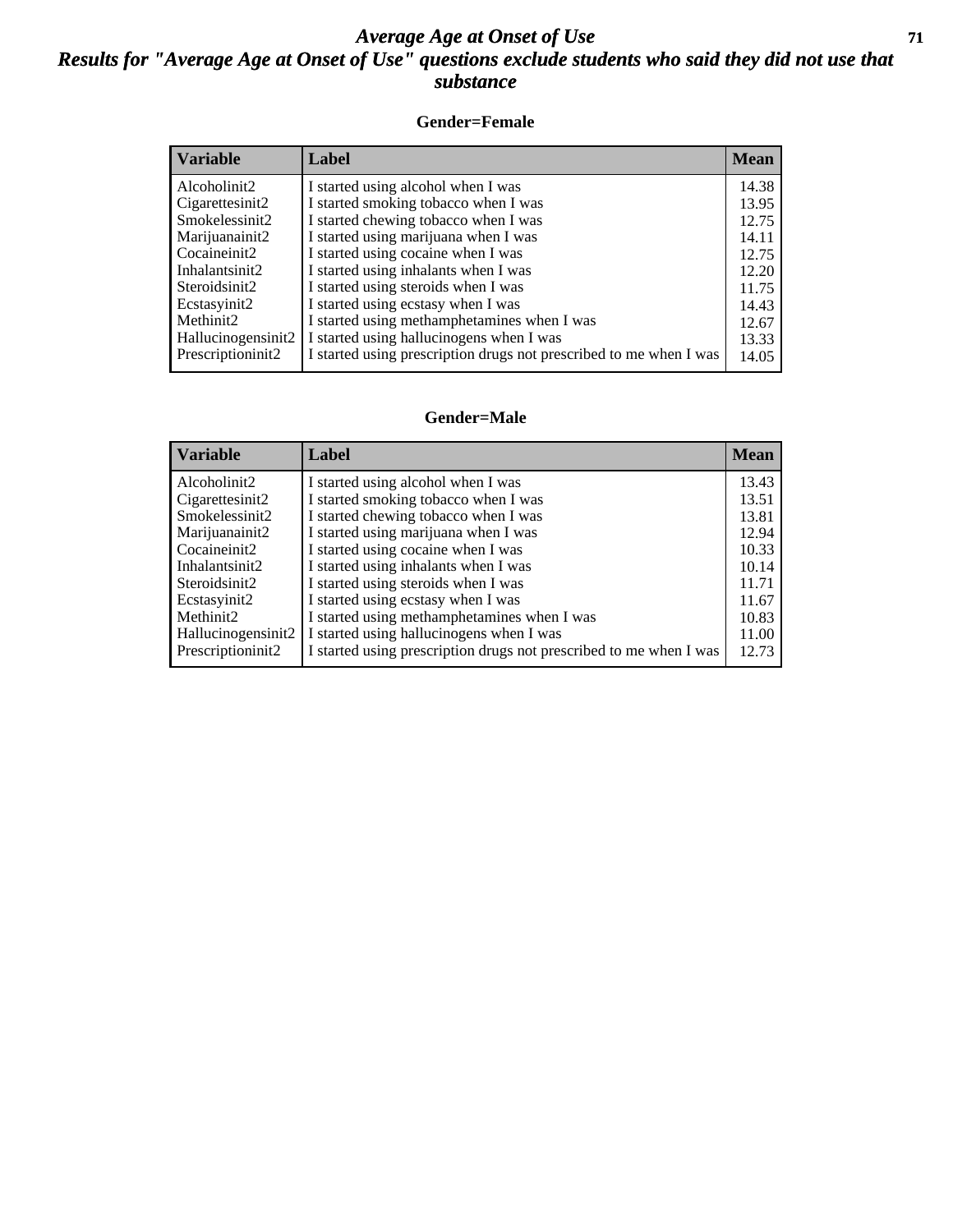# *I Think These Drugs are Harmful* **72**

| <b>Frequency</b> | <b>Table of Gender by Alcoholharmdich</b> |                  |                               |              |  |
|------------------|-------------------------------------------|------------------|-------------------------------|--------------|--|
| <b>Row Pct</b>   |                                           | think alcohol is | Alcoholharmdich(I<br>harmful) |              |  |
|                  | Gender(Gender)                            | Yes              | N <sub>0</sub>                | <b>Total</b> |  |
|                  | <b>Female</b>                             | 222<br>81.32     | 51<br>18.68                   | 273          |  |
|                  | <b>Male</b>                               | 150<br>72.82     | 56<br>27.18                   | 206          |  |
|                  | <b>Total</b>                              | 372              | 107                           | 479          |  |

| Frequency      | <b>Table of Gender by Tobaccoharmdich</b> |                              |                   |              |  |
|----------------|-------------------------------------------|------------------------------|-------------------|--------------|--|
| <b>Row Pct</b> |                                           | think tobacco is<br>harmful) | Tobaccoharmdich(I |              |  |
|                | Gender(Gender)                            | Yes                          | N <sub>0</sub>    | <b>Total</b> |  |
|                | <b>Female</b>                             | 260<br>95.24                 | 13<br>4.76        | 273          |  |
|                | <b>Male</b>                               | 185<br>89.81                 | 21<br>10.19       | 206          |  |
|                | Total                                     | 445                          | 34                | 479          |  |

| Frequency      | <b>Table of Gender by Marijuanaharmdich</b> |                                                       |                |              |  |
|----------------|---------------------------------------------|-------------------------------------------------------|----------------|--------------|--|
| <b>Row Pct</b> |                                             | Marijuanaharmdich(I<br>think marijuana is<br>harmful) |                |              |  |
|                | Gender(Gender)                              | <b>Yes</b>                                            | N <sub>0</sub> | <b>Total</b> |  |
|                | <b>Female</b>                               | 231<br>84.62                                          | 42<br>15.38    | 273          |  |
|                | <b>Male</b>                                 | 140<br>67.96                                          | 66<br>32.04    | 206          |  |
|                | <b>Total</b>                                | 371                                                   | 108            | 479          |  |

| Frequency      | <b>Table of Gender by Otherdrugharmdich</b> |                                                          |                |              |  |
|----------------|---------------------------------------------|----------------------------------------------------------|----------------|--------------|--|
| <b>Row Pct</b> |                                             | Otherdrugharmdich(I<br>think other drugs are<br>harmful) |                |              |  |
|                | Gender(Gender)                              | <b>Yes</b>                                               | N <sub>0</sub> | <b>Total</b> |  |
|                | <b>Female</b>                               | 261<br>95.60                                             | 12<br>4.40     | 273          |  |
|                | <b>Male</b>                                 | 187<br>90.78                                             | 19<br>9.22     | 206          |  |
|                | <b>Total</b>                                | 448                                                      | 31             | 479          |  |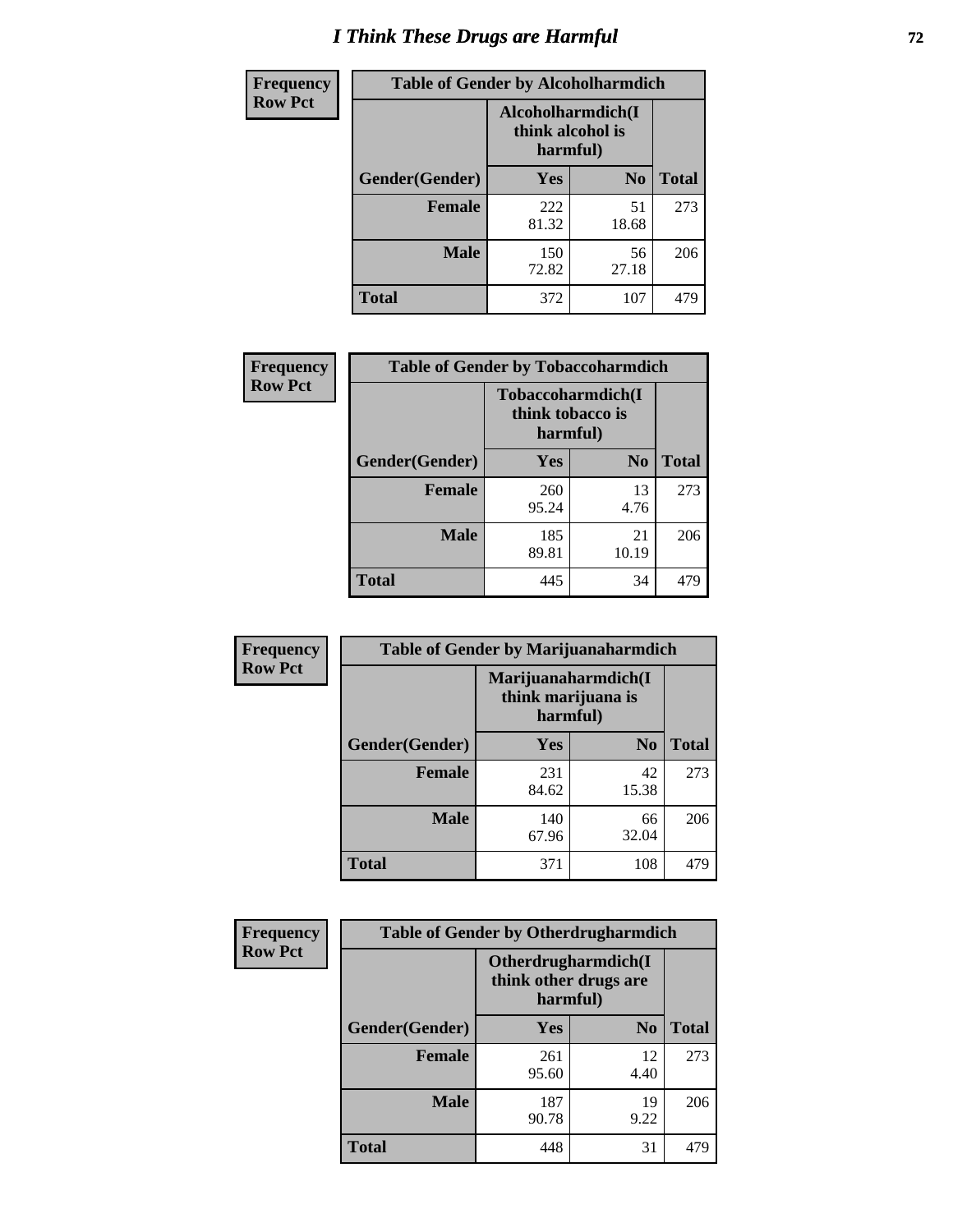| <b>Frequency</b> | <b>Table of Gender by Alcohollocation1</b> |                                                               |              |              |
|------------------|--------------------------------------------|---------------------------------------------------------------|--------------|--------------|
| <b>Row Pct</b>   |                                            | <b>Alcohollocation1(Places</b><br><b>Friends Use Alcohol)</b> |              |              |
|                  | Gender(Gender)                             |                                                               | Do Not Use   | <b>Total</b> |
|                  | <b>Female</b>                              | 137<br>50.18                                                  | 136<br>49.82 | 273          |
|                  | <b>Male</b>                                | 96<br>46.60                                                   | 110<br>53.40 | 206          |
|                  | <b>Total</b>                               | 233                                                           | 246          | 479          |

| <b>Frequency</b> | <b>Table of Gender by Alcohollocation2</b> |                                                               |              |              |
|------------------|--------------------------------------------|---------------------------------------------------------------|--------------|--------------|
| <b>Row Pct</b>   |                                            | <b>Alcohollocation2(Places</b><br><b>Friends Use Alcohol)</b> |              |              |
|                  | Gender(Gender)                             |                                                               | Home         | <b>Total</b> |
|                  | <b>Female</b>                              | 165<br>60.44                                                  | 108<br>39.56 | 273          |
|                  | <b>Male</b>                                | 129<br>62.62                                                  | 77<br>37.38  | 206          |
|                  | <b>Total</b>                               | 294                                                           | 185          | 479          |

| Frequency      | <b>Table of Gender by Alcohollocation3</b> |                                                               |               |              |
|----------------|--------------------------------------------|---------------------------------------------------------------|---------------|--------------|
| <b>Row Pct</b> |                                            | <b>Alcohollocation3(Places</b><br><b>Friends Use Alcohol)</b> |               |              |
|                | Gender(Gender)                             |                                                               | <b>School</b> | <b>Total</b> |
|                | <b>Female</b>                              | 255<br>93.41                                                  | 18<br>6.59    | 273          |
|                | <b>Male</b>                                | 188<br>91.26                                                  | 18<br>8.74    | 206          |
|                | <b>Total</b>                               | 443                                                           | 36            | 479          |

| Frequency      | <b>Table of Gender by Alcohollocation4</b> |                                                               |             |              |
|----------------|--------------------------------------------|---------------------------------------------------------------|-------------|--------------|
| <b>Row Pct</b> |                                            | <b>Alcohollocation4(Places</b><br><b>Friends Use Alcohol)</b> |             |              |
|                | Gender(Gender)                             |                                                               | Car         | <b>Total</b> |
|                | <b>Female</b>                              | 249<br>91.21                                                  | 24<br>8.79  | 273          |
|                | <b>Male</b>                                | 180<br>87.38                                                  | 26<br>12.62 | 206          |
|                | <b>Total</b>                               | 429                                                           | 50          | 479          |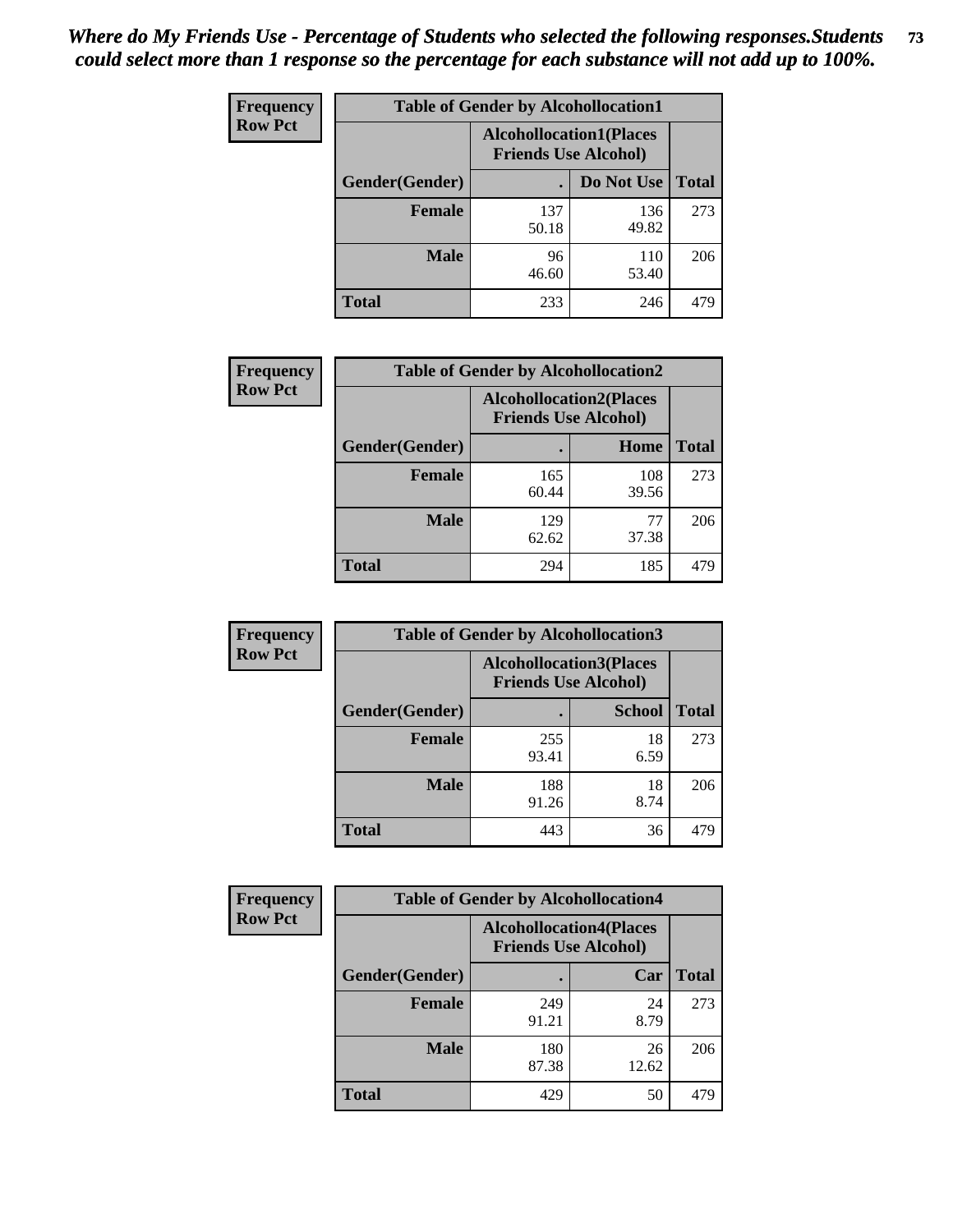| <b>Frequency</b> | <b>Table of Gender by Alcohollocation5</b> |                                                               |                                 |              |
|------------------|--------------------------------------------|---------------------------------------------------------------|---------------------------------|--------------|
| <b>Row Pct</b>   |                                            | <b>Alcohollocation5(Places</b><br><b>Friends Use Alcohol)</b> |                                 |              |
|                  | Gender(Gender)                             | $\bullet$                                                     | <b>Friend's</b><br><b>House</b> | <b>Total</b> |
|                  | <b>Female</b>                              | 175<br>64.10                                                  | 98<br>35.90                     | 273          |
|                  | <b>Male</b>                                | 136<br>66.02                                                  | 70<br>33.98                     | 206          |
|                  | <b>Total</b>                               | 311                                                           | 168                             | 479          |

| <b>Frequency</b> |                | <b>Table of Gender by Alcohollocation6</b>                    |              |              |  |
|------------------|----------------|---------------------------------------------------------------|--------------|--------------|--|
| <b>Row Pct</b>   |                | <b>Alcohollocation6(Places</b><br><b>Friends Use Alcohol)</b> |              |              |  |
|                  | Gender(Gender) |                                                               | <b>Other</b> | <b>Total</b> |  |
|                  | <b>Female</b>  | 218<br>79.85                                                  | 55<br>20.15  | 273          |  |
|                  | <b>Male</b>    | 160<br>77.67                                                  | 46<br>22.33  | 206          |  |
|                  | <b>Total</b>   | 378                                                           | 101          | 479          |  |

| Frequency      | <b>Table of Gender by Tobaccolocation1</b> |                                                               |              |              |  |
|----------------|--------------------------------------------|---------------------------------------------------------------|--------------|--------------|--|
| <b>Row Pct</b> |                                            | <b>Tobaccolocation1(Places</b><br><b>Friends Use Tobacco)</b> |              |              |  |
|                | Gender(Gender)                             |                                                               | Do Not Use   | <b>Total</b> |  |
|                | Female                                     | 82<br>30.04                                                   | 191<br>69.96 | 273          |  |
|                | <b>Male</b>                                | 75<br>36.41                                                   | 131<br>63.59 | 206          |  |
|                | <b>Total</b>                               | 157                                                           | 322          | 479          |  |

| <b>Frequency</b> |                | <b>Table of Gender by Tobaccolocation2</b> |                                |              |  |
|------------------|----------------|--------------------------------------------|--------------------------------|--------------|--|
| <b>Row Pct</b>   |                | <b>Friends Use Tobacco)</b>                | <b>Tobaccolocation2(Places</b> |              |  |
|                  | Gender(Gender) |                                            | Home                           | <b>Total</b> |  |
|                  | <b>Female</b>  | 210<br>76.92                               | 63<br>23.08                    | 273          |  |
|                  | <b>Male</b>    | 154<br>74.76                               | 52<br>25.24                    | 206          |  |
|                  | <b>Total</b>   | 364                                        | 115                            | 479          |  |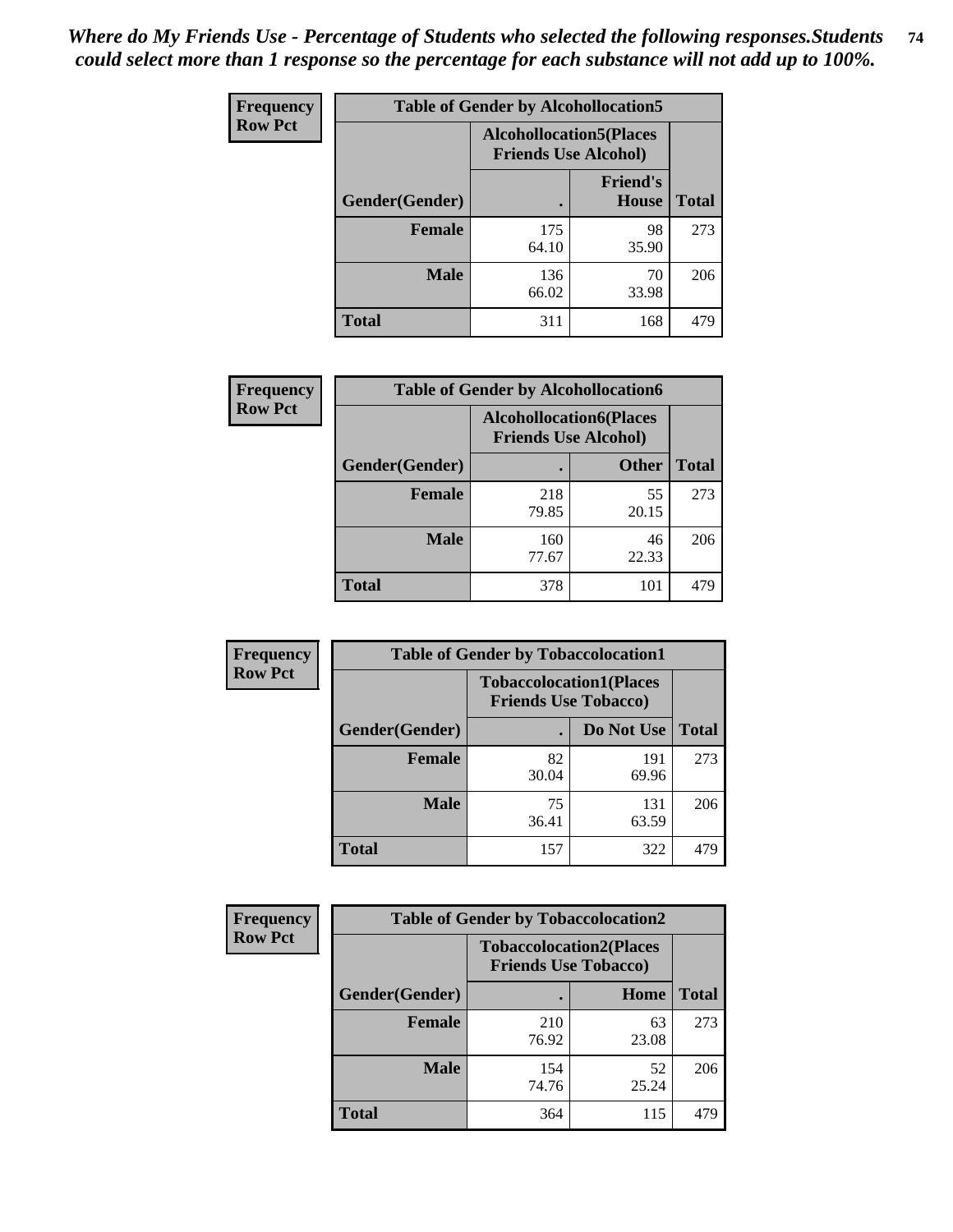| <b>Frequency</b> | <b>Table of Gender by Tobaccolocation3</b> |                                                               |               |              |
|------------------|--------------------------------------------|---------------------------------------------------------------|---------------|--------------|
| <b>Row Pct</b>   |                                            | <b>Tobaccolocation3(Places</b><br><b>Friends Use Tobacco)</b> |               |              |
|                  | Gender(Gender)                             |                                                               | <b>School</b> | <b>Total</b> |
|                  | <b>Female</b>                              | 243<br>89.01                                                  | 30<br>10.99   | 273          |
|                  | <b>Male</b>                                | 181<br>87.86                                                  | 25<br>12.14   | 206          |
|                  | <b>Total</b>                               | 424                                                           | 55            | 479          |

| <b>Frequency</b> | <b>Table of Gender by Tobaccolocation4</b> |                             |                                |              |
|------------------|--------------------------------------------|-----------------------------|--------------------------------|--------------|
| <b>Row Pct</b>   |                                            | <b>Friends Use Tobacco)</b> | <b>Tobaccolocation4(Places</b> |              |
|                  | Gender(Gender)                             |                             | Car                            | <b>Total</b> |
|                  | Female                                     | 223<br>81.68                | 50<br>18.32                    | 273          |
|                  | <b>Male</b>                                | 172<br>83.50                | 34<br>16.50                    | 206          |
|                  | <b>Total</b>                               | 395                         | 84                             | 479          |

| <b>Frequency</b> | <b>Table of Gender by Tobaccolocation5</b> |                                                               |                                 |              |
|------------------|--------------------------------------------|---------------------------------------------------------------|---------------------------------|--------------|
| <b>Row Pct</b>   |                                            | <b>Tobaccolocation5(Places</b><br><b>Friends Use Tobacco)</b> |                                 |              |
|                  | Gender(Gender)                             |                                                               | <b>Friend's</b><br><b>House</b> | <b>Total</b> |
|                  | <b>Female</b>                              | 218<br>79.85                                                  | 55<br>20.15                     | 273          |
|                  | <b>Male</b>                                | 151<br>73.30                                                  | 55<br>26.70                     | 206          |
|                  | <b>Total</b>                               | 369                                                           | 110                             | 479          |

| Frequency      | <b>Table of Gender by Tobaccolocation6</b> |                                                               |              |              |
|----------------|--------------------------------------------|---------------------------------------------------------------|--------------|--------------|
| <b>Row Pct</b> |                                            | <b>Tobaccolocation6(Places</b><br><b>Friends Use Tobacco)</b> |              |              |
|                | <b>Gender</b> (Gender)                     |                                                               | <b>Other</b> | <b>Total</b> |
|                | Female                                     | 229<br>83.88                                                  | 44<br>16.12  | 273          |
|                | <b>Male</b>                                | 166<br>80.58                                                  | 40<br>19.42  | 206          |
|                | <b>Total</b>                               | 395                                                           | 84           | 479          |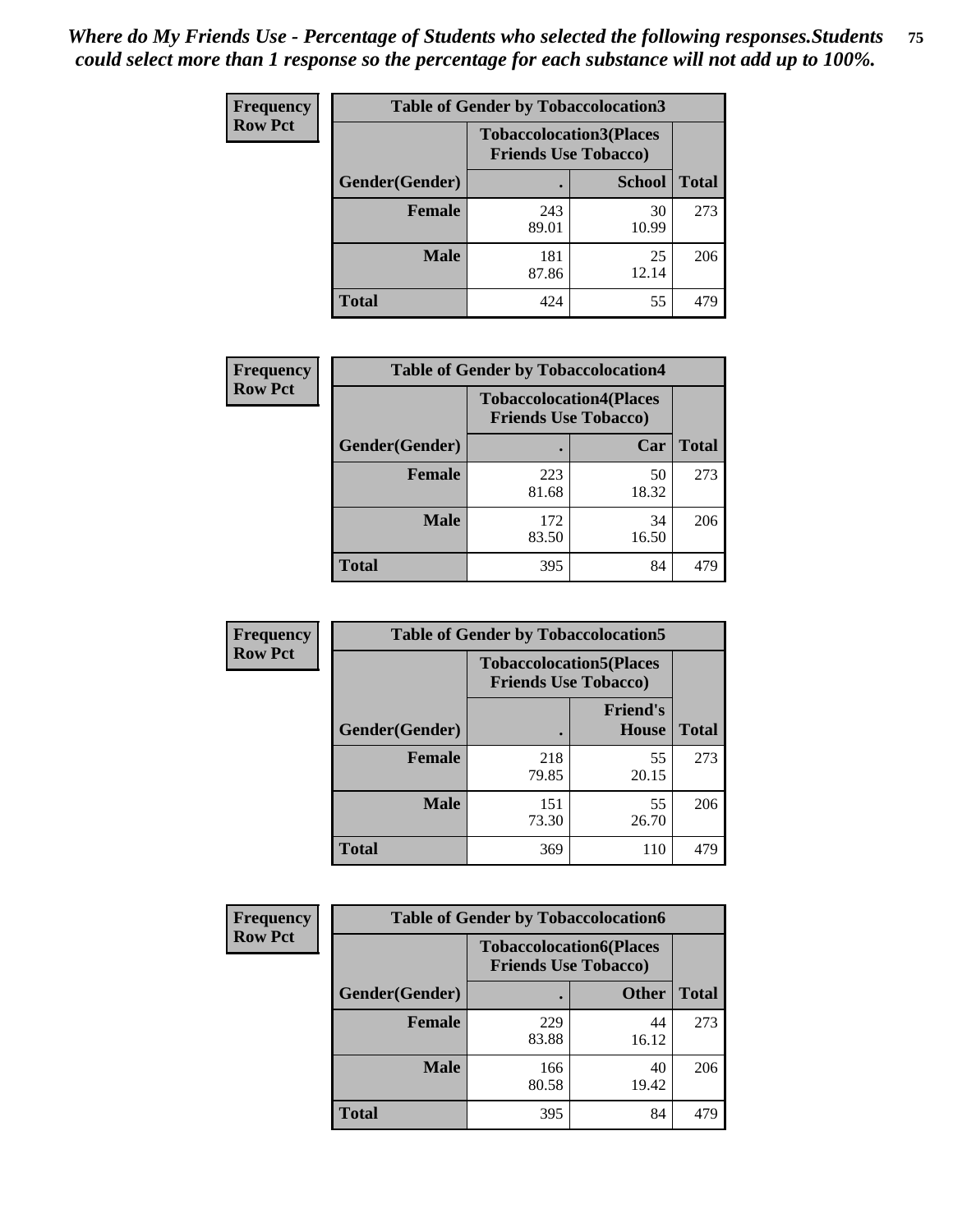| <b>Frequency</b> | <b>Table of Gender by Marijuanalocation1</b> |                                                                    |              |              |  |
|------------------|----------------------------------------------|--------------------------------------------------------------------|--------------|--------------|--|
| <b>Row Pct</b>   |                                              | <b>Marijuanalocation1(Places</b><br><b>Friends Use Marijuana</b> ) |              |              |  |
|                  | Gender(Gender)                               |                                                                    | Do Not Use   | <b>Total</b> |  |
|                  | <b>Female</b>                                | 99<br>36.26                                                        | 174<br>63.74 | 273          |  |
|                  | <b>Male</b>                                  | 82<br>39.81                                                        | 124<br>60.19 | 206          |  |
|                  | <b>Total</b>                                 | 181                                                                | 298          | 479          |  |

| <b>Frequency</b> | <b>Table of Gender by Marijuanalocation2</b> |                                                                    |             |              |
|------------------|----------------------------------------------|--------------------------------------------------------------------|-------------|--------------|
| <b>Row Pct</b>   |                                              | <b>Marijuanalocation2(Places</b><br><b>Friends Use Marijuana</b> ) |             |              |
|                  | Gender(Gender)                               |                                                                    | Home        | <b>Total</b> |
|                  | Female                                       | 202<br>73.99                                                       | 26.01       | 273          |
|                  | <b>Male</b>                                  | 144<br>69.90                                                       | 62<br>30.10 | 206          |
|                  | <b>Total</b>                                 | 346                                                                | 133         | 479          |

| Frequency      |                | <b>Table of Gender by Marijuanalocation3</b>                       |               |              |
|----------------|----------------|--------------------------------------------------------------------|---------------|--------------|
| <b>Row Pct</b> |                | <b>Marijuanalocation3(Places</b><br><b>Friends Use Marijuana</b> ) |               |              |
|                | Gender(Gender) |                                                                    | <b>School</b> | <b>Total</b> |
|                | Female         | 234<br>85.71                                                       | 39<br>14.29   | 273          |
|                | <b>Male</b>    | 179<br>86.89                                                       | 27<br>13.11   | 206          |
|                | <b>Total</b>   | 413                                                                | 66            | 479          |

| <b>Frequency</b> |                | <b>Table of Gender by Marijuanalocation4</b>                       |             |              |
|------------------|----------------|--------------------------------------------------------------------|-------------|--------------|
| <b>Row Pct</b>   |                | <b>Marijuanalocation4(Places</b><br><b>Friends Use Marijuana</b> ) |             |              |
|                  | Gender(Gender) |                                                                    | Car         | <b>Total</b> |
|                  | <b>Female</b>  | 222<br>81.32                                                       | 51<br>18.68 | 273          |
|                  | <b>Male</b>    | 168<br>81.55                                                       | 38<br>18.45 | 206          |
|                  | <b>Total</b>   | 390                                                                | 89          | 479          |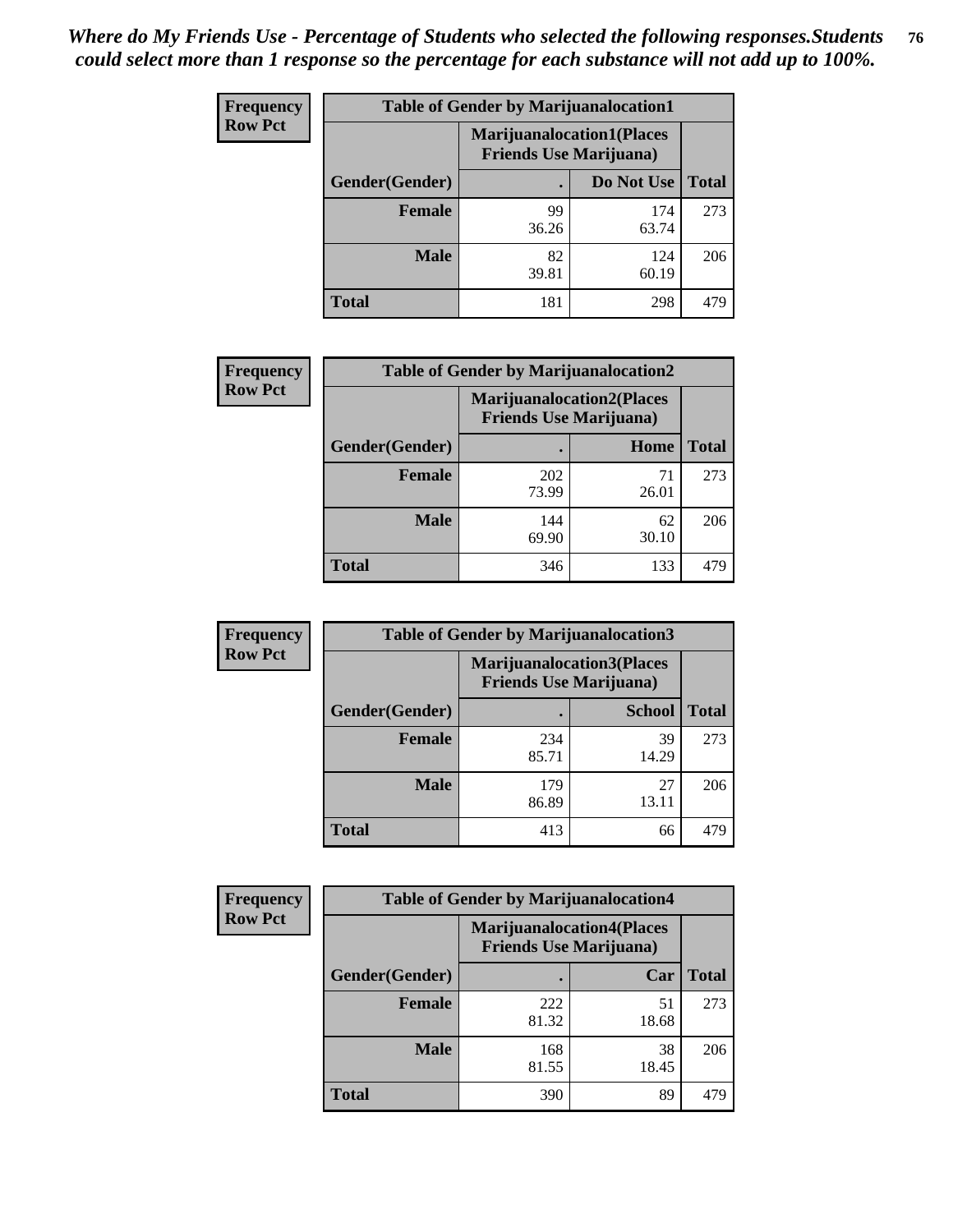| <b>Frequency</b> | <b>Table of Gender by Marijuanalocation5</b> |                                                                     |                          |              |
|------------------|----------------------------------------------|---------------------------------------------------------------------|--------------------------|--------------|
| <b>Row Pct</b>   |                                              | <b>Marijuanalocation5</b> (Places<br><b>Friends Use Marijuana</b> ) |                          |              |
|                  | Gender(Gender)                               |                                                                     | <b>Friend's</b><br>House | <b>Total</b> |
|                  | <b>Female</b>                                | 199<br>72.89                                                        | 74<br>27.11              | 273          |
|                  | <b>Male</b>                                  | 145<br>70.39                                                        | 61<br>29.61              | 206          |
|                  | <b>Total</b>                                 | 344                                                                 | 135                      | 479          |

| <b>Frequency</b> | <b>Table of Gender by Marijuanalocation6</b> |                                                                    |              |              |
|------------------|----------------------------------------------|--------------------------------------------------------------------|--------------|--------------|
| <b>Row Pct</b>   |                                              | <b>Marijuanalocation6(Places</b><br><b>Friends Use Marijuana</b> ) |              |              |
|                  | Gender(Gender)                               |                                                                    | <b>Other</b> | <b>Total</b> |
|                  | <b>Female</b>                                | 219<br>80.22                                                       | 54<br>19.78  | 273          |
|                  | <b>Male</b>                                  | 161<br>78.16                                                       | 45<br>21.84  | 206          |
|                  | <b>Total</b>                                 | 380                                                                | 99           | 479          |

| <b>Frequency</b> | <b>Table of Gender by Otherdruglocation1</b> |             |                                                                                |              |
|------------------|----------------------------------------------|-------------|--------------------------------------------------------------------------------|--------------|
| <b>Row Pct</b>   |                                              |             | <b>Otherdruglocation1(Places</b><br><b>Friends Use Other Illegal</b><br>Drugs) |              |
|                  | Gender(Gender)                               |             | Do Not Use                                                                     | <b>Total</b> |
|                  | <b>Female</b>                                | 51<br>18.68 | 222<br>81.32                                                                   | 273          |
|                  | <b>Male</b>                                  | 43<br>20.87 | 163<br>79.13                                                                   | 206          |
|                  | <b>Total</b>                                 | 94          | 385                                                                            | 479          |

| Frequency      | <b>Table of Gender by Otherdruglocation2</b> |                                                                                |             |              |
|----------------|----------------------------------------------|--------------------------------------------------------------------------------|-------------|--------------|
| <b>Row Pct</b> |                                              | <b>Otherdruglocation2(Places</b><br><b>Friends Use Other Illegal</b><br>Drugs) |             |              |
|                | Gender(Gender)                               |                                                                                | Home        | <b>Total</b> |
|                | <b>Female</b>                                | 238<br>87.18                                                                   | 35<br>12.82 | 273          |
|                | <b>Male</b>                                  | 173<br>83.98                                                                   | 33<br>16.02 | 206          |
|                | <b>Total</b>                                 | 411                                                                            | 68          | 479          |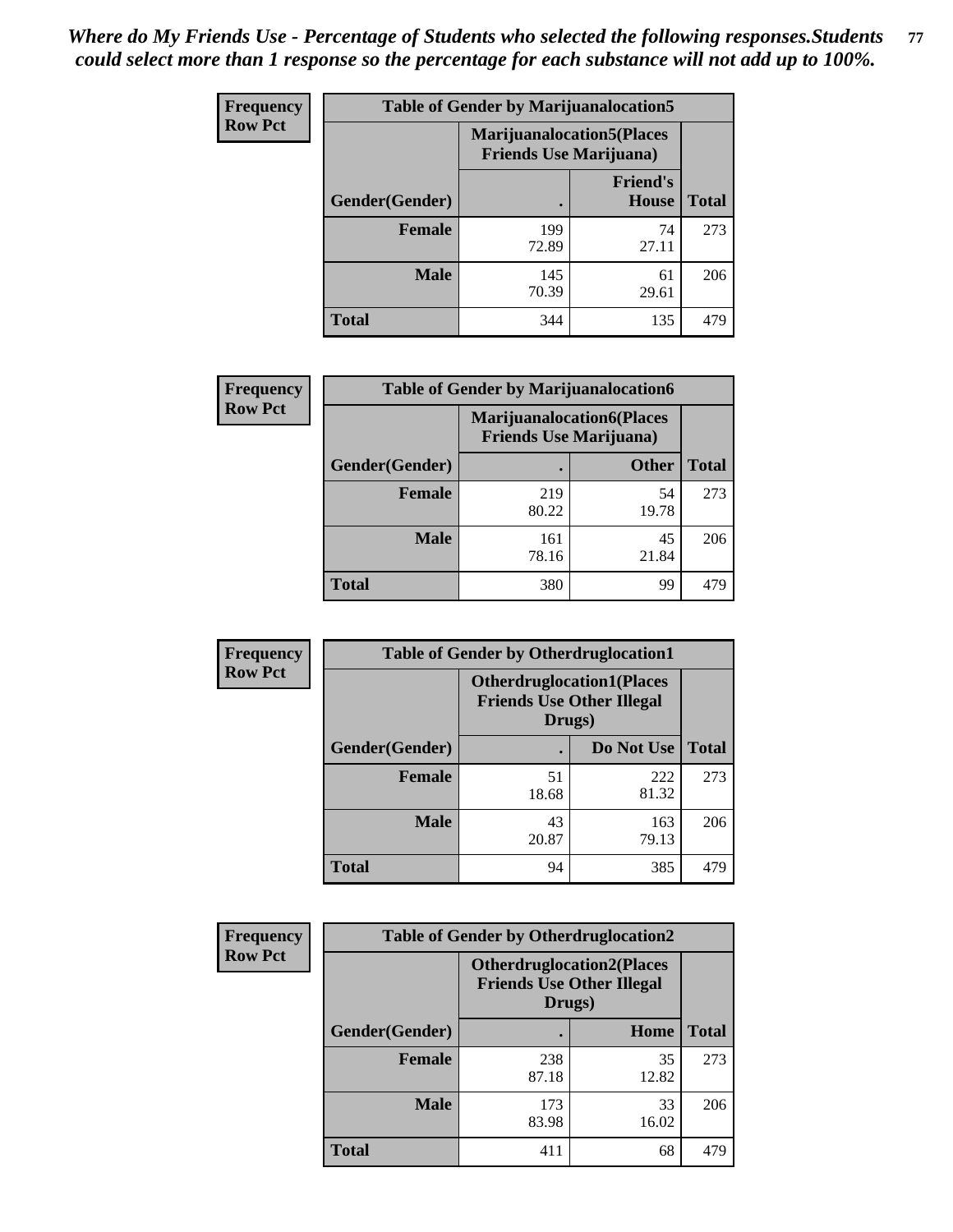| <b>Frequency</b> | <b>Table of Gender by Otherdruglocation3</b> |                                                                                |               |              |
|------------------|----------------------------------------------|--------------------------------------------------------------------------------|---------------|--------------|
| <b>Row Pct</b>   |                                              | <b>Otherdruglocation3(Places</b><br><b>Friends Use Other Illegal</b><br>Drugs) |               |              |
|                  | Gender(Gender)                               |                                                                                | <b>School</b> | <b>Total</b> |
|                  | <b>Female</b>                                | 251<br>91.94                                                                   | 22<br>8.06    | 273          |
|                  | <b>Male</b>                                  | 191<br>92.72                                                                   | 15<br>7.28    | 206          |
|                  | <b>Total</b>                                 | 442                                                                            | 37            | 479          |

| <b>Frequency</b> | <b>Table of Gender by Otherdruglocation4</b> |                                                                                |            |              |
|------------------|----------------------------------------------|--------------------------------------------------------------------------------|------------|--------------|
| <b>Row Pct</b>   |                                              | <b>Otherdruglocation4(Places</b><br><b>Friends Use Other Illegal</b><br>Drugs) |            |              |
|                  | Gender(Gender)                               |                                                                                | Car        | <b>Total</b> |
|                  | Female                                       | 251<br>91.94                                                                   | 22<br>8.06 | 273          |
|                  | <b>Male</b>                                  | 186<br>90.29                                                                   | 20<br>9.71 | 206          |
|                  | <b>Total</b>                                 | 437                                                                            | 42         | 479          |

| Frequency      | <b>Table of Gender by Otherdruglocation5</b> |                                                                                |                                 |              |
|----------------|----------------------------------------------|--------------------------------------------------------------------------------|---------------------------------|--------------|
| <b>Row Pct</b> |                                              | <b>Otherdruglocation5(Places</b><br><b>Friends Use Other Illegal</b><br>Drugs) |                                 |              |
|                | Gender(Gender)                               |                                                                                | <b>Friend's</b><br><b>House</b> | <b>Total</b> |
|                | <b>Female</b>                                | 241<br>88.28                                                                   | 32<br>11.72                     | 273          |
|                | <b>Male</b>                                  | 176<br>85.44                                                                   | 30<br>14.56                     | 206          |
|                | <b>Total</b>                                 | 417                                                                            | 62                              | 479          |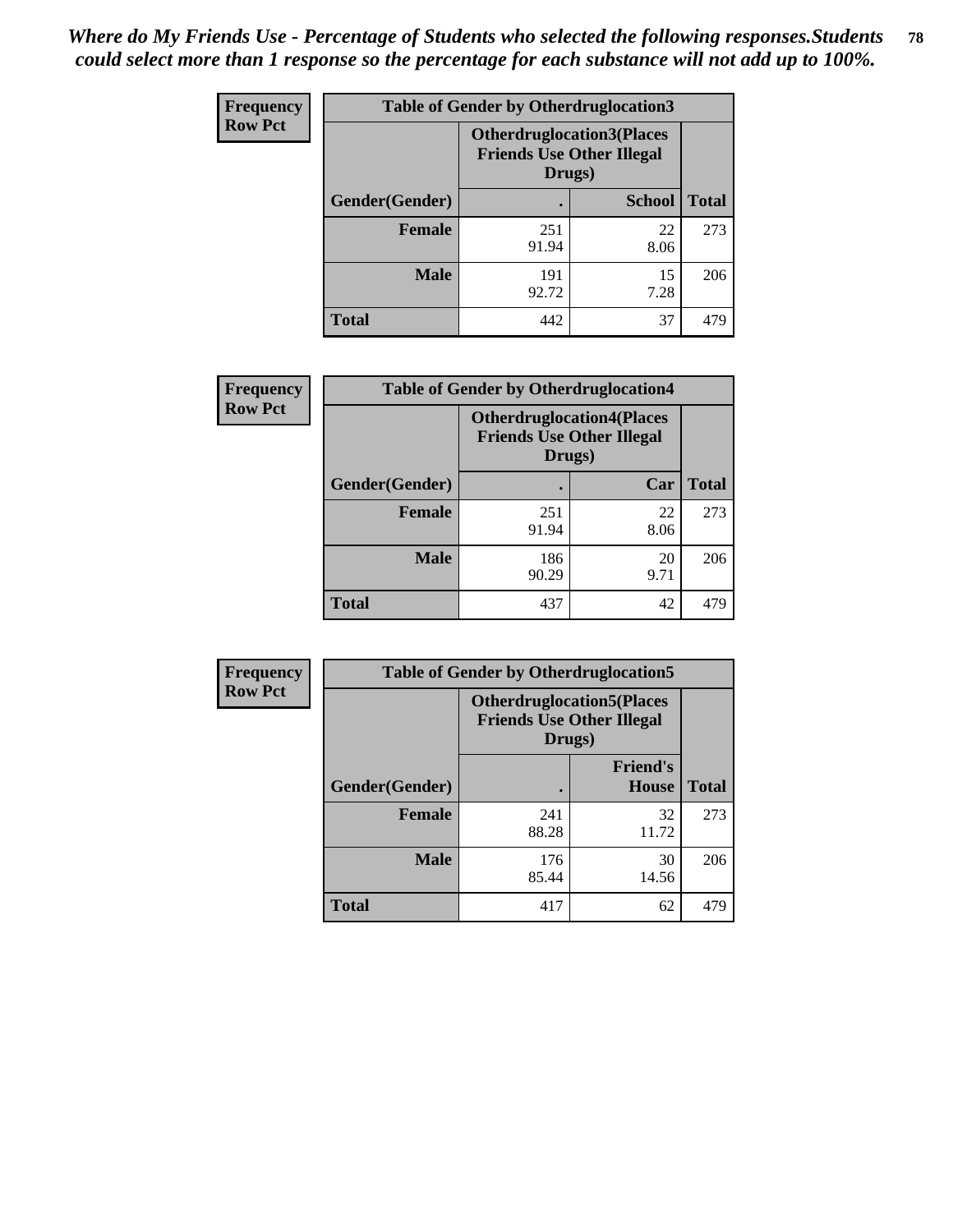| <b>Frequency</b> | <b>Table of Gender by Otherdruglocation6</b> |                                            |                                  |              |
|------------------|----------------------------------------------|--------------------------------------------|----------------------------------|--------------|
| <b>Row Pct</b>   |                                              | <b>Friends Use Other Illegal</b><br>Drugs) | <b>Otherdruglocation6(Places</b> |              |
|                  | Gender(Gender)                               |                                            | <b>Other</b>                     | <b>Total</b> |
|                  | Female                                       | 238<br>87.18                               | 35<br>12.82                      | 273          |
|                  | <b>Male</b>                                  | 177<br>85.92                               | 29<br>14.08                      | 206          |
|                  | <b>Total</b>                                 | 415                                        | 64                               | 479          |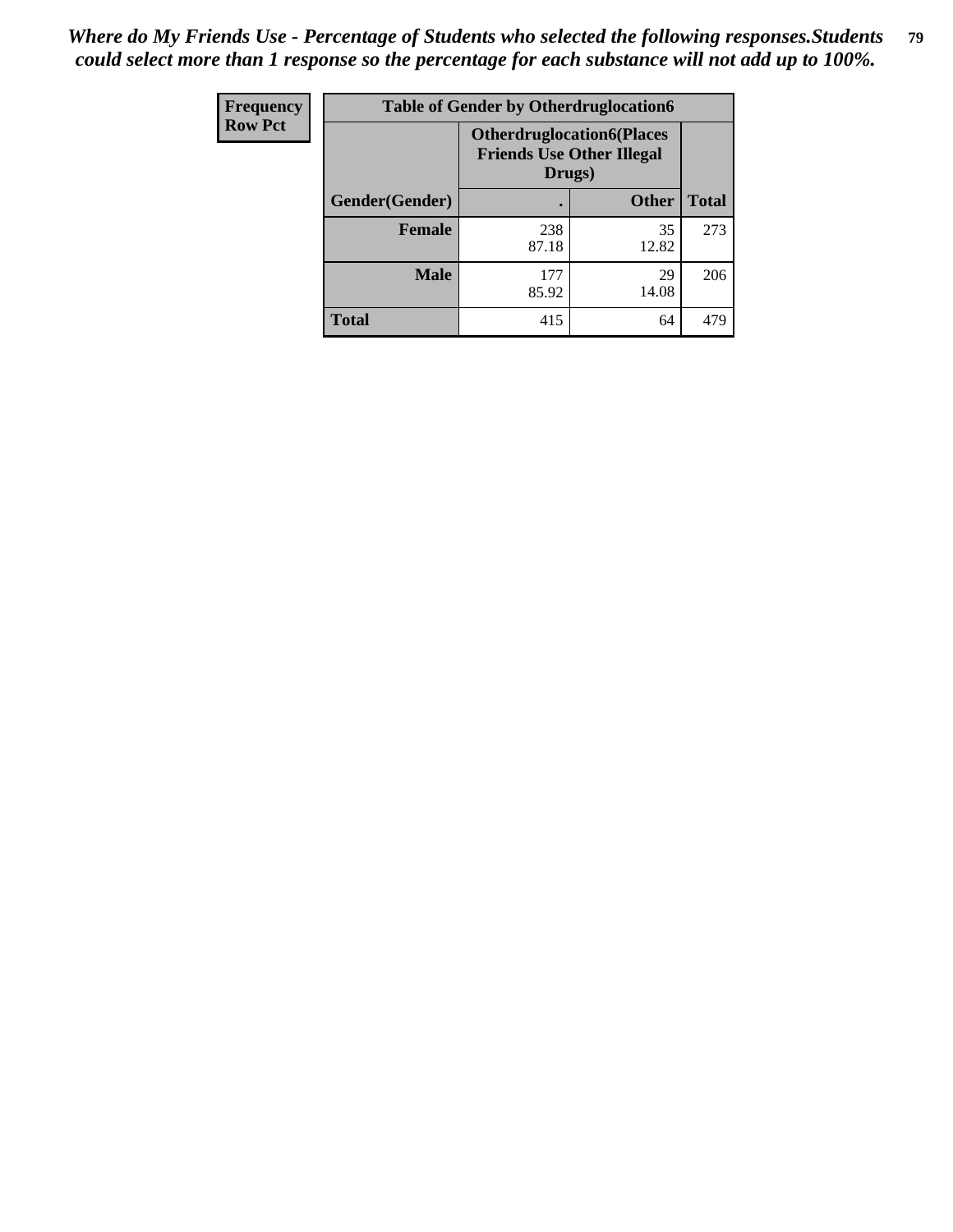| <b>Frequency</b> | <b>Table of Gender by Alcoholtime1</b> |                                                          |                      |              |
|------------------|----------------------------------------|----------------------------------------------------------|----------------------|--------------|
| <b>Row Pct</b>   |                                        | <b>Alcoholtime1(Times</b><br><b>Friends Use Alcohol)</b> |                      |              |
|                  | Gender(Gender)                         | $\bullet$                                                | Do Not<br><b>Use</b> | <b>Total</b> |
|                  | <b>Female</b>                          | 135<br>49.45                                             | 138<br>50.55         | 273          |
|                  | <b>Male</b>                            | 102<br>49.51                                             | 104<br>50.49         | 206          |
|                  | <b>Total</b>                           | 237                                                      | 242                  | 479          |

| <b>Frequency</b> | <b>Table of Gender by Alcoholtime2</b> |                                                          |                            |              |
|------------------|----------------------------------------|----------------------------------------------------------|----------------------------|--------------|
| <b>Row Pct</b>   |                                        | <b>Alcoholtime2(Times</b><br><b>Friends Use Alcohol)</b> |                            |              |
|                  | Gender(Gender)                         |                                                          | <b>On Way</b><br>to School | <b>Total</b> |
|                  | <b>Female</b>                          | 258<br>94.51                                             | 15<br>5.49                 | 273          |
|                  | <b>Male</b>                            | 184<br>89.32                                             | 22<br>10.68                | 206          |
|                  | <b>Total</b>                           | 442                                                      | 37                         | 479          |

| Frequency      | <b>Table of Gender by Alcoholtime3</b> |                                                   |                                |              |  |
|----------------|----------------------------------------|---------------------------------------------------|--------------------------------|--------------|--|
| <b>Row Pct</b> |                                        | Alcoholtime3(Times<br><b>Friends Use Alcohol)</b> |                                |              |  |
|                | Gender(Gender)                         |                                                   | <b>During</b><br><b>School</b> | <b>Total</b> |  |
|                | Female                                 | 255<br>93.41                                      | 18<br>6.59                     | 273          |  |
|                | <b>Male</b>                            | 188<br>91.26                                      | 18<br>8.74                     | 206          |  |
|                | <b>Total</b>                           | 443                                               | 36                             | 479          |  |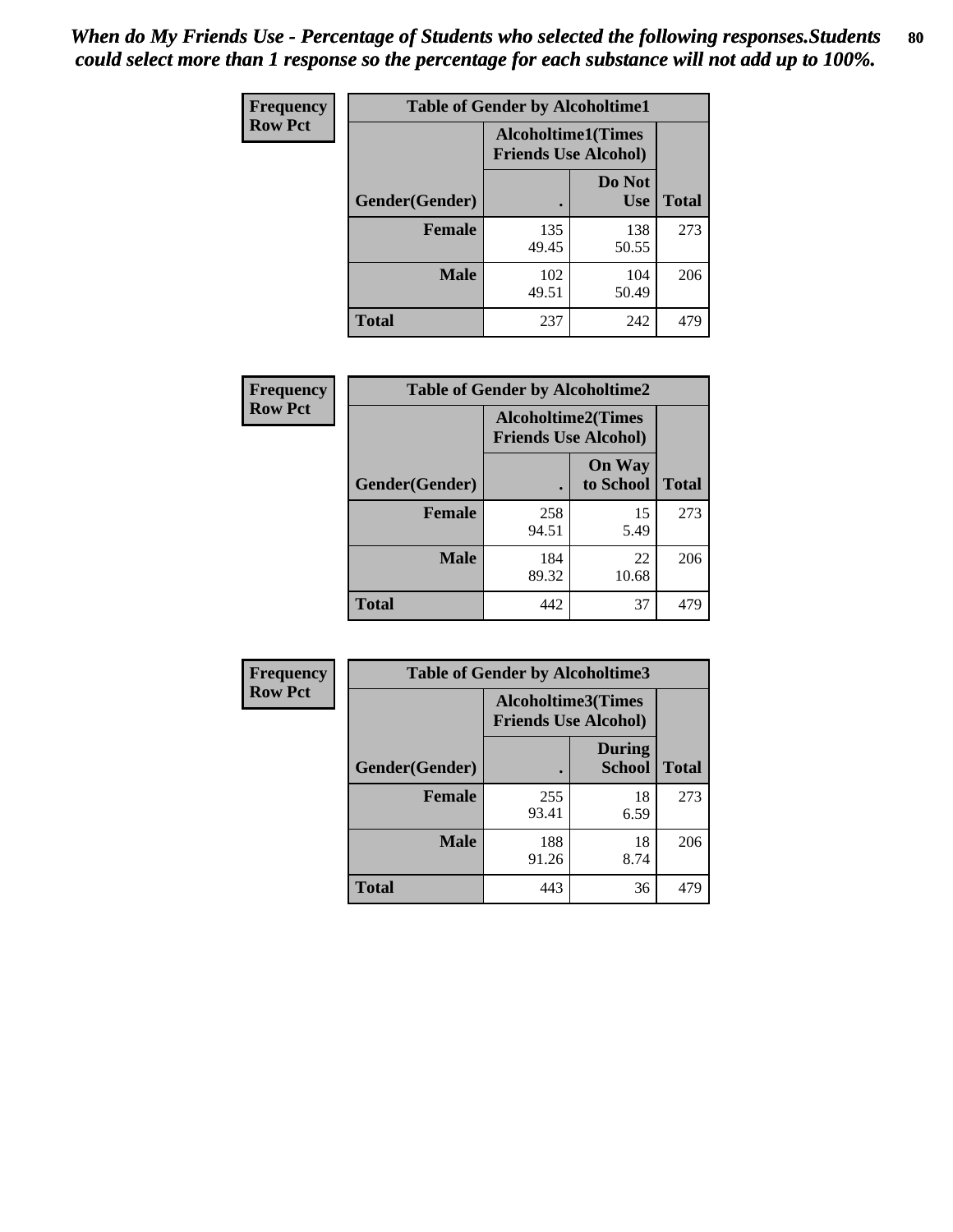*When do My Friends Use - Percentage of Students who selected the following responses.Students could select more than 1 response so the percentage for each substance will not add up to 100%.* **81**

| <b>Frequency</b> | <b>Table of Gender by Alcoholtime4</b> |                                                          |                                                       |              |
|------------------|----------------------------------------|----------------------------------------------------------|-------------------------------------------------------|--------------|
| <b>Row Pct</b>   |                                        | <b>Alcoholtime4(Times</b><br><b>Friends Use Alcohol)</b> |                                                       |              |
|                  | Gender(Gender)                         |                                                          | <b>On Way</b><br>Home<br><b>From</b><br><b>School</b> | <b>Total</b> |
|                  | <b>Female</b>                          | 256<br>93.77                                             | 17<br>6.23                                            | 273          |
|                  | <b>Male</b>                            | 187<br>90.78                                             | 19<br>9.22                                            | 206          |
|                  | <b>Total</b>                           | 443                                                      | 36                                                    | 479          |

| <b>Frequency</b> | <b>Table of Gender by Alcoholtime5</b> |                                                           |             |              |
|------------------|----------------------------------------|-----------------------------------------------------------|-------------|--------------|
| <b>Row Pct</b>   |                                        | <b>Alcoholtime5</b> (Times<br><b>Friends Use Alcohol)</b> |             |              |
|                  | Gender(Gender)                         |                                                           | Weeknights  | <b>Total</b> |
|                  | <b>Female</b>                          | 229<br>83.88                                              | 44<br>16.12 | 273          |
|                  | <b>Male</b>                            | 167<br>81.07                                              | 39<br>18.93 | 206          |
|                  | <b>Total</b>                           | 396                                                       | 83          | 479          |

| <b>Frequency</b> |                | <b>Table of Gender by Alcoholtime6</b> |                                                           |              |
|------------------|----------------|----------------------------------------|-----------------------------------------------------------|--------------|
| <b>Row Pct</b>   |                |                                        | <b>Alcoholtime6</b> (Times<br><b>Friends Use Alcohol)</b> |              |
|                  | Gender(Gender) |                                        | Weekends                                                  | <b>Total</b> |
|                  | Female         | 136<br>49.82                           | 137<br>50.18                                              | 273          |
|                  | <b>Male</b>    | 104<br>50.49                           | 102<br>49.51                                              | 206          |
|                  | <b>Total</b>   | 240                                    | 239                                                       | 479          |

| <b>Frequency</b> | <b>Table of Gender by Tobaccotime1</b> |                                                          |                      |              |
|------------------|----------------------------------------|----------------------------------------------------------|----------------------|--------------|
| <b>Row Pct</b>   |                                        | <b>Tobaccotime1(Times</b><br><b>Friends Use Tobacco)</b> |                      |              |
|                  | Gender(Gender)                         |                                                          | Do Not<br><b>Use</b> | <b>Total</b> |
|                  | <b>Female</b>                          | 69<br>25.27                                              | 204<br>74.73         | 273          |
|                  | <b>Male</b>                            | 71<br>34.47                                              | 135<br>65.53         | 206          |
|                  | <b>Total</b>                           | 140                                                      | 339                  | 479          |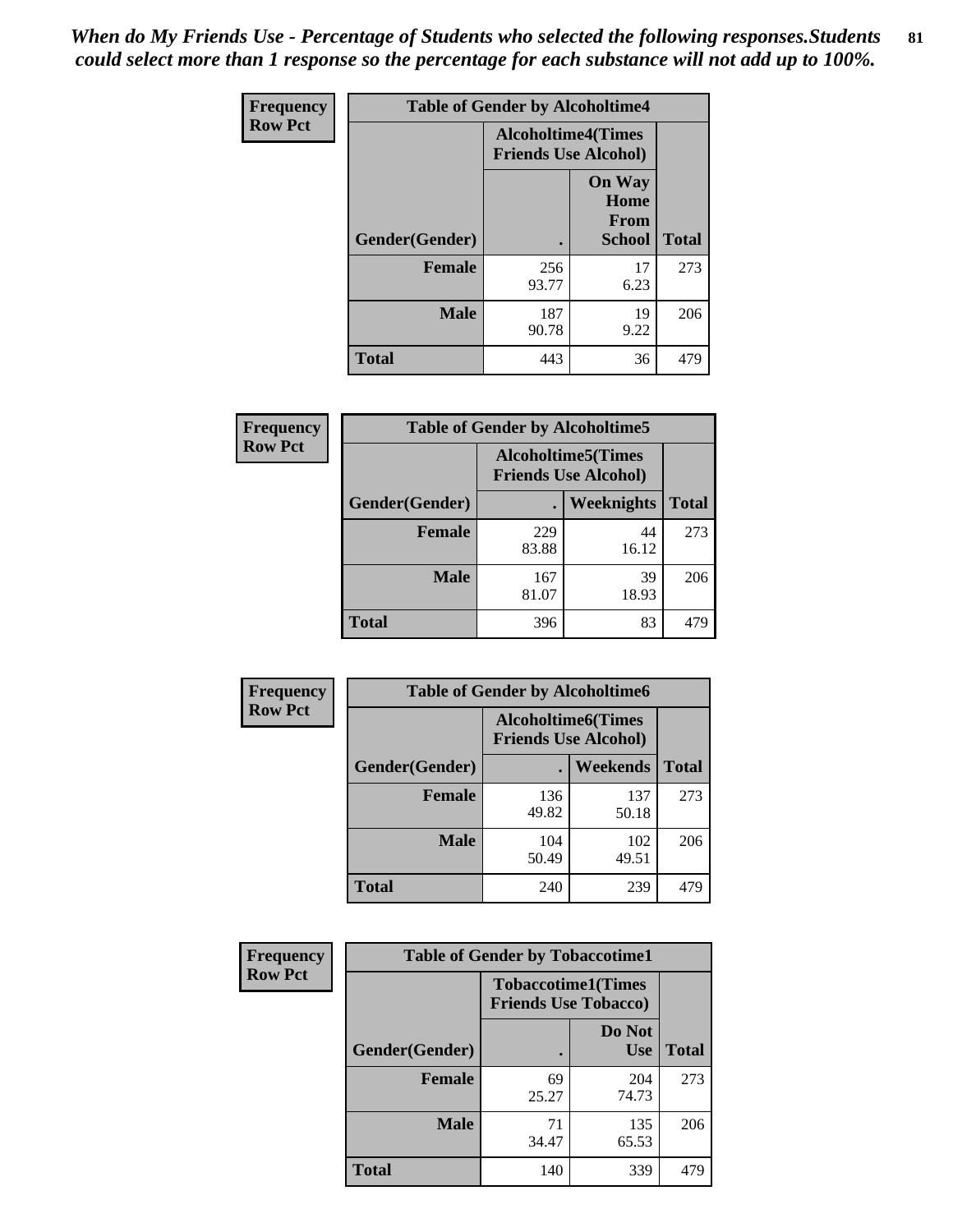*When do My Friends Use - Percentage of Students who selected the following responses.Students could select more than 1 response so the percentage for each substance will not add up to 100%.* **82**

| Frequency      | <b>Table of Gender by Tobaccotime2</b> |                                                          |                            |              |
|----------------|----------------------------------------|----------------------------------------------------------|----------------------------|--------------|
| <b>Row Pct</b> |                                        | <b>Tobaccotime2(Times</b><br><b>Friends Use Tobacco)</b> |                            |              |
|                | Gender(Gender)                         | $\bullet$                                                | <b>On Way</b><br>to School | <b>Total</b> |
|                | <b>Female</b>                          | 228<br>83.52                                             | 45<br>16.48                | 273          |
|                | <b>Male</b>                            | 173<br>83.98                                             | 33<br>16.02                | 206          |
|                | <b>Total</b>                           | 401                                                      | 78                         | 479          |

| <b>Frequency</b> | <b>Table of Gender by Tobaccotime3</b> |                                                          |                                |              |
|------------------|----------------------------------------|----------------------------------------------------------|--------------------------------|--------------|
| <b>Row Pct</b>   |                                        | <b>Tobaccotime3(Times</b><br><b>Friends Use Tobacco)</b> |                                |              |
|                  | Gender(Gender)                         |                                                          | <b>During</b><br><b>School</b> | <b>Total</b> |
|                  | <b>Female</b>                          | 245<br>89.74                                             | 28<br>10.26                    | 273          |
|                  | <b>Male</b>                            | 175<br>84.95                                             | 31<br>15.05                    | 206          |
|                  | <b>Total</b>                           | 420                                                      | 59                             | 479          |

| Frequency      | <b>Table of Gender by Tobaccotime4</b> |                                                          |                                                |              |
|----------------|----------------------------------------|----------------------------------------------------------|------------------------------------------------|--------------|
| <b>Row Pct</b> |                                        | <b>Tobaccotime4(Times</b><br><b>Friends Use Tobacco)</b> |                                                |              |
|                | Gender(Gender)                         |                                                          | <b>On Way</b><br>Home<br>From<br><b>School</b> | <b>Total</b> |
|                | <b>Female</b>                          | 256<br>93.77                                             | 17<br>6.23                                     | 273          |
|                | <b>Male</b>                            | 187<br>90.78                                             | 19<br>9.22                                     | 206          |
|                | <b>Total</b>                           | 443                                                      | 36                                             | 479          |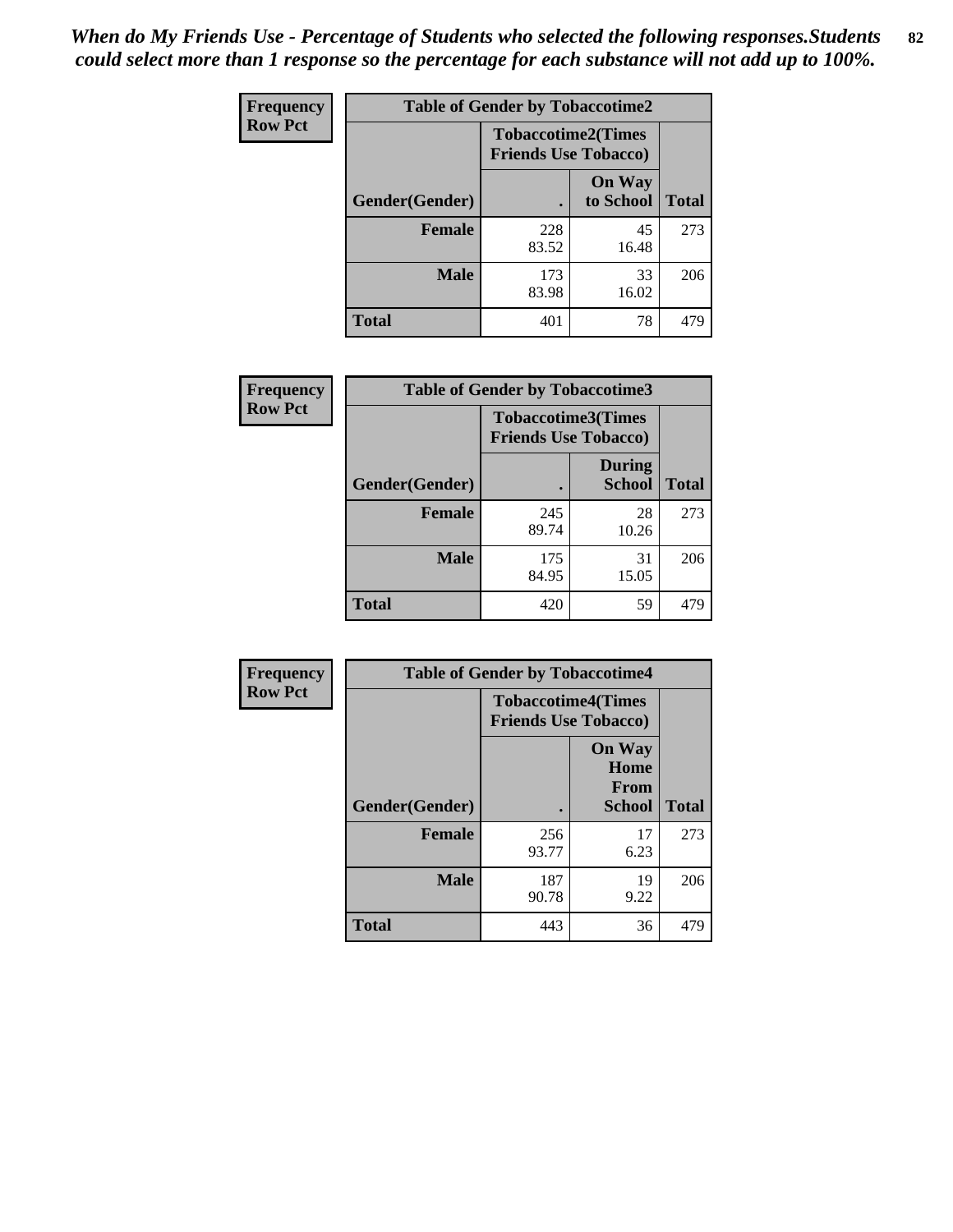| <b>Frequency</b> | <b>Table of Gender by Tobaccotime5</b> |              |                                                           |              |  |
|------------------|----------------------------------------|--------------|-----------------------------------------------------------|--------------|--|
| <b>Row Pct</b>   |                                        |              | <b>Tobaccotime5</b> (Times<br><b>Friends Use Tobacco)</b> |              |  |
|                  | Gender(Gender)                         |              | Weeknights                                                | <b>Total</b> |  |
|                  | <b>Female</b>                          | 215<br>78.75 | 58<br>21.25                                               | 273          |  |
|                  | <b>Male</b>                            | 153<br>74.27 | 53<br>25.73                                               | 206          |  |
|                  | <b>Total</b>                           | 368          | 111                                                       | 479          |  |

| Frequency      | <b>Table of Gender by Tobaccotime6</b> |                                                          |             |              |
|----------------|----------------------------------------|----------------------------------------------------------|-------------|--------------|
| <b>Row Pct</b> |                                        | <b>Tobaccotime6(Times</b><br><b>Friends Use Tobacco)</b> |             |              |
|                | Gender(Gender)                         |                                                          | Weekends    | <b>Total</b> |
|                | Female                                 | 208<br>76.19                                             | 65<br>23.81 | 273          |
|                | <b>Male</b>                            | 139<br>67.48                                             | 67<br>32.52 | 206          |
|                | <b>Total</b>                           | 347                                                      | 132         | 479          |

| Frequency      | <b>Table of Gender by Marijuanatime1</b> |                                |                      |              |
|----------------|------------------------------------------|--------------------------------|----------------------|--------------|
| <b>Row Pct</b> |                                          | <b>Friends Use Marijuana</b> ) | Marijuanatime1(Times |              |
|                | Gender(Gender)                           |                                | Do Not Use           | <b>Total</b> |
|                | <b>Female</b>                            | 84<br>30.77                    | 189<br>69.23         | 273          |
|                | <b>Male</b>                              | 76<br>36.89                    | 130<br>63.11         | 206          |
|                | <b>Total</b>                             | 160                            | 319                  | 479          |

| <b>Frequency</b> | <b>Table of Gender by Marijuanatime2</b> |                                                               |                            |              |
|------------------|------------------------------------------|---------------------------------------------------------------|----------------------------|--------------|
| <b>Row Pct</b>   |                                          | <b>Marijuanatime2(Times</b><br><b>Friends Use Marijuana</b> ) |                            |              |
|                  | Gender(Gender)                           |                                                               | On Way to<br><b>School</b> | <b>Total</b> |
|                  | <b>Female</b>                            | 235<br>86.08                                                  | 38<br>13.92                | 273          |
|                  | <b>Male</b>                              | 180<br>87.38                                                  | 26<br>12.62                | 206          |
|                  | <b>Total</b>                             | 415                                                           | 64                         | 479          |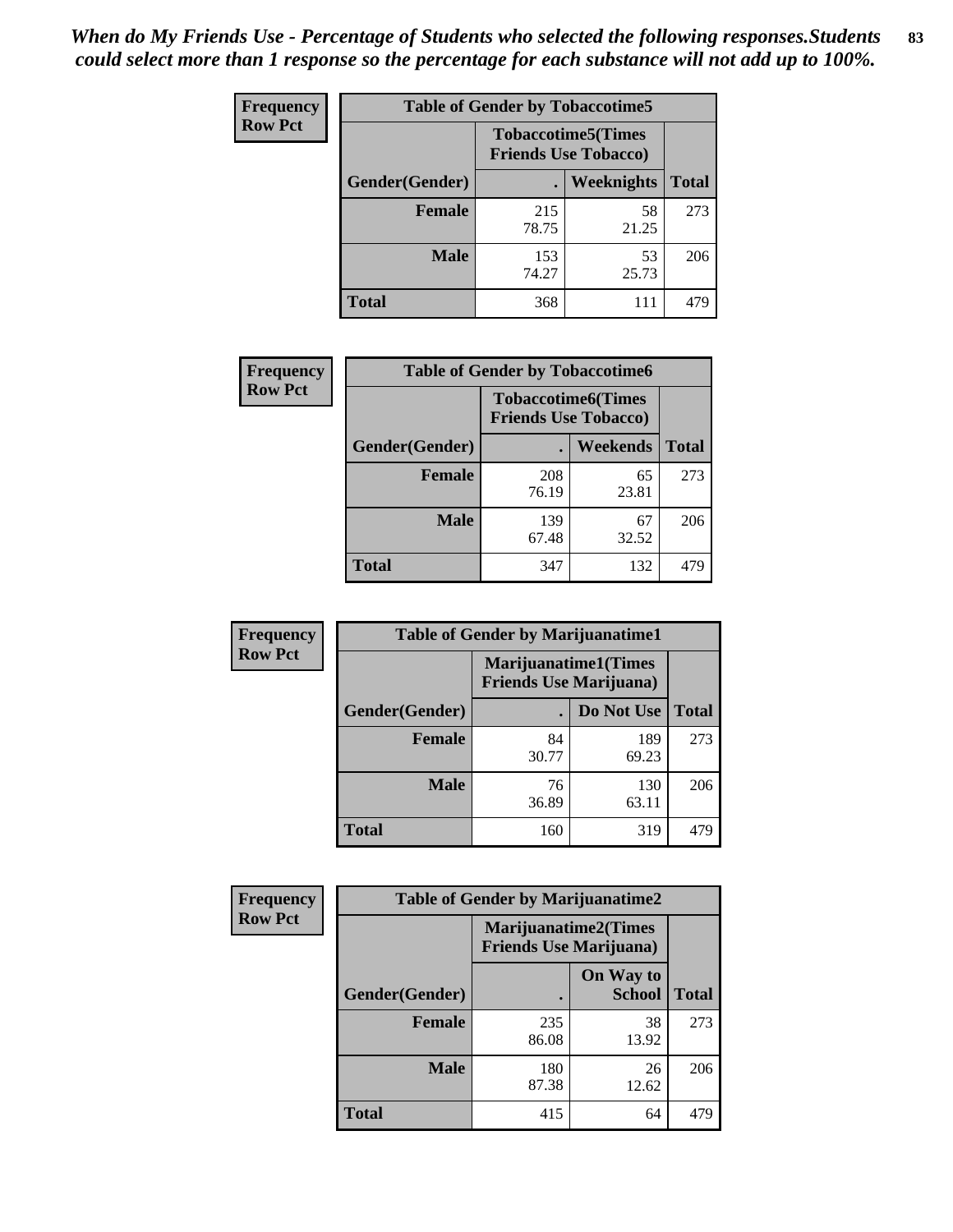*When do My Friends Use - Percentage of Students who selected the following responses.Students could select more than 1 response so the percentage for each substance will not add up to 100%.* **84**

| <b>Frequency</b> | Table of Gender by Marijuanatime3 |                                                        |                                |              |
|------------------|-----------------------------------|--------------------------------------------------------|--------------------------------|--------------|
| <b>Row Pct</b>   |                                   | Marijuanatime3(Times<br><b>Friends Use Marijuana</b> ) |                                |              |
|                  | Gender(Gender)                    |                                                        | <b>During</b><br><b>School</b> | <b>Total</b> |
|                  | <b>Female</b>                     | 244<br>89.38                                           | 29<br>10.62                    | 273          |
|                  | <b>Male</b>                       | 180<br>87.38                                           | 26<br>12.62                    | 206          |
|                  | <b>Total</b>                      | 424                                                    | 55                             | 479          |

| Frequency      | <b>Table of Gender by Marijuanatime4</b> |                                |                                                       |              |
|----------------|------------------------------------------|--------------------------------|-------------------------------------------------------|--------------|
| <b>Row Pct</b> |                                          | <b>Friends Use Marijuana</b> ) | <b>Marijuanatime4</b> (Times                          |              |
|                | Gender(Gender)                           |                                | <b>On Way</b><br>Home<br><b>From</b><br><b>School</b> | <b>Total</b> |
|                | <b>Female</b>                            | 236<br>86.45                   | 37<br>13.55                                           | 273          |
|                | <b>Male</b>                              | 181<br>87.86                   | 25<br>12.14                                           | 206          |
|                | <b>Total</b>                             | 417                            | 62                                                    | 479          |

| Frequency      | <b>Table of Gender by Marijuanatime5</b> |              |                                                                |              |  |
|----------------|------------------------------------------|--------------|----------------------------------------------------------------|--------------|--|
| <b>Row Pct</b> |                                          |              | <b>Marijuanatime5</b> (Times<br><b>Friends Use Marijuana</b> ) |              |  |
|                | Gender(Gender)                           |              | Weeknights                                                     | <b>Total</b> |  |
|                | <b>Female</b>                            | 212<br>77.66 | 61<br>22.34                                                    | 273          |  |
|                | <b>Male</b>                              | 159<br>77.18 | 47<br>22.82                                                    | 206          |  |
|                | <b>Total</b>                             | 371          | 108                                                            | 479          |  |

| Frequency      | <b>Table of Gender by Marijuanatime6</b> |                                                               |                 |              |  |
|----------------|------------------------------------------|---------------------------------------------------------------|-----------------|--------------|--|
| <b>Row Pct</b> |                                          | <b>Marijuanatime6(Times</b><br><b>Friends Use Marijuana</b> ) |                 |              |  |
|                | Gender(Gender)                           |                                                               | <b>Weekends</b> | <b>Total</b> |  |
|                | <b>Female</b>                            | 192<br>70.33                                                  | 81<br>29.67     | 273          |  |
|                | <b>Male</b>                              | 129<br>62.62                                                  | 77<br>37.38     | 206          |  |
|                | <b>Total</b>                             | 321                                                           | 158             | 479          |  |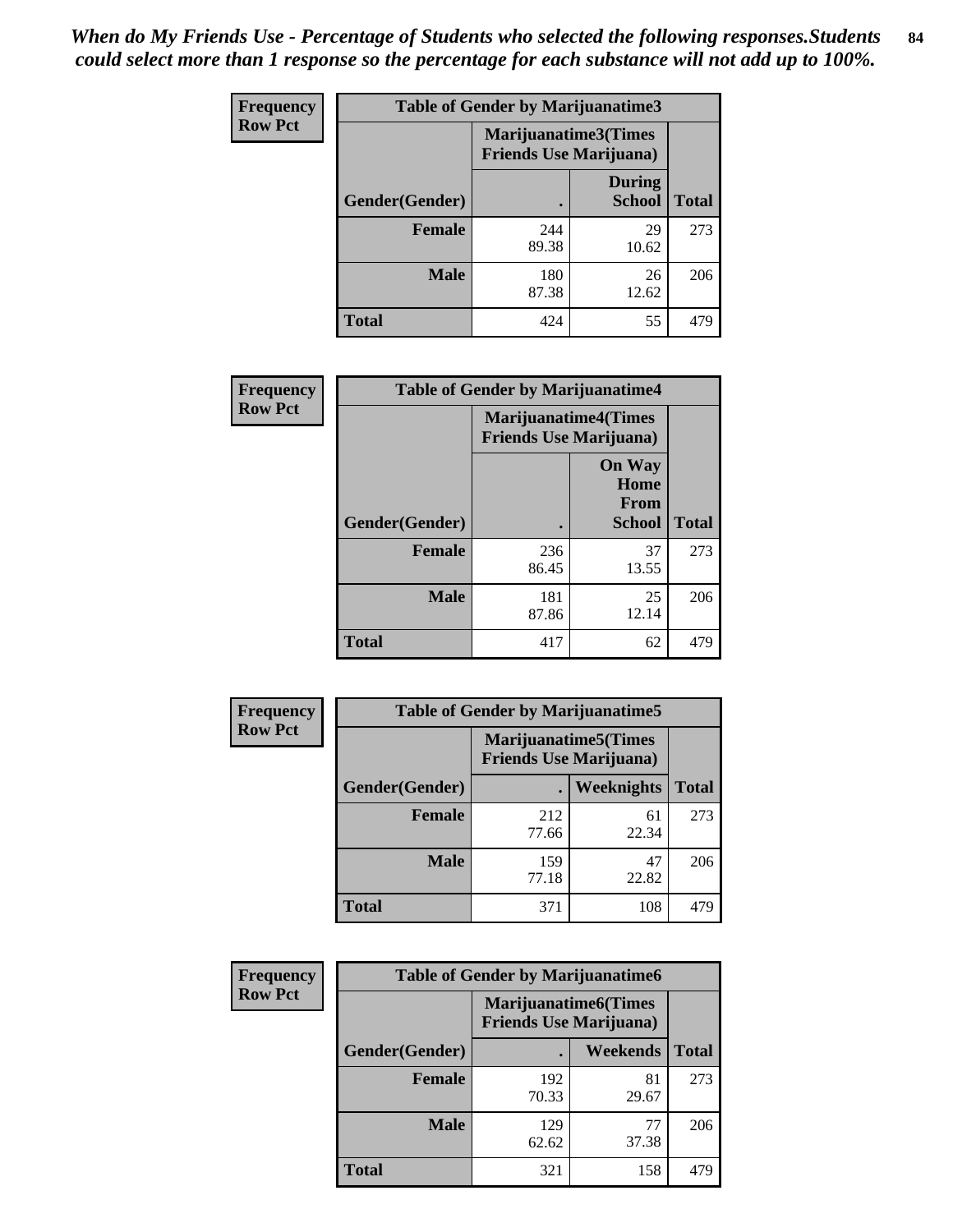*When do My Friends Use - Percentage of Students who selected the following responses.Students could select more than 1 response so the percentage for each substance will not add up to 100%.* **85**

| <b>Frequency</b> | <b>Table of Gender by Otherdrugtime1</b> |                        |                                                         |              |
|------------------|------------------------------------------|------------------------|---------------------------------------------------------|--------------|
| <b>Row Pct</b>   |                                          | <b>Illegal Drugs</b> ) | <b>Otherdrugtime1(Times</b><br><b>Friends Use Other</b> |              |
|                  | Gender(Gender)                           |                        | Do Not Use                                              | <b>Total</b> |
|                  | <b>Female</b>                            | 39<br>14.29            | 234<br>85.71                                            | 273          |
|                  | <b>Male</b>                              | 35<br>16.99            | 171<br>83.01                                            | 206          |
|                  | <b>Total</b>                             | 74                     | 405                                                     | 479          |

| Frequency      | <b>Table of Gender by Otherdrugtime2</b> |                        |                                                         |              |
|----------------|------------------------------------------|------------------------|---------------------------------------------------------|--------------|
| <b>Row Pct</b> |                                          | <b>Illegal Drugs</b> ) | <b>Otherdrugtime2(Times</b><br><b>Friends Use Other</b> |              |
|                | Gender(Gender)                           |                        | On Way to<br><b>School</b>                              | <b>Total</b> |
|                | <b>Female</b>                            | 257<br>94.14           | 16<br>5.86                                              | 273          |
|                | <b>Male</b>                              | 188<br>91.26           | 18<br>8.74                                              | 206          |
|                | <b>Total</b>                             | 445                    | 34                                                      | 479          |

| Frequency      | <b>Table of Gender by Otherdrugtime3</b> |                                                    |                                |              |
|----------------|------------------------------------------|----------------------------------------------------|--------------------------------|--------------|
| <b>Row Pct</b> |                                          | <b>Friends Use Other</b><br><b>Illegal Drugs</b> ) | <b>Otherdrugtime3(Times</b>    |              |
|                | Gender(Gender)                           |                                                    | <b>During</b><br><b>School</b> | <b>Total</b> |
|                | <b>Female</b>                            | 257<br>94.14                                       | 16<br>5.86                     | 273          |
|                | <b>Male</b>                              | 192<br>93.20                                       | 14<br>6.80                     | 206          |
|                | <b>Total</b>                             | 449                                                | 30                             | 479          |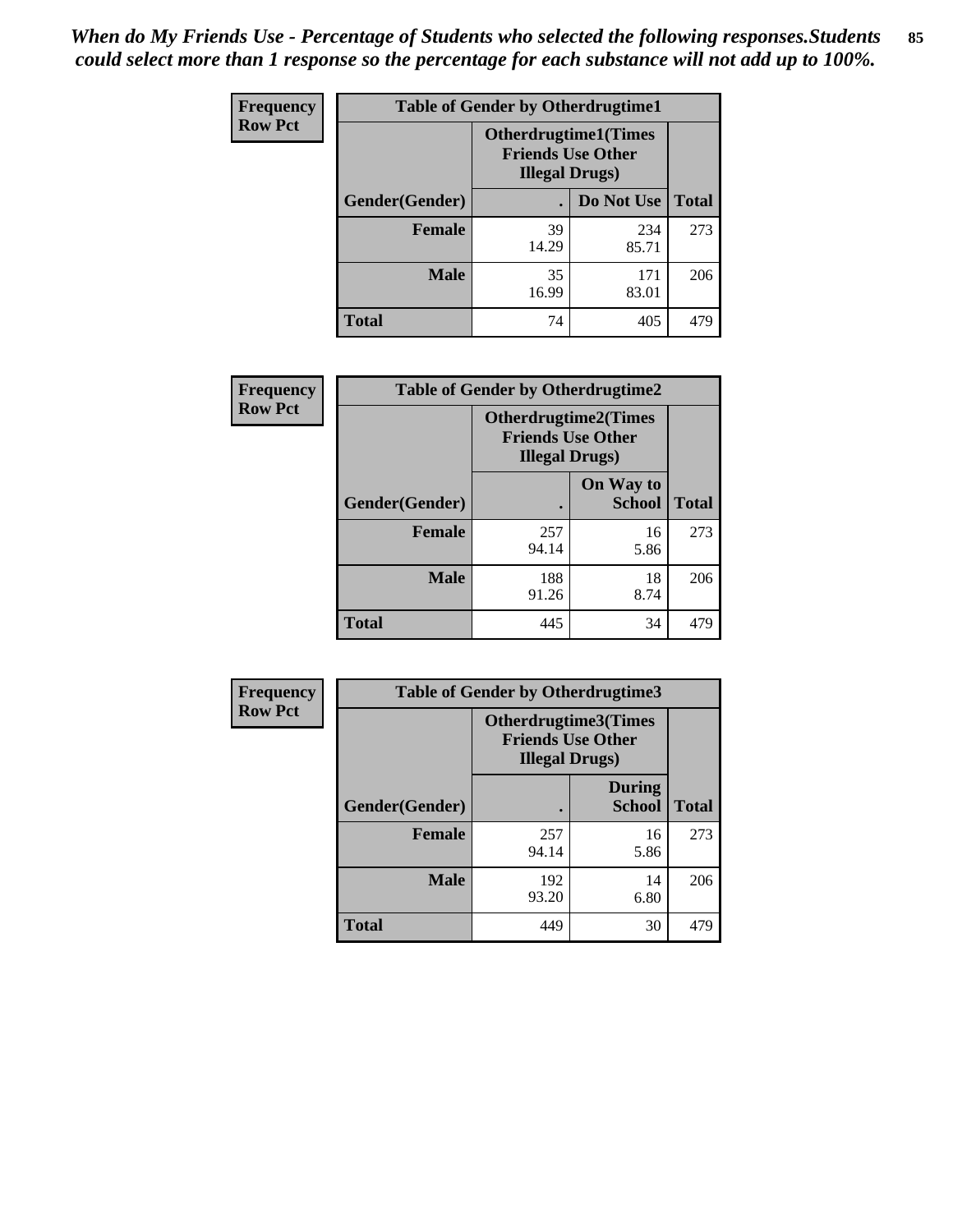*When do My Friends Use - Percentage of Students who selected the following responses.Students could select more than 1 response so the percentage for each substance will not add up to 100%.* **86**

| <b>Frequency</b> | <b>Table of Gender by Otherdrugtime4</b> |                        |                                                         |              |
|------------------|------------------------------------------|------------------------|---------------------------------------------------------|--------------|
| <b>Row Pct</b>   |                                          | <b>Illegal Drugs</b> ) | <b>Otherdrugtime4(Times</b><br><b>Friends Use Other</b> |              |
|                  | Gender(Gender)                           | ٠                      | <b>On Way</b><br>Home<br><b>From</b><br><b>School</b>   | <b>Total</b> |
|                  | <b>Female</b>                            | 255<br>93.41           | 18<br>6.59                                              | 273          |
|                  | <b>Male</b>                              | 188<br>91.26           | 18<br>8.74                                              | 206          |
|                  | <b>Total</b>                             | 443                    | 36                                                      | 479          |

| Frequency      | <b>Table of Gender by Otherdrugtime5</b> |                                                                                    |             |              |
|----------------|------------------------------------------|------------------------------------------------------------------------------------|-------------|--------------|
| <b>Row Pct</b> |                                          | <b>Otherdrugtime5</b> (Times<br><b>Friends Use Other</b><br><b>Illegal Drugs</b> ) |             |              |
|                | Gender(Gender)                           |                                                                                    | Weeknights  | <b>Total</b> |
|                | <b>Female</b>                            | 247<br>90.48                                                                       | 26<br>9.52  | 273          |
|                | <b>Male</b>                              | 179<br>86.89                                                                       | 27<br>13.11 | 206          |
|                | <b>Total</b>                             | 426                                                                                | 53          | 479          |

| <b>Frequency</b> | <b>Table of Gender by Otherdrugtime6</b> |                                                                                   |             |              |  |
|------------------|------------------------------------------|-----------------------------------------------------------------------------------|-------------|--------------|--|
| <b>Row Pct</b>   |                                          | <b>Otherdrugtime6(Times</b><br><b>Friends Use Other</b><br><b>Illegal Drugs</b> ) |             |              |  |
|                  | Gender(Gender)                           |                                                                                   | Weekends    | <b>Total</b> |  |
|                  | <b>Female</b>                            | 240<br>87.91                                                                      | 33<br>12.09 | 273          |  |
|                  | <b>Male</b>                              | 169<br>82.04                                                                      | 37<br>17.96 | 206          |  |
|                  | <b>Total</b>                             | 409                                                                               | 70          | 479          |  |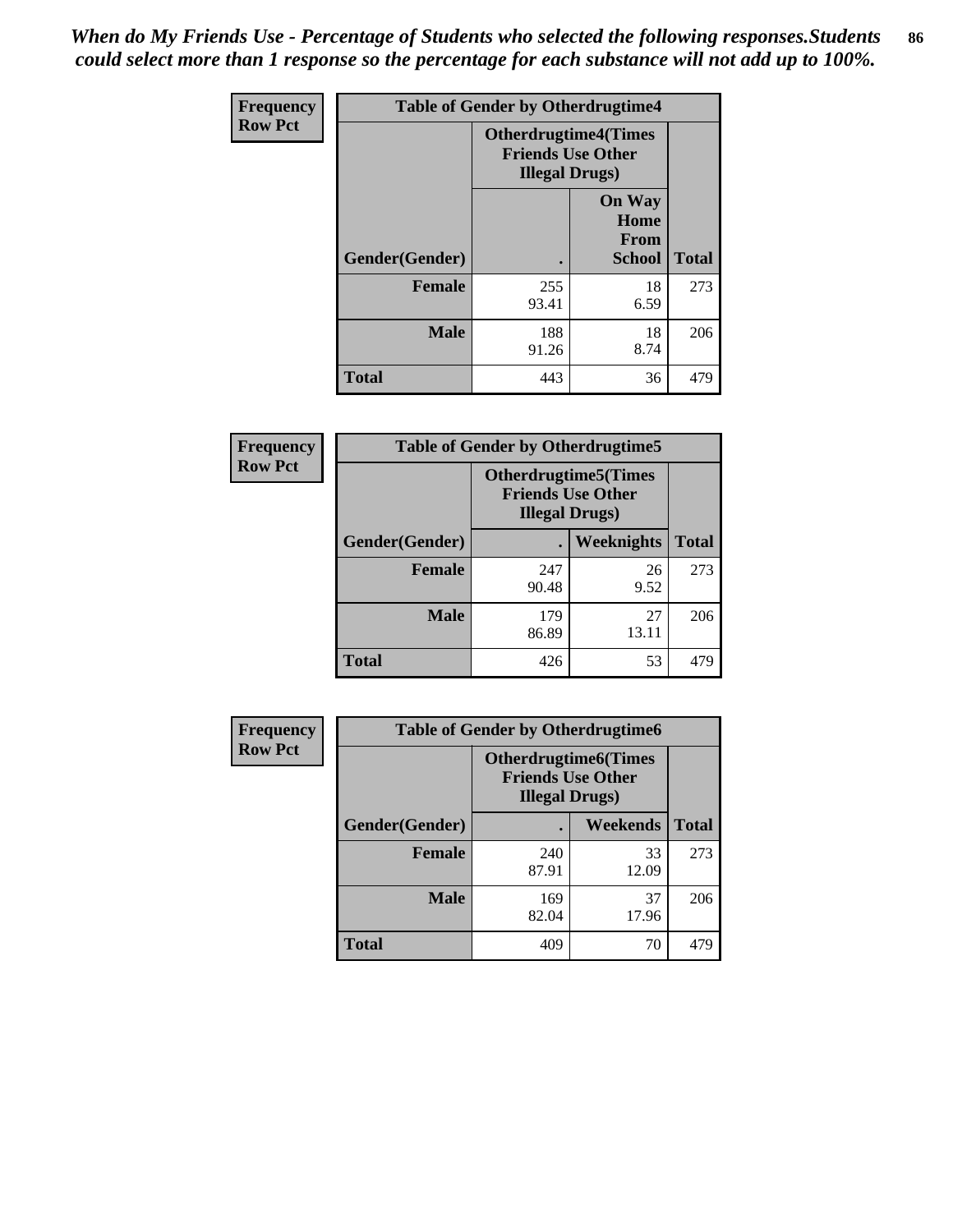# *Other Questions* **87**

| <b>Frequency</b> | <b>Table of Gender by Educationalcohol</b> |                                                                                                                                       |                |              |  |
|------------------|--------------------------------------------|---------------------------------------------------------------------------------------------------------------------------------------|----------------|--------------|--|
| <b>Row Pct</b>   |                                            | <b>Educationalcohol</b> (I<br>have been taught<br>about alcohol,<br>tobacco,<br>and other drugs<br>within the last year<br>at school) |                |              |  |
|                  | Gender(Gender)                             | <b>Yes</b>                                                                                                                            | N <sub>0</sub> | <b>Total</b> |  |
|                  | <b>Female</b>                              | 147<br>53.85                                                                                                                          | 126<br>46.15   | 273          |  |
|                  | <b>Male</b>                                | 120<br>58.25                                                                                                                          | 86<br>41.75    | 206          |  |
|                  | <b>Total</b>                               | 267                                                                                                                                   | 212            | 479          |  |

| Frequency      | <b>Table of Gender by Rodedrinking</b> |                                                                                                                     |              |              |
|----------------|----------------------------------------|---------------------------------------------------------------------------------------------------------------------|--------------|--------------|
| <b>Row Pct</b> |                                        | Rodedrinking(In<br>the past 30 days I<br>have ridden in a<br>car with a driver<br>who had been<br>drinking alcohol) |              |              |
|                | Gender(Gender)                         | Yes                                                                                                                 | $\bf N_0$    | <b>Total</b> |
|                | <b>Female</b>                          | 23<br>8.42                                                                                                          | 250<br>91.58 | 273          |
|                | <b>Male</b>                            | 24<br>11.65                                                                                                         | 182<br>88.35 | 206          |
|                | <b>Total</b>                           | 47                                                                                                                  | 432          | 479          |

| Frequency      | <b>Table of Gender by Drugsschool</b> |                                                                                                                                     |                |              |  |
|----------------|---------------------------------------|-------------------------------------------------------------------------------------------------------------------------------------|----------------|--------------|--|
| <b>Row Pct</b> |                                       | <b>Drugsschool</b> (During<br>the past 12 months,<br>I have been offered,<br>sold,<br>or given illegal drugs<br>on school property) |                |              |  |
|                | Gender(Gender)                        | <b>Yes</b>                                                                                                                          | N <sub>0</sub> | <b>Total</b> |  |
|                | <b>Female</b>                         | 35<br>12.82                                                                                                                         | 238<br>87.18   | 273          |  |
|                | <b>Male</b>                           | 42<br>20.39                                                                                                                         | 164<br>79.61   | 206          |  |
|                | <b>Total</b>                          | 77                                                                                                                                  | 402            | 479          |  |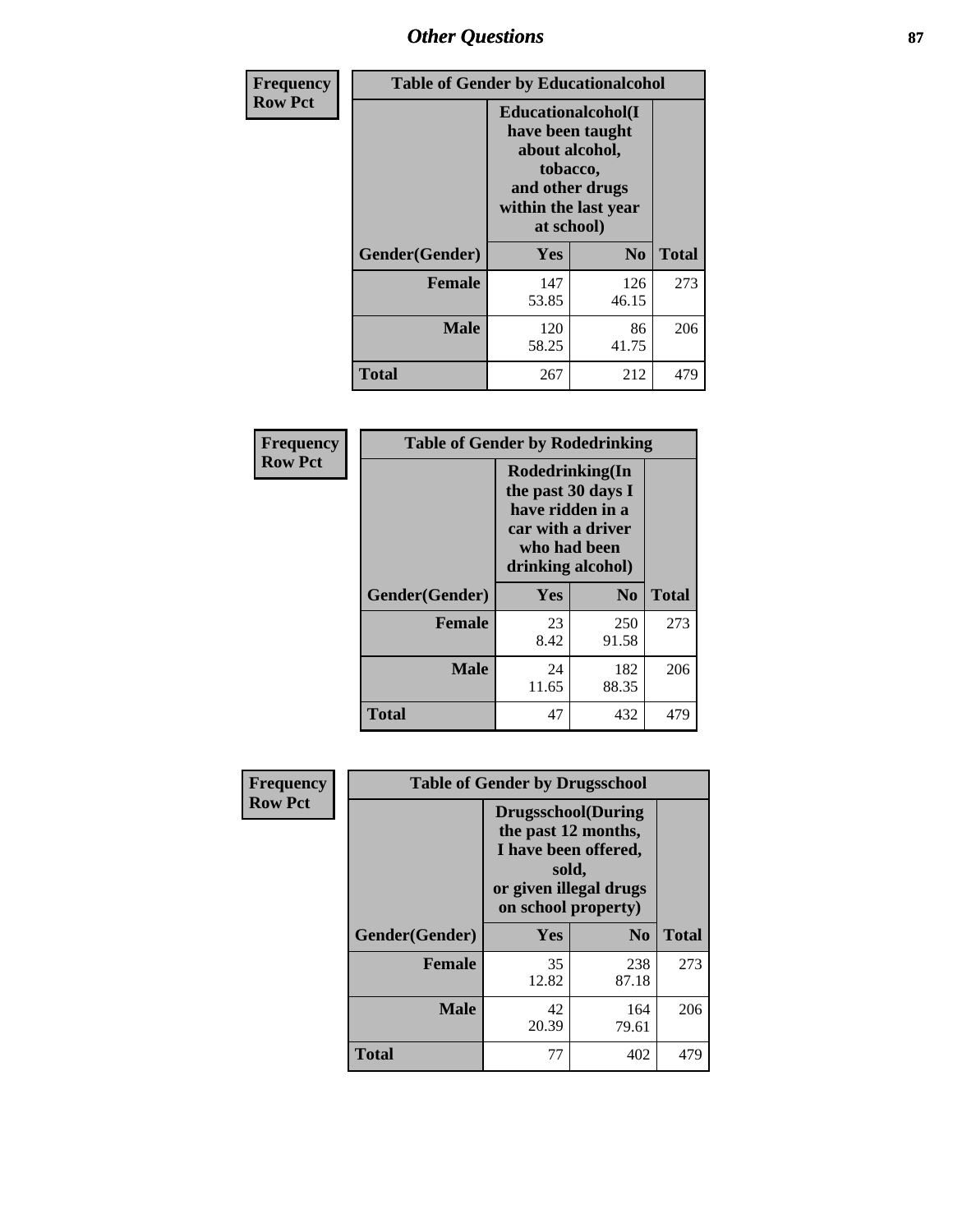## *Other Questions* **88**

**Frequency Row Pct**

| <b>Table of Gender by Bingedrinking</b> |              |                                                                                                         |                        |                   |                        |                               |                          |              |
|-----------------------------------------|--------------|---------------------------------------------------------------------------------------------------------|------------------------|-------------------|------------------------|-------------------------------|--------------------------|--------------|
|                                         |              | Bingedrinking(I have drunk five or more<br>drinks of alcohol at one sitting during the<br>last 30 days) |                        |                   |                        |                               |                          |              |
| <b>Gender</b> (Gender)   Days           | $\mathbf 0$  | 1 or<br>days                                                                                            | 3 to<br>5<br>days      | 6 to<br>q<br>days | 10<br>to<br>19<br>days | <b>20</b><br>to<br>29<br>days | All<br><b>30</b><br>days | <b>Total</b> |
| <b>Female</b>                           | 259          | 3                                                                                                       |                        |                   |                        |                               |                          |              |
|                                         | 94.87        | 1.10                                                                                                    | $\overline{2}$<br>0.73 | 0.37              | 4<br>1.47              | $\overline{4}$<br>1.47        | $\Omega$<br>0.00         | 273          |
| <b>Male</b>                             | 186<br>90.29 | 6<br>2.91                                                                                               | 3<br>1.46              | 4<br>1.94         | 4<br>1.94              | 0.49                          | 2<br>0.97                | 206          |

| Frequency      | <b>Table of Gender by Educationaids</b> |                                                                                                 |              |              |  |
|----------------|-----------------------------------------|-------------------------------------------------------------------------------------------------|--------------|--------------|--|
| <b>Row Pct</b> |                                         | <b>Educationaids</b> (I<br>have been taught<br>about HIV/AIDS<br>at school in the<br>past year) |              |              |  |
|                | Gender(Gender)                          | Yes                                                                                             | $\bf N_0$    | <b>Total</b> |  |
|                | <b>Female</b>                           | 168<br>61.54                                                                                    | 105<br>38.46 | 273          |  |
|                | <b>Male</b>                             | 135<br>65.53                                                                                    | 71<br>34.47  | 206          |  |
|                | <b>Total</b>                            | 303                                                                                             | 176          | 479          |  |

| <b>Frequency</b> | <b>Table of Gender by Suicideconsider</b> |                 |                |              |  |
|------------------|-------------------------------------------|-----------------|----------------|--------------|--|
| <b>Row Pct</b>   |                                           | Suicideconsider |                |              |  |
|                  | Gender(Gender)                            | Yes             | N <sub>0</sub> | <b>Total</b> |  |
|                  | <b>Female</b>                             | 17<br>6.23      | 256<br>93.77   | 273          |  |
|                  | <b>Male</b>                               | 17<br>8.25      | 189<br>91.75   | 206          |  |
|                  | <b>Total</b>                              | 34              | 445            | 479          |  |